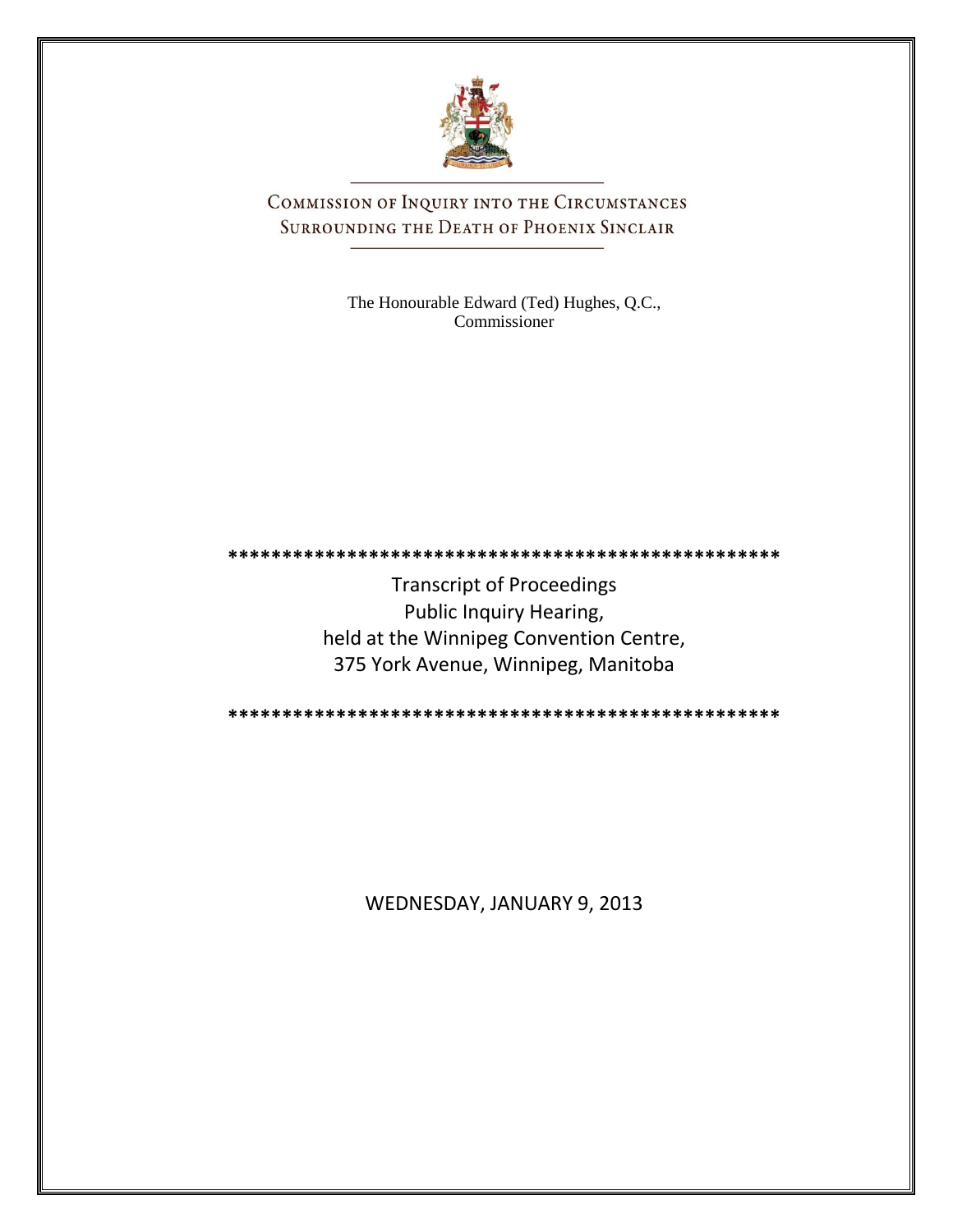## **APPEARANCES**

**MS. S. WALSH,** Commission Counsel **MR. D. OLSON,** Senior Associate Commission Counsel **MR. R. MASCARENHAS**, Associate Commission Counsel

**MR. G. MCKINNON** and **MR. S. PAUL,** for Department of Family Services and Labour

**MR. T. RAY,** for Manitoba Government and General Employees Union

**MR. K. SAXBERG, MR. L. BERNAS** and **MR. S. SCARCELLO,** for General Child and Family Services Authority, First Nations of Northern Manitoba Child and Family Services Authority, First Nations of Southern Manitoba Child and Family Services Authority and Child and Family All Nation Coordinated Response Network

**MR. H. KHAN,** for Intertribal Child and Family Services

**MR. J. GINDIN,** for Mr. Nelson Draper Steve Sinclair**,** and Ms. Kimberly-Ann Edwards

**MR. J. FUNKE,** for Assembly of Manitoba Chiefs and Southern Chiefs Organization Inc.

**MR. W. GANGE** and **MS. K. BOMBACK**, for SOR #5 and SOR #6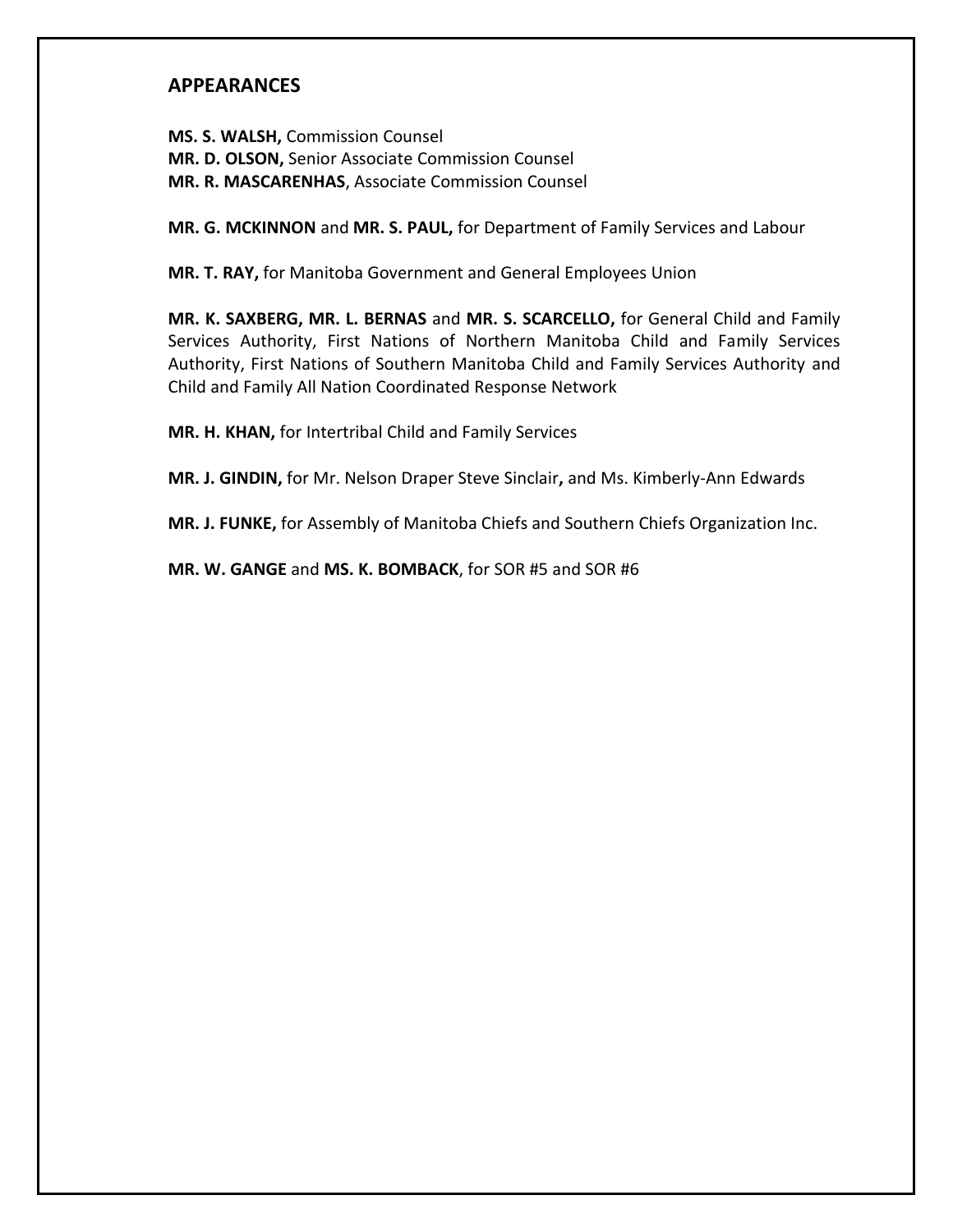# **INDEX**

**Page**

## **WITNESSES**:

## MARY WU

| Direct Examination | (Olson)   |    |
|--------------------|-----------|----|
| Cross-Examination  | (Gindin)  | 30 |
| Cross-Examination  | (Rav)     | 43 |
| Re-Examination     | (Rachlis) | 49 |
| Re-Examination     | (Olson)   | 60 |
|                    |           |    |

### PROCEEDINGS 66

## SOR #5

| Direct Examination | (Walsh)        | 69  |
|--------------------|----------------|-----|
| Cross-Examination  | (Mr. Gindin)   | 106 |
| Cross-Examination  | (Mr. McKinnon) | 118 |
| Cross-Examination  | (Mr. Saxberg)  | 135 |
| Re-Examination     | (Gange)        | 140 |
| Re-Examination     | (Walsh)        | 147 |

#### PROCEEDINGS 157

SOR #6

| Direct Examination | (Walsh) | 159 |  |  |
|--------------------|---------|-----|--|--|
|--------------------|---------|-----|--|--|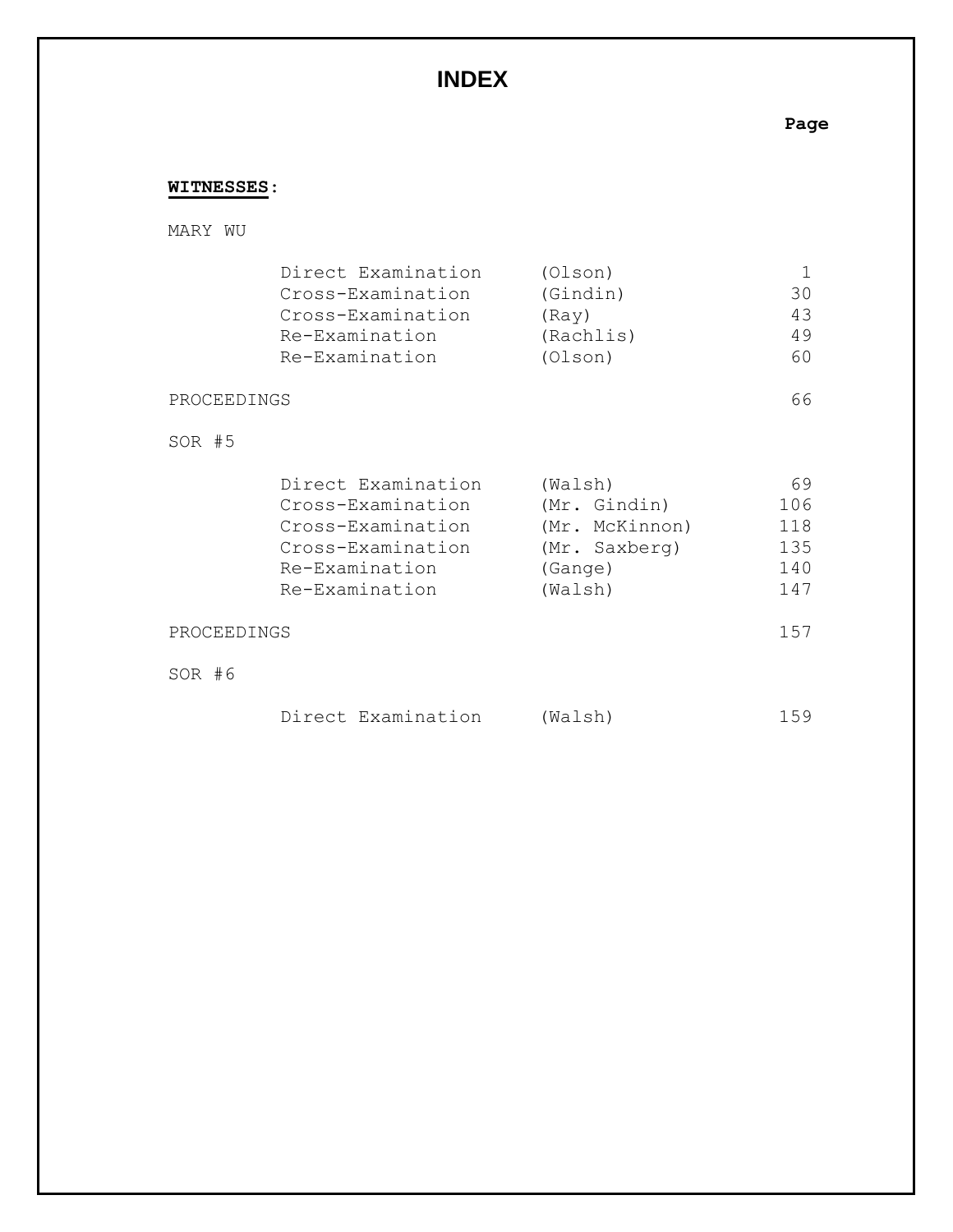JANUARY 9, 2013 PROCEEDINGS CONTINUED FROM JANUARY 8, 2013 THE COMMISSIONER: Mr. Olson. MR. OLSON: Good morning. MS. RACHLIS: Good morning, Mr. Commissioner. 7 THE COMMISSIONER: Morning, Ms. Rachlis. 8 MS. RACHLIS: My apologies, there must have been some miscommunication. We had understood that we were to attend at eleven o'clock this morning. THE COMMISSIONER: I recall distinctly saying to the witness she had to be back at 9:30, but it's not a critical matter. 14 MS. RACHLIS: Thank you. 16 THE COMMISSIONER: It's -- those things can happen and we'll make up time somewhere. 18 MR. OLSON: Thank you. **MARY WU**, previously sworn, 21 testified as follows: DIRECT EXAMINATION CONTINUED BY MR. OLSON: Q Good morning, Ms. Wu. Yesterday we left off looking at your December 2nd, 2004 note, and what I want to

 $- 1 -$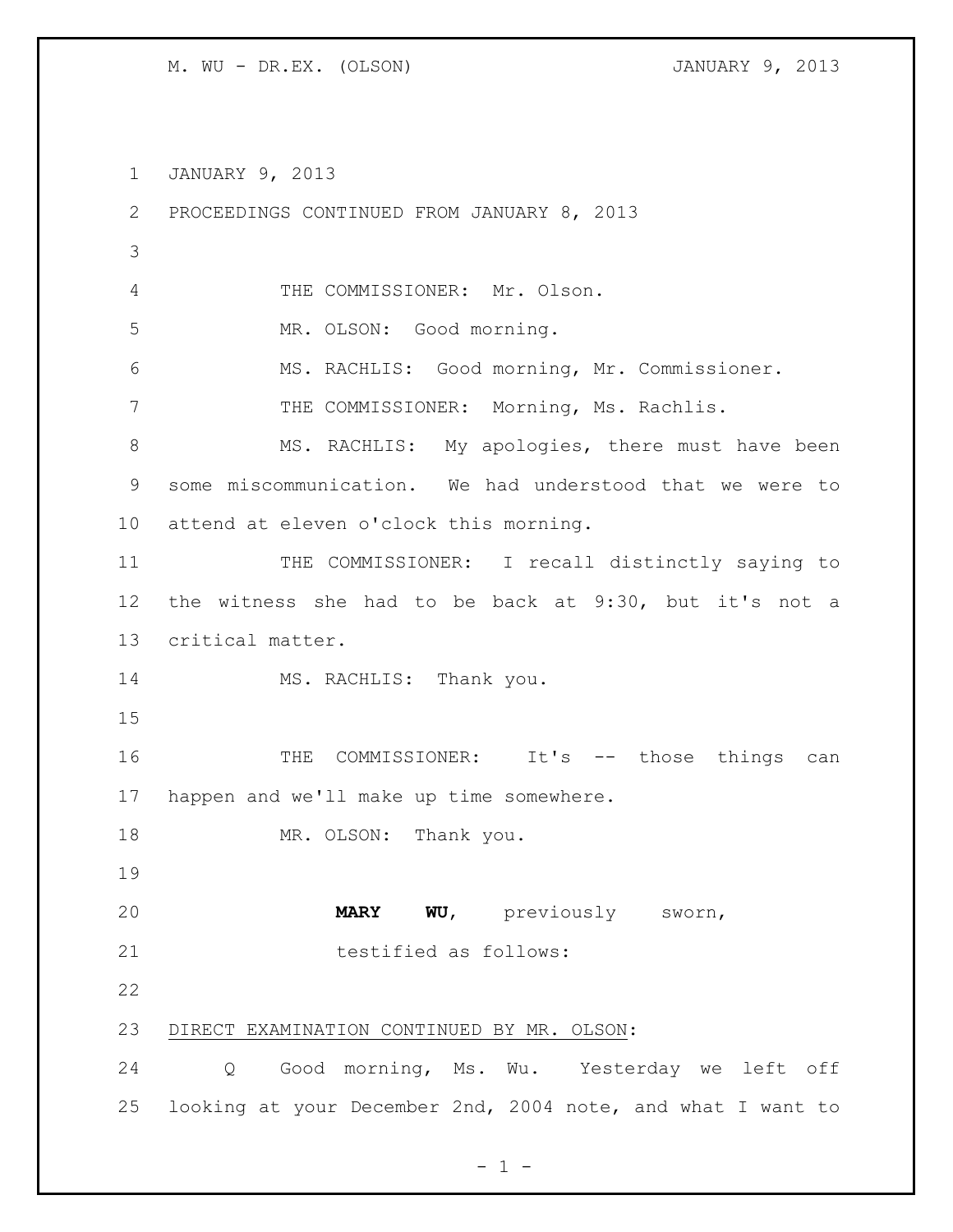ask you about now is a document, it's at page 36799, from disclosure 1791, and it's called the Winnipeg Regional Health Authority public health information -- family information form. Do you recognize this form? A I do. Q Did you fill it out? A Yes. Q What is the purpose of the form? A It's to identify the client's address, contact information, people that may be living in the home. Q You mentioned I think yesterday that you did have some demographic information you would collect on the family. Is this what you were referring to? A Yes. Q Okay. In terms of the household members you record, how do you obtain that information? 17 A I can obtain them either through the source -- from the referral source or from the referral from the hospital. I can also access them through the Manitoba immunization monitoring system that we have access to. Q The immunization monitoring system? A Yes. Q Okay. That's a record of immunizations for clients? A For individuals in Manitoba.

 $- 2 -$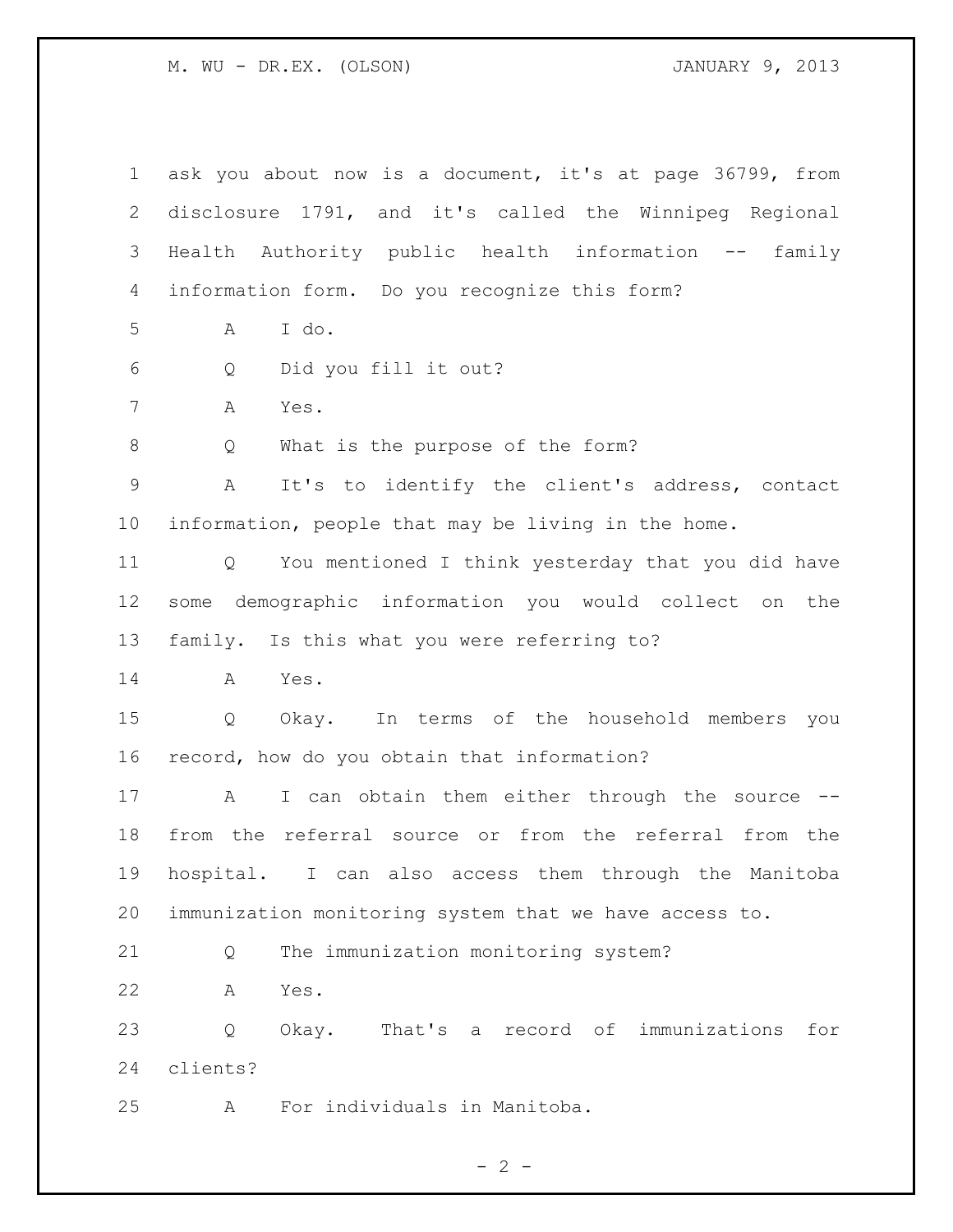Q Okay. The form indicates you have Samantha Kematch and you have her date of birth. Then you have Wes McKay and you have written his date of birth. Do you see where I'm referring to there? A I do. Q And then you have Phoenix Sinclair and her date of birth and then two other people's names who are redacted, both children. Do you know when you obtained Mr. McKay's date of birth? 11 A I don't recall. Q The form doesn't appear, as far as I can tell, to 13 be dated. Do you know when it was -- when you prepared it or filled it out? A I can only say that it would have been during my contact with the client. Q During contact with the client? A During the period that I had contact with her. 19 0 Okay. So some time before your last contact with the client, which, according to your notes, would have been May -- was it May 26th, 2005? A That's correct. 23 Q Yeah. That would -- sorry, that would be your last involvement in the file. Your last contact with Samantha was December, looked like December 9th, 2004, and

- 3 -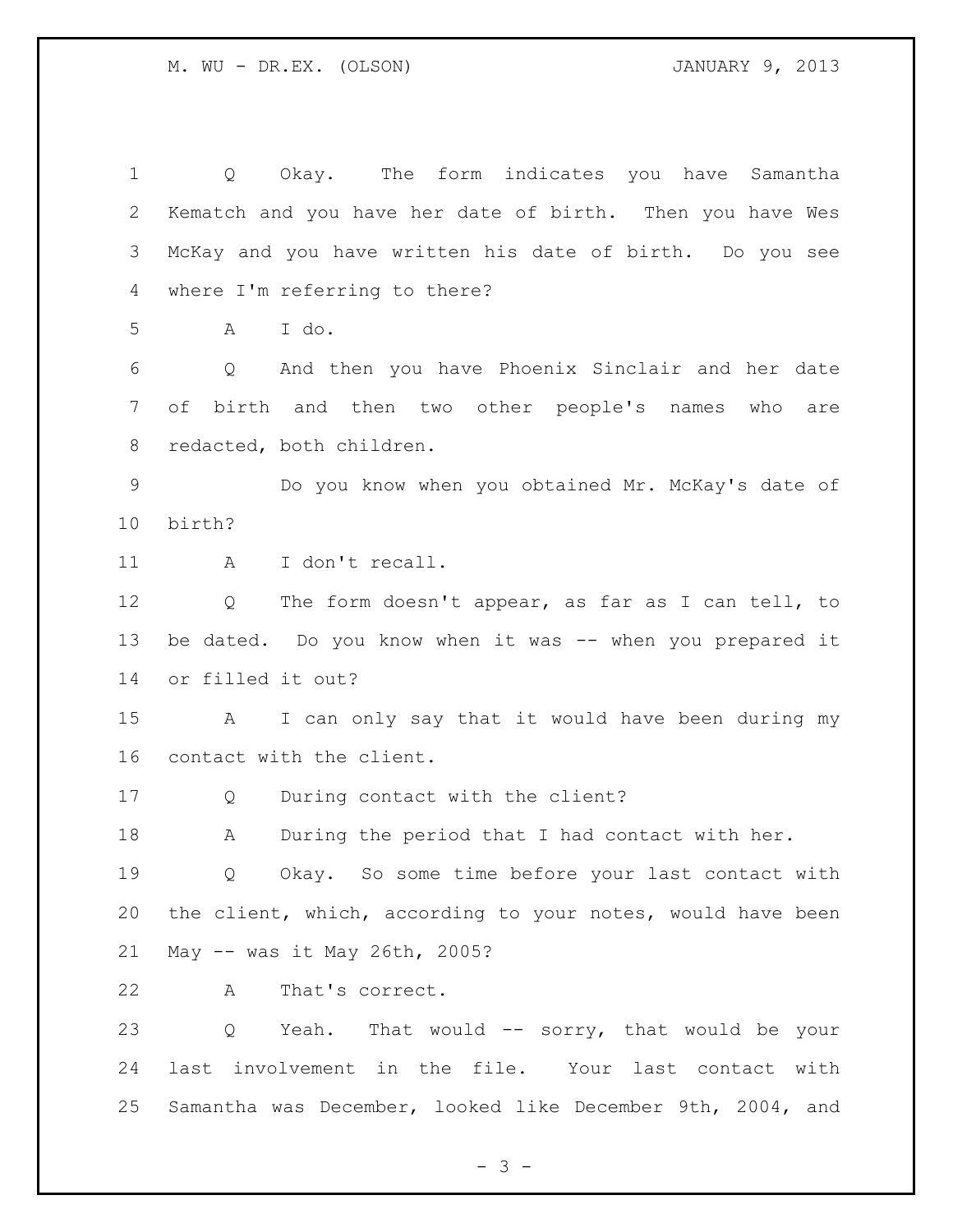that would be reflected on page 36814? A That is not a direct contact with Samantha. Q Okay. When -- so looking at your notes, do you have, do you have them in front of you, page 36814? A Yes. Q When is your last contact? Would that be December 6th, then? 8 A According to my progress note, my last phone call with her was on December the 6th. Q December 6th. Just, just for clarification, the records after December 6th, though, for December 7th it says: "RC requested to re-schedule ..." What's that refer to? A RC stands for return call. Return call requested to reschedule home visit. That was by me to the client. Q To the client. A On her answering machine. Q On her answering machine. Okay. I understand. 22 So would that mean, then, that the birth date of Mr. McKay would have been obtained some time prior to December 6, 2004? A It's possible, yes.

 $- 4 -$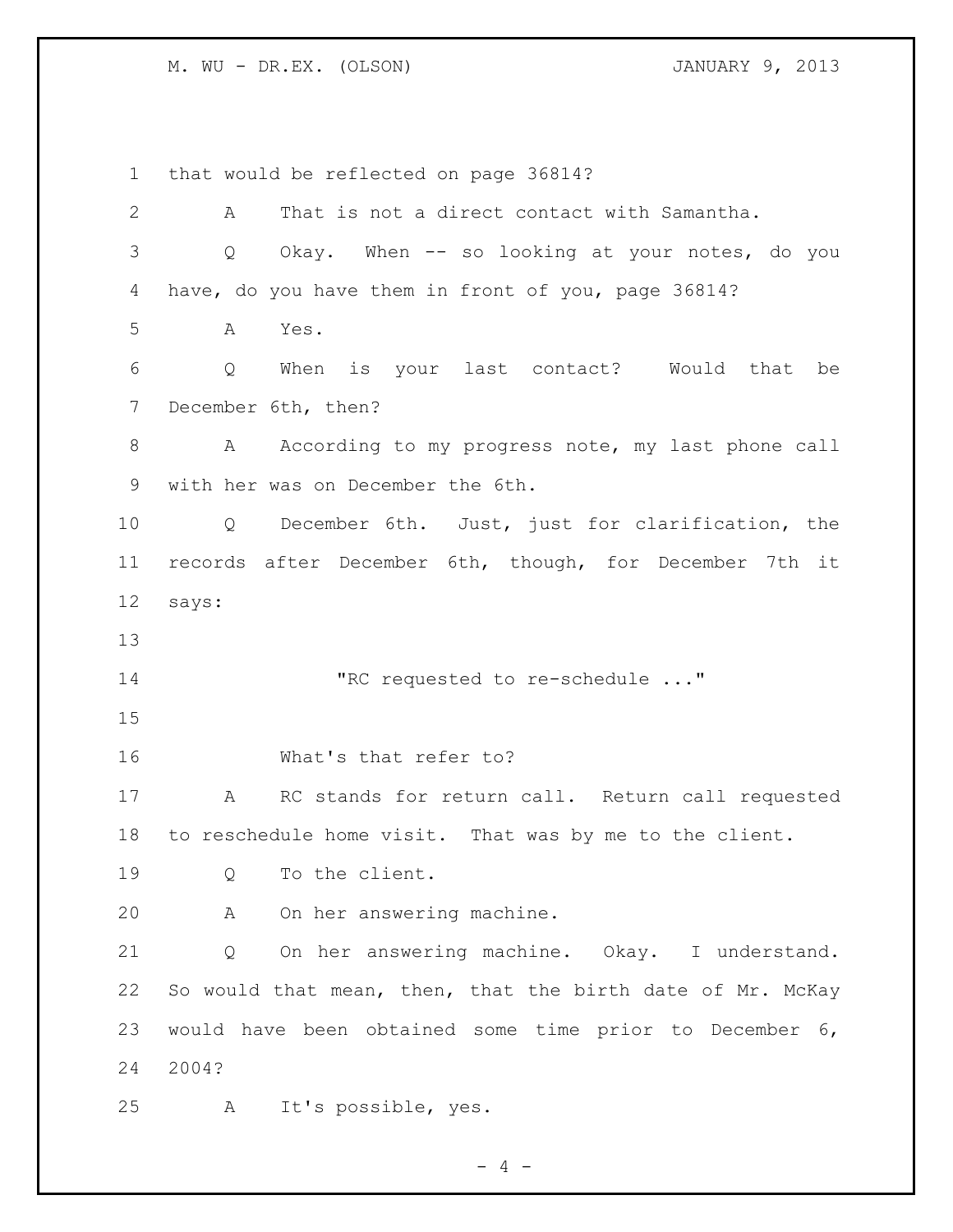Q And the information about Phoenix Sinclair, her date of birth, would that be information you would have collected as well directly from Ms. Kematch? A I don't recall. Q So you could have collected it through the other ways you've mentioned that you obtain information? A That's correct. Q Okay. There is a section in this form that has agency involved. A Yes. 11 Q You see that? A Yes. Q And what is, what's the purpose of that area? A It's to make a notation of any agencies that are involved with the clients. It's for our information or if we have to contact the agency. Q And when it refers to "agency", is it, is it a Child and Family Services agency in particular or could be other agencies, as well? A Can be other agencies, as well. Q Just want to go back to your progress notes at 36813. We -- yesterday we finished off looking at the first recording for December 2nd. What's the next recording? A You're talking about the, at the top of the page?

 $- 5 -$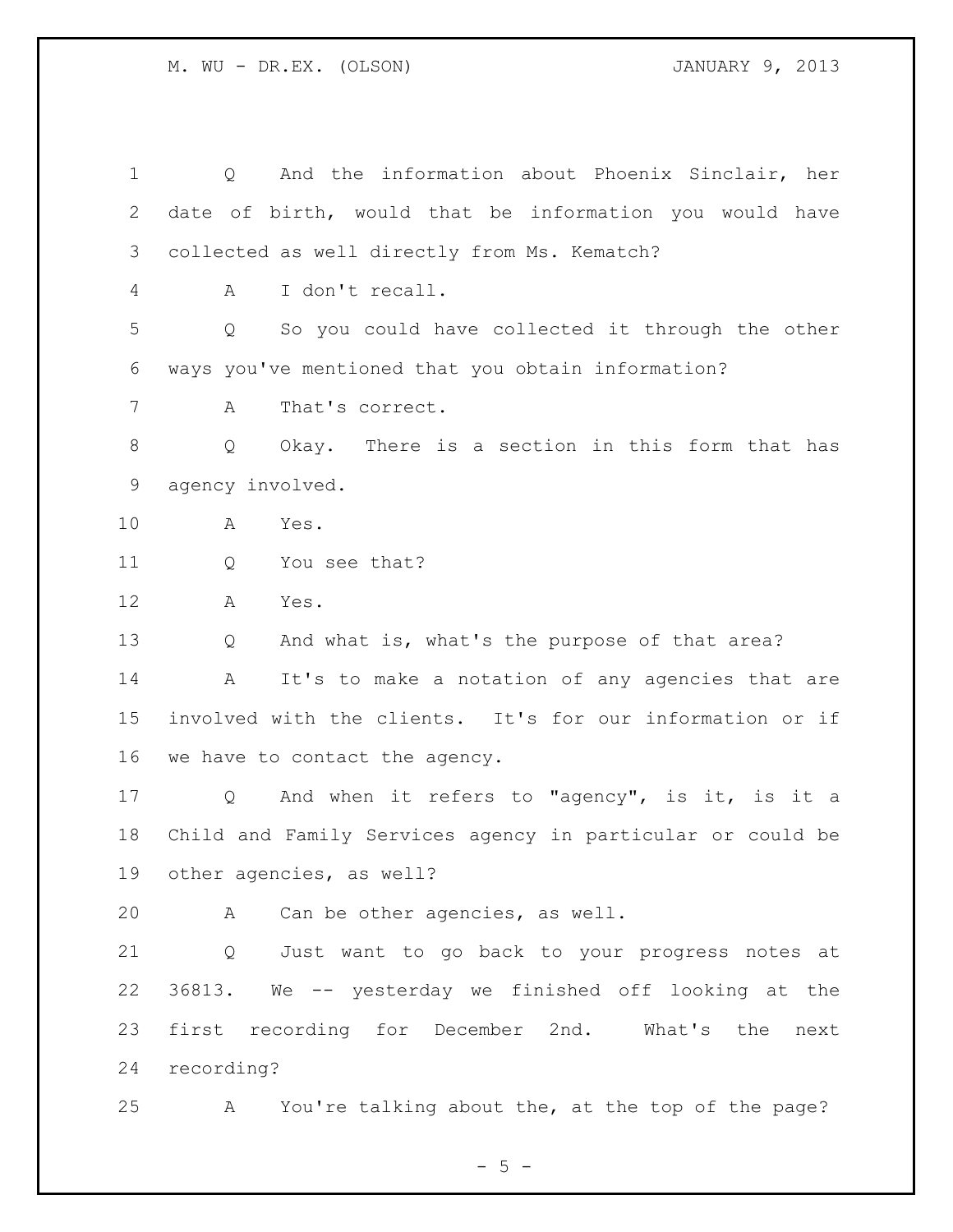Q The top of the page was the first December 2nd, 2004 recording?

A Yes.

 Q And below that there is another recording for December 2nd, 2004 that looks like it says 11?

 A Yes. That entry reads eleven o'clock, mens records, MMR fact sheet given, advisory, only one dose of MMR on record. Encouraged follow with the doctor. And her response was that she was agreeable.

 Q Would this have been at the meeting with Ms. Kematch?

A That's correct.

 Q Then on December 3rd you have another, another note. Can you please read that out.

 A Sure. On December the 3rd, at 1620 hours, I had a return -- I returned a call to Shelly Wiebe, Child and Family Services, at the phone number indicated. Received referral from Women's Hospital due to Samantha's past history with Child and Family Services. Child and Family Services had not been involved with this pregnancy. Requesting information on Samantha regarding any current concerns. Shelly had left message on Samantha's voice mail but no return call as yet.

 My response was, I advised the writer did not have concerns with family and further discussion is

 $- 6 -$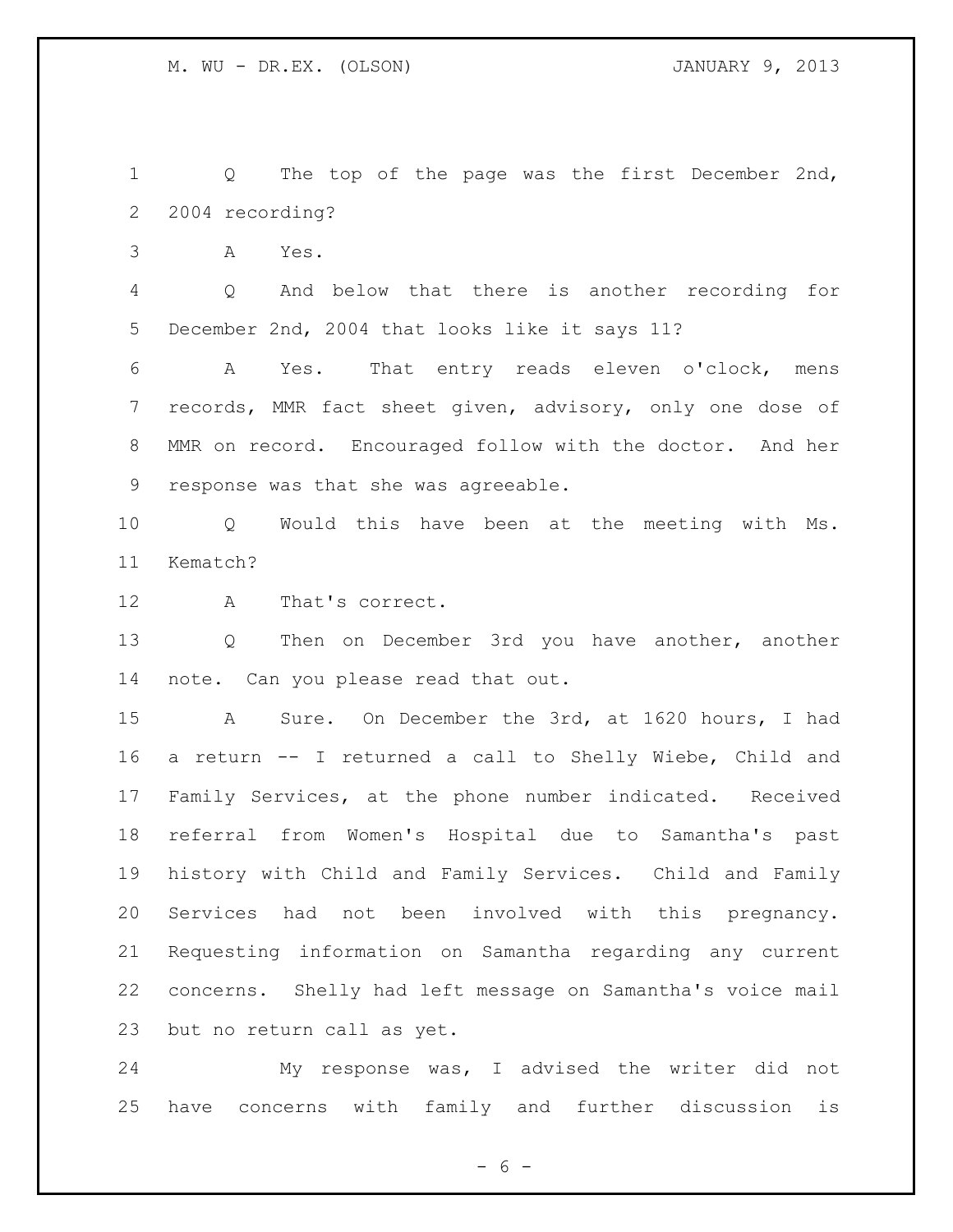prohibited without client's consent.

 Shelly's response was to notify her supervisor to contact the writer's supervisor regarding disclosure of information. Q What did you mean by advised writer did not have concerns with family and prohibited from further discussion without client's consent? What, what did you mean there? A Meaning that I didn't have any concerns that would warrant a referral to Child and Family Services. Q So that would be any concerns that you observed with respect to this particular family? A That's correct. Q Would that include concerns with respect to Phoenix Sinclair? A If I was aware of concerns with Phoenix Sinclair, yes, I would record that. Q And I think you told us yesterday, and if I'm wrong about that you let me know, but I think you told us that you did -- you weren't sure whether or not you had actually seen Phoenix Sinclair. Is that -- A That's -- Q -- do I, do I have that right? A That's correct. Q And so what you're saying is as a public health nurse, you're -- you told us yesterday your role isn't

- 7 -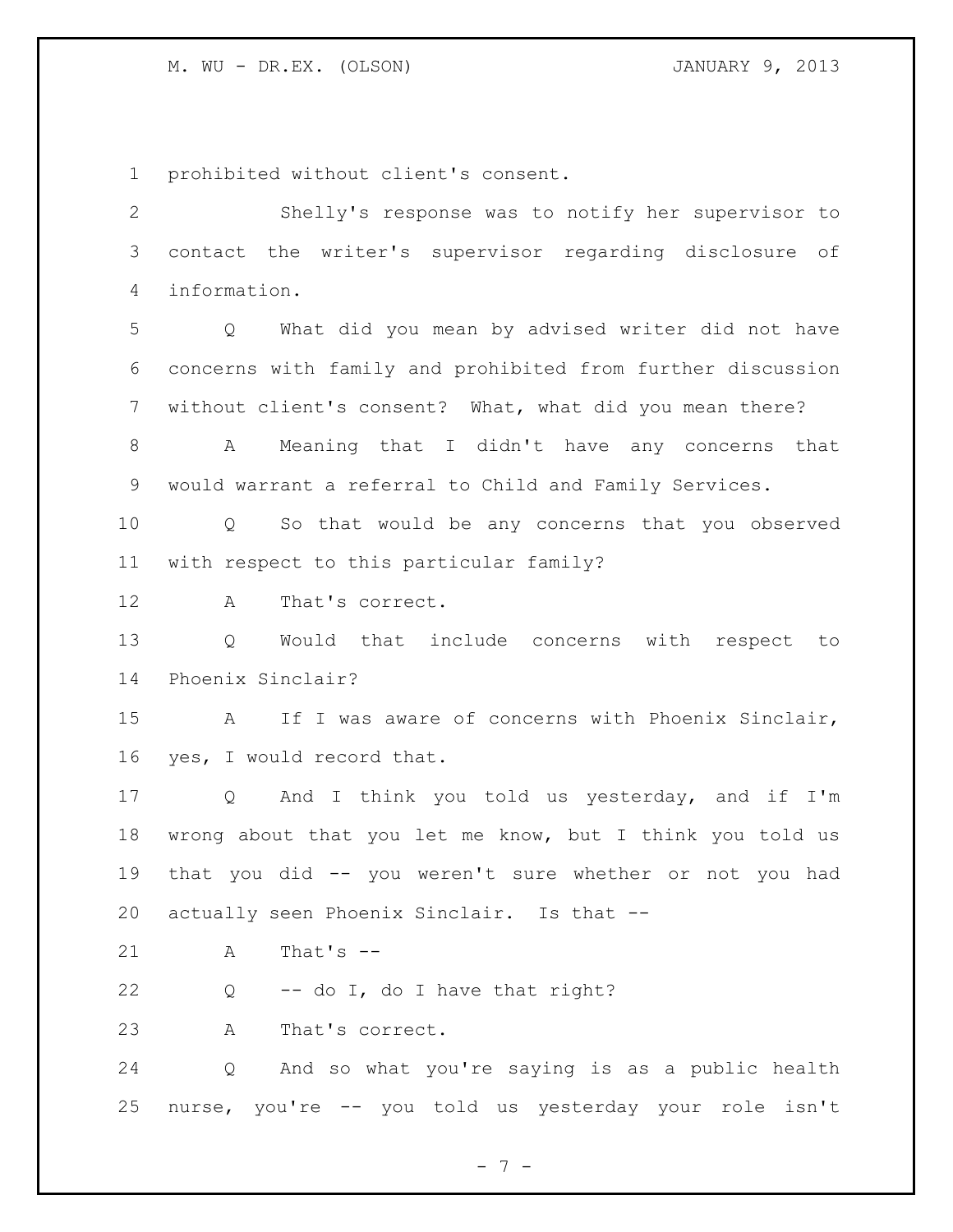really to assess child protection concerns, but if you notice them you report them?

A That's correct.

 Q Okay. And so whether or not you saw Phoenix Sinclair wouldn't be something that would have been essential to you as a public health nurse?

 A My primary focus on that visit was on the mom and the newborn.

 Q Okay. And when you were advising Ms. Wiebe, who we now know as Ms. Willox, when you're advising her that you knew your obligations to report concerns, what were you trying to convey to her?

 A I was, in my conversation with her, that I didn't have any concerns and therefore I didn't, I had not made any referrals to Child and Family.

 Q Okay. Do you recall whether or not Ms. Wiebe mentioned she was -- had child protection concerns with respect to the family?

19 A According to my notes, no.

 Q Was there anything that prompted you to give the response you did to Ms. Wiebe? In other words, was it pursuant to a policy or protocol or information you'd received?

 A Well, again, I -- because of the, the recent training that we had received regarding the Personal Health

- 8 -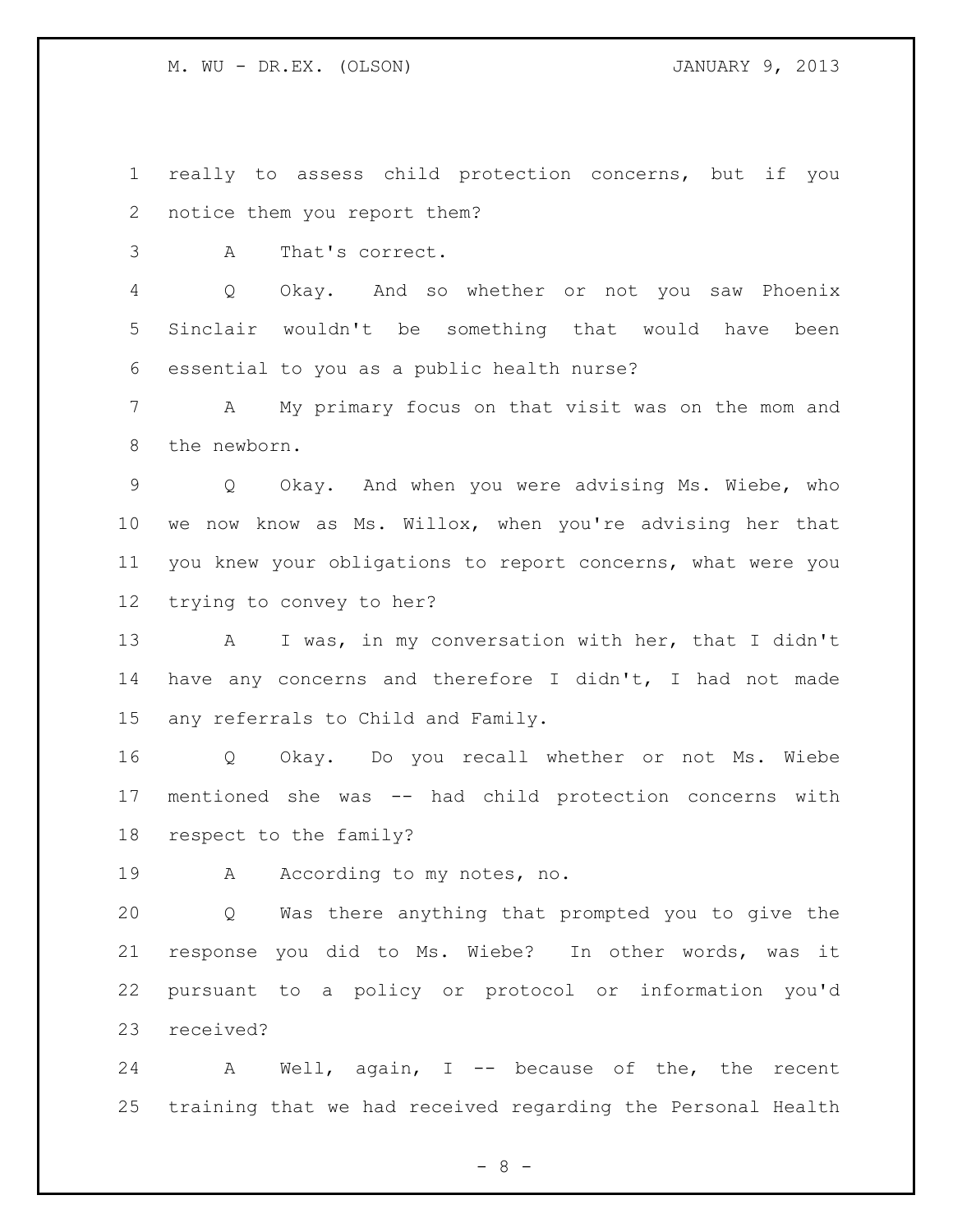Information Act, if there was no child protection concerns I was not at liberty to share information without the client's consent. Q And I think you told us yesterday, I'm just going to ask you to confirm because I'm not certain, but I think you told us yesterday that the caller, CFS, would have to indicate there were child protection concerns they were investigation. Was that -- is that -- do I have that right? A For me to share -- Q Before you can share information? A That is correct. Q And so if Ms. Wiebe said to you, we're doing a child protection investigation, you could share information? A That's correct. Q And would she have to use those exact precise words in order for you to share information? A She would have to convey to me the, the essence of what child protections concerns. Q Meaning a specific allegation or concern she's investigating? A Well, I don't know what words she could or could not use, but if she said to me that there were child protection concerns or it -- that -- or something to that,

 $-9 -$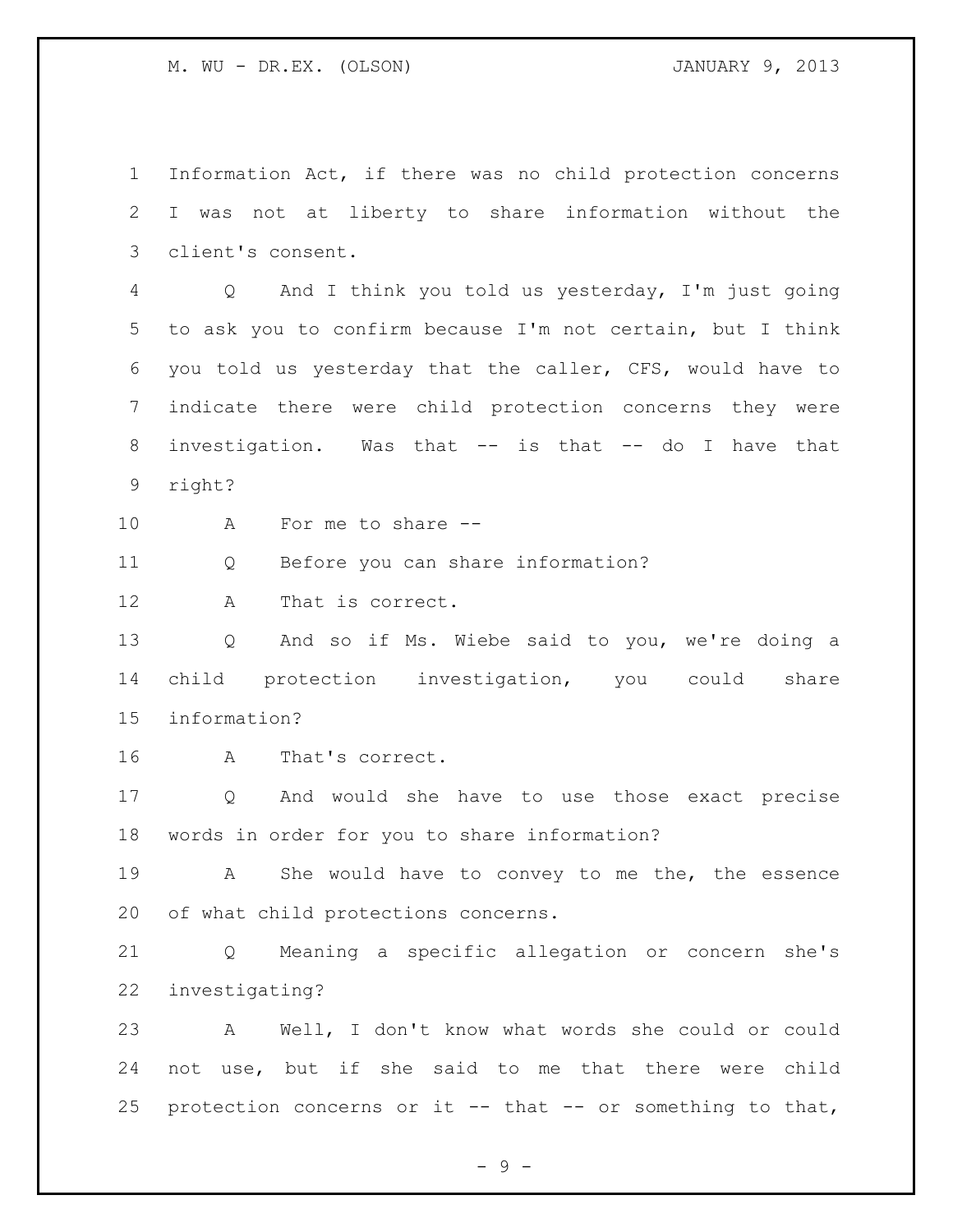to that meaning, then that would allow me to share that information.

 Q Okay. Did you expect her to share actual concerns she had with you?

 A No, she just needed to let me know that her file was open under the child protection issues.

 Q Okay. So simply saying, this is a child protection matter I'm investigating, then you could have disclosed information to her without the client's consent?

A Yes.

 Q Okay. And based on your notes, did, did she ever indicate to you that it was a child protection matter or child protection concern she was investigating?

A Based on my notes, there's no indication of that.

 Q What was the, what was the tone of this conversation? And I'm not sure if you can remember that or if you can infer it from what you've written.

 A I, I recall that she was frustrated with me that I wouldn't share information with her.

 Q And is that where the discussion with respect to contacting your supervisor, Ms. Strople, came in?

A Yes.

 Q Ms. Wiebe thought that perhaps, and she testified to this, that perhaps you were being a bit coy or having a bit of play on words in terms of not reporting that you had

 $- 10 -$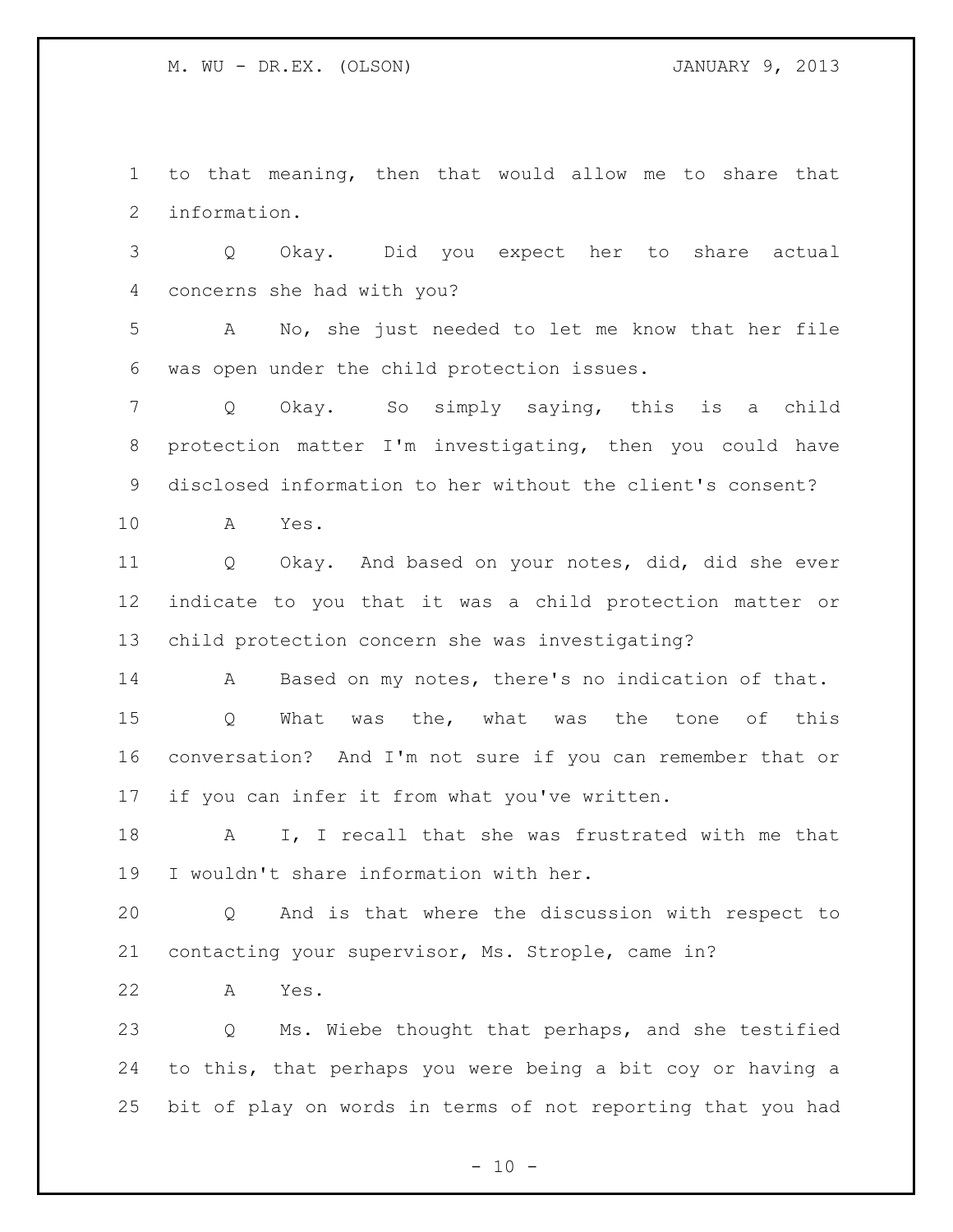any -- or you knew what your obligations were so you weren't reporting anything. Is, is that what you were doing in this case?

A I'm sorry, can you rephrase that?

 Q When you said you, you had no concerns to report -- or sorry, I've got that wrong. When you said that you knew what your obligations were in terms of reporting but you didn't actually give her any information, were you trying to suggest to her that there are no concerns?

10 A I, I think that would be fair to say.

 Q Okay. Without actually saying, coming out and saying, I don't have any concerns with this family?

A That is correct.

 Q Okay. And would that be correct, then, at that point you did not have any child protection concerns with this family?

17 A When she had called, I did not have any concerns. Q Okay. And so if there is -- was any information you could share with her, it would have to be the routine sort of information you had collected about the family?

21 A I'm sorry, can you rephrase that?

 Q If you, if there was information you could share with her about the family, it would not be information about child protection concerns, it would be just the routine sort of information you'd collected from Ms.

 $- 11 -$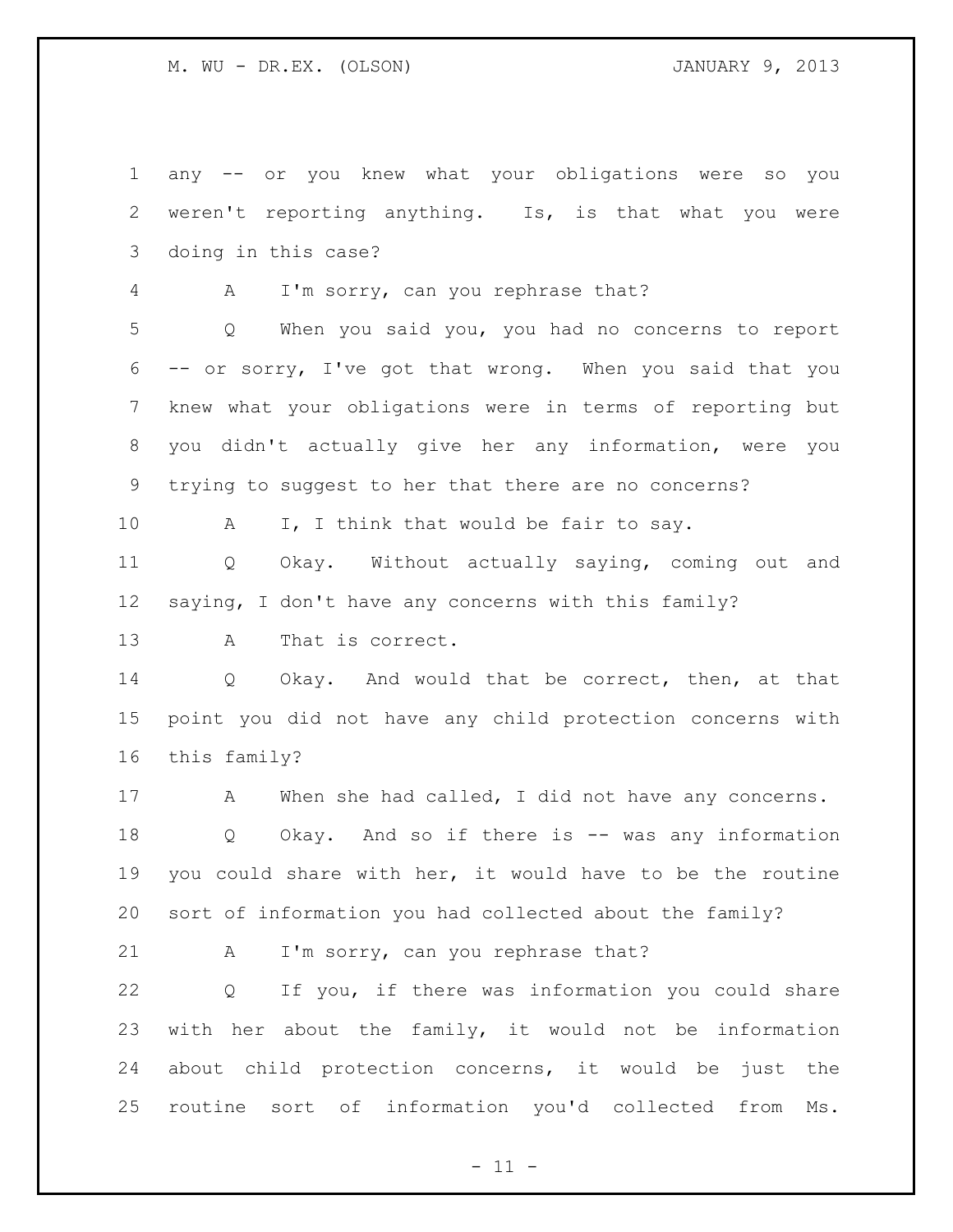Kematch and the family through your contact?

A I'm sorry, sir.

 Q Let me try another way. Meeting with Ms. Kematch you gathered information about her, how she was doing, how the, how the baby was doing and, and that sort of thing, right?

 A That would be information I would gather in my interaction with Ms. Kematch, yes.

 Q Right. And if Ms. Wiebe asked you for information without identifying a child protection concern, the information that you had to share with her would just be that sort of routine information?

 A Well, I wouldn't, I wouldn't be able to share that information unless she told me that there was a child protection issue.

 Q Right. I, I appreciate that. I guess all I'm saying is, the only information you had on the file was that sort of information, was the routine information?

 A I'm not sure what you mean by "routine information".

21 THE COMMISSIONER: Well, you're talking about the information that's recorded on 36799, I take it?

BY MR. OLSON:

Q Right. Just the information recorded to date

 $- 12 -$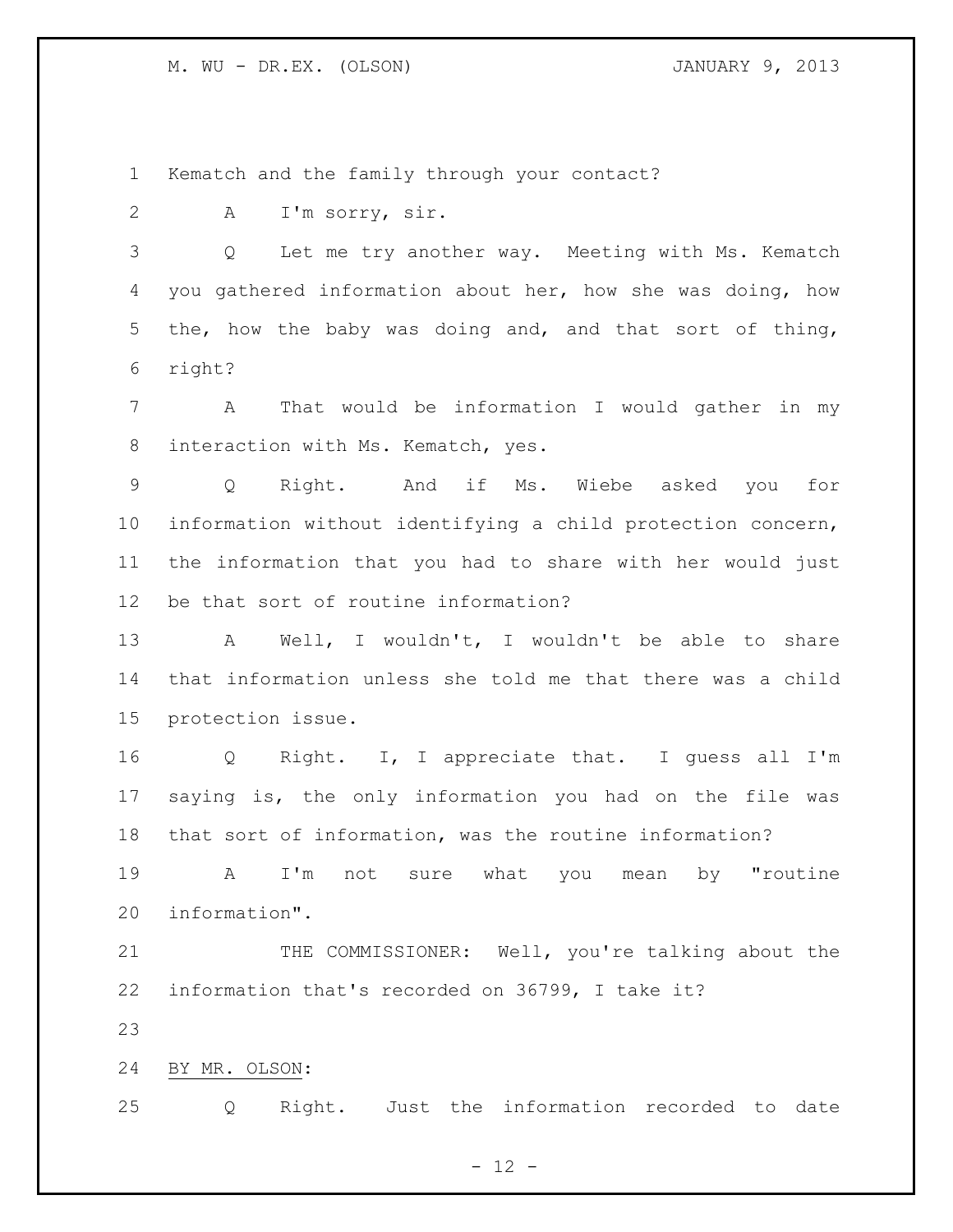about, about Ms. Kematch. That's the -- that's all the information you had?

 THE COMMISSIONER: Well, are you referring to the information that's on 36799, which is the Winnipeg Regional Health Authority Public Health Family Information Sheet?

 MR. OLSON: No. What I'm referring to, Mr. Commissioner, is the information in the progress notes above this conversation with Ms. Wiebe. So just the general information that the witness has collected, had --

 THE COMMISSIONER: But what if she collect other than what's on here?

 MR. OLSON: In her, in her progress notes she had collected information, she had recorded medical information about Ms. Kematch.

15 THE COMMISSIONER: Yes.

 MR. OLSON: That sort of thing. All I'm trying to -- and, and I've probably confused you, but all I'm trying to get at is --

BY MR. OLSON:

 Q That's the only sort of information you had at that point?

A That's correct.

 Q Okay. And so were you able to share information with Ms. Wiebe, forgetting for a moment about

 $- 13 -$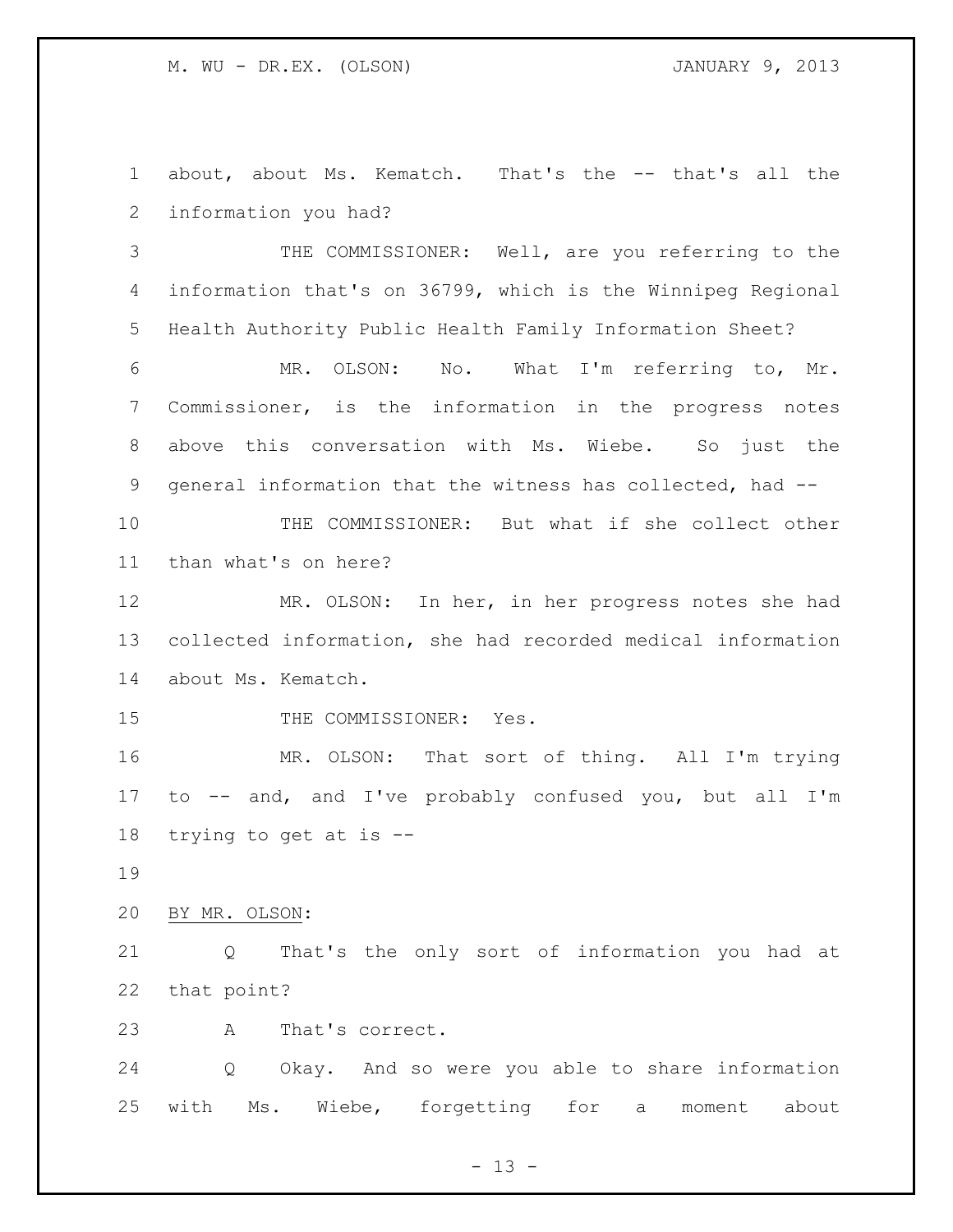confidentiality issues, that's the only thing you could have told her?

A That's correct.

 Q The next entry on your progress notes, page 36813, the December 3rd -- the second entry for December 3rd. Can you read that out for us, please?

 A It's at sixteen twenty-two hundred hours I had called, I made a phone call, advised Nettie Strople, team manager, of the phone call with Child and Family Services, and her response to me was to -- that she would clarify with D. Romaniuk (phonetic), who is a team manager and the PHIA contact.

13 O The PHIA contact?

14 A For our, for our department.

 Q And what was that, was that try to determine what you were able to disclose?

 A No. My phone call to Nettie was to let her know that I had had this interaction with the Child and Family Services worker and that she may be contacted, her supervisor may be contacting her.

 Q I see. Did you have any further conversation with Ms. Strople about this phone call?

A No, I did not.

 Q When Ms. Wiebe called you, did you have the understanding that it was to do with a child protection

 $- 14 -$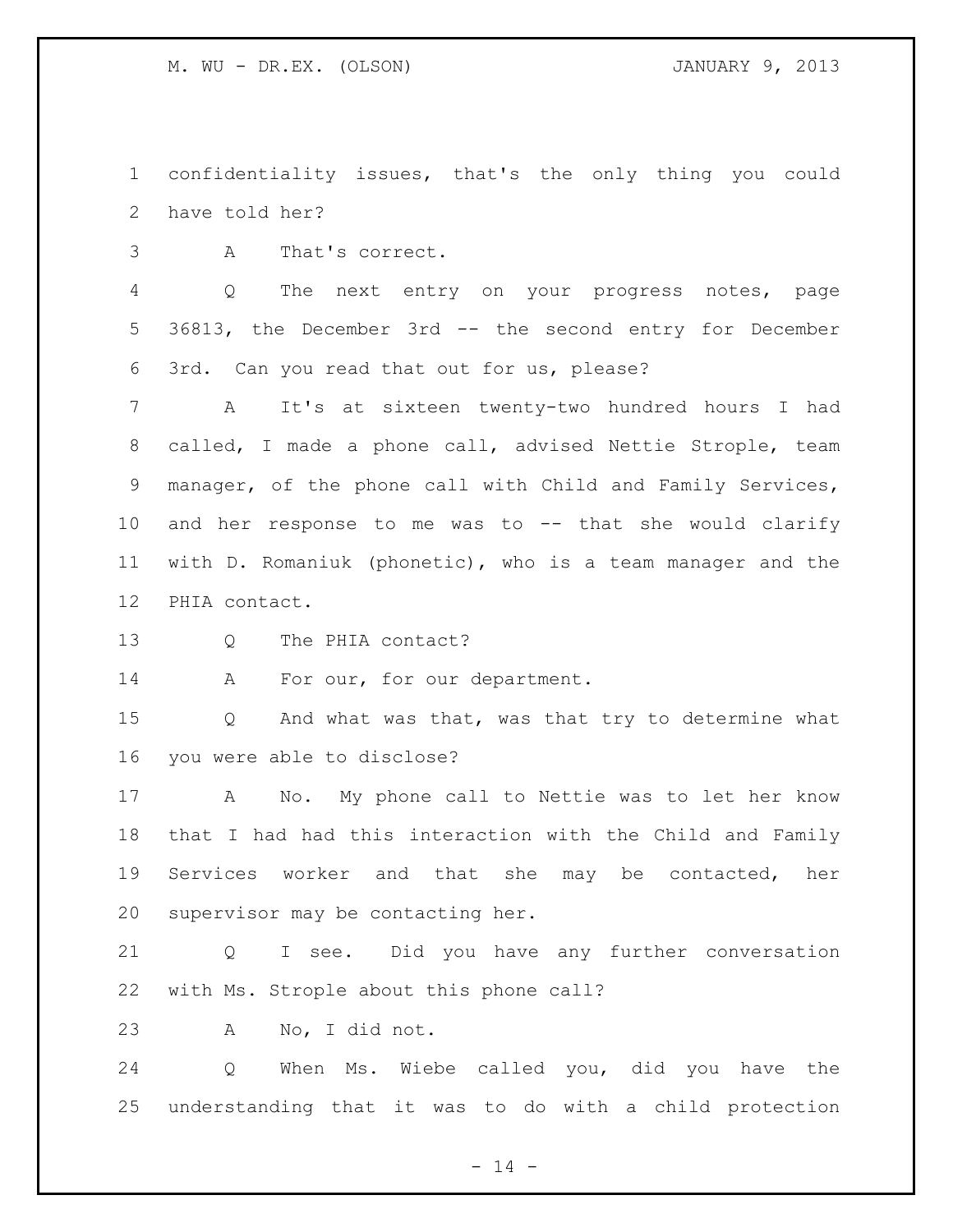concern?

 A No, she didn't indicate that to me in her phone call.

 Q When Child and Family Services workers would call you for information -- and you said they had in the -- I think you said they had in the past with respect to other files?

A Yes.

 Q Would they call you for reasons other than child protection concerns?

A Yes.

 Q And just give me an example of what, what sort of 13 other calls they would have, what sort of information they would be asking for?

 A Well, they -- in the past they may give us a call and just wanted to know how the mom was doing in the home 17 or how the baby was doing, not necessarily because they --it was a child protection file.

Q So just looking for general information?

A Yes.

 Q Okay. Now, you said in your note that you would require the consent of Ms. Kematch to share information? A That's correct.

 Q Did you -- well, if we look at your next note for December 6, maybe you can just read that first for us.

 $- 15 -$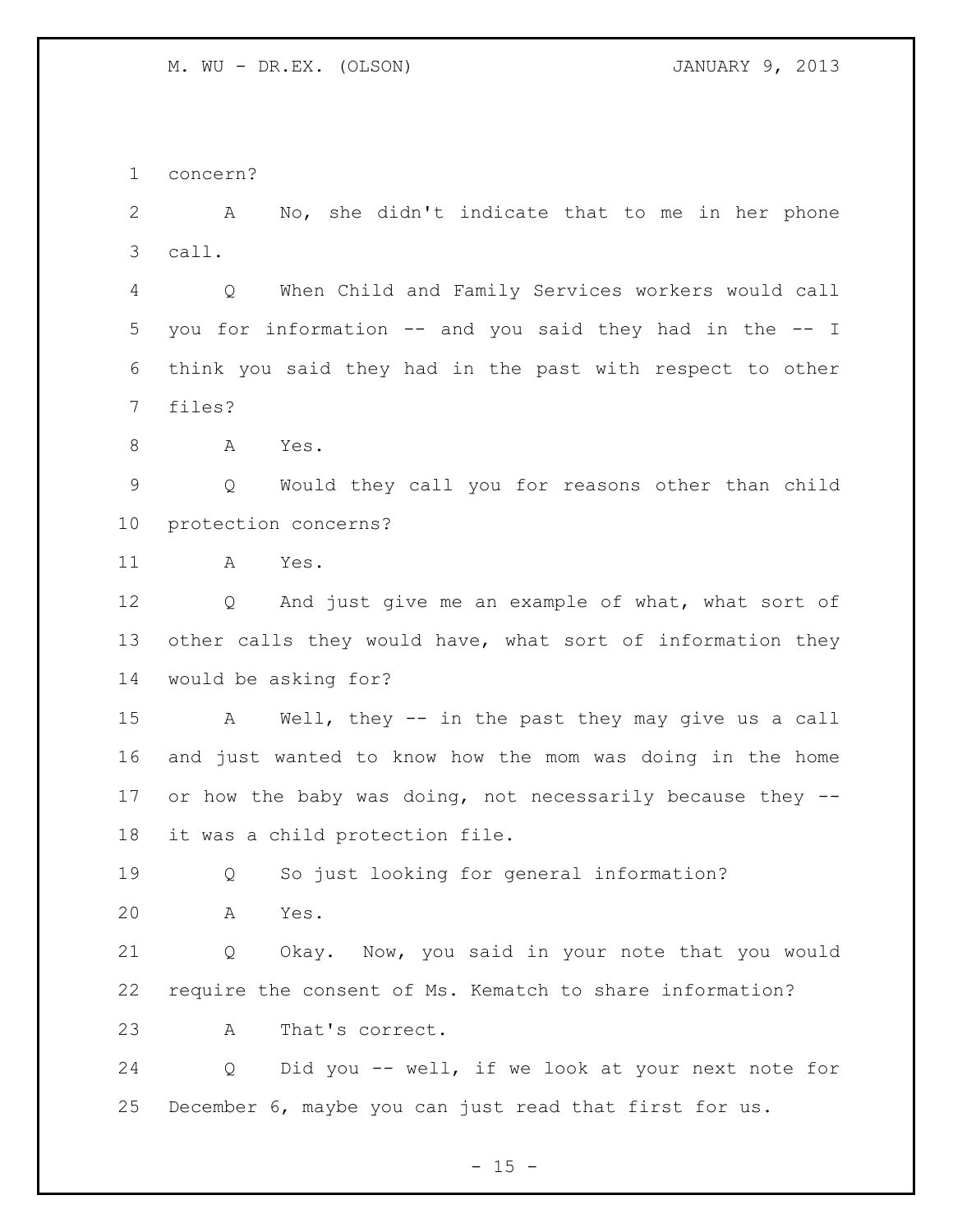A Sure. On December the 6th I made a phone call to Samantha, and her response was that she was up with the baby last night, wished to change the home visit to tomorrow, this continue breast feeding December the 3rd, felt baby not latching. No desire to re-initiate breast feeding. So my plan was to, that the home visit was rescheduled for December the 7th after two thirty, between two thirty to three o'clock.

 Q Okay. And then you have another note for December 6 that continues.

 A Yes. That's pertaining to the phone call that I just previously read. I also advised Samantha of the phone call with Shelly Wiebe, Child and Family Services, and that writer had advised Child and Family Services no parenting concerns. Permission granted from Samantha to discuss with Child and Family Services should agency call again.

 Q So you're indicating here that you asked for her consent to share the information?

A That's correct.

 Q And she indicated it would be fine for you to share that information?

A That's correct.

 Q Do you have any recollection of the actual phone call with Ms. Kematch?

A I only have a vague recollection and most of it

 $- 16 -$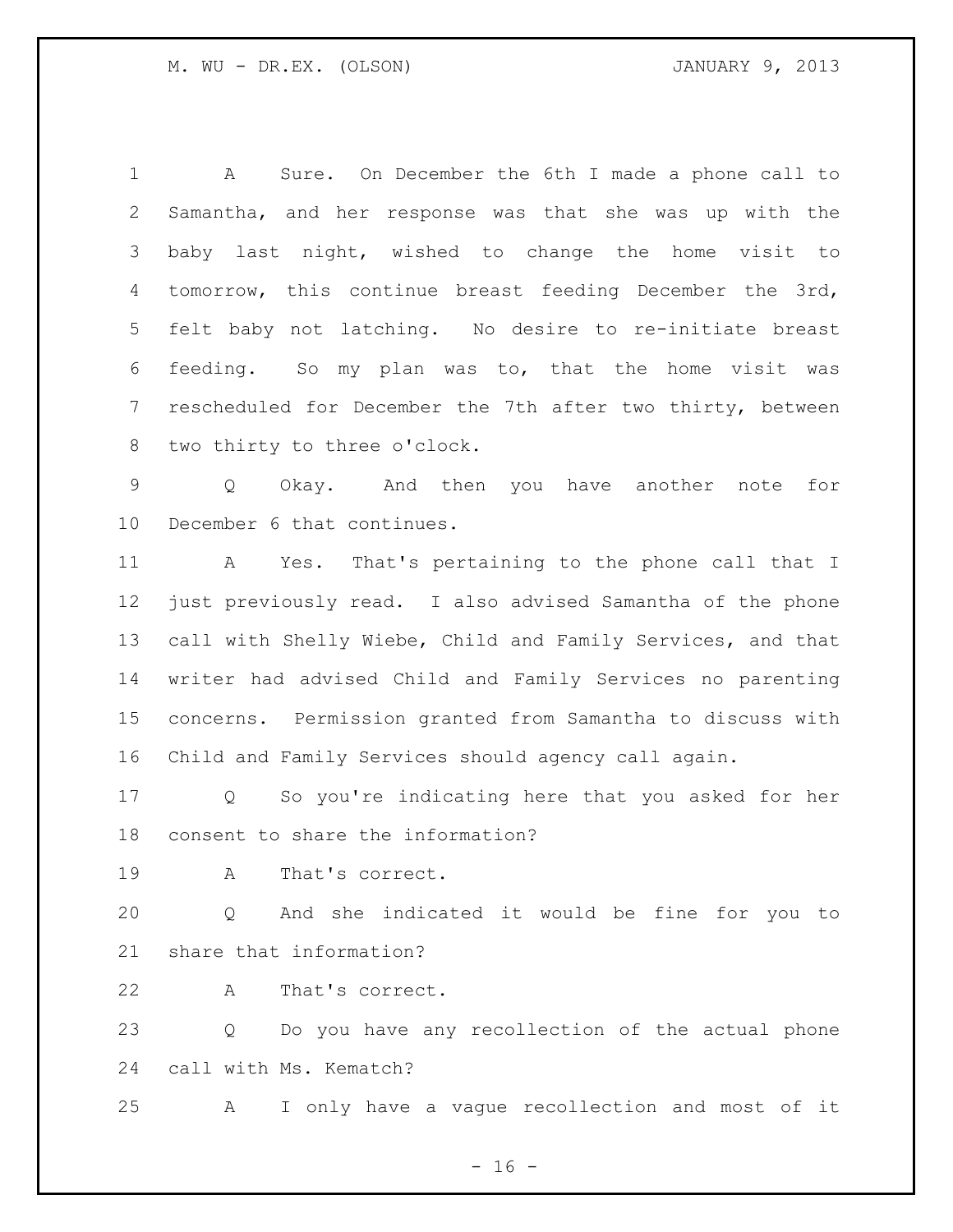is because I've re-read the notes.

 Q Okay. I see. Are you able to tell me what her reaction was when you asked for her consent? A It, it seems to me my recollection is that she, she didn't say very much during the phone call, and but that she did eventually say that I could speak with Child and Family should they call again. 8 Q Okay. Should they call again. A Yes. Q Were you -- did you ever call back Ms. Wiebe to let her know that you had the consent and you could share information with her? A No, I did not. Q Was there any reason why you didn't do that? A There was no reason for me to call her back. Q Okay. Can you just explain that a little more fully when you say there was no reason to call her back? A Well, I didn't have any child welfare issues so I didn't have to call the agency. Q So in other words, you're saying there wasn't really anything for you to report of substance with respect to Ms. Kematch, in terms of child protection? A That's correct. Q I see. And did Ms. Wiebe ever call you back? A It would appear not.

- 17 -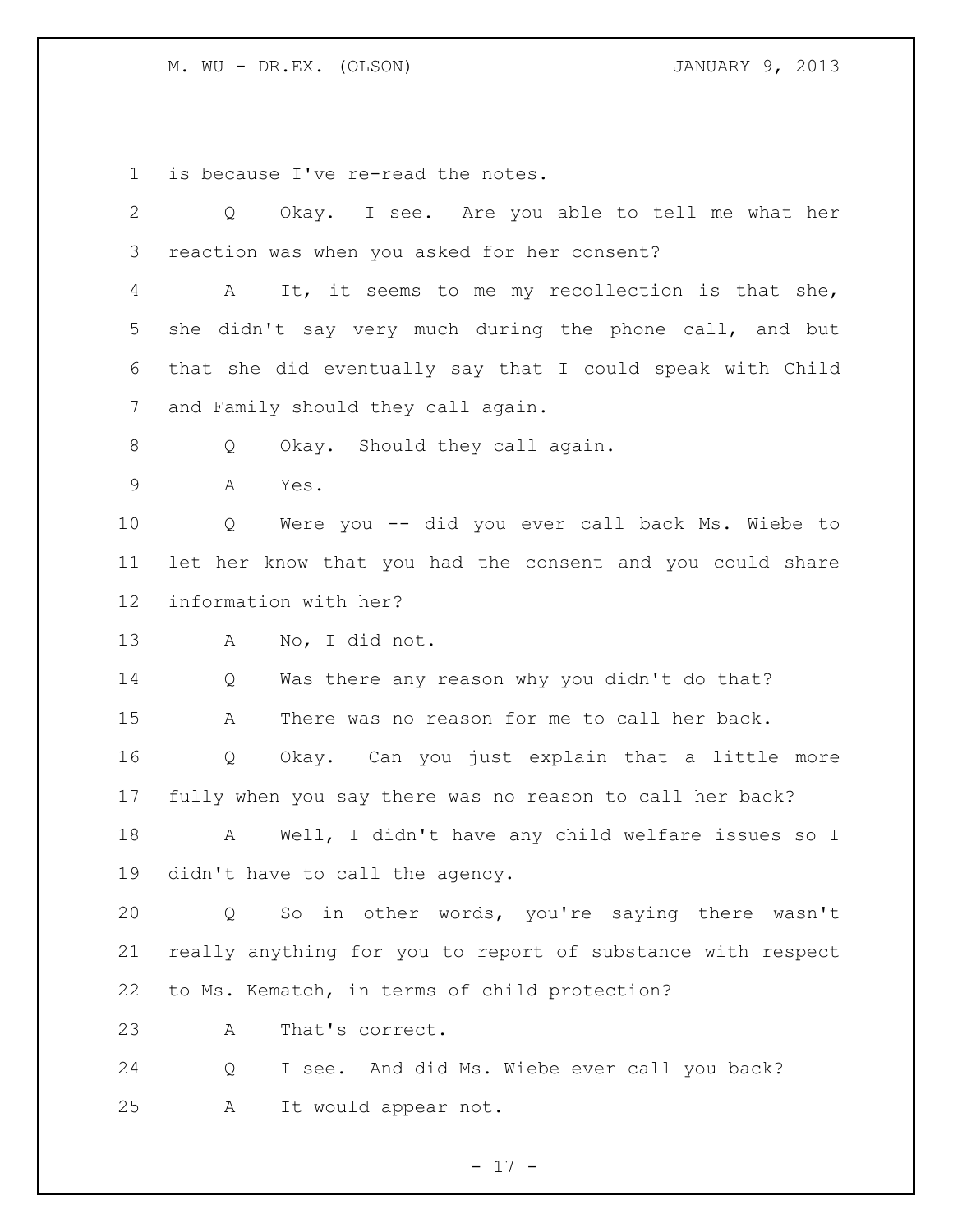Q Can you recall if at any time during your conversations with Ms. Wiebe if there was any questions, there were any questions asked about Mr. McKay? A I don't recall. Q And just to complete your notes, maybe you could just read through the rest of the notes so they're clear on the record. A Sure. On December the 7th, 2004 a message was left on her telephone answering system or telephone machine. Q That's referring to Ms. Kematch? A To Ms. Kematch. I left a message requesting that she, she call me back to reschedule the home visit, and that was done at 1400 hours. And then again at 1430 I called again, got her answering machine and I asked if she'd call me back to reschedule the home visit. On December the 9th, 2004, at 1525 hours, again I 18 called her, got her answering machine, and I -- returned call requested from Samantha regarding infant's health, weight, and family's decision regarding the Baby First program. My plan was to await the client's contact. On February the 25th, 2005 I sent her a letter, letter to client, and my plan was to discharge the file March the 31st if there was no contact. On May the 26th, 2005 I had not had any contact,

 $- 18 -$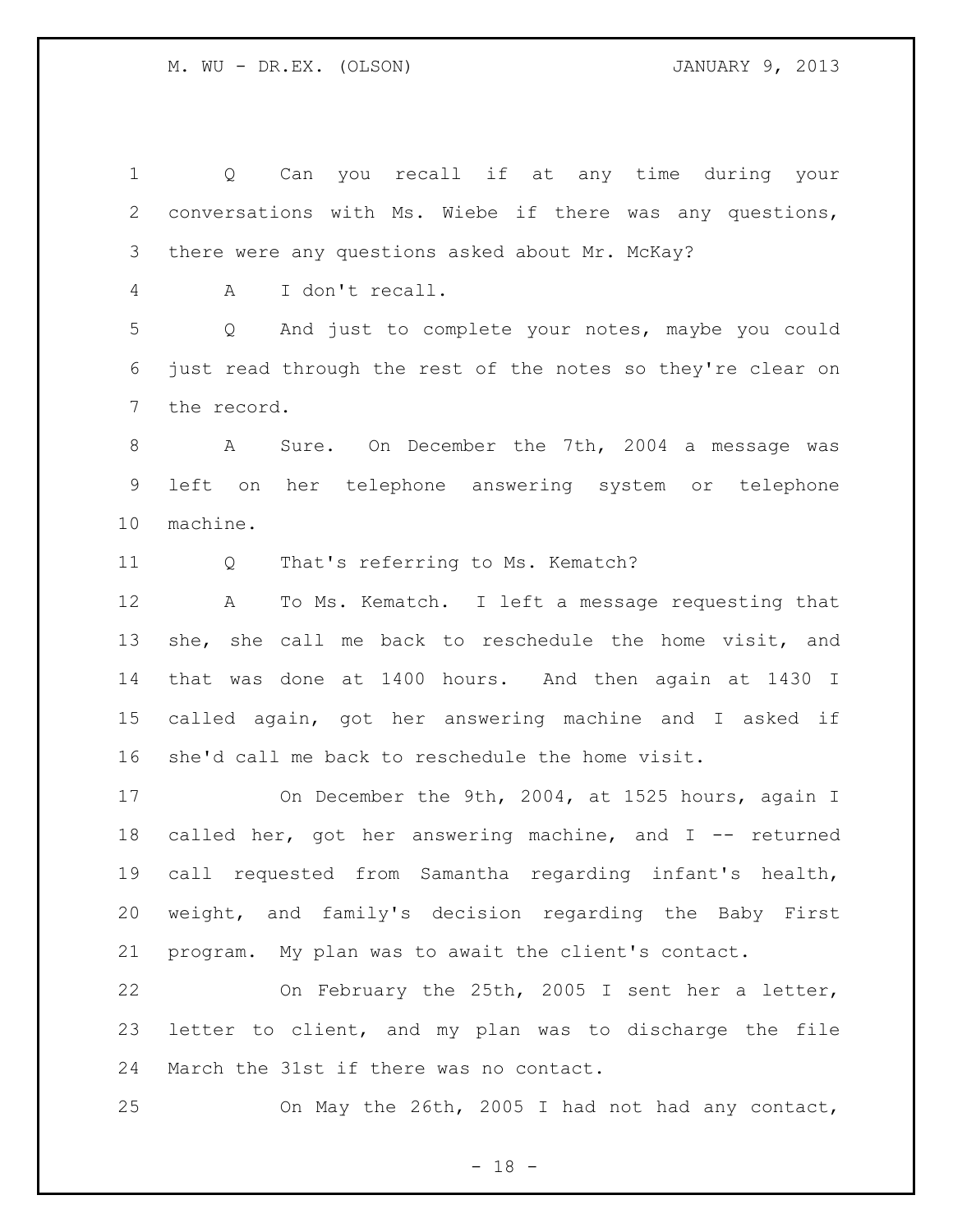client contact and so her file was closed.

| 2  | Did it seem to you that after the last contact on<br>Q               |
|----|----------------------------------------------------------------------|
| 3  | December 6 until the file was closed, that Ms. Kematch's             |
| 4  | willingness to meet with you had changed?                            |
| 5  | It would appear so.<br>A                                             |
| 6  | In your experience, when $--$ and maybe, I'm not<br>Q                |
| 7  | sure if you can answer this or not, but when CFS gets                |
| 8  | involved with a client of yours and you're asked to share            |
| 9  | information, does that have any impact on your relationship          |
| 10 | with the client, generally speaking?                                 |
| 11 | It may.<br>A                                                         |
| 12 | Has that been your experience in the past, that<br>$Q \qquad \qquad$ |
| 13 | that occurs?                                                         |
| 14 | It sometimes occurs, yes.<br>A                                       |
| 15 | Okay. I want to show you what Ms. Wiebe recorded<br>Q                |
| 16 | in her notes with respect to your communications and ask             |
| 17 | you some questions about that. First, if you could turn to           |
| 18 | page 36943, which is out of Commission disclosure 1795.              |
| 19 | This is, you'll see, this document is a central intake form          |
| 20 | prepared by Ms. Wiebe dated December 1, 2004. And it's a             |
| 21 | record that runs on throughout her involvement. Your, the            |
| 22 | recording of your interaction is recorded at page 36947.             |
| 23 | What she's recorded is:                                              |
| 24 |                                                                      |
| 25 | On December 3, 2004 at 1:25 p.m.                                     |

- 19 -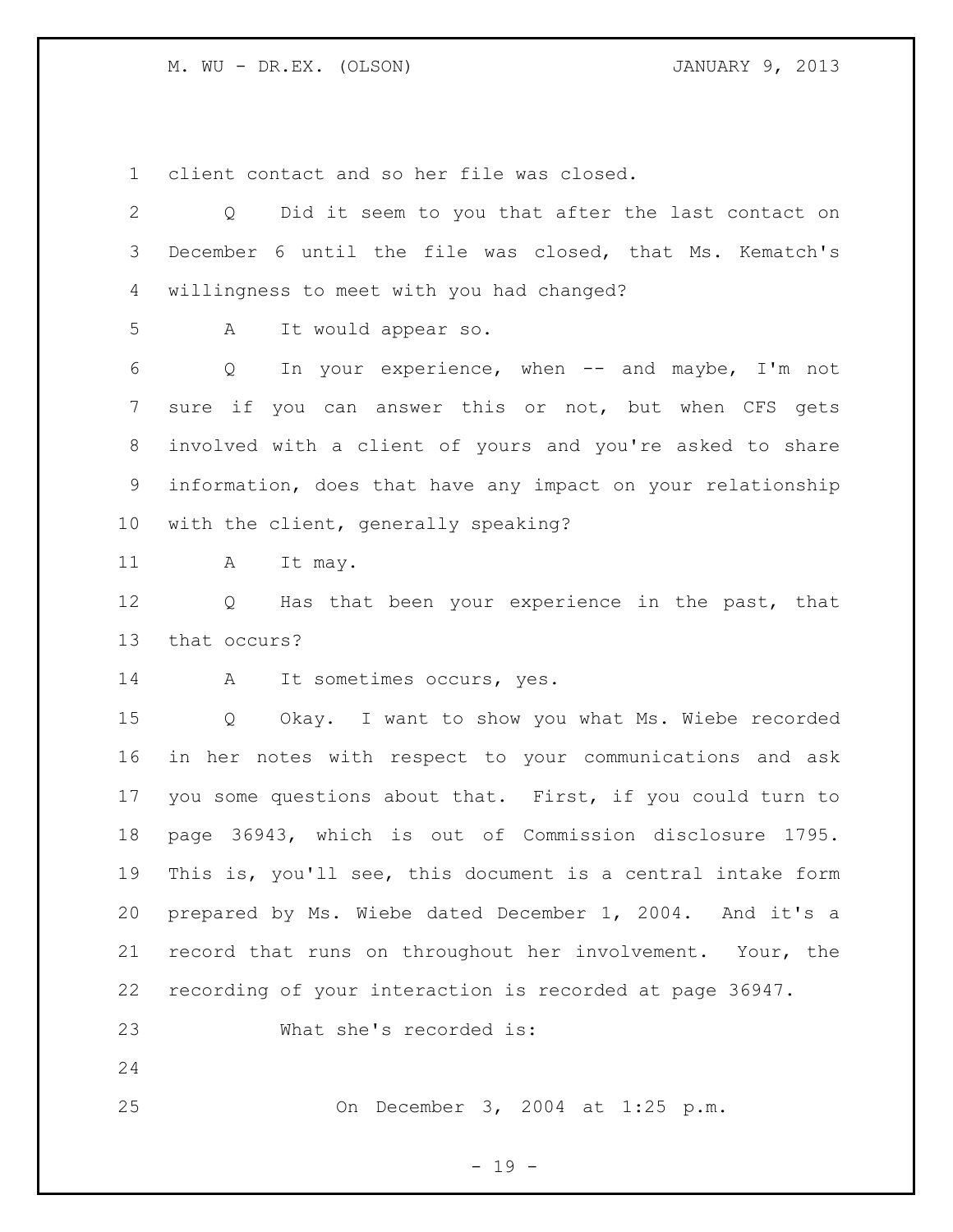| $\mathbf 1$    |         | this worker attempted to contact                         |
|----------------|---------|----------------------------------------------------------|
| $\mathbf{2}$   |         | the public health nurse<br>for                           |
| 3              |         | Samantha Kematch,                                        |
| $\overline{4}$ |         |                                                          |
| 5              |         | She mentions your name. She left a message               |
| 6              |         | asking for you to return the call; she has some things   |
| 7              |         | she'd like to discuss with respect to Samantha. And then |
| 8              |         | at 4:02 p.m. the same day, you return the call and she   |
| 9              | writes: |                                                          |
| 10             |         |                                                          |
| 11             |         | "Worker questioned Mary if she had                       |
| 12             |         | been out to the family home to see                       |
| 13             |         | Samantha and the baby yet, and if                        |
| 14             |         | she<br>has any concerns. Mary                            |
| 15             |         | advised that she has been to see                         |
| 16             |         | Samantha since her discharge from                        |
| 17             |         | hospital. Mary questioned why                            |
| 18             |         | worker was contacting public                             |
| 19             |         | health, and asked if Samantha was                        |
| 20             |         | aware that [Winnipeg Child and                           |
| 21             |         | Family Services] was contacting                          |
| 22             |         | for [this] information.<br>her                           |
| 23             |         | Worker advised Mary that the                             |
| 24             |         | Agency has previously had                                |
| 25             |         | extensive involvement with                               |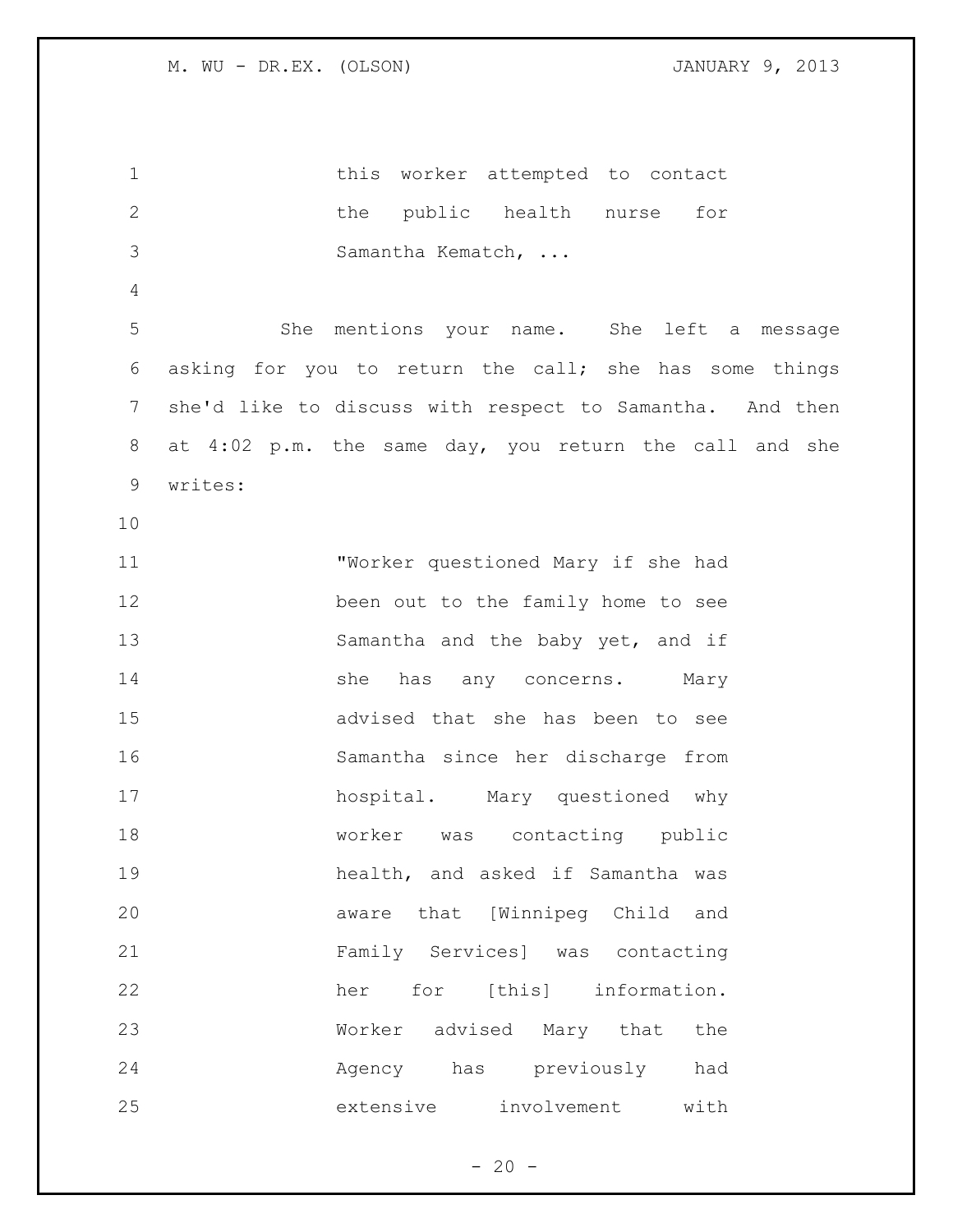Samantha, and indicated that Samantha has four children - only two of which are in her care. Worker reported that the Agency has had some pretty serious concerns in the past, and is wondering if public health [has] 8 any concerns at this time." 10 Just to that point, is, is that an accurate recollection of the conversation? 12 A I think that would be fair. Q Okay. And there's no indication, at least up to this point, that there's a specific child protection concern but that there were serious concerns in the past. A Yes. Q Okay. Does that -- would that allow you to share information with the worker, what she's told you up to that point? A No, it would not. Q Mary advised -- I'm just going to continue on. It says: "Mary advised that she has been recently advised at a training

 $- 21 -$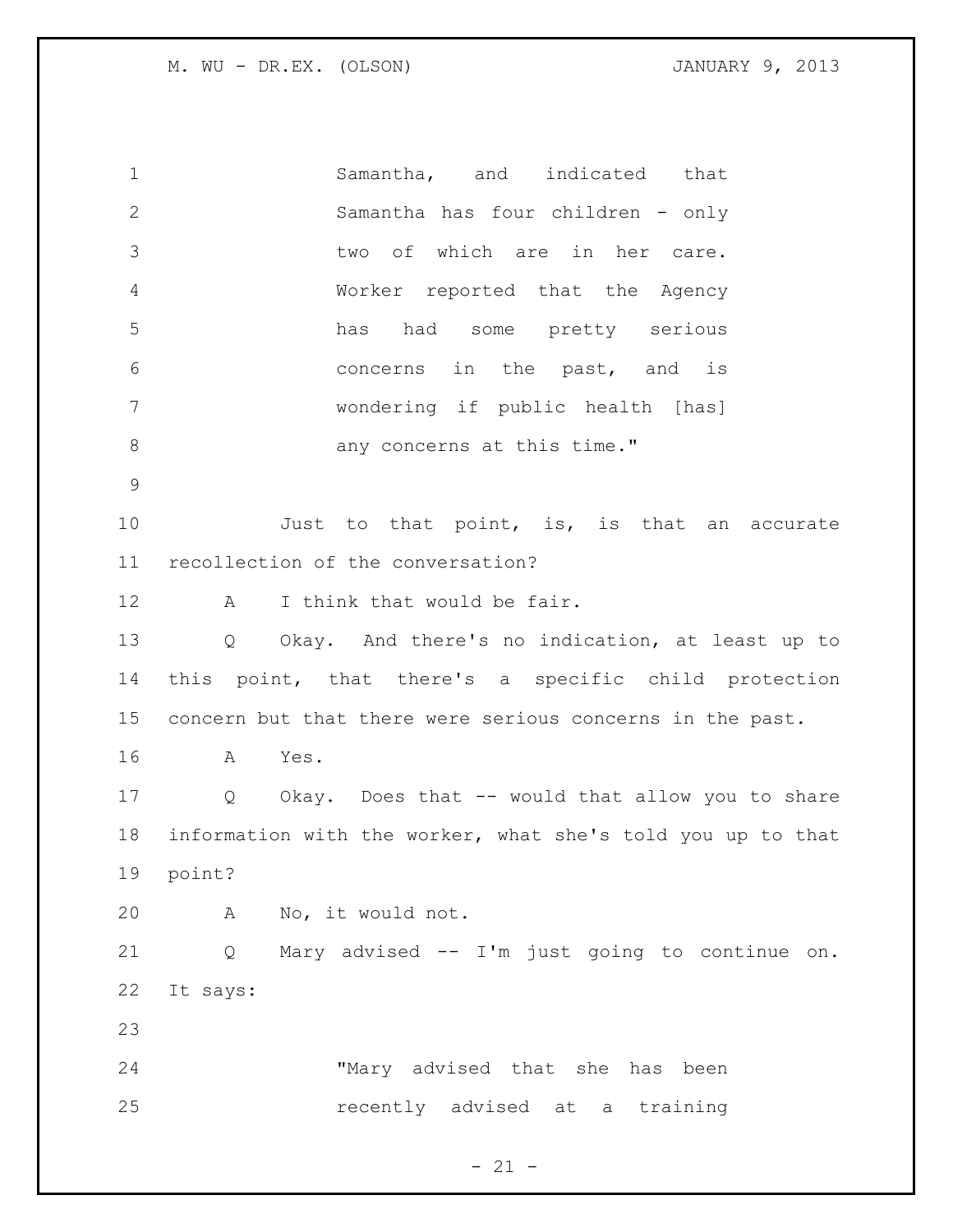session that she is not to share information with [Child and Family Services] due to PHIA." I think you indicated that that was the case. A That's right. Q "Worker advised Mary that the Agency has attempted to contact Samantha on two occasions now, and notes that if Samantha is to check her voice mail she will see that 13 the Agency is trying to contact her. However worker advised Mary 15 that the Child and Family Act supersedes PHIA, and indicated that any professional is obligated to contact {Winnipeg Child and Family Services] to report risk to a child if there are concerns." Is that -- do you -- can you say if that's an accurate recording of the call up to that point? A I believe so. Q Okay. And when you say that -- sorry. I'm just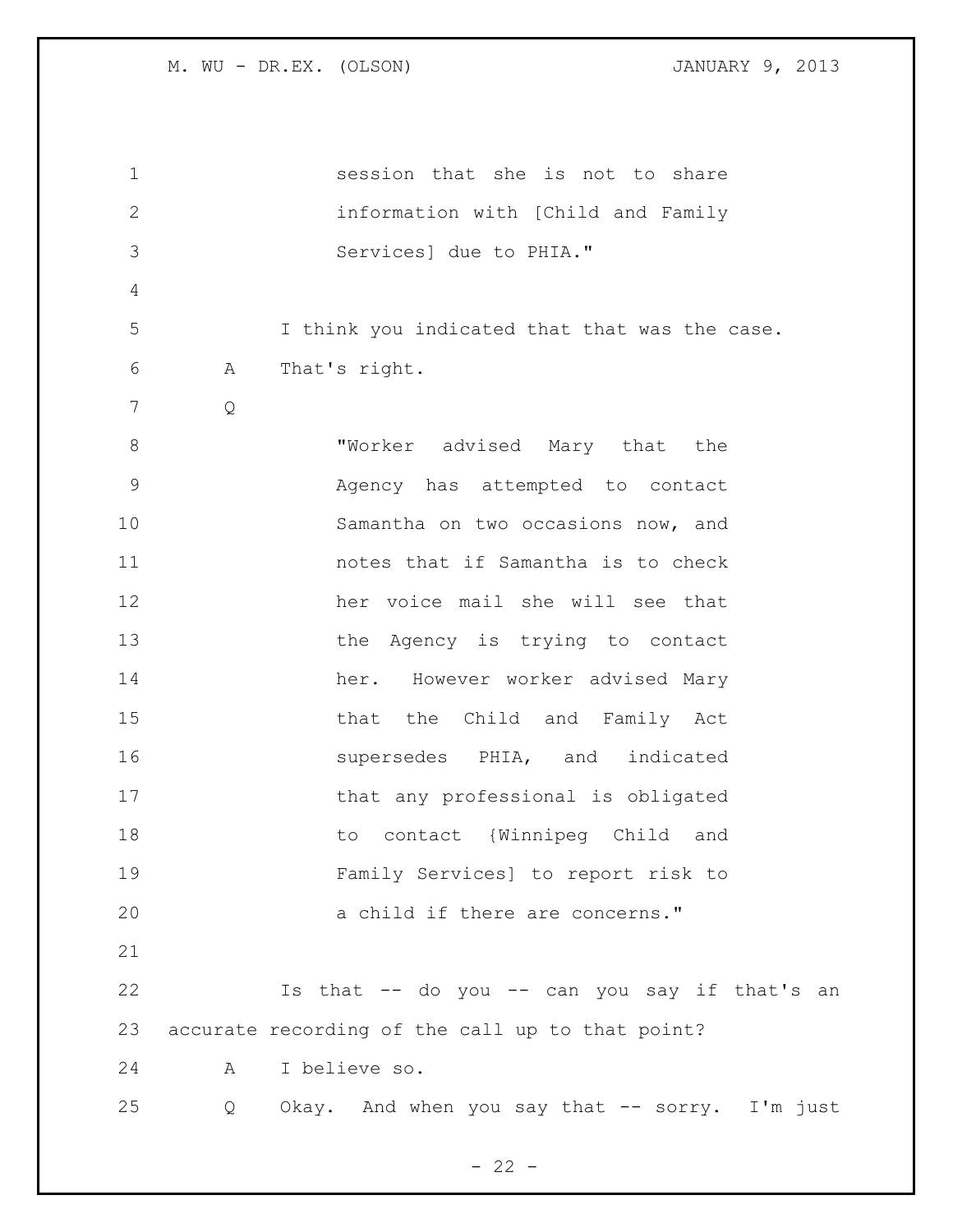going to go on. It says:

 "Mary advised that she is aware of this, but has been advised at recent training not to discuss cases with [Child and Family Services]. Mary indicated that **8** [Child and Family Services] does not share information with public health due to the confidentiality act. Worker indicated that all 12 the Agency is asking at this time, is if Mary has been to the home 14 and if she has any concerns. Mary advised that she would like to contact Samantha before answering 17 this question, to advise her that [Winnipeg Child and Family Services] is calling her asking 20 for information. Worker again advised Mary that she is obligated 22 to report any child protection 23 concerns to the Agency, and therefore questioned Mary why she would not simply come out and say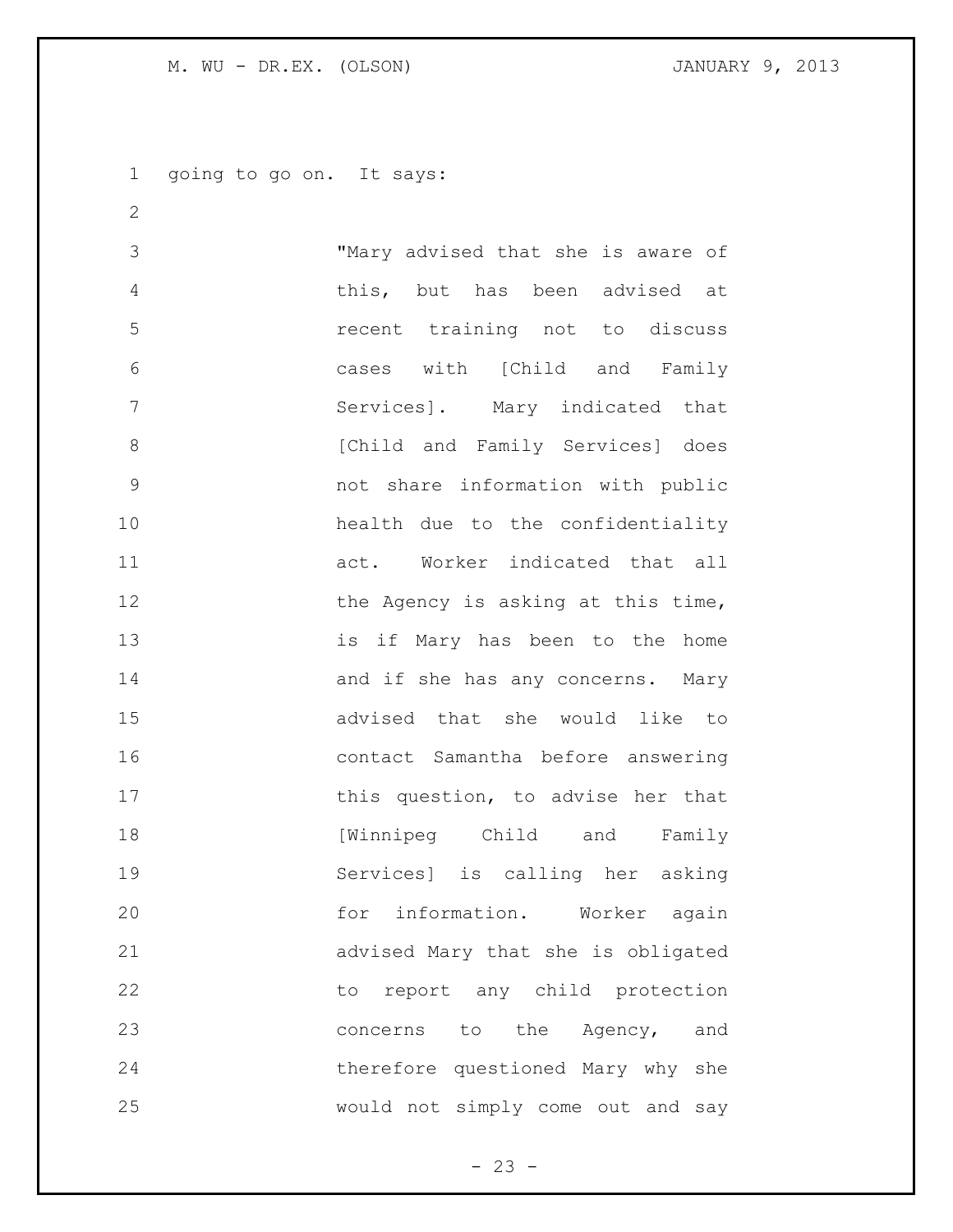1 that she does not have any concerns if she is not willing to report a risk to the child. Mary indicated that she can not say at this time." And then she asked for the name of your supervisor. Now, are you able to tell us today why you were not able to just come out and say, I, I've been to the home, I don't have any child protection concerns? A Based on my understanding from the training for the, for PHIA, even if I had no concerns and there were no child protection issues, I was not able to share that information. Q So even just saying that you had been out to the home and you don't have concerns, that, in your understanding of the Act, would be that would be a breach of the confidentiality required? A Yes. Q Okay. Does the phrase that Ms. Wiebe mentioned to you, that the agency had had some pretty serious concerns in the past, does that suggest to you that this is a child protection matter? A No.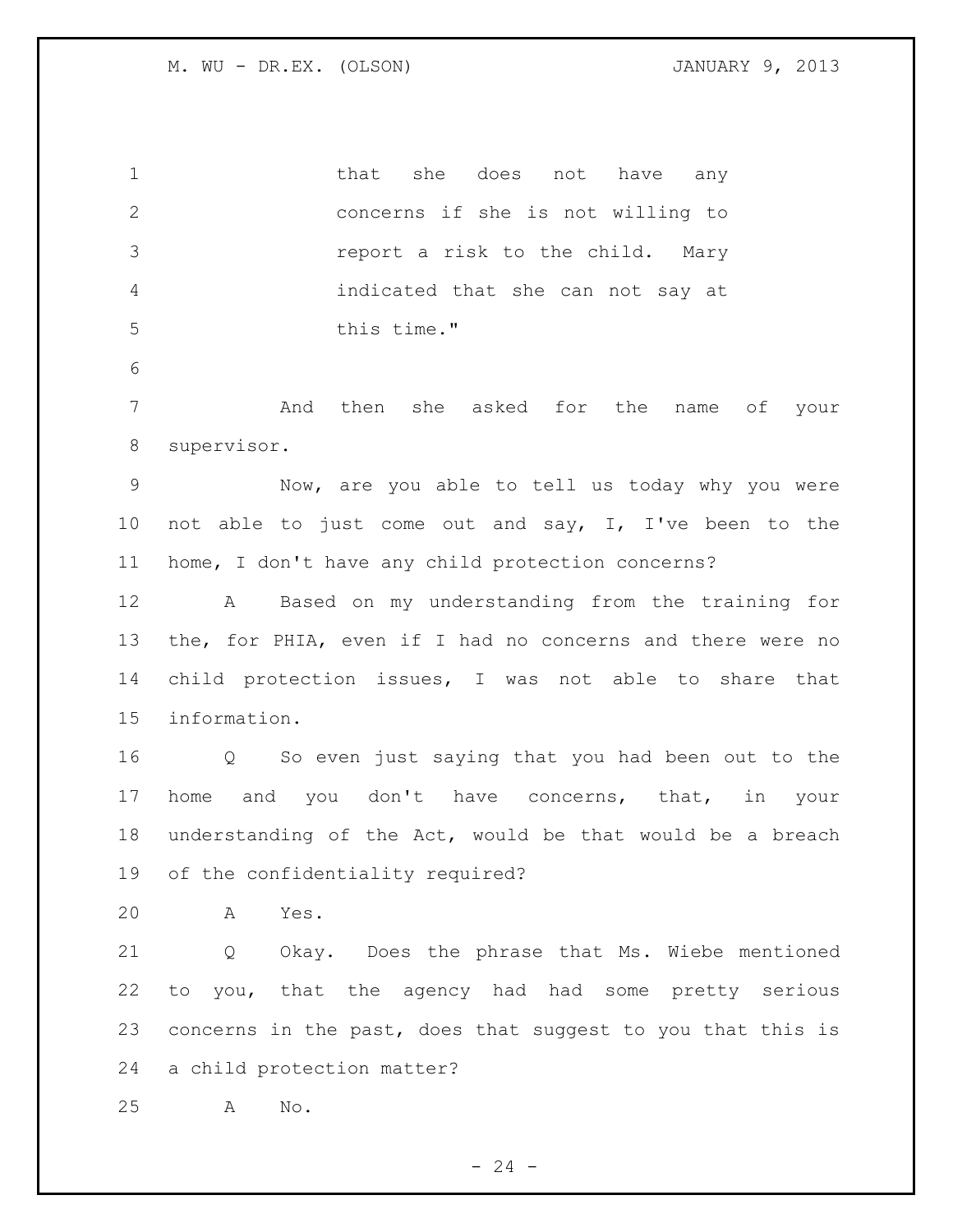Q Now, there's no mention here as to whether or not Ms. Wiebe asked whether or not you saw Phoenix. There's nothing recorded here. But do you recall if, if that question was asked? A I don't recall. Q And even if it had been asked, what would you be able to answer, based on your understanding? A It would be to the same sense, that I couldn't share information. 10 Q And if Ms. Wiebe had -- and I appreciate you can't say when you actually had Mr. McKay's birth date, but if Ms. Wiebe had asked for the birth date, I take it you couldn't have answered that question either at that point? A That is correct. Q Did you have -- other than what you told us about your contact with Ms. Strople following this conversation, did you have any other follow-up with this, this matter at all? Any contact from either Ms. Faria, who was Ms. Wiebe's supervisor, or anyone else? A No. Q Okay. Now, if -- and I apologize, I could have asked you this already, but if Ms. Wiebe had said she were investigating a child protection concern, could you have shared with her Mr. McKay's birth date if you had it? Is that information you could have shared?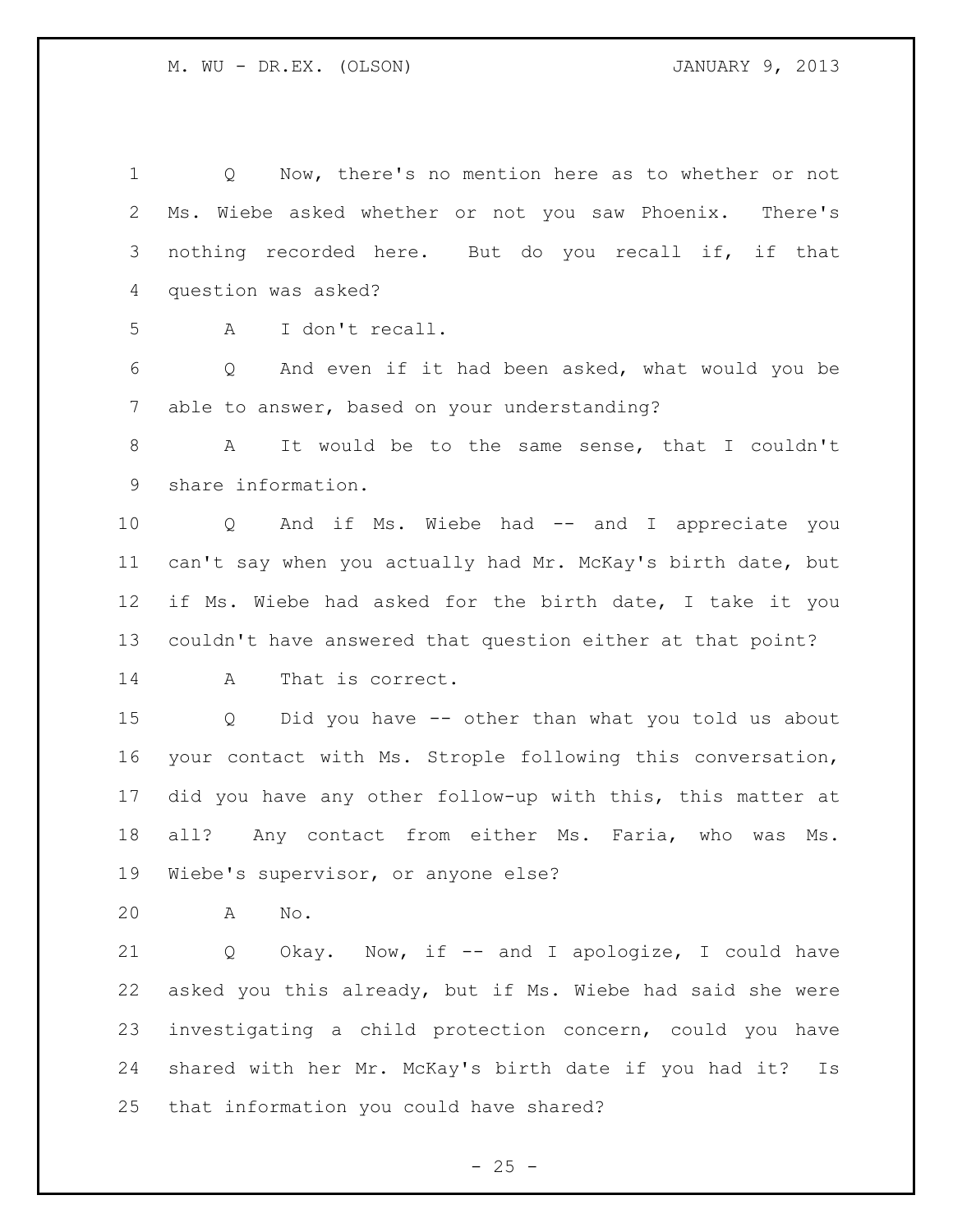1 A I -- yes.

 Q Okay. I just have a few more questions for you with respect to some of the reports.

 Just before we get to that, I wanted to ask you if there are phrases that have come up. One is a child protection concern. So, agency indicates they're investigating a child protection concern versus an agency saying they're doing -- an agency worker saying they're doing a child protection investigation. Is there any difference between those, those two phrases in terms of what you can disclose?

A No.

Q Are they essentially the same thing?

A I believe so.

 Q So I want to take you now to, it's Commission disclosure 1. This is titled "A Special Case Review in Regard to the Death of Phoenix Sinclair". It's by Andrew Koster and Billie Schibler, and it was submitted to the Minister of Family Services and Housing.

 Did you have -- first of all, were you ever interviewed by Mr. Koster at any time?

A No.

 Q Okay. And did -- were you made aware of this report prior to your involvement in the inquiry?

A No.

 $- 26 -$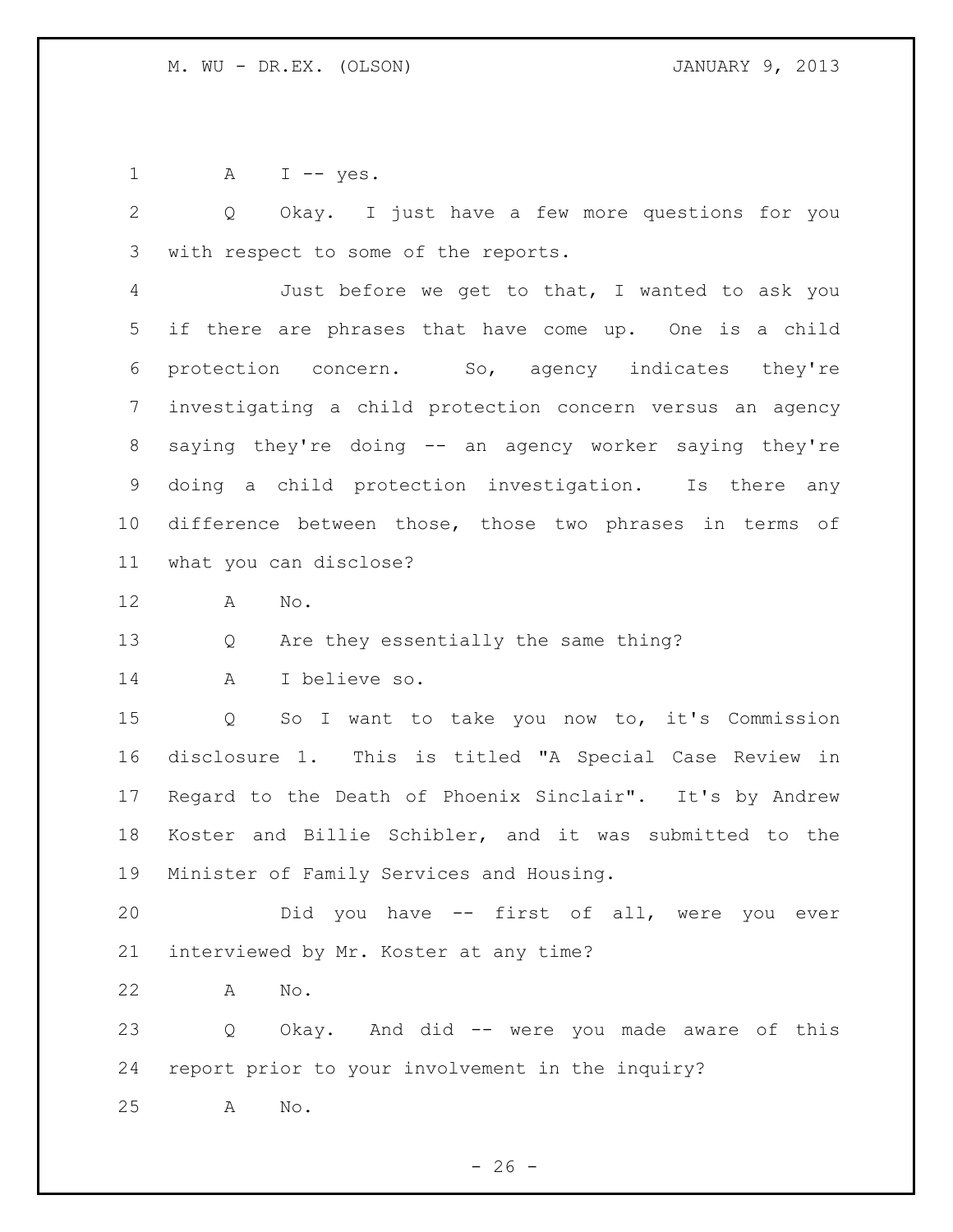| 1               | At page $44$ -- sorry, $45$ , and it's the number on<br>$Q \qquad \qquad$ |
|-----------------|---------------------------------------------------------------------------|
| $\mathbf{2}$    | the, big number -- the large number on the right-hand side                |
| 3               | of the page we're looking at. The bottom, December 3,                     |
| 4               | 2004. There's a summary of Ms. Wiebe's contact with you.                  |
| 5               | I understand you've read this, this portion prior to today?               |
| 6               | That's correct.<br>A                                                      |
| 7               | Do you, do you have any comments with respect to<br>Q                     |
| 8               | what is written here? And it goes right to page 46.                       |
| $\mathsf 9$     | Sorry, your question was?<br>A                                            |
| 10              | Do you have any comments or, or anything you<br>Q                         |
| 11              | would like to say with respect to what Mr. Koster has                     |
| 12 <sup>°</sup> | written as it pertains to your involvement?                               |
| 13              | No.<br>A                                                                  |
| 14              | If you could turn to page 48, finding 37, at the<br>Q                     |
| 15              | bottom of the page. In bold it says:                                      |
| 16              |                                                                           |
| 17              | "The unwillingness of the public                                          |
| 18              | nurse to provide<br>health                                                |
| 19              | information was regretful and made                                        |
| 20              | the possibility of obtaining a                                            |
| 21              | birth date for [her] father more                                          |
| 22              | difficult."                                                               |
| 23              |                                                                           |
| 24              | It goes on to say that:                                                   |
| 25              |                                                                           |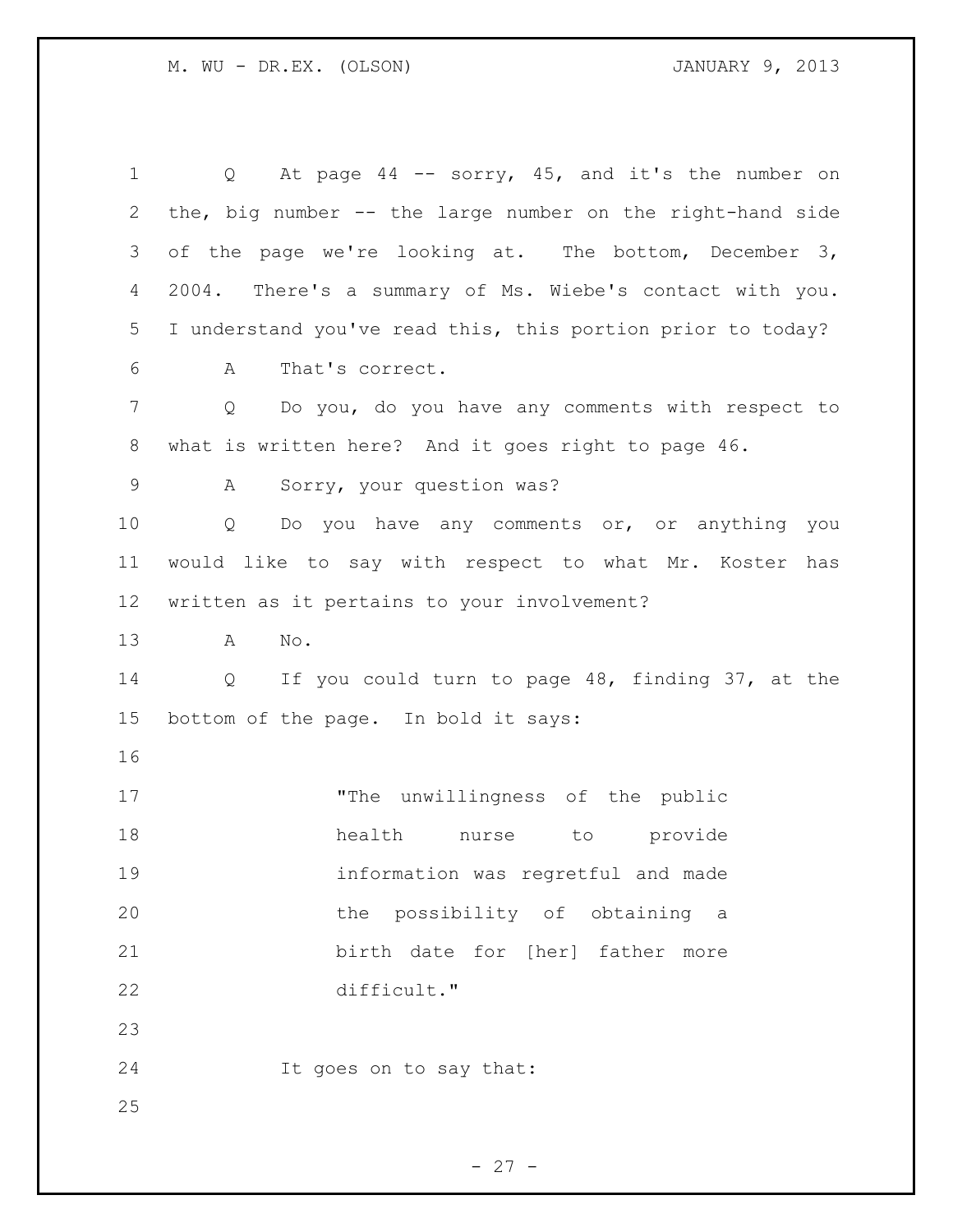"It is true that the worker herself could have gone out of the case to obtain that data and this would have been advisable in hindsight. However, the request came at the very beginning when justification was being required 8 b to immediately transfer a case before a young baby went home. Finding a cross reference match with the name 'Wes McKay' in itself would have given the CRU worker an extra factor to warrant 14 the intake opening. This would be 15 true even if specific ... **protection** behaviours [child protection behaviours] (abuse or domestic violence) were not immediately found in one of the specific case files to which he was connected. At this time domestic violence that had occurred 6-8 years ago may not itself provided reasons to open the case since some staff had

 $- 28 -$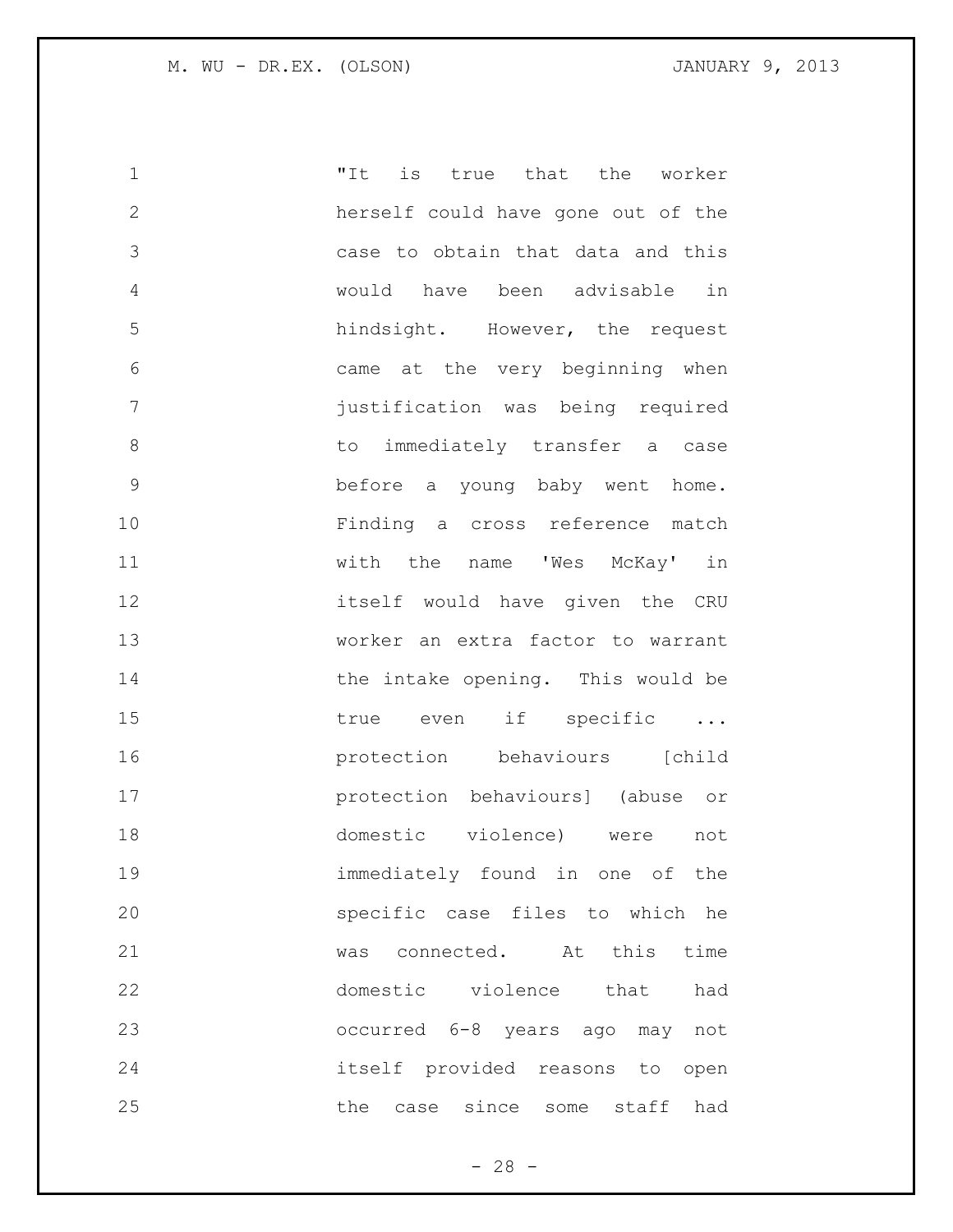1 indicated that there was ... still ... not a clear policy in the agency as to whether or not to re- open when there is a past history of domestic violence." The comments there with respect to your not sharing information, do you have any, anything to say about that? A Only that my unwillingness is because of what I was informed of the Personal Health Information Act. MR. OLSON: Those are my questions for you. Some other counsel may have questions as well. Thank you. 14 THE COMMISSIONER: Well, now, it's eleven o'clock when you a video witness. What do you, what do you propose? MR. OLSON: Believe she's been rescheduled to start at 11:30 now. 19 THE COMMISSIONER: Oh. MR. OLSON: So it probably would be best if we could finish this witness. 22 THE COMMISSIONER: All right. That's fine. Who, who wants to cross-examine first? Mr., Mr. Ray, Mr. Gindin? 

 $-29 -$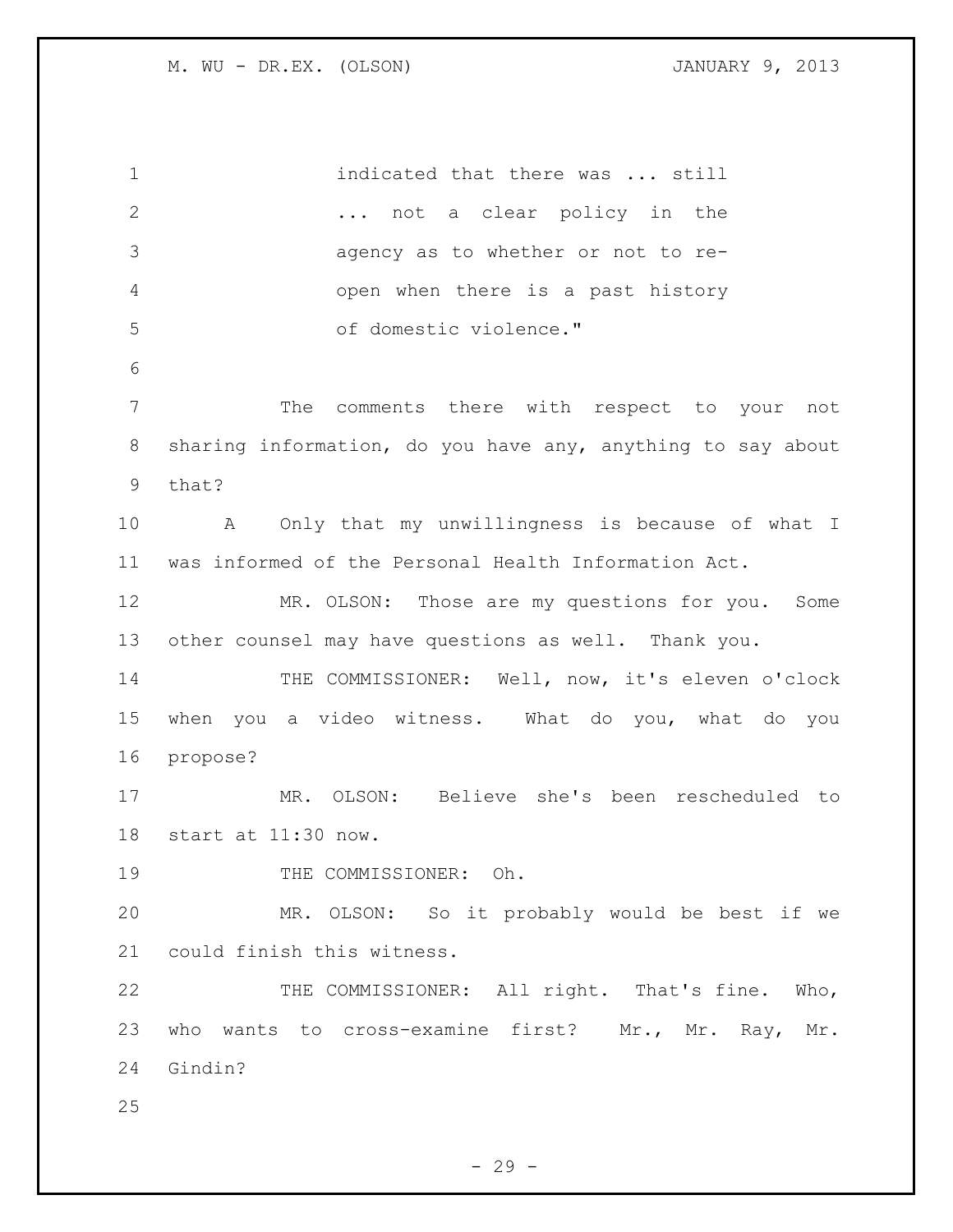CROSS-EXAMINATION BY MR. GINDIN:

| $\overline{2}$ | Q Good morning. My name is Jeff Gindin. I appear            |
|----------------|-------------------------------------------------------------|
| 3              | Kim Edwards and Steve Sinclair. Just have a few<br>for      |
| 4              | questions for you.                                          |
| 5              | Ιf<br>we can bring up page -- could you hear me             |
| 6              | (inaudible)? Now it's on. Sorry. I'll repeat that.          |
| 7              | My name is Jeff Gindin. I appear for Kim Edwards            |
| 8              | and Steve Sinclair. Good morning. I have some questions     |
| 9              | for you. Thank you.                                         |
| 10             | Can we bring up page 36808, please. Can we just             |
| 11             | scroll that up just a little bit, please. Okay.             |
| 12             | Now, this form that you're looking at, are you              |
| 13             | able to tell us when approximately that would have been     |
| 14             | prepared? Is there a date on that that tells us?            |
| 15             | At the bottom of the form it indicates that I<br>A          |
| 16             | completed the form on August the 6.                         |
| 17             | Q On August the 6th, 2004. Okay. Now, if we just            |
| 18             | look at the issues that are raised in the form that require |
| 19             | either a yes or no, are those things that you would be      |
| 20             | asking Samantha about, all of the list of things that are   |
| 21             | listed there?                                               |
| 22             | Those are questions that I would try to get<br>Α            |
| 23             | information from.                                           |
| 24             | I see. So if you look at number 18, for example,<br>Q       |
| 25             | it says, depression, right? Now, we've heard some evidence  |

- 30 -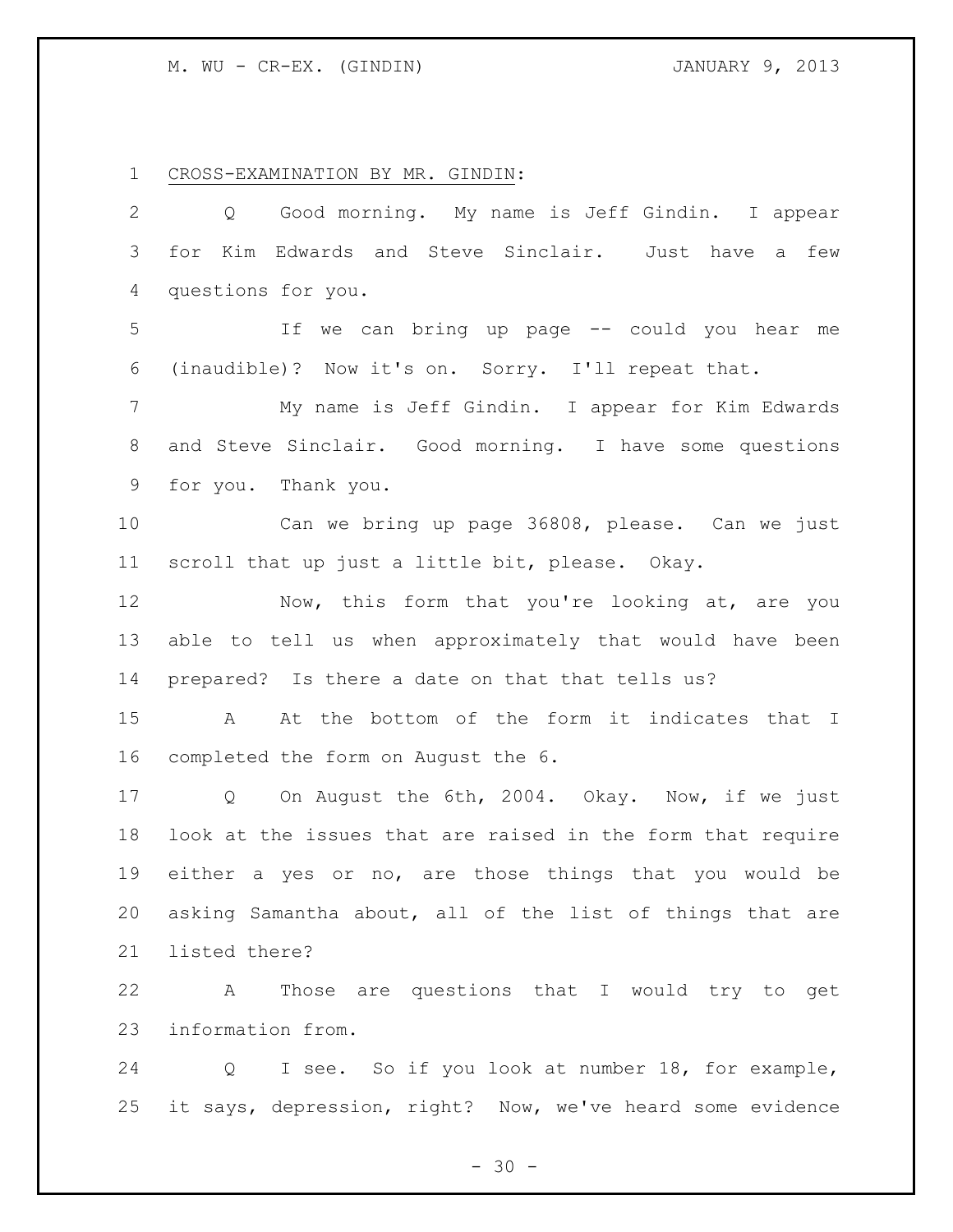in this courtroom some time ago that there were some depression issues with respect to Samantha and we heard from a psychiatrist. Is that something that -- and I notice there's nothing marked yes or no there. Is that something that you would have actually asked about and not received an answer or not asked about?

 A Because I didn't check off yes or no, I can only say that it's likely I did not ask those questions.

 Q Okay. Is there some reason you would leave that one out?

 A No. I, I think I had mentioned yesterday that during my visit with Samantha I had gathered some information sufficient to complete this form and, and I think that's what I did.

 Q Okay. Did you have other information about her possibly suffering from depression?

17 A I had no knowledge of that.

 Q Okay. If you look at number 26 going down a little bit further, that says:

"Antisocial behaviour"

 And there's no check mark there besides yes or no. And again, we've heard some evidence about that area. Does this indicate to us that you didn't ask that question

 $- 31 -$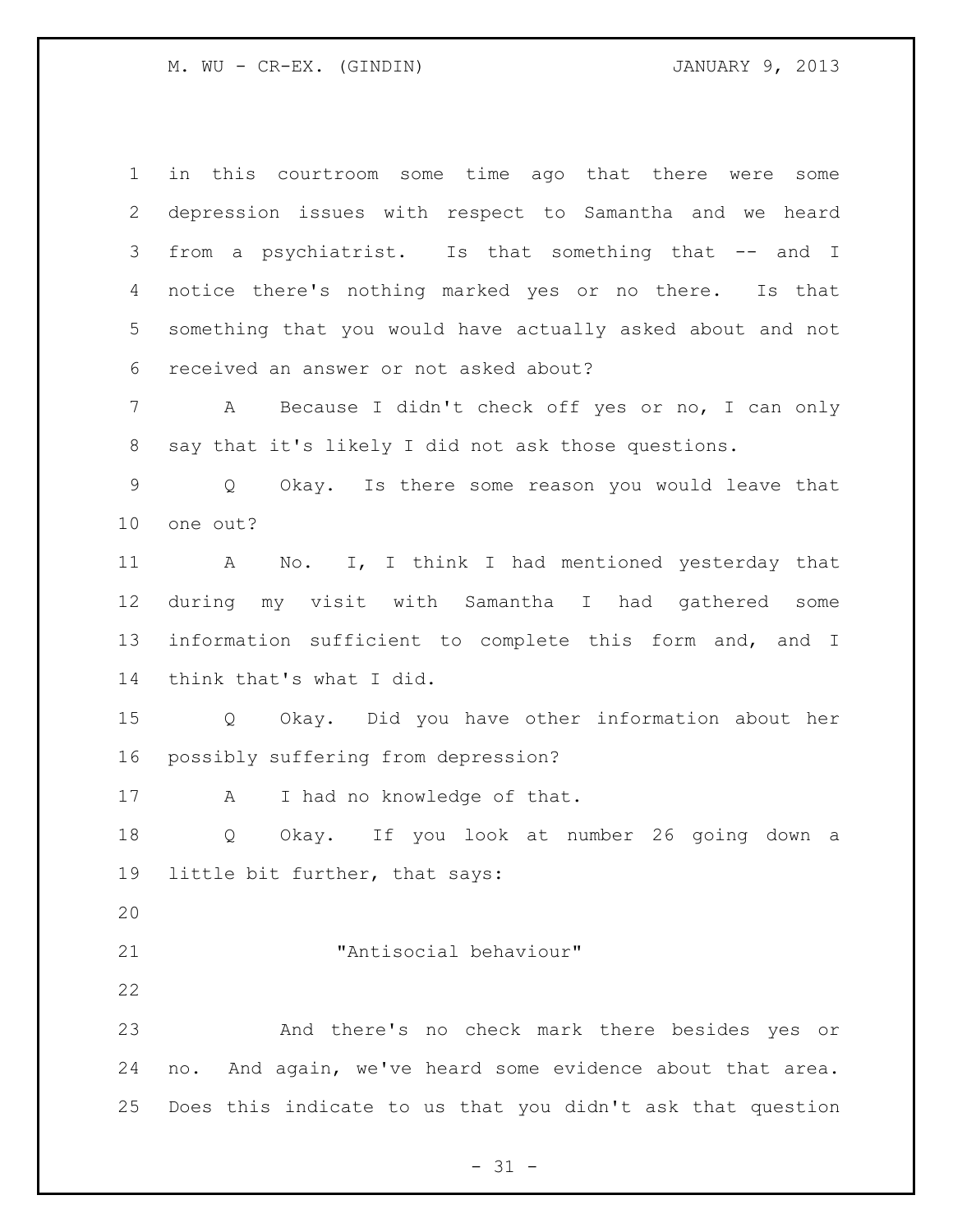of her?

| $\mathbf{2}$ | It would appear I did not ask those questions.<br>A        |
|--------------|------------------------------------------------------------|
| 3            | So are you saying that the only questions you<br>Q         |
| 4            | asked is where, where there was a yes or a no ticked off?  |
| 5            | Or that I had information that I didn't need to<br>A       |
| 6            | ask her for them.                                          |
| 7            | Okay. Did you have any information<br>Q<br>about           |
| $8\,$        | antisocial behaviour in the past, that you know of?        |
| 9            | Α<br>No.                                                   |
| 10           | If you look at number 28, for example:<br>Q                |
| 11           |                                                            |
| 12           | "Current substance abuse by mother                         |
| 13           | or father"                                                 |
| 14           |                                                            |
| 15           | And again, there's nothing checked off there. Do           |
| 16           | I take it that you didn't ask that?                        |
| 17           | It indicates that I didn't, I didn't check it<br>Α         |
| 18           | off.                                                       |
| 19           | Q<br>Okay. And if you had other information about          |
| 20           | that subject, would you record that somewhere?             |
| 21           | Yes.<br>A                                                  |
| 22           | And do you know whether that's recorded anywhere?<br>Q     |
| 23           | Well, I recall reading the parent survey<br>Α              |
| 24           | yesterday, that there was some notation about past use but |
| 25           | not a current use.                                         |

- 32 -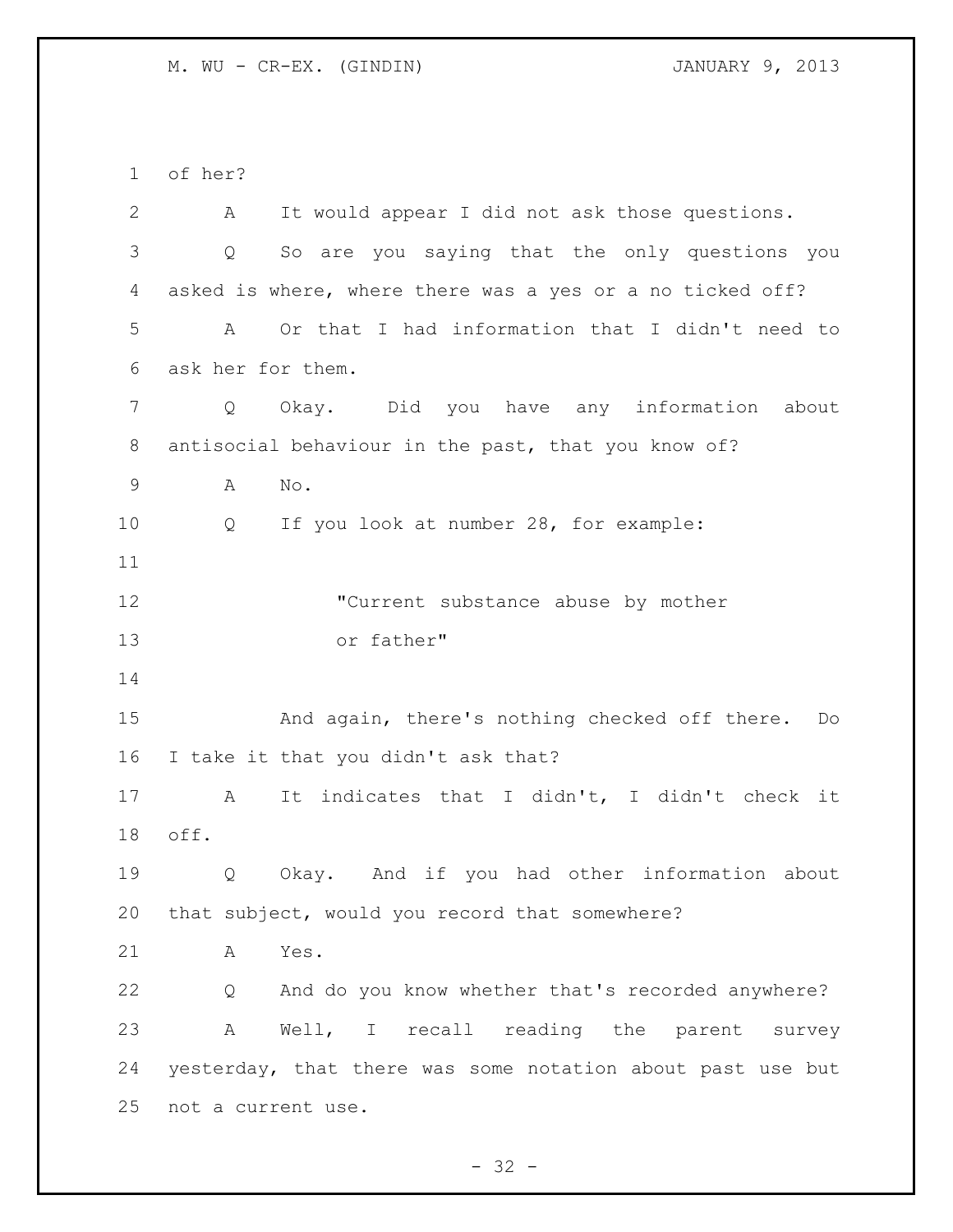Q Okay. So if you had information about past use, would that not lead you to ask some questions about current use? A And I think that that's indicated in the parent survey. Q Pardon me? A I, I believe that it's noted in the parent survey. Q Okay. Well, perhaps we'll get down to that. Okay. Take a look at number 39 on that list, on that list. Says: "Current or history of involvement in criminal activity by mother or **parenting partner.**" So it looks like you did ask that question. A I had information that I was able to answer that question. Q And so the answer that you had down there is no, no current or history of involvement in criminal activity by mother or parenting father. Right? A Yes. Q By parenting father, you would mean Wes McKay, according to all the notes, right?

 $- 33 -$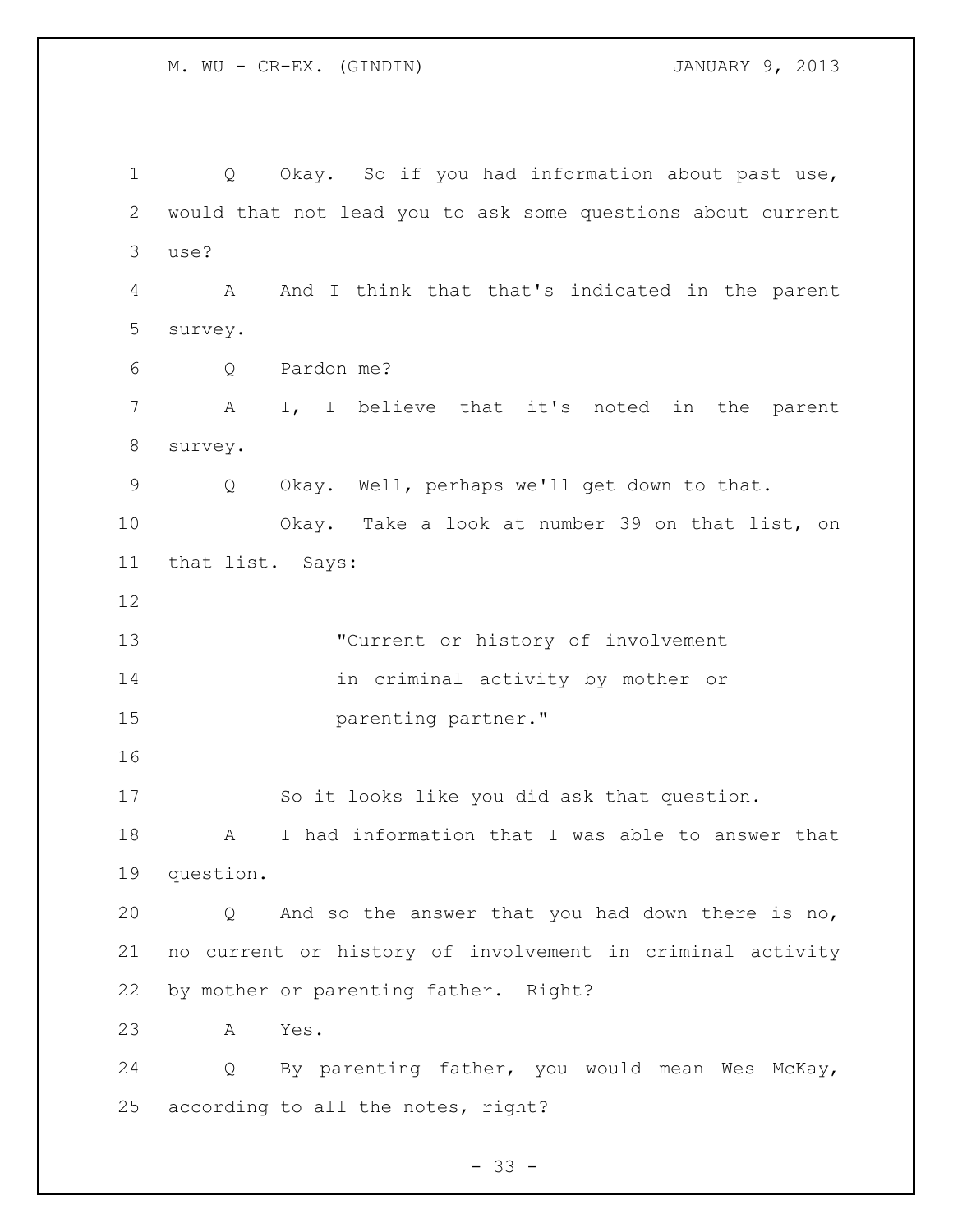A Well, the sentence is "mother or parenting partner". Q Okay. And by "parenting partner", we know from the evidence that we're talking about Wes McKay? A It could be about him, yes. Q He was the putative father of this particular child that was -- 8 A Yes. Q -- just born. Right? You knew that to be the case? A No. I, I believe that I would have answered that question based on my information on Samantha. Q Okay. On? 14 A On the mother. Q On the mother. Okay. So when it says "by mother or parenting partner", you take that question to mean just by the mother? A No. I had information about the mother. Q Um-hum. A And so I answered the question because it's a mother or a parenting partner. Q I see. And the answer you obviously got is that she had no history of involvement with criminal activity, right? A Right.

- 34 -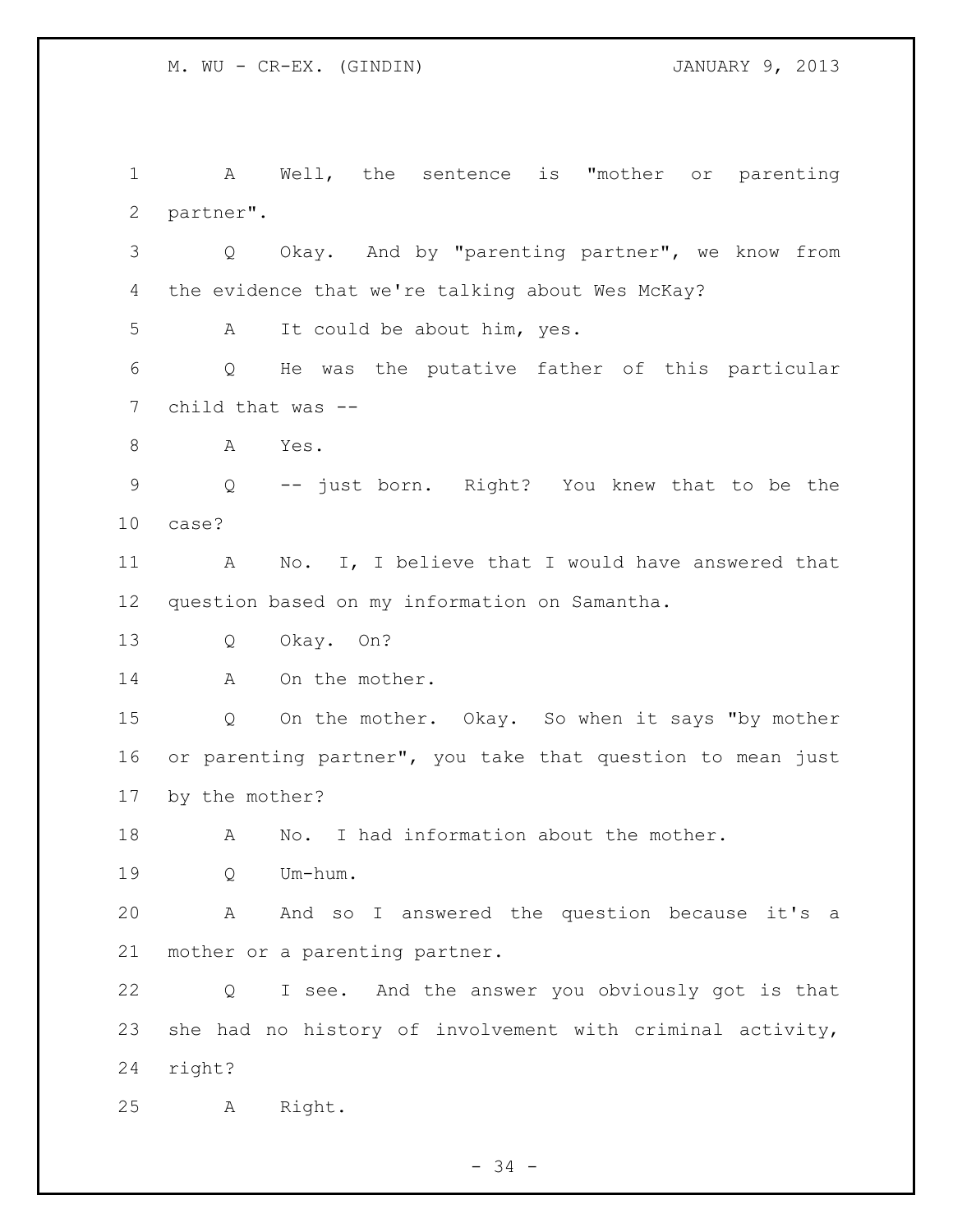Q Now, is that something that you would simply accept or do you do any checks to see if that's accurate? A I do not do criminal checks on my clients. Q Now, earlier we had seen a form, I believe it's page 36799. If we can get that up. This is the form that you were discussing just a while ago where it was pointed out that Wes McKay's birth date is on that page, correct? A Yes. Q Recall those questions? Now, I'm a little unclear. You were being asked when you might have marked that in or when you would have known the birth date. Can you help us a little more specifically as to when that likely would have been? Would this form be filled out at a particular time that you can tell us about? A Again, that form, information on that form can be added at any time while the file is open or while I have information, so ... Q What would be your usual practice, would you fill out that form towards your first meeting with the client? A The usual practice is we would, we would have the mother's information and anything after that, anything in addition to the mother could be obtained at any time. Q At the very latest, you would have had that information about Wes McKay's birthday in early December, as I understand it, of '04, correct?

 $- 35 -$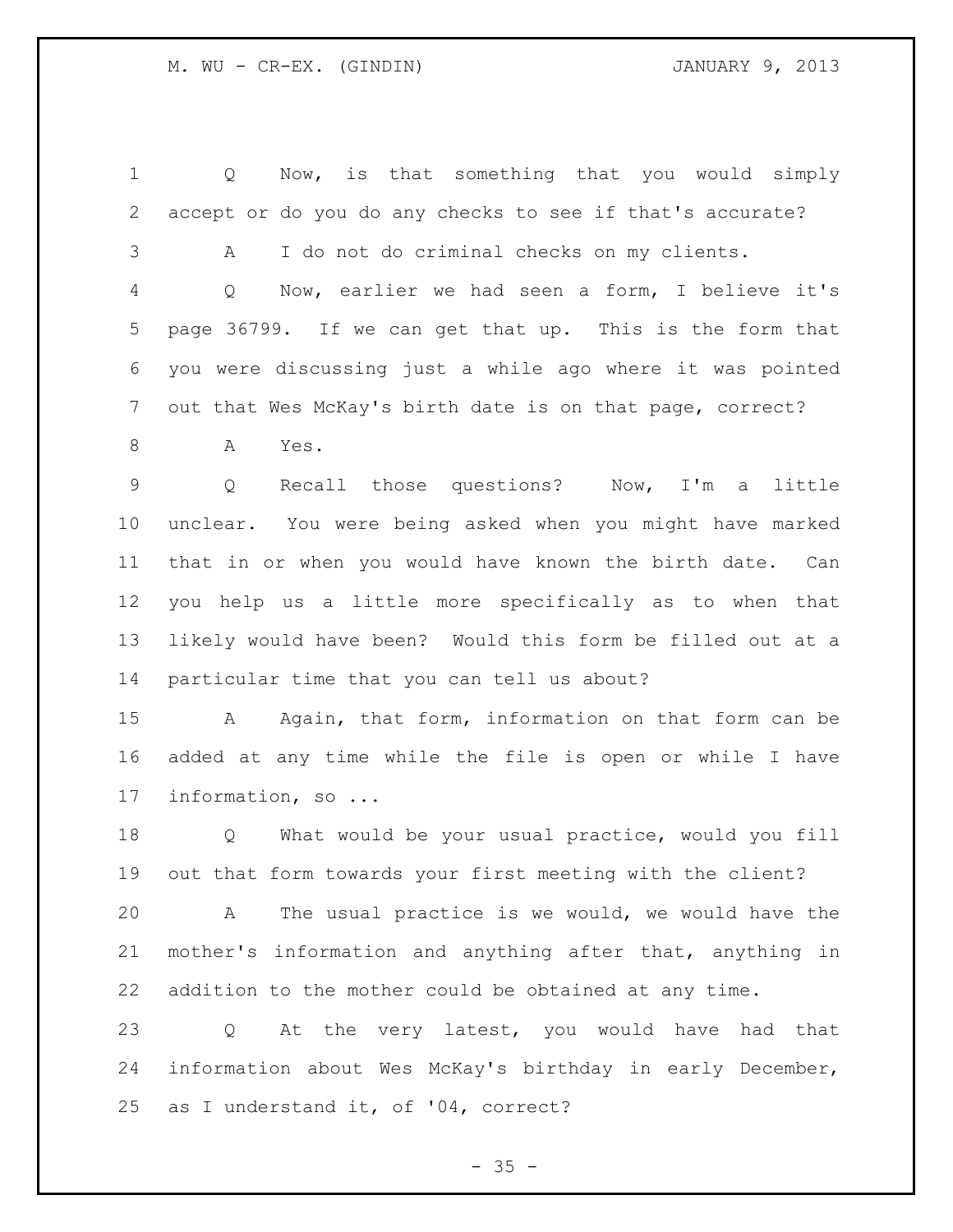A His exact birthday, I could not say when I had the exact birth date.

 Q You have any notes at all about -- there is -- there doesn't seem to be much dealings with you and the family after early December, although you made some efforts to contact them?

A Right.

 Q So can we safely say that you would have known this birth date, at the latest, by early December of '04 in all likelihood?

11 A I couldn't say that.

 THE COMMISSIONER: When, then, could you have got the information if you didn't have it by then?

14 THE WITNESS: Well, could have been after that.

15 THE COMMISSIONER: From whom?

 THE WITNESS: Either through our information, like our, our immunization monitoring system, could be maybe somebody else shared that with me. I don't recall actually when I wrote that information.

BY MR. GINDIN:

 Q You'd have to ask, I suppose, Wes McKay for his birth date, would you not?

 A He could have given me that or someone else could have.

 $-36 -$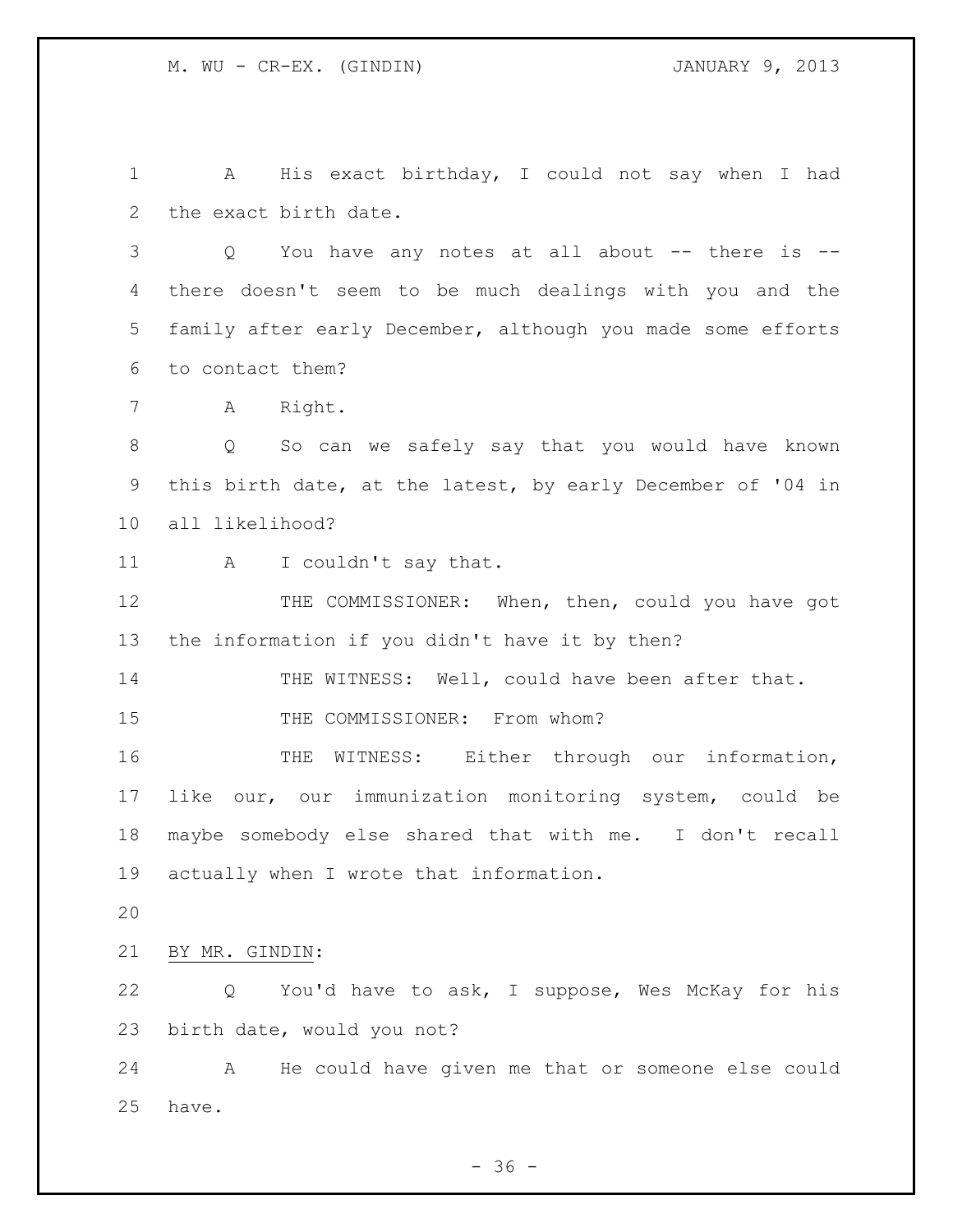Q There's no notes, no -- there's no notes after December 6th or 7th where you have actually any contact with Samantha or Wes that I can see. Am I right? A That's right. Q Okay. So you'd agree with me that in all likelihood you likely got the birth date before that? I'm not saying beyond all possibility, I'm saying in all likelihood. A Well, it's possible, but again, I don't recall when I got that date. Q Okay. Do you have any notes of anything you did on this file after December the 6th in terms of actual contact with Samantha or Wesley? 14 A It doesn't appear that on my chart. Q Okay. And if you had, it would appear somewhere, would it not? A I believe so. Q Okay. Now, just with respect to your conversations with Ms. Wiebe, for you to give her information about any concern you might have, what would she have to say? A She would have to let me know that she had an open file of a child protection nature. Q The notes of hers that were just read to you indicate that there was an extensive history with their

- 37 -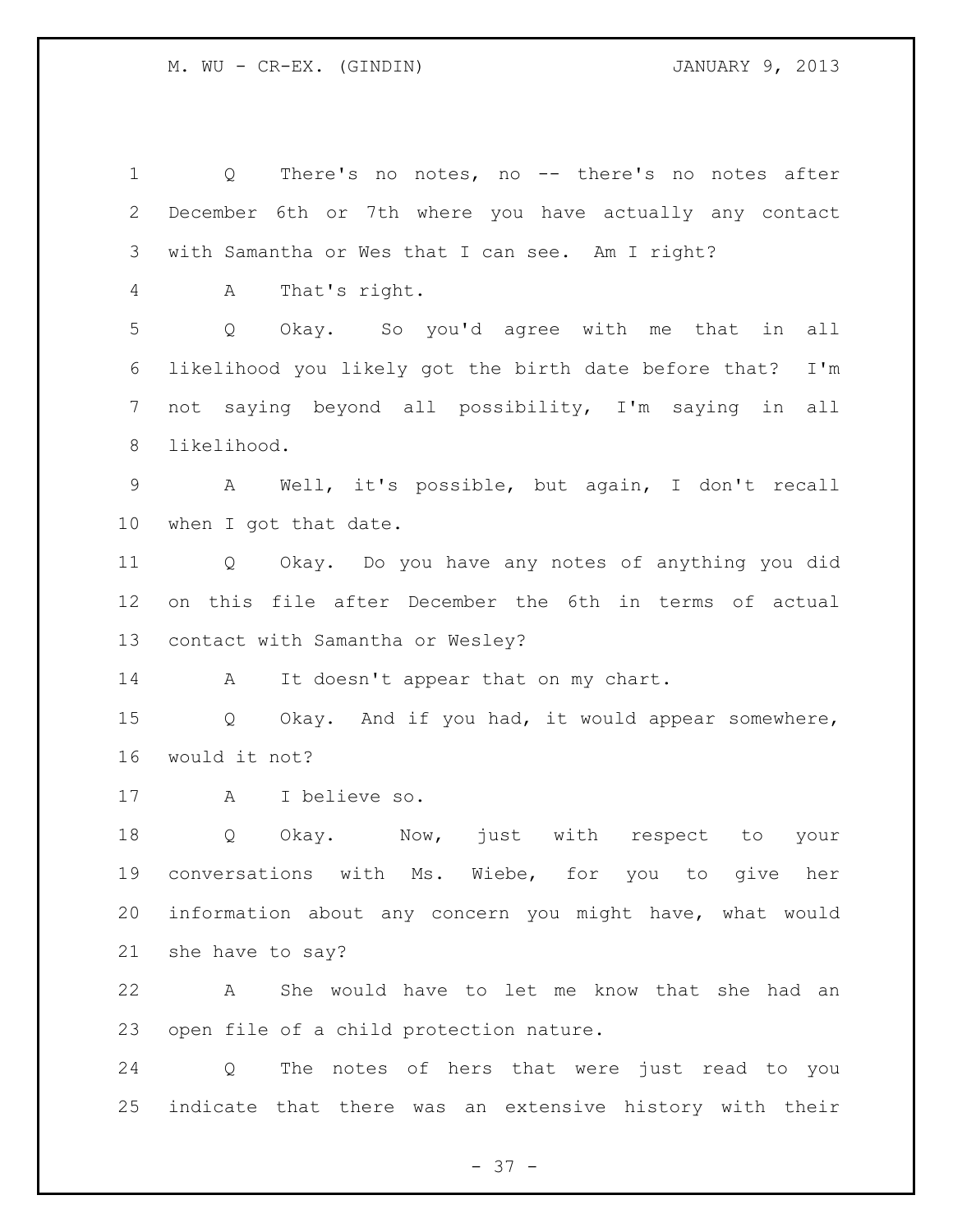## M. WU - CR-EX. (GINDIN) JANUARY 9, 2013

 agency and that there were some serious concerns in the past. Would that be enough for you to tell her whether you had some concerns?

A No.

 Q No. So a child welfare worker phoning you to tell you that they have an extensive history with Samantha and they have pretty serious concerns in the past doesn't give you the impression that they want to know whether there's any child protection concerns. You wouldn't take that from a conversation like that?

 A Unless she indicated that to me, I don't, I wouldn't do that.

13 Q So you have to, you have to hear those words, "child protection concerns", before you would respond? Is that --

 A She would have to indicate to me in some manner that there was a child protection concern.

 Q So what you're saying is that we have an extensive history with this person and I've had pretty serious concerns in the past is not, to you, an expression that we have child protection concerns?

 A It would not indicate to me that there are current child protection concerns.

 Q You wouldn't take it from the fact that there were problems in the past and we're now calling you, that

 $- 38 -$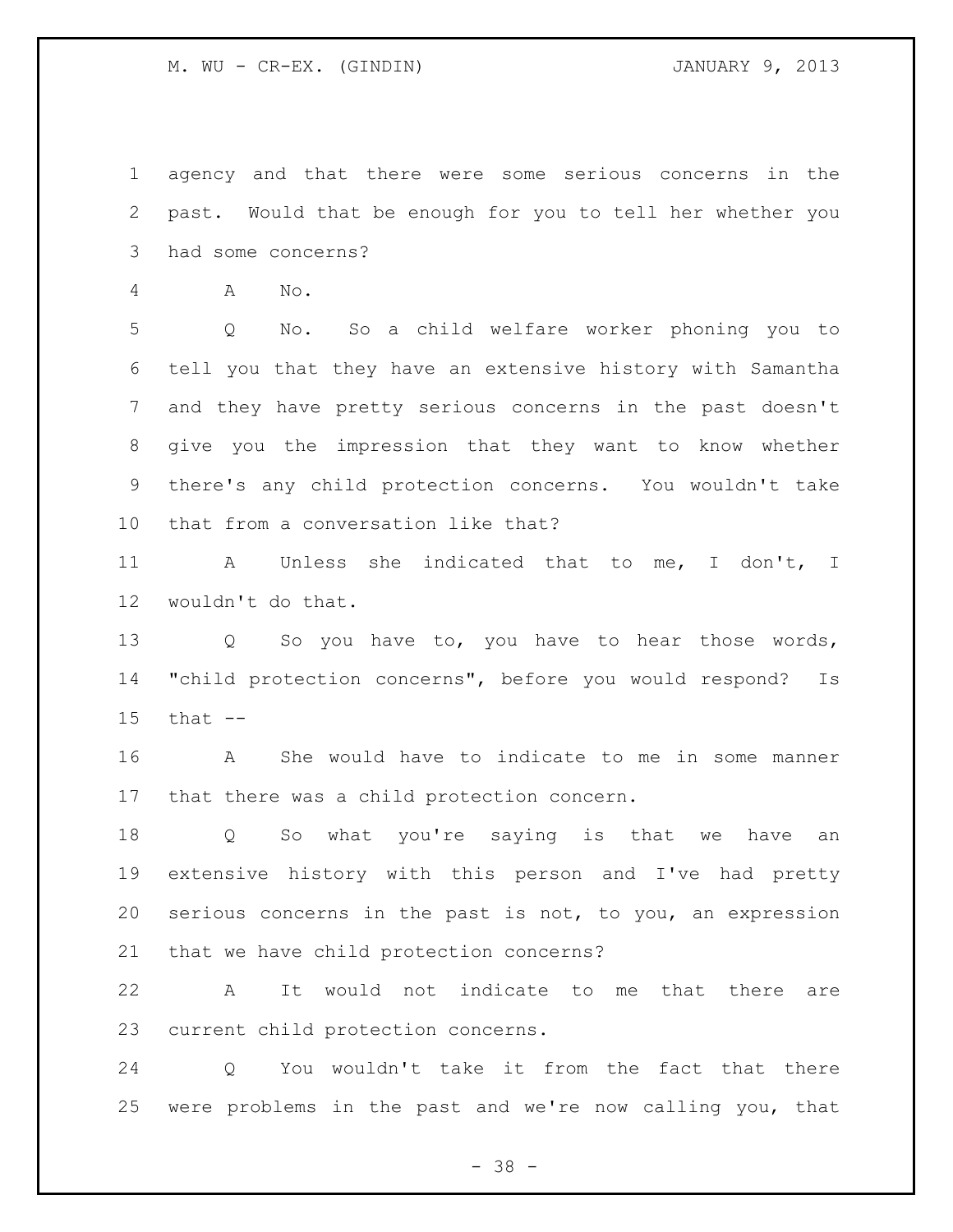M. WU - CR-EX. (GINDIN) JANUARY 9, 2013

 that might indicate there might be some present concerns we're wondering about?

A Not necessarily.

 Q No? Okay. And would they have to say to you, would they have to ask you a direct question such as, we're concerned about possible substance abuse, what can you tell us? If she had said that, for example, what would your response have been?

 A I think at the time, based on the training, the recent training, I, I may have still asked her if the file was open under a child protection issue.

 Q The fact that she was calling you didn't tell you that the file was -- that they had an open file? No?

 A Well, files can be open. My understanding is, files can be open with Child and Family Services but not necessarily of a child protection concern.

 Q Okay. So had the question been there's been drug abuse issues in the past, can you tell me anything about that topic or that issue, what would your response have been?

 A It would be the same answer. I would need to know that there was a current child protection concern before I'm allowed to pass on information.

 Q And that was your understanding of the confidentially rules you were bound by?

- 39 -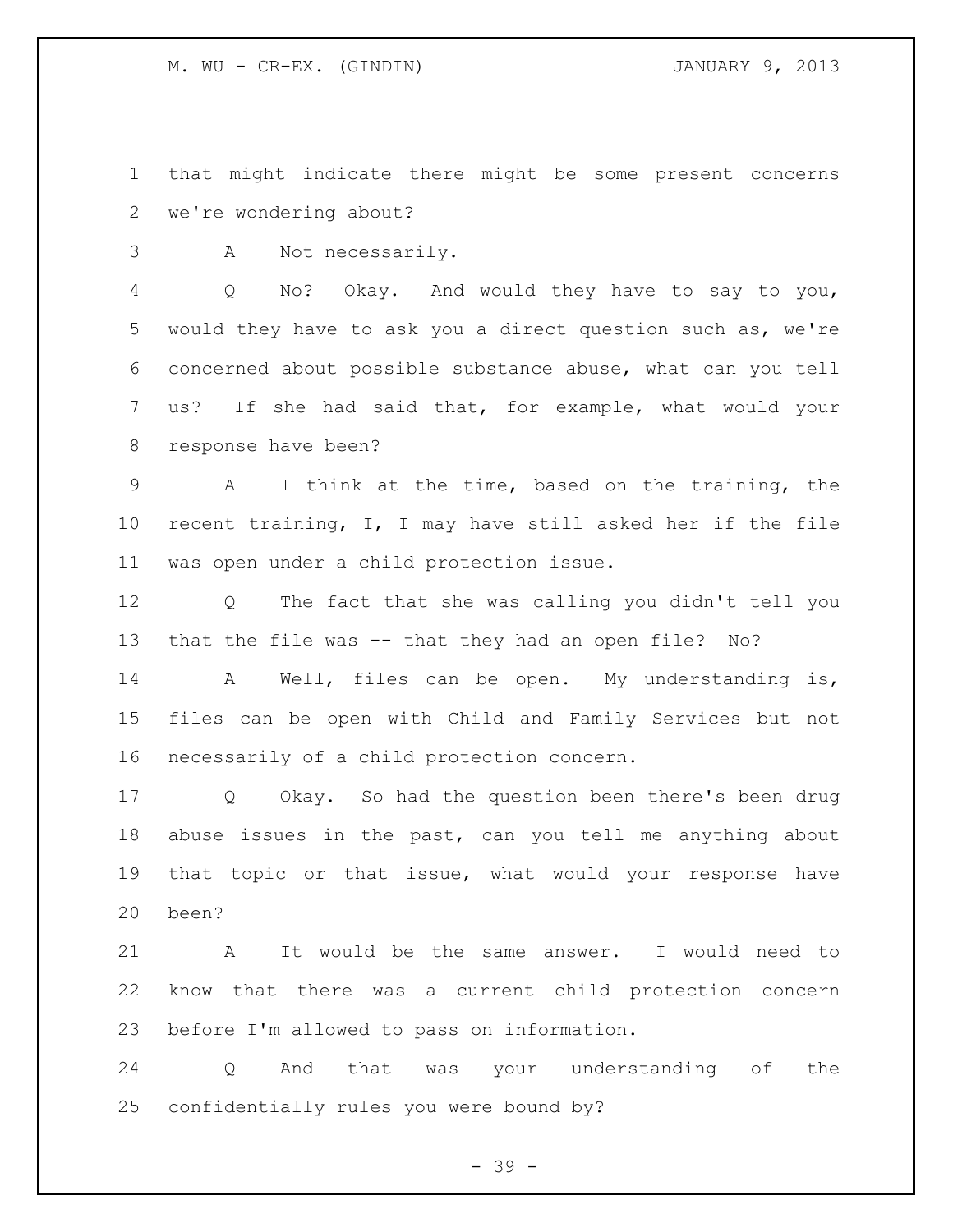A That's correct. Q It was clear that Ms. Wiebe was frustrated with the conversation, correct? A Yes. Q And you, even after getting permission from Samantha to be able to give information on her behalf, it didn't occur to you personally to contact Ms. Wiebe again to talk to her further? A No. Q Even though you knew she was somewhat frustrated and tried to make it clear that she was frustrated with you, right? 13 A Well, if she wanted information, it was -- she needed to contact me. Q So she never did contact you? A No. Q And you never did contact her? A No. Q For you to have said to Ms. Wiebe, in your opinion, I have no concerns, you're saying that that comment by itself breaches Samantha Kematch's right to confidentiality? I think, I think -- A Based on my training at the time, yes. Q So anything along that line like, I have no problem, we have no concerns, to you and your training,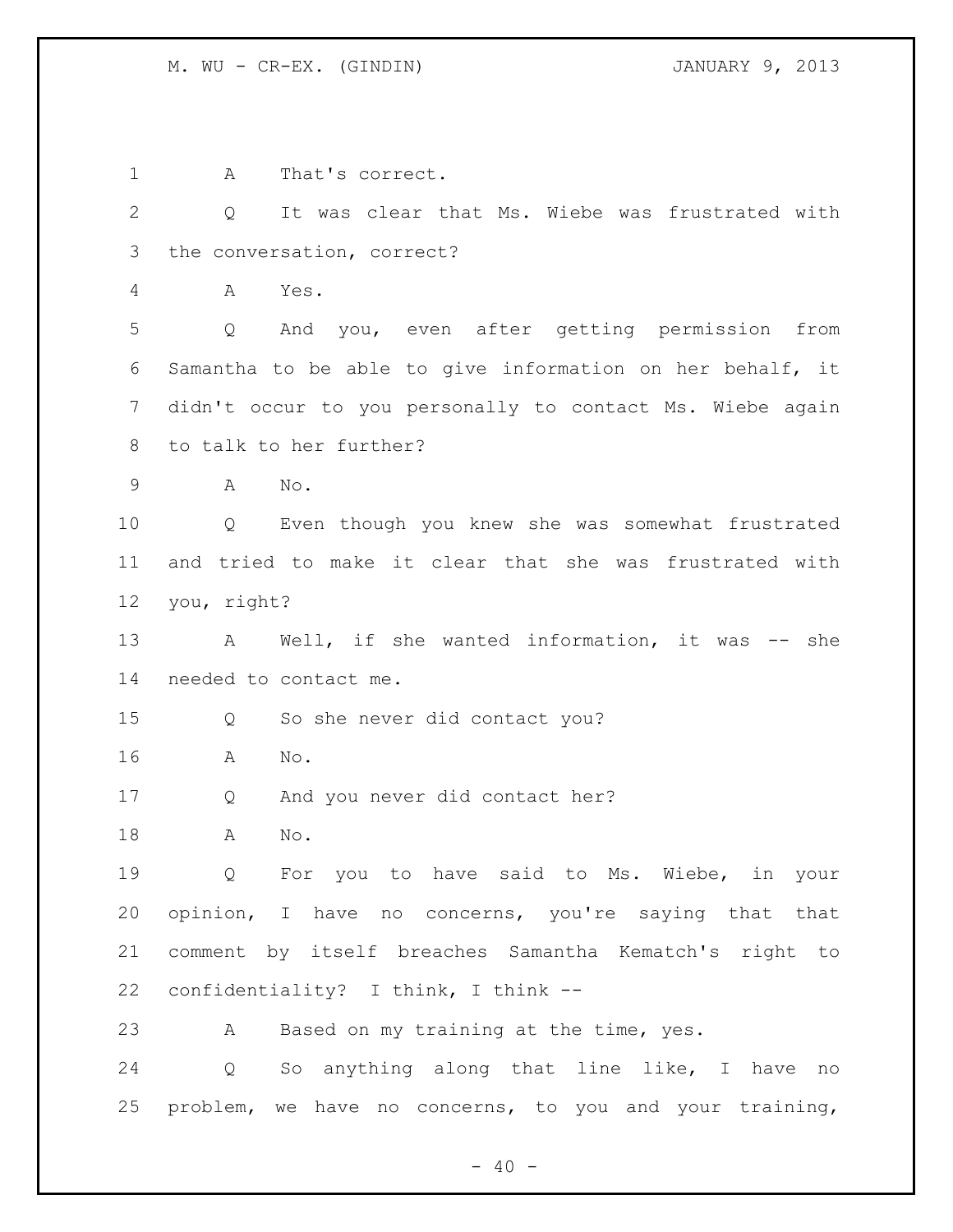M. WU - CR-EX. (GINDIN) JANUARY 9, 2013

 that breaches her confidentiality, right? A Yes. Q And what private information have you given when you say that? A Just in generally how she's managing. Q Okay. Let's look at the opposite. Suppose you now say, I have concerns, does that breach her confidentiality as well? A I -- yes. Q So it wouldn't matter what you had to say, you couldn't say anything? A That's correct. Q If she had said, I have some concerns, are you saying you would have given her Wesley's birth date? A Again, if she tells me she has concerns, she also has to let me know that there are child protection concerns. Q So she would have to say, we have child 19 protection concerns, and any other phrase pretty much wouldn't do, right? A I would need to know that the file was open because of a child protection concern. Q So she'd have to say, we have an open file, we have child protection concerns, we would like Wesley McKay's birth date?

 $- 41 -$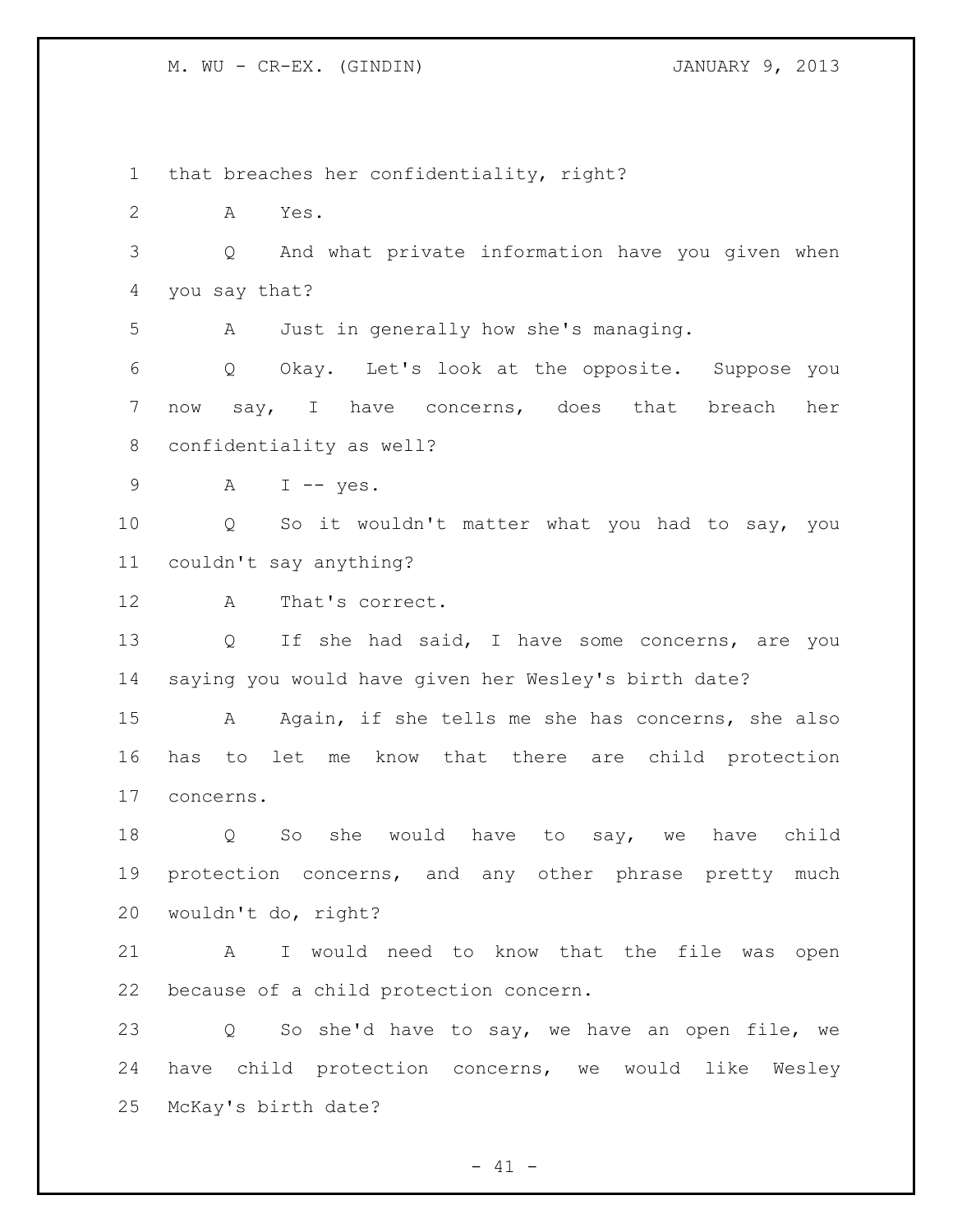1 A And if I had it at the time, I would have given it to her. Q So you would have given her the birth date if she used phraseology similar to what I just said? A That would be, yes. Q And would that be without having to go further and check with Samantha? A Yes. Q And did you ever discuss all of this with your supervisor? A Can you define "all of this"? Q I mean the conversation that you had with Ms. Wiebe, the fact that she had asked for your supervisor's name. Did you then discuss that conversation and this confidentiality issue with your supervisor? A My notes indicate that I, I let Nettie know that there was a concern raised, or I shouldn't say that, but

 that there was a phone call from the worker from Child and Family Services who may be contacting her.

Q And that's all your notes say about that?

21 A That's what I have documented, yes.

Q No, no further discussions?

A Not that I recall.

 Q And do you know whether you discussed that with anyone else, as well? I mean, the phone call and the

 $- 42 -$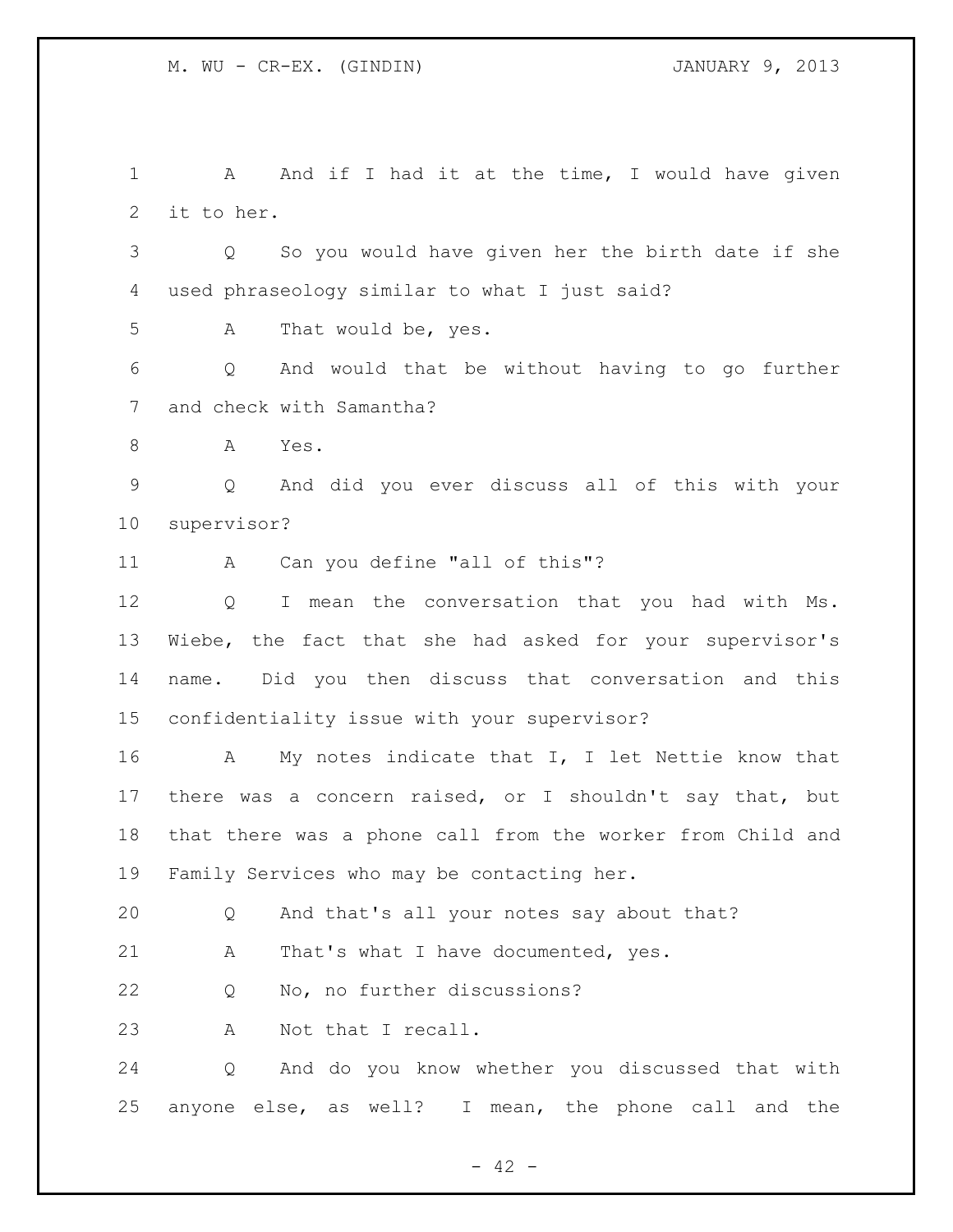M. WU - CR-EX. (RAY) JANUARY 9, 2013

issue?

A No.

 MR. GINDIN: No. Those are my questions. Thank you.

THE COMMISSIONER: Thank you, Mr. Gindin.

UNIDENTIFIED PERSON: No questions.

7 THE COMMISSIONER: Mr. Ray.

8 MR. RAY: Morning, Mr. Commissioner.

## CROSS-EXAMINATION BY MR. RAY:

 Q Thank you, Ms. Wu. My name is Trevor Ray. I represent a number of social workers, including Ms. Wiebe, who you dealt with at the time of your involvement with Ms. Kematch's file.

 I just have a couple quick questions for you. Is it fair to say, given the description of Ms. Wiebe's interaction between the two of you as, as was put to you by Mr. Olson, that the two of you, including yourself, were experiencing a considerable amount of frustration with the restrictions you felt you had in terms of your ability to provide information, given your training?

A Yes.

 Q That'd be a fair characterization of how you perceived that discussion?

A Yes.

 $- 43 -$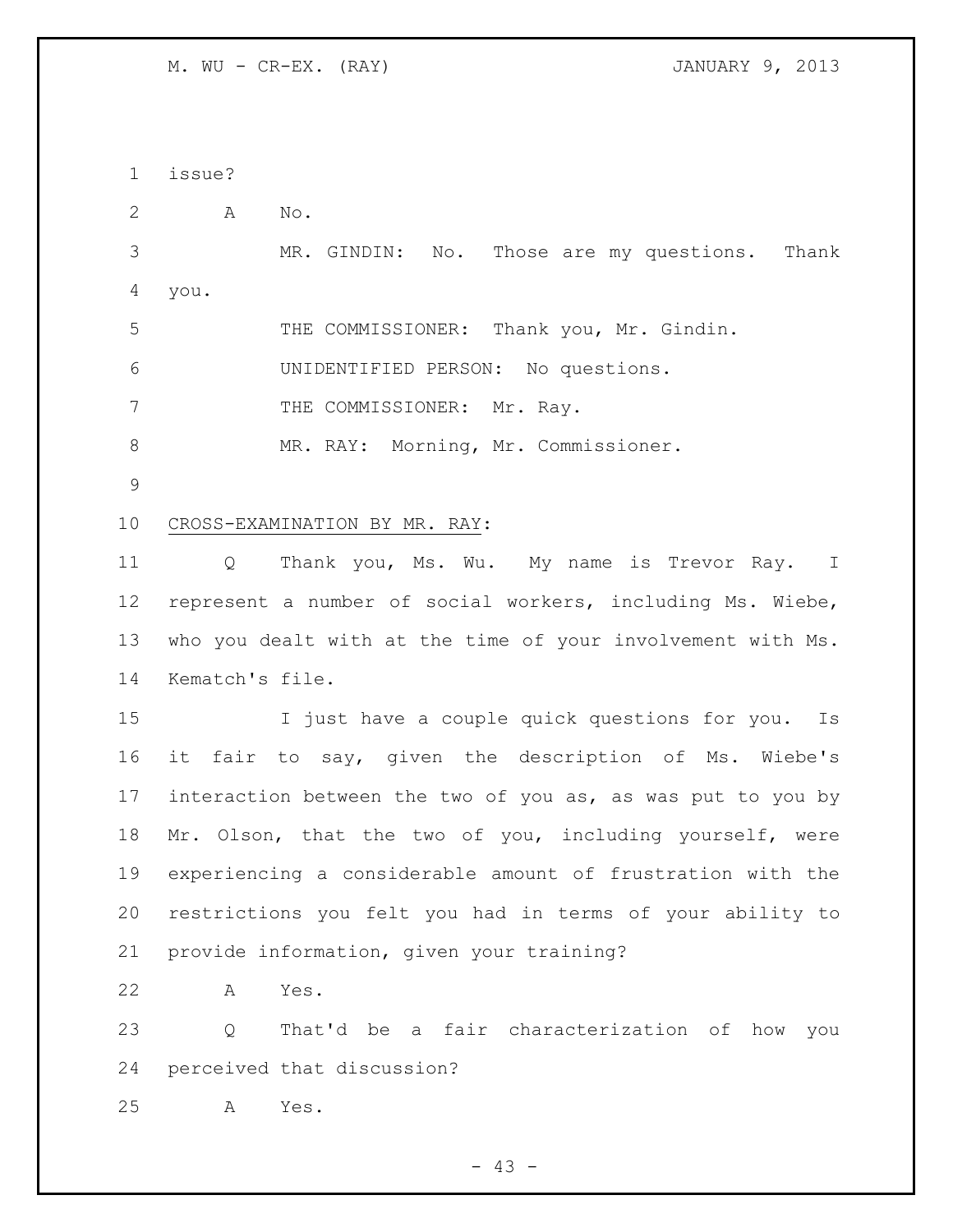Q I just want to ask you. You, you stated that Ms. Wiebe correctly recorded -- or, or appeared to have accurately recorded your conversation when Mr. Olson put what was said between the two of you, okay. Let me just put it to you, if I understand the evidence, Ms. Wiebe calls you and she's raising -- I don't want to say child protection concerns because your view is she didn't raise child protection concerns -- she's raising issues with you and you are saying to her, I can't really give you any information because I need to get consent from Ms. Kematch before I can give you any of the information. That's, that's what you were saying to Ms. Wiebe at that time, correct? 14 A Correct. Q And then you've admitted that Ms. Wiebe appeared to be somewhat frustrated with you? A Yes. Q And Ms. Wiebe -- after your conversation with Ms. Wiebe, you then went and got that consent from Ms. Kematch, correct? A Yes. Q And at the time of your conversation with Ms. Wiebe, you knew that she was asking you for information, correct? A Yes.

 $-44 -$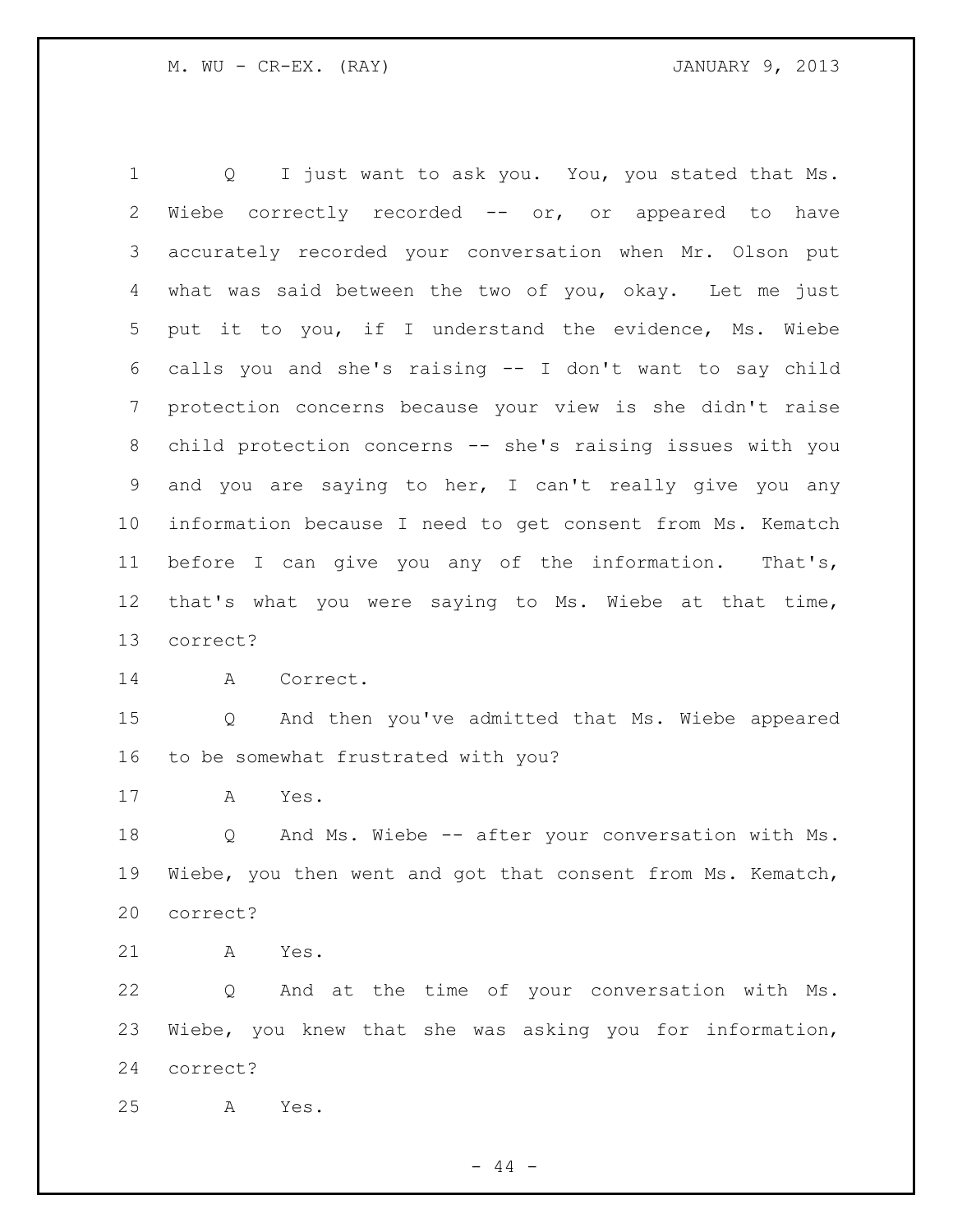Q And you also were not giving it to her, and you said you couldn't give her anything until you got consent from Ms. Kematch, correct?

A Yes.

 Q Ms. Wiebe testified, is it fair to say that the expectation, then, a fair impression on behalf of Ms. Wiebe, is that she expected you to call her back once you got consent?

A That is not my understanding.

 Q I'm asking you, you said you didn't want to give her information, which you confirmed. You said you needed 12 consent, which you confirmed. Then you got consent, and you indicated that you also knew that Ms. Wiebe wanted to speak to you and wanted information from you but you didn't want to do that until you, until you got consent, correct?

A Right.

 Q Is it not fair to say that the expectation -- it's fair for Ms. Wiebe to expect you to be calling her 19 back now that you got consent and that -- because Ms. Wiebe wouldn't know that you got consent unless you told her; isn't that right?

A That's right.

 Q So is it not fair for Ms. Wiebe to expect you to call her back if you did, in fact, get consent?

A No, I don't believe so.

 $- 45 -$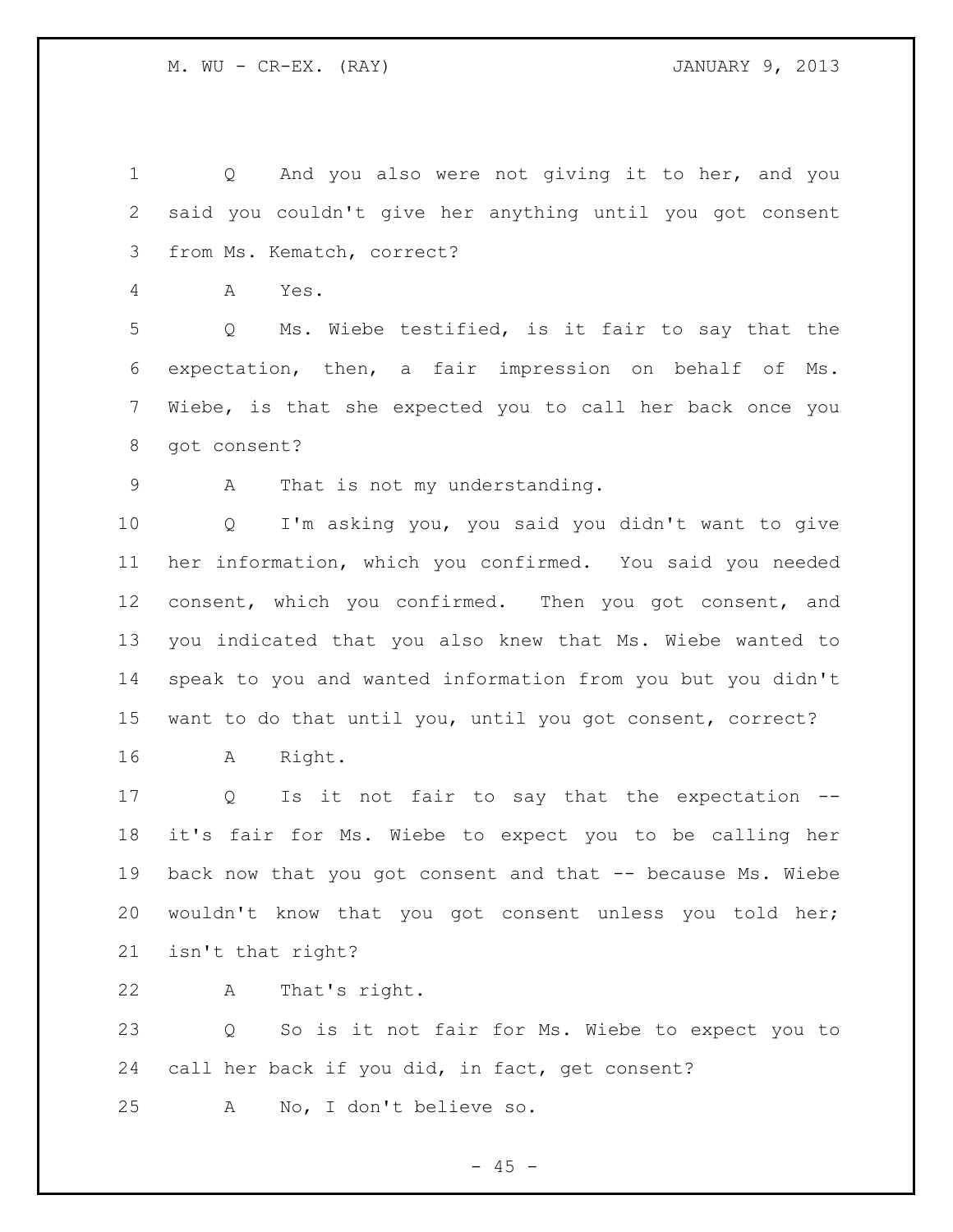Q How -- A I don't, I don't know that it's my job to call her. Q Well, she was seeking information from you, right? A Yes. Q And you said you weren't going to give it until you got consent? A Yes. Q Okay. And then you did get consent? A Correct. Q Right. So isn't it fair, on behalf of Ms. Wiebe, that once you got that consent, because she doesn't know when -- if and when you get consent, isn't it fair for Ms. Wiebe to expect you to call her back once you got consent? A No. Not in -- Q You would -- A -- not in my understanding of the Personal Health Information Act. Q No, I -- to indicate to her that you now had consent. You never called Ms. Wiebe back to indicate you got -- you now had consent, did you? A No, I did not. Q And if you had called her back to indicate, I now have consent, what would you like to discuss, then Ms.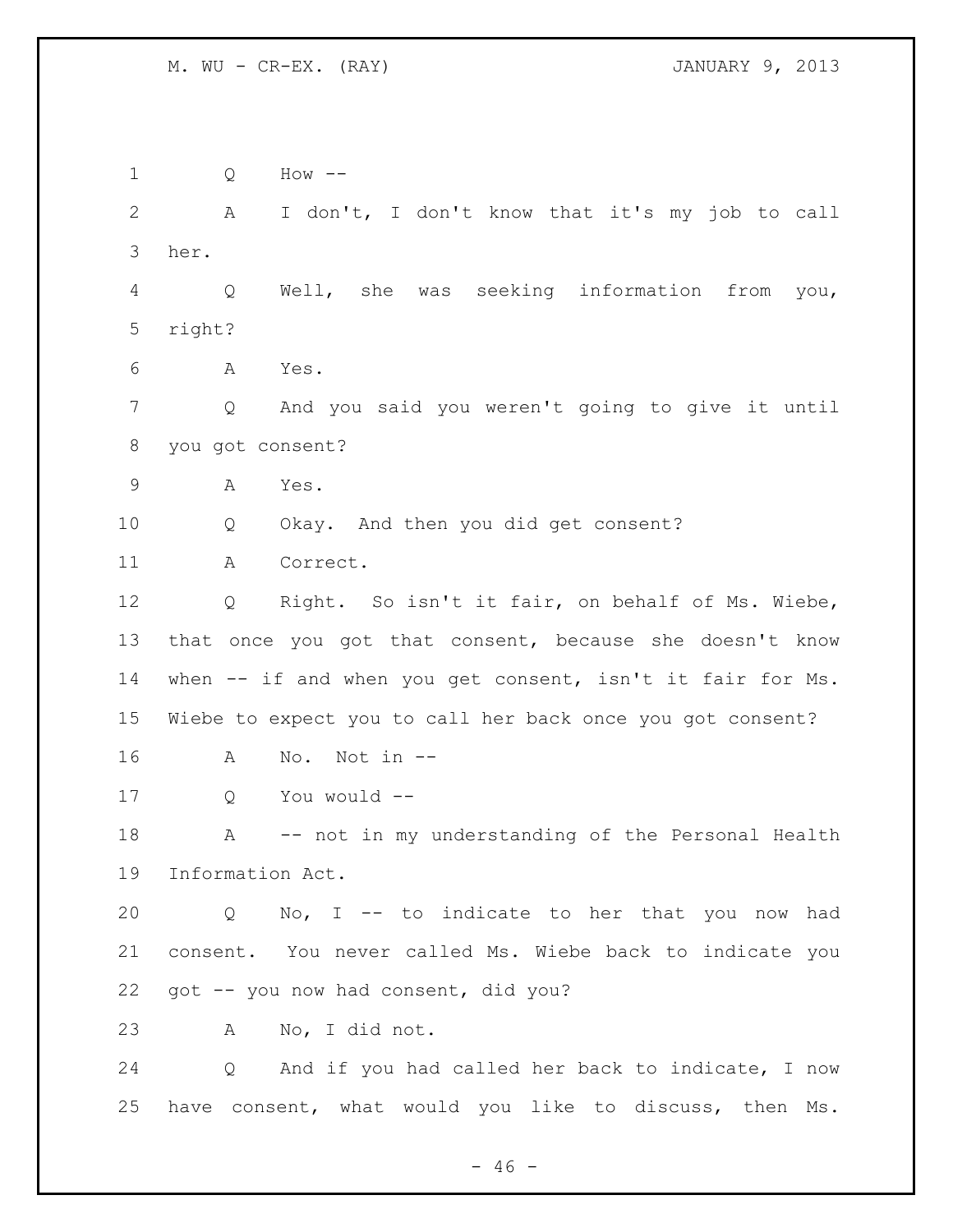M. WU - CR-EX. (RAY) JANUARY 9, 2013

 Wiebe could have asked you the questions she wanted to ask you, right?

A She could have.

 Q But she doesn't know that until you call her back 5 and advise her she has -- you now have consent, right?

A Yes, but she could have called me.

 Q Why would she keep calling you when you've already told her you're not going to give her information?

A That's, that's not for me to say.

 Q She'd have to keep calling you back, essentially, every day asking you if you got consent.

A She --

 Q Until you could confirm for her that you did have consent?

 A She could call me. And if I had had consent, then I would have been able to discuss the case with her.

 Q At the time you completed your involvement with Ms. Kematch and the newborn baby, what was your impression as to how Ms. Kematch and the baby were doing, just from a general public health nurse perspective, in terms of -- I assume that, I assume that there was no real concerns for you in terms of their health or their ongoing, you know, her, her ongoing care of the baby and that sort of thing?

A That would be a fair statement.

Q Okay. And the reason I ask is, so there was

- 47 -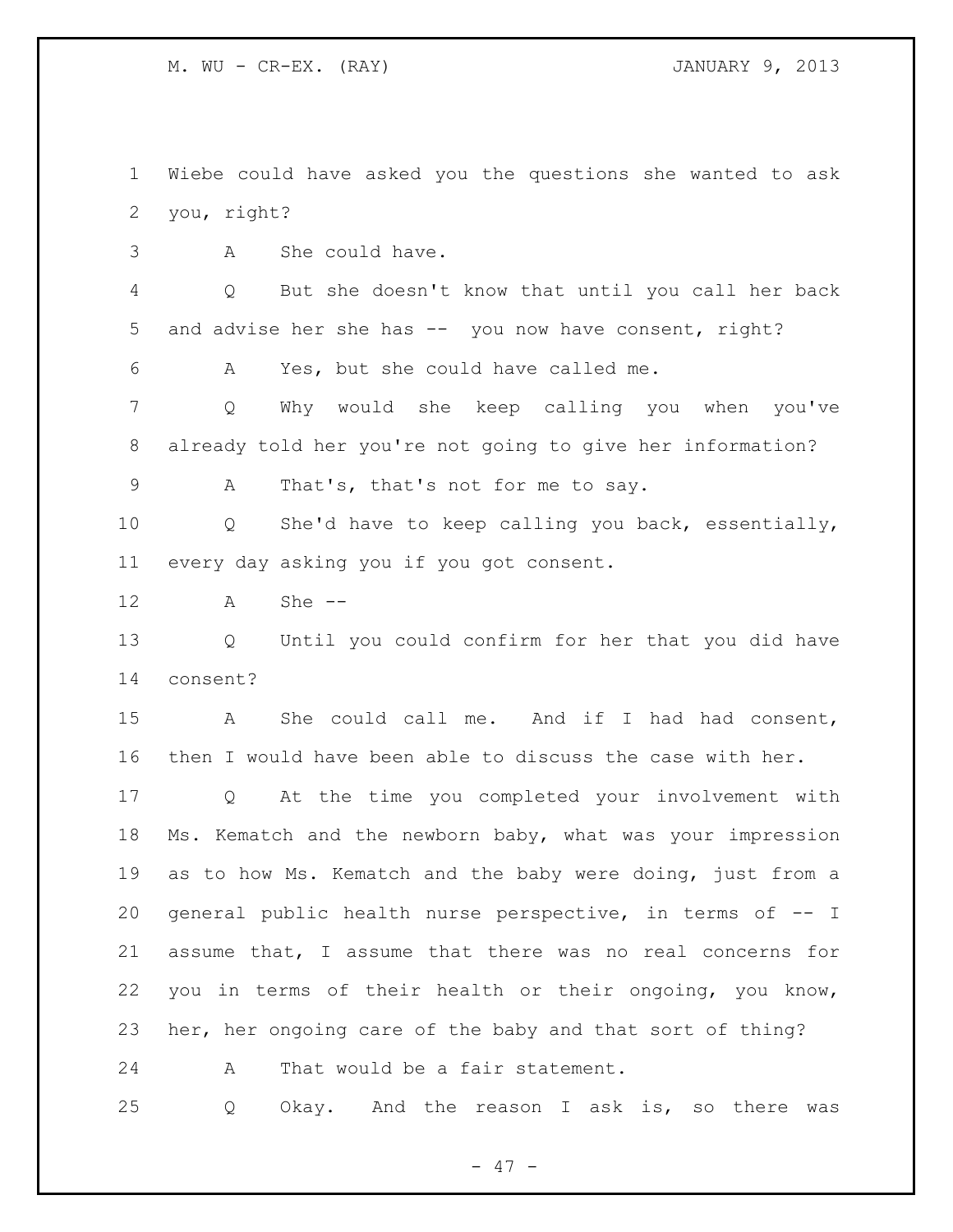M. WU - CR-EX. (RAY) JANUARY 9, 2013

| $\mathbf 1$ | nothing for you to do unless the client is indicating they         |
|-------------|--------------------------------------------------------------------|
| 2           | want further assistance from you as a public health nurse,         |
| 3           | there's really nothing further to you -- for you to do             |
| 4           | approximately at the time you had your last contact with           |
| 5           | Ms. Kematch; is that correct?                                      |
| 6           | That's correct.<br>A                                               |
| 7           | Okay. And Mr. Olson put to you a question.<br>Q                    |
| 8           | I'm sorry, could you just remind me who Mr. Olson<br>Α             |
| $\mathsf 9$ | is?                                                                |
| 10          | Mr. Olson is the gentleman to the right --<br>Q                    |
| 11          | Α<br>Oh, sorry.                                                    |
| 12          | -- who, who asked you questions. I'm sorry.<br>Q                   |
| 13          | Mr. Olson put to you a question:<br>Did<br>Ms.                     |
| 14          | Kematch's willingness to meet with you change, and you             |
| 15          | indicated, it appears so. Okay. But you're, you're really          |
| 16          | speculating, right?                                                |
| 17          | I'm speculating because<br>she didn't return<br>$\mathbf{A}$<br>my |
| 18          | phone calls.                                                       |
| 19          | Q And she -- it's possible she didn't return your                  |
| 20          | phone calls because, as you've just indicated, there was           |
| 21          | really no need for you to have any further involvement with        |
| 22          | her from a public health nurse perspective?                        |
| 23          | Yes.<br>A                                                          |
| 24          | MR. RAY: Thank you. Those are my questions.                        |
| 25          | THE COMMISSIONER: Thank you, Mr. Ray.                              |

- 48 -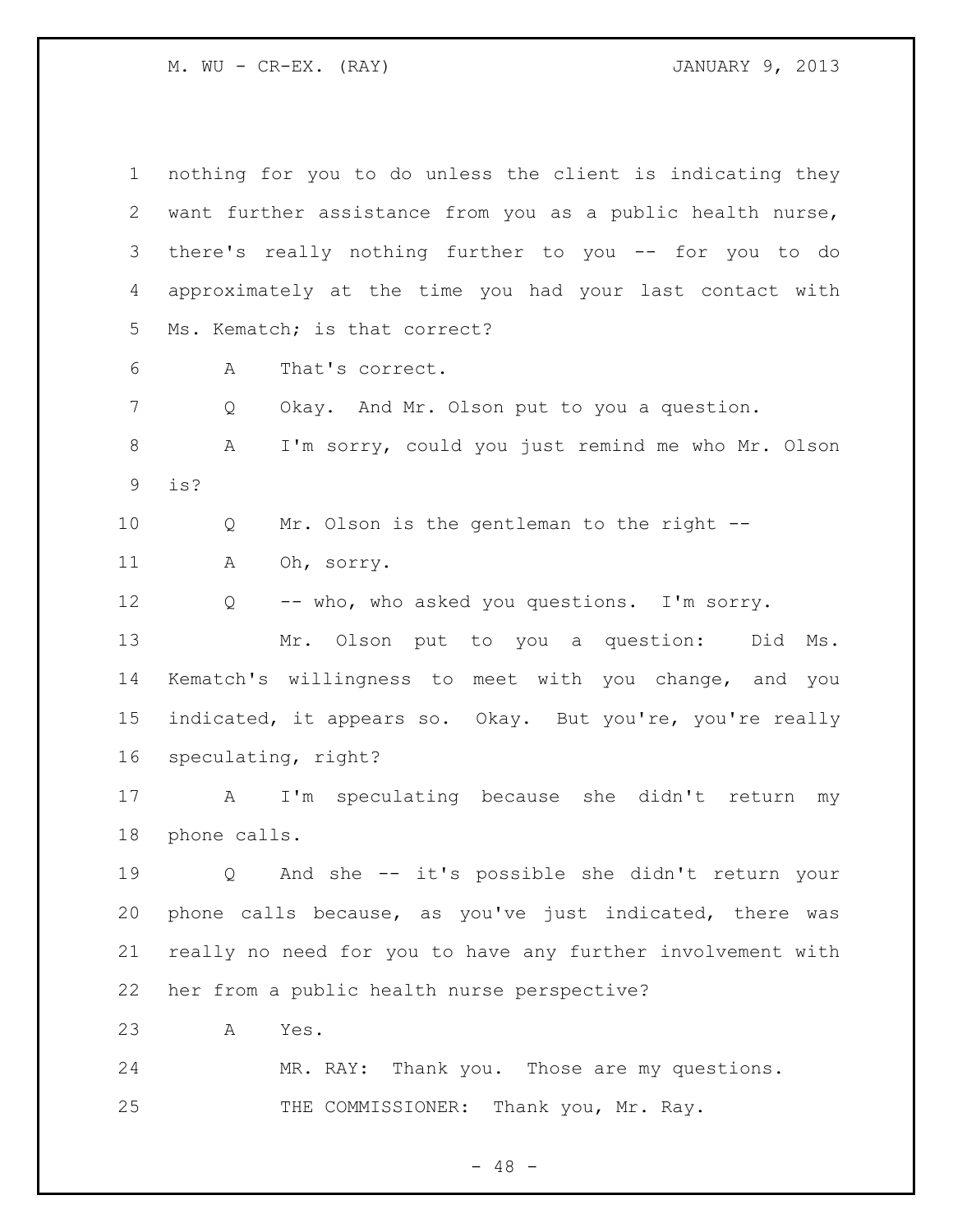| $\mathbf 1$     | Anybody else before counsel for the witness?<br>It          |
|-----------------|-------------------------------------------------------------|
| $\mathbf{2}$    | would appear not, so Ms. Rachlis, any questions?            |
| 3               | MS. RACHLIS: Thank you, Mr. Commissioner.                   |
| 4               |                                                             |
| 5               | RE-EXAMINATION BY MS. RACHLIS:                              |
| 6               | Ms. Wu, my understanding is that you've been a<br>Q         |
| $7\phantom{.0}$ | public health nurse for many years, correct?                |
| $\,8\,$         | A<br>Correct.                                               |
| $\mathsf 9$     | And I believe you first started practising as a<br>Q        |
| 10              | public health nurse in 1988?                                |
| 11              | That's correct.<br>A                                        |
| 12              | And so at the time these events occurred, quickly<br>Q      |
| 13              | do the math, you'd been practising as a public health nurse |
| 14              | for 16 years? (Inaudible) that right?                       |
| 15              | Approximately.<br>A                                         |
| 16              | All right. My further understanding is that the<br>Q        |
| 17              | majority, if not all of your career as a public health      |
| 18              | nurse has been spent practising public health nursing in    |
| 19              | the inner city of Winnipeg, correct?                        |
| 20              | A<br>That's correct.                                        |
|                 |                                                             |
| 21              | Right. You were asked questions by at least two<br>Q        |
| 22              | of the lawyers as to this concept of Ms. Willox's reference |
| 23              | to past child protection concerns. You remember that,       |
| 24              | those questions generally. In your career from 1988 until   |

- 49 -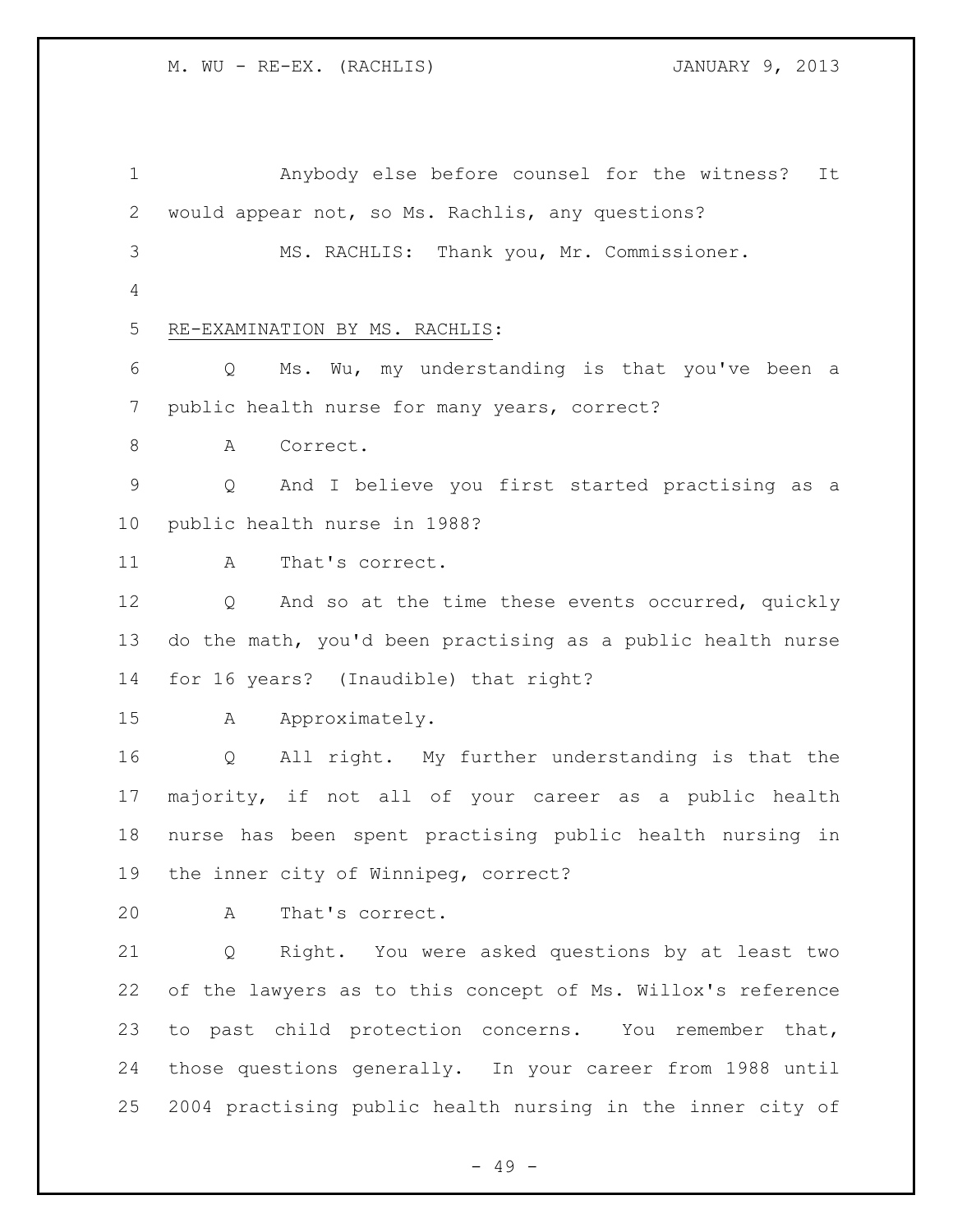Winnipeg, do you know whether other clients other than Ms. Kematch had had past child protection involvement or past involvement with the child protection system?

A I do.

Q All right.

A I have had clients.

 Q All right. And in situations where you -- it comes to your attention that your clients have had past involvement with the child protection system, apart from this case, is that fact alone sufficient for you to notify Child and Family Services that there is a current child protection concern with respect to the family?

13 A Sorry, can you just ...

 Q In situations other than this one, where it comes to your attention that a client has had past involvement with the Child and Family Services system, does that then ripen up for you as being a reason why you should notify Child and Family Services of information relating to your nursing with the family?

- A No.
- Q And why is that?

 A If I don't have any current child protection concerns I would not have a need to contact Child and Family Services.

Q Thank you. Now, I just want to go back.

 $-50 -$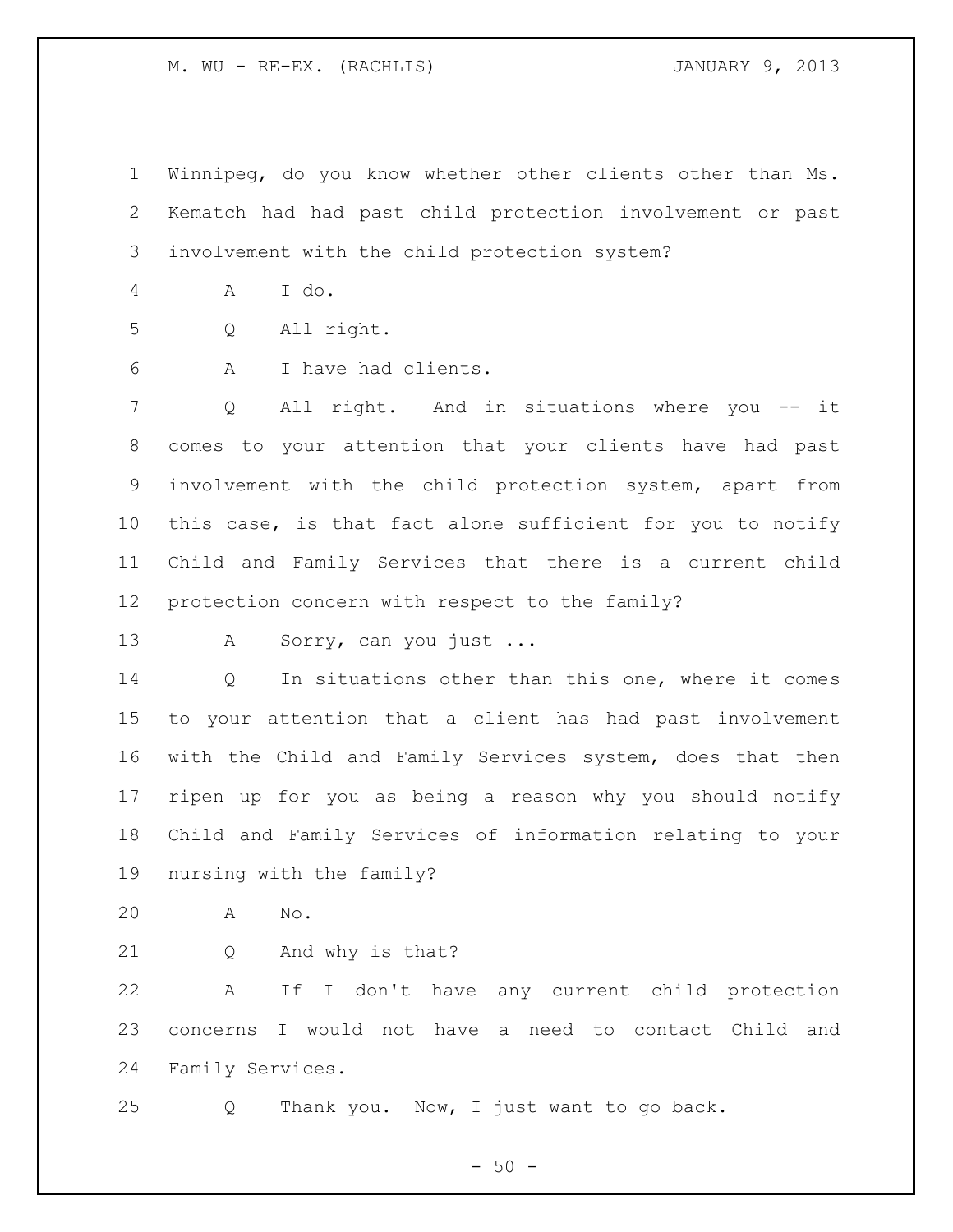MS. RACHLIS: And Mr. Commissioner, I'm, I'm noting the time. It's 11:29 and I don't want to wreak havoc with the inquiry's schedule again this morning. You have a witness coming at -- I'm receiving a gesture from Commission counsel to, to continue and I will do so.

## BY MS. RACHLIS:

8 O You were asked a question by Mr. Ray, who represents the CFS social worker that you had the conversation with. You're asked a series of questions by him with respect to the sequence of events in your discussions with, with Ms. Willox. You had the conversation with her. You then secured consent from Ms. Kematch to speak to Child and Family Services should they speak again, and you were asked a series of questions as to -- you were asked, essentially, why you didn't then call Ms. Willox back, Ms. Wiebe as she was at the time, and advise her that you had permission.

 I'd like to take you back to your progress notes which deal with that conversation. That's page 36813, Mr. Commissioner, of Commission disclosure 1791. And I see that that's on the, on the monitor as well. We can maybe scroll down a little bit more, closer to the bottom of that page. Thank you.

Back to the sequence of events with respect to

 $- 51 -$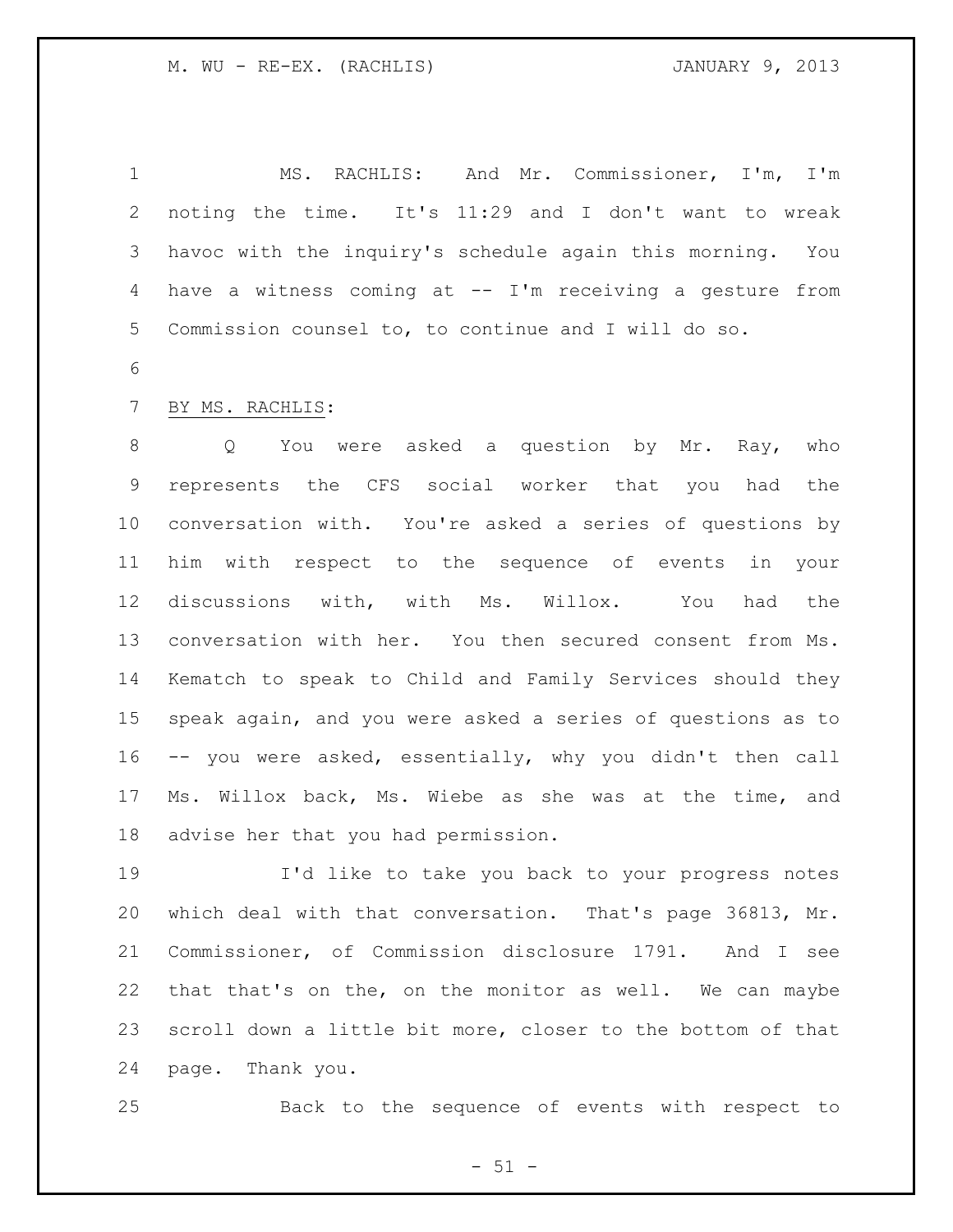this, this conversation, first of all, I'm seeing, after you note the information that's requested, I see that you have a note there: "Advised writer did not have concerns ..." By the way, Ms. Wu, I'm going to just back up a bit. You kindly interpreted your notes or read your notes, which are sometimes a little bit difficult to read. You have referred to the, to the letters in -- which are circled in the, in the left-hand margin before you get to that note. Can you just explain what those letters are? A Yes. That's our method of documentation. It, it, it's an acronym for DARP, which is "D" for data, "A" for action, "R" for response and "P" for plan. Q All right. And did you generally -- is this a, is this a way of charting that nurses follow? A Yes. Q All right. And with respect to the, the time in the margin, or sorry, in the second column, Ms. Wu, can you tell the Commissioner what the reference to the time means? A The reference to the time is the time that the interaction occurred. So it could be -- you know, when I first pick up the phone and the time that I noted on the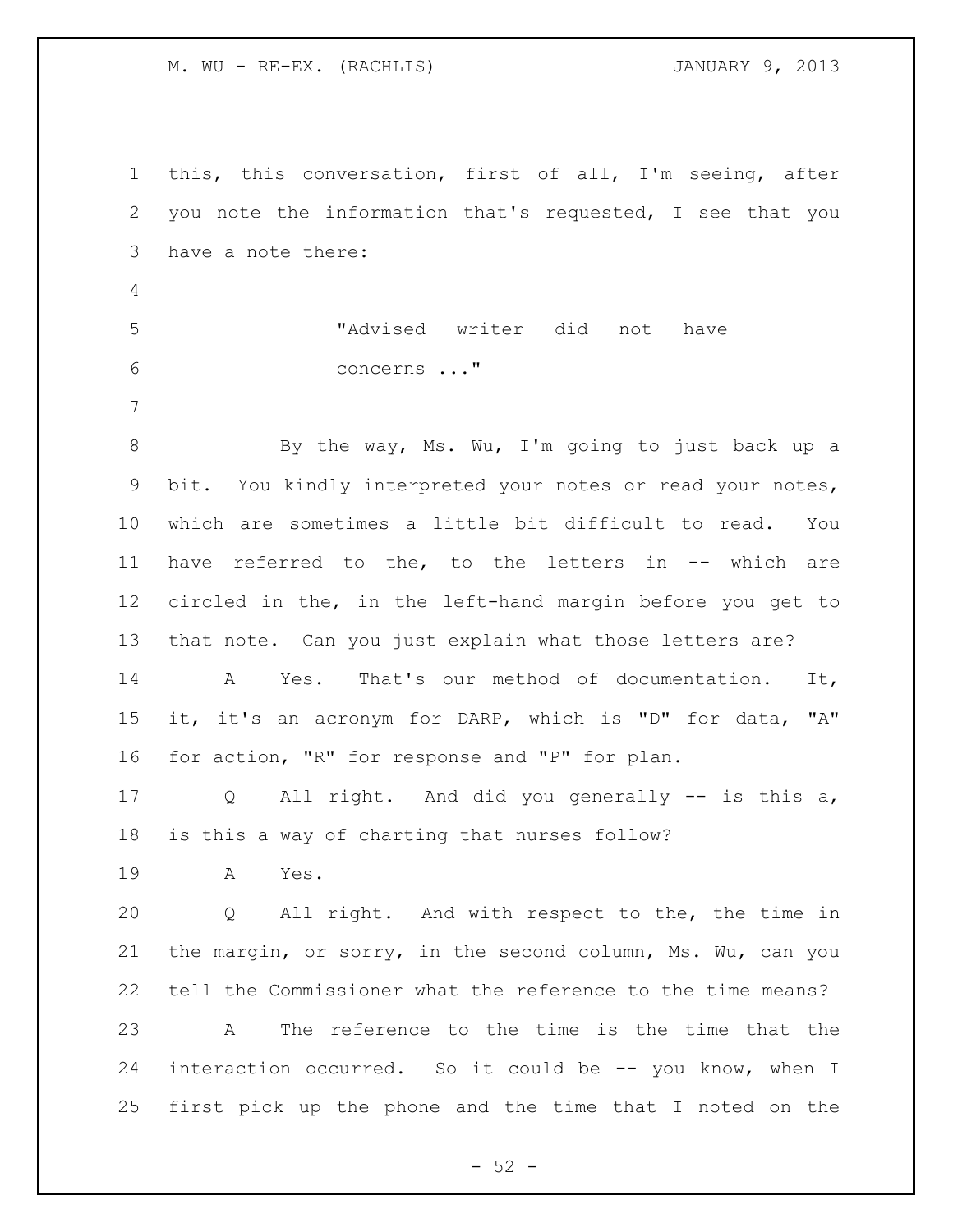clock or maybe at, you know, at the end of the interaction, and then I go to chart and I, and I notice the time, then. I'm -- it's usually -- it's the time of the interaction. Q All right. And I notice, Ms. Wu, that the, the time that you've noted regarding the interaction with Ms. Wiebe is 1620 and then there's a little squiggle to the right of 1620. What's that squiggle? 8 A That's "H" for hours. Q Okay. Thank you. A That's 24-hour system. Q All right. And just, I'm going to come back to this, this conversation, but below, in the next entry, it would appear to be, have been recorded at 1622 hours. What does this tell you about the length of that conversation with Ms. Wiebe, if anything? A It was a short conversation. Q All right. And it would, it would seem, based on the timing of your conversation with Ms. Strople, that, that that conversation was, was by way of a phone call D/PC and it immediately followed the conversation with Ms. Wiebe, correct? A Yes.

 Q All right. And just while we're on charting methods, you've referred to a couple of things that you refer to as late entry, when you were testifying earlier.

 $- 53 -$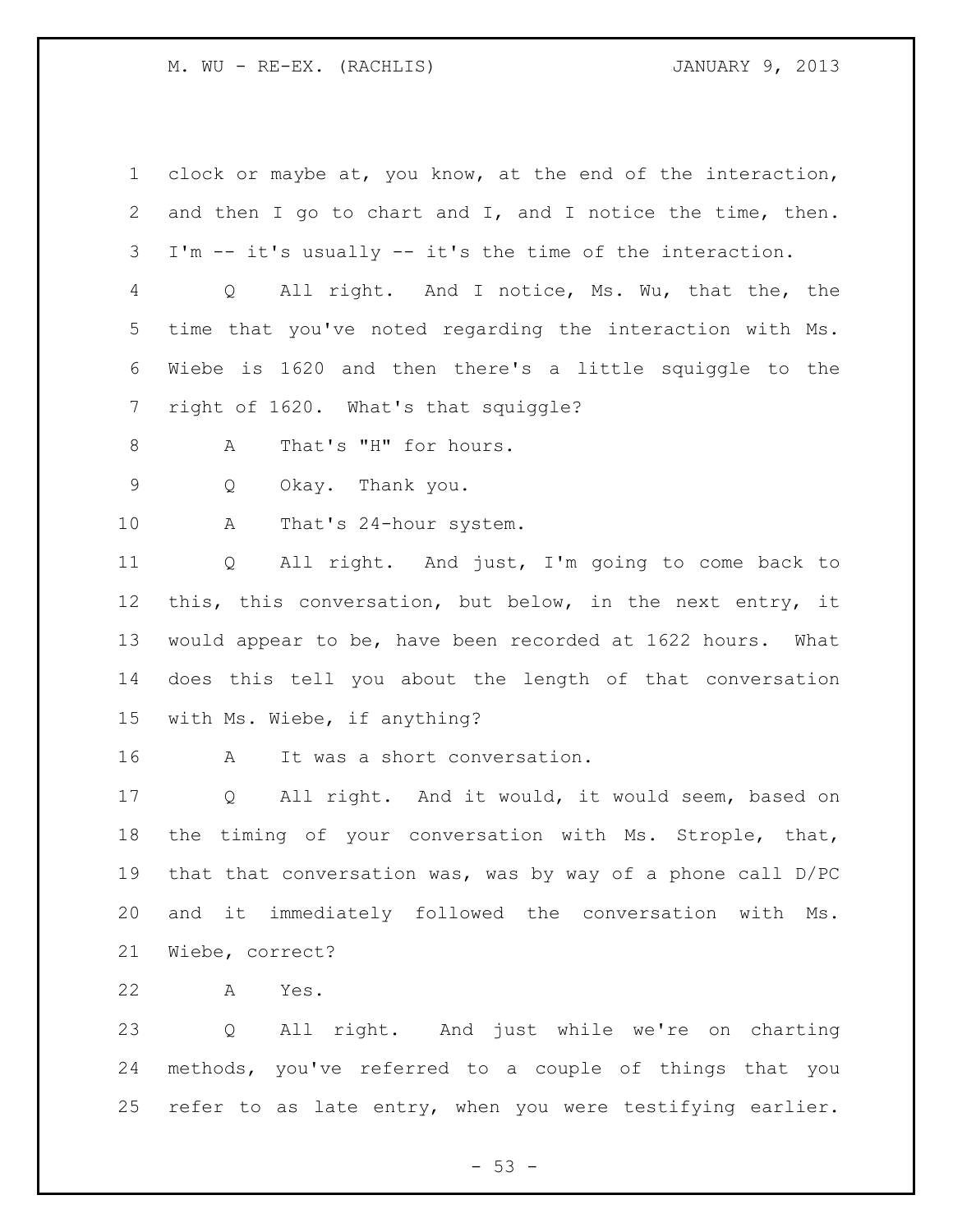Can you just briefly tell the Commissioner what a late entry is or what a late entry is in your manner of charting?

 A At that time, my -- when I put a late entry, it could be that after I finished charting and I put my initial or signature to the, to the interaction, I recalled something else that had occurred that I felt should be documented. So then my, my practice at the time was to put in late entry, and then included that information.

 Q All right. Is, is it fair to say that based on this, the, the, the hours of the 24-hour clock that we see here, that you chart in real time?

A No, not always.

 Q All right. Can you recall what you did in this case?

 A I recall having the conversation with Ms. Wiebe on the phone and then after the conversation I likely 18 charted the conversation and then  $I$ , I phoned  $-$  I may have called Nettie or it could be that they were done, one right after the other, and then I charted. I don't recall.

 Q All right. Can you recall when you normally left for the day during that period?

 A I usually leave work some time between 4:30 and 5:00.

Q All right. And if there's no late entry marking

 $-54 -$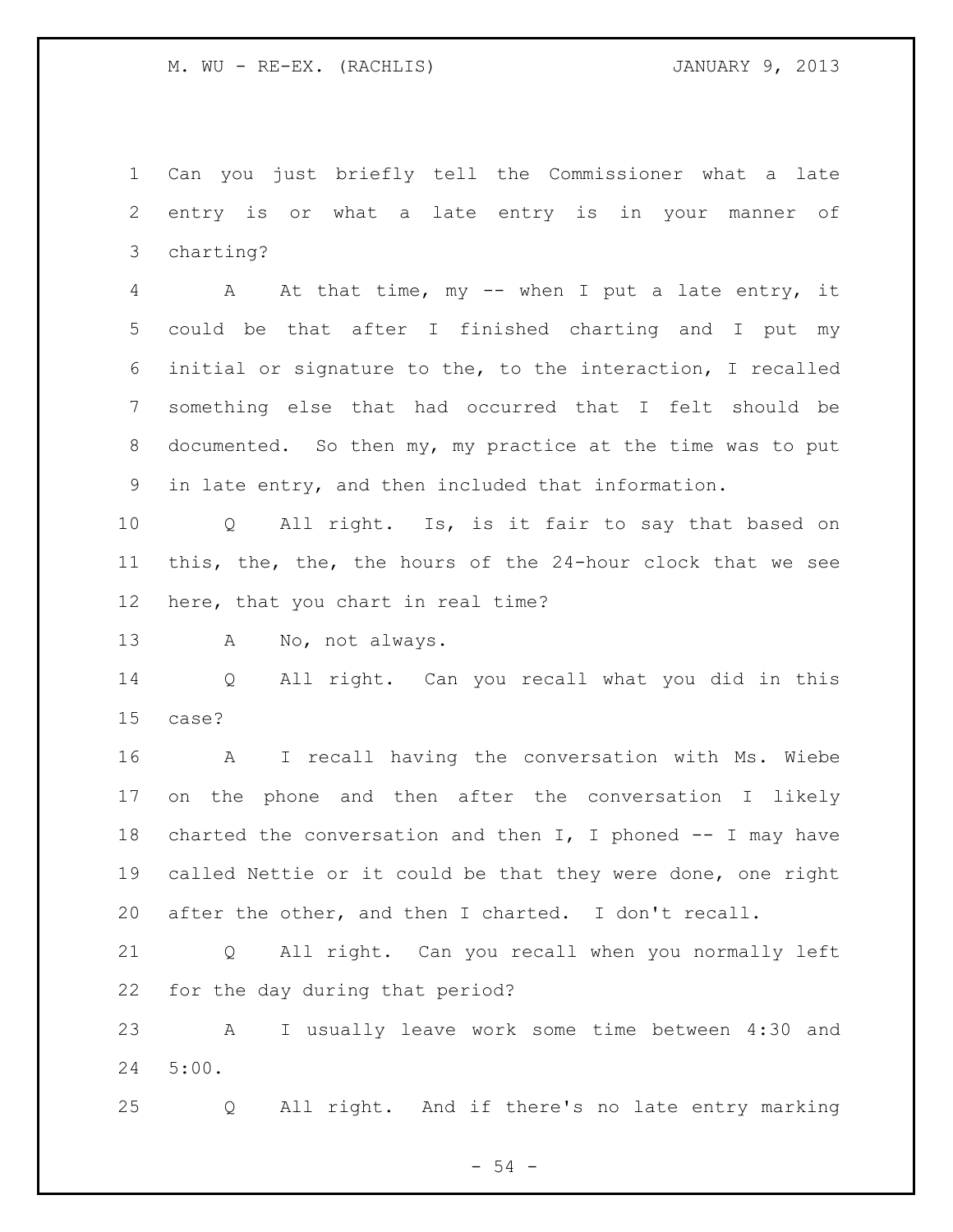on your charting, what if anything does that tell of when this was recorded relative to the end of the working day?

A That it was done that day.

Q All right.

 A Pretty close to the time that it, that it was documented.

 Q Okay. Now, getting back to the actual discussion with Ms. Wiebe under the -- you've, you've indicated that you follow the DARP method, D-A-R-P. Under the "R", which is response -- is that correct?

11 A That's right.

 Q All right. Could you -- can you explain to the Commissioner what you meant, what this tells you about what you advised Ms. Wiebe when it says, advised writer did not have concerns with family?

 A That was my way of indicating that, that in my conversation with her that I essentially told her that there was no concerns.

 Q All right. And in fact, you've indicated to this inquiry, Ms. Wu, that based on your interactions with the family, you did not have child protection concerns; is that correct?

A That's correct.

 Q All right. With respect to the, to the follow-up, you were asked questions by Mr. Ray with respect to

 $- 55 -$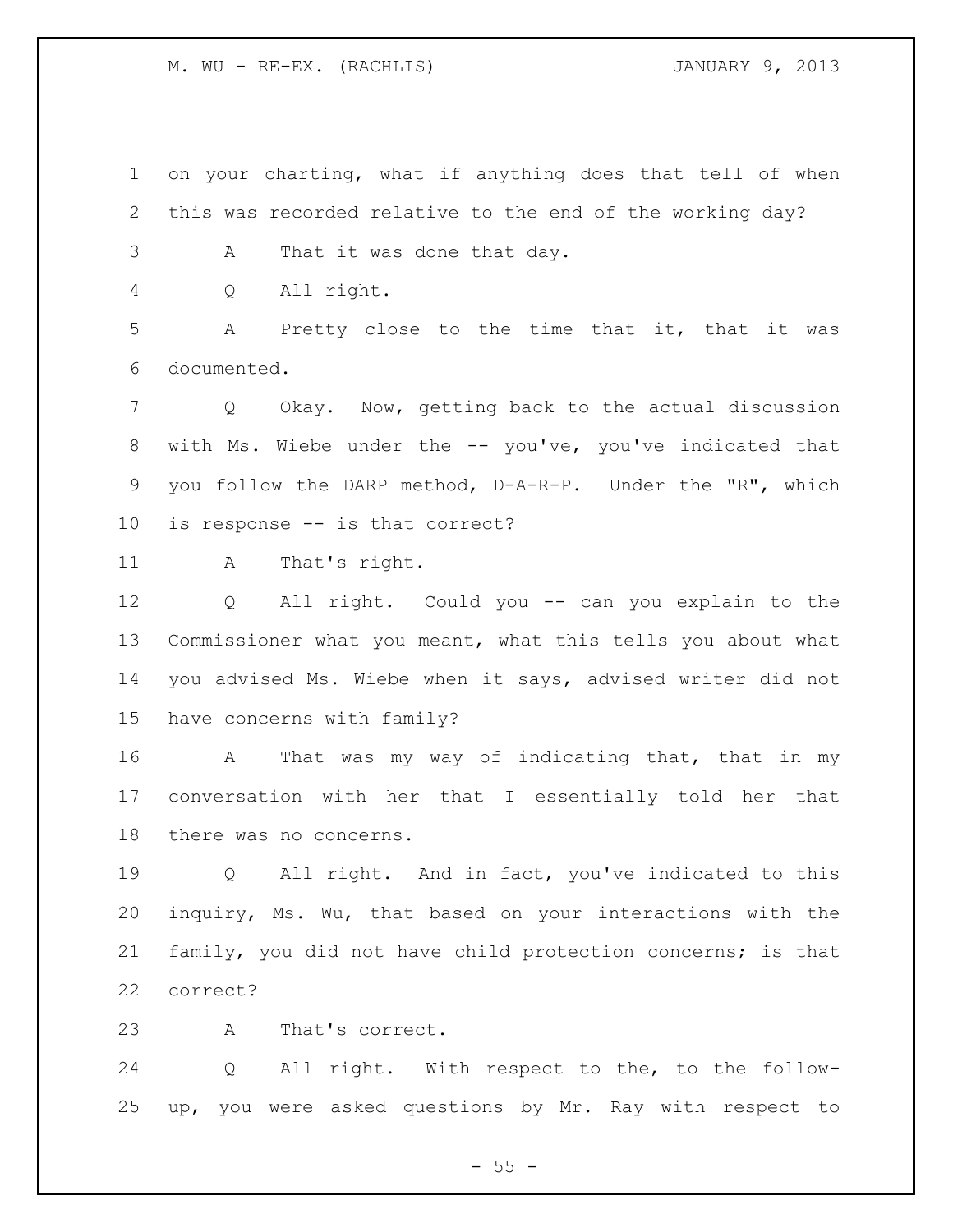the, what follow-up, if any, occurred. If you can then actually just go down to the next entry, Shelley Wiebe to notify her supervisor, et cetera. What did you consider to be the upshot of that conversation with Ms. Wiebe? A What do you mean by "upshot"? Q What the further action would be, if anything? THE COMMISSIONER: I think that's pretty clear. I'll let you ask the question but she's been through that a number of times, but I don't know why we need it again but if -- I'll let you ask it. MS. RACHLIS: Well, Mr. Commissioner, the MGU counsel suggested to her that there was some, somehow something missing in her lack of follow-up with Ms. Wiebe and I wanted to give the witness an opportunity to address that. THE WITNESS: My documentation, the follow-up to the conversation was that Ms. Wiebe was to contact her supervisor who would then contact my supervisor regarding any disclosure of information.

BY MS. RACHLIS:

22 Q Thank you. Ms. Wu, you were asked some questions, hypothetical questions by Mr. Gindin with respect to what events would have been if you had had child protection concerns. You've indicated in your evidence

 $-56 -$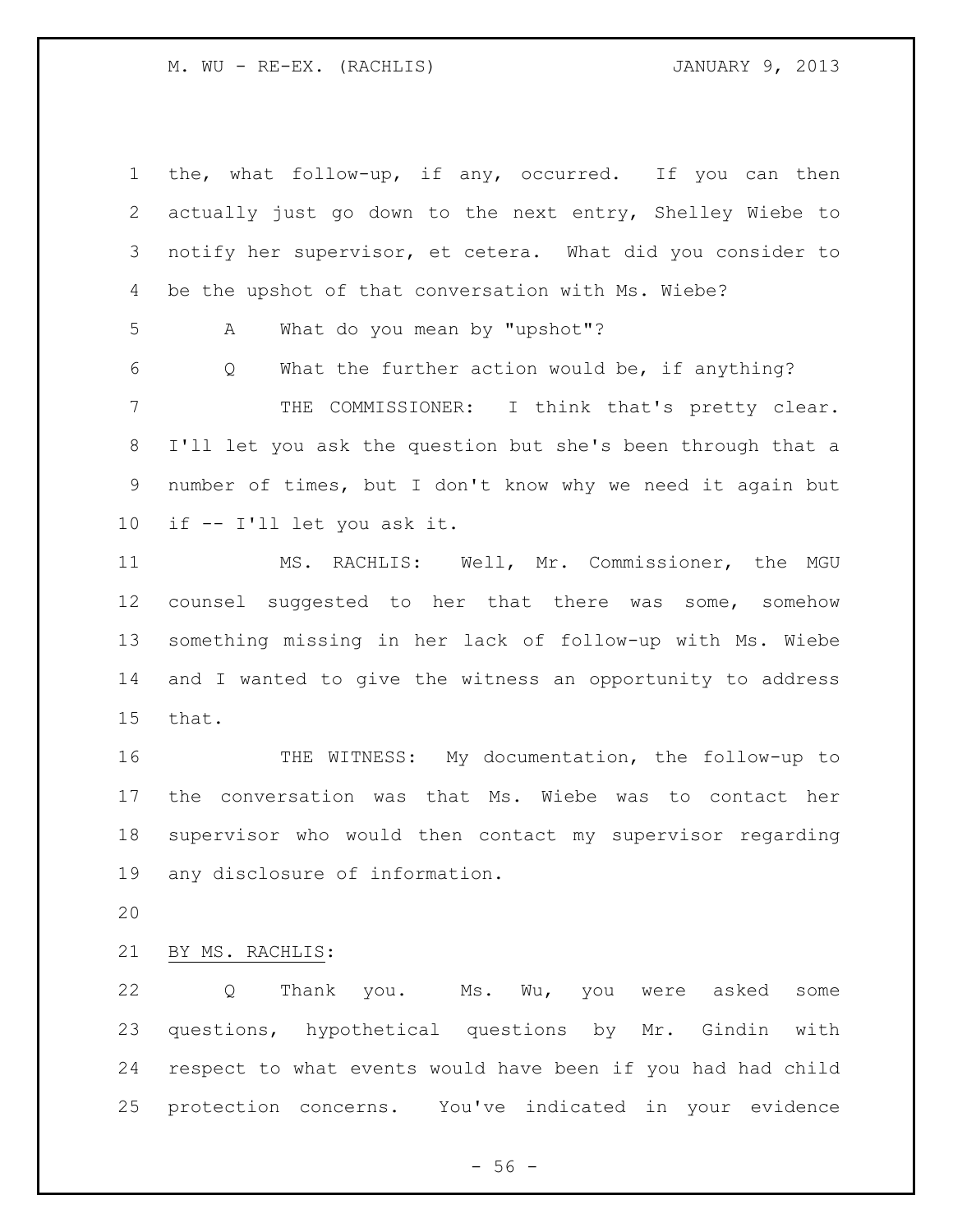| 1              | that you did not have child protection concerns. You were   |
|----------------|-------------------------------------------------------------|
| $\mathbf{2}$   | then asked a series of questions, hypothetical questions,   |
| 3              | by Mr. Gindin, as to what your actions would have been if   |
| 4              | you did have child protection concerns. And specifically,   |
| 5              | one of the hypothetical questions that was put to you is    |
| 6              | what would you have said to the CFS worker if she had       |
| $\overline{7}$ | indicated that she was concerned about possible substance   |
| 8              | abuse. You recall being asked that question?                |
| $\mathsf 9$    | Yes.<br>A                                                   |
| 10             | Q<br>Did<br>you have any concerns about possible            |
| 11             | substance abuse at that time?                               |
| 12             | $\mathrm{No}$ .<br>Α                                        |
| 13             | All right. You were also asked some questions by<br>Q       |
| 14             | Mr. Gindin with respect to page 36808, and you also         |
| 15             | testified with respect to this screening form yesterday.    |
| 16             | And in particular, Mr. Gindin asked you some questions,     |
| 17             | asked you why some of these questions under, in section "C" |
| 18             | were blank. And, and you provided some information with     |
| 19             | response to his questions.                                  |
| 20             | Yesterday, you gave some testimony with respect             |
| 21             | to the connection between this form and what I believe you  |
| 22             | referred to as being the, the family -- will you help me    |
| 23             | out, the family survey?                                     |

A The parent survey.

Q Or the parent survey?

- 57 -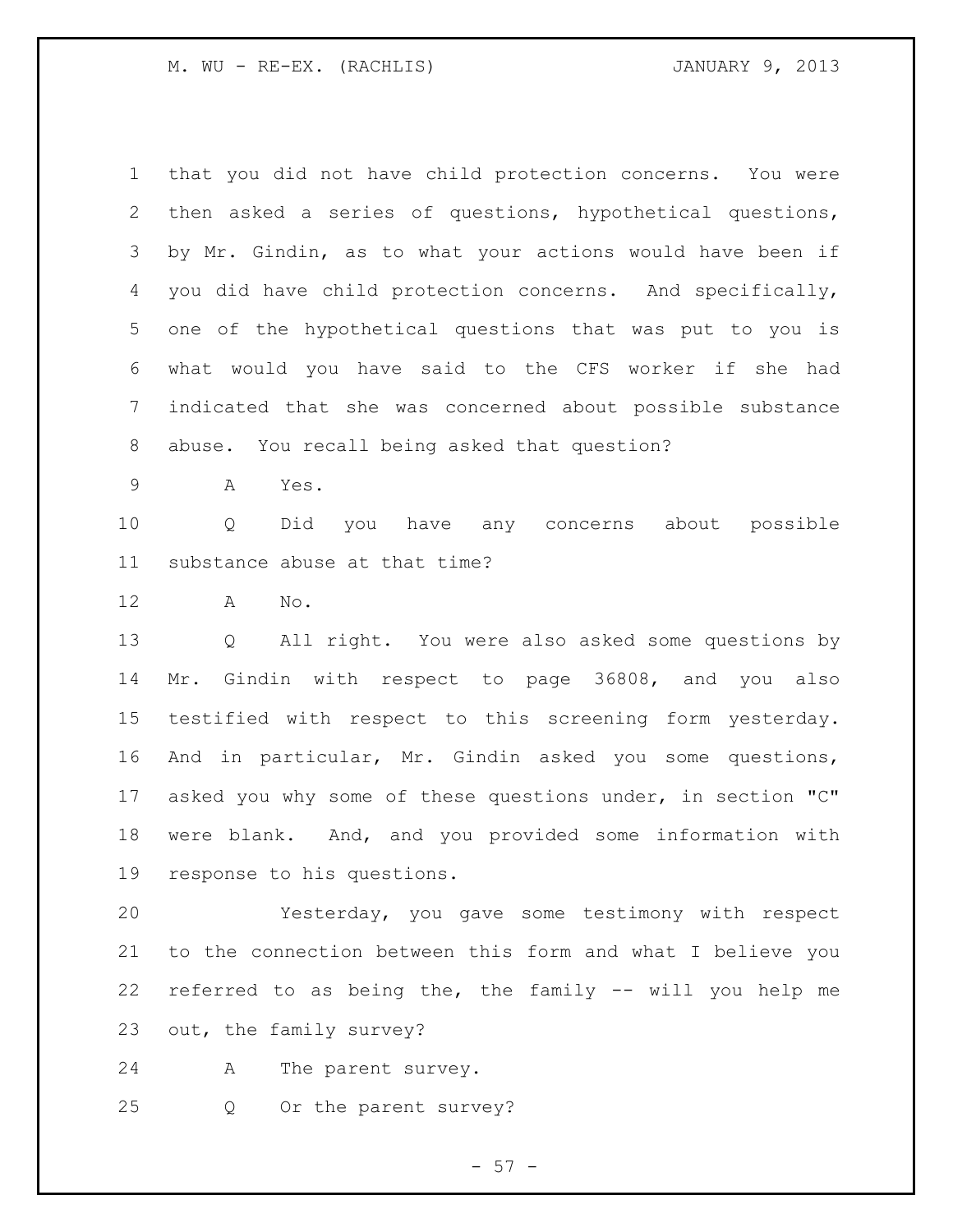A Yes.

 Q Is there -- you indicated yesterday that this screening form at 36808 is a, precedes the preparation of 4 the full survey. Can you explain further why, given the relationship between those two documents, you might not have asked every question in this 36808?

 A The, the reason why the survey was done, like before I completed this form, was in my training I'm aware of some of the questions that are on the screen as well as what's required in the survey, and so in my interactions with my families, if I gather enough, sufficient information that I believe would, would score them a three yeses or more, I know during my interaction that if I can gather more information for the survey then I could proceed to do that.

 Q All right. So is it fair to say that the screening, the one-page screening form is a foot in the door to get you to the full survey?

A It can be.

 Q All right. In, in those circumstances, what, if any, necessity was there, would there have been for you to ask every question on the, on the, on the one-page survey document?

 A Do you mean if I just went in with the survey before the summary?

 $-58 -$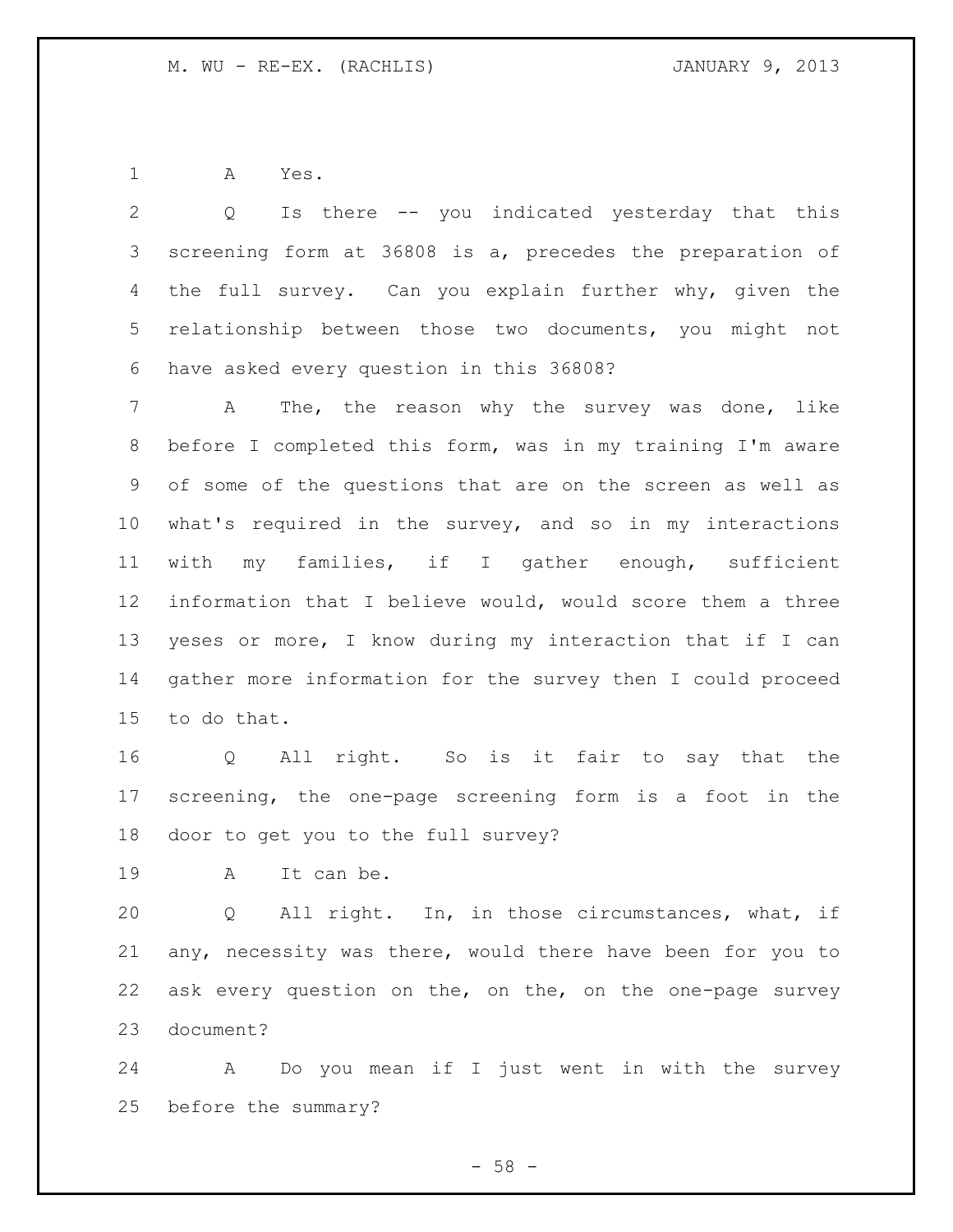Q Yes.

 A If I went in with the idea of just doing a screen, then I would try to get as much information as I could. But a lot of the information that I would get from the screen would provide the automatic information for the survey. Q Ms. Wu, you were asked some questions yesterday in connection with the -- and today with respect to your, the way things ended in your provision of service to, to the family that we're speaking of. With respect to public health nursing, can you explain to the commissioner whether this service is a mandatory service or a voluntary service and can you please expand on that in connection with the work you do? A Sure. Our services is not mandated and so it is a voluntary service, meaning that if the family is

 involvement, then our -- we are happy to provide that service at their request.

receptive to our service and would like support and our

 THE COMMISSIONER: Think that's what you told us yesterday, isn't it?

22 THE WITNESS: I think so.

 MS. RACHLIS: Those are my questions. Thank you, Mr. Commissioner.

THE COMMISSIONER: Thank you, counsel.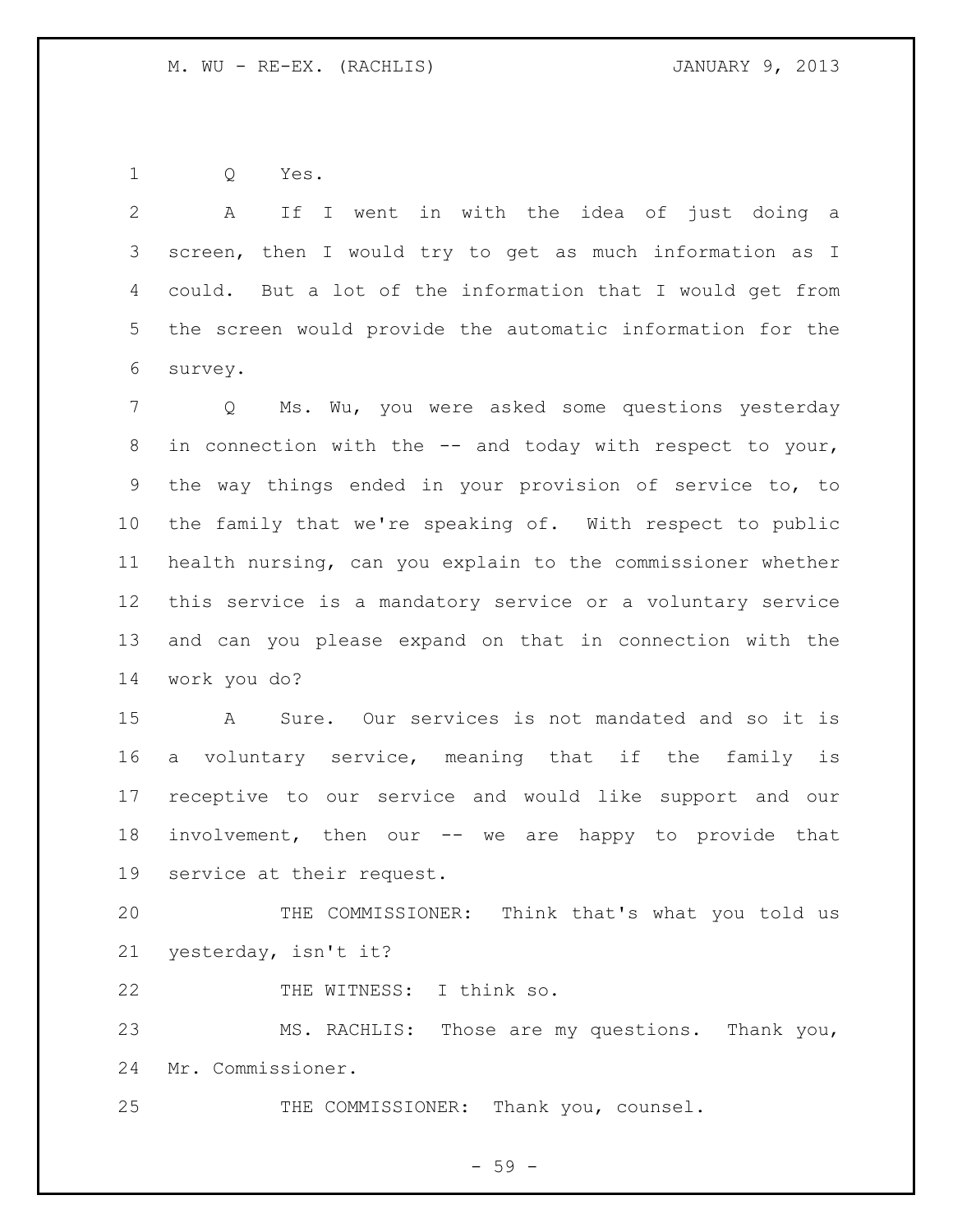MS. RACHLIS: Thank you, witness. 2 THE COMMISSIONER: Mr. Olson. MR. OLSON: Just have a couple more questions. RE-EXAMINATION BY MR. OLSON: Q Just wanted to clarify one thing, hopefully. On your progress notes, page 36813, near the bottom of the page, the note from December 3rd, you have the "A" I think you said stood for action, have that right? Circle with "A"? A Yes. Yes. Q And it says, advised writer did not have concerns with family. I can't recall what the rest says. 14 THE COMMISSIONER: Just where are you at? In the middle of the page? MR. OLSON: It's towards the bottom. It's in the last one-third of the page where it says -- you see the note for December 3rd, Mr. Commissioner? 19 THE COMMISSIONER: Yes. MR. OLSON: The first -- there's a circle with a "D" around it. 22 THE COMMISSIONER: The "E'? MR. OLSON: There's a circle with a "D". If you go down -- THE COMMISSIONER: Yes.

 $- 60 -$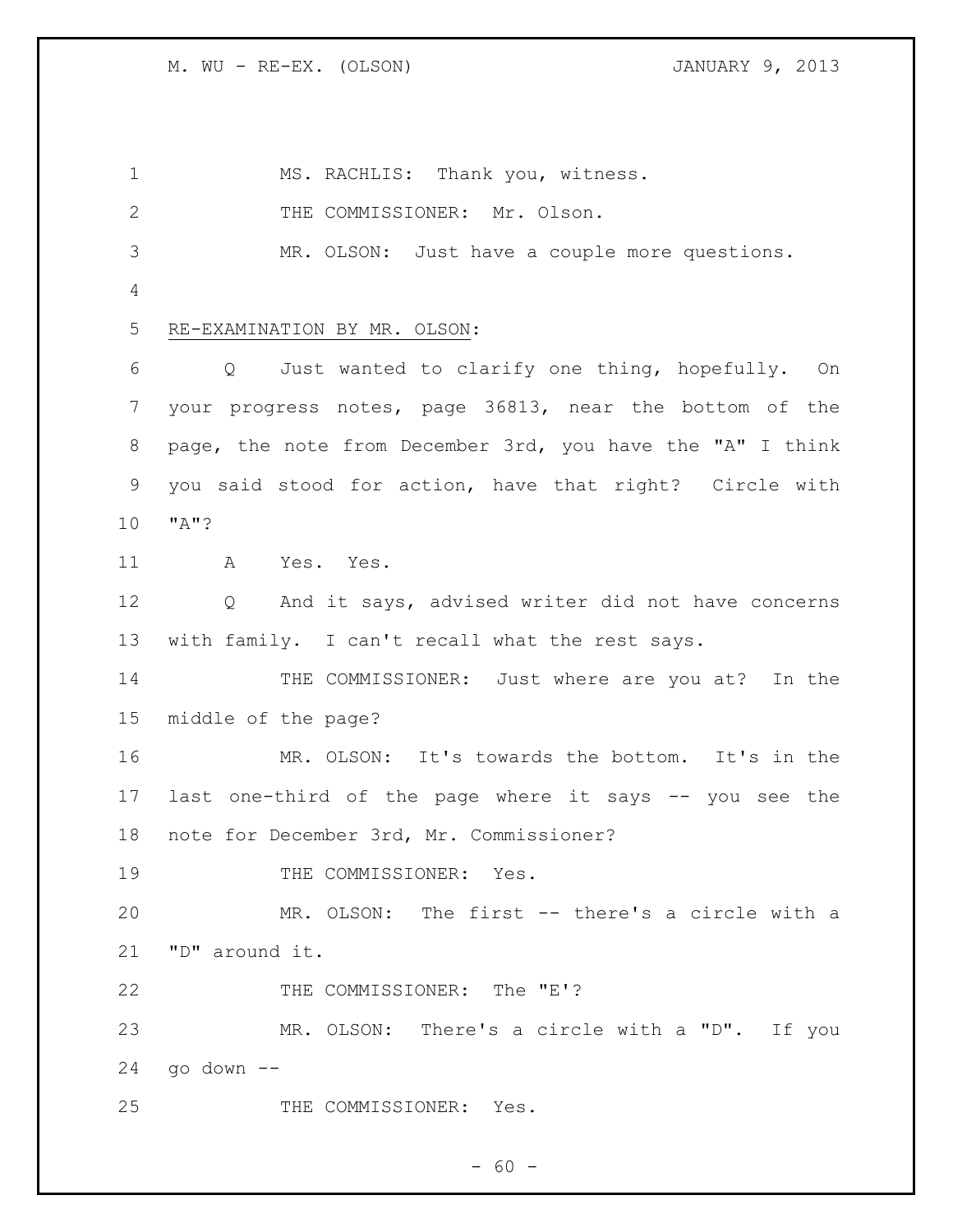MR. OLSON: -- there's another circle with a "D". 2 THE COMMISSIONER: Advised. MR. OLSON: That note right there. THE COMMISSIONER: All right. What about it? BY MR. OLSON: Q Who is doing the advising here? Is that you advising Ms. Wiebe or Ms. Wiebe advising you? A That would be me. Q So you're advising Ms. Wiebe that you did not have concerns? 12 A That was the essence of the conversation, yes. Q Okay. I think -- just want to be clear, because I think you said earlier you couldn't even share that with her at that point, whether or not you had concerns. A That's right. So in my roundabout way -- Q Okay. 18 A -- I, I, I had said to her if I had concerns I would have reported to Child and Family Services but I did not call Child and Family Services. Q Sort of a read between the lines, suggesting to her -- or implying to her that there are no concerns because I'm not telling you anything, is that ... A That would be fair. Q Okay. I just wanted to make it clear that I

 $- 61 -$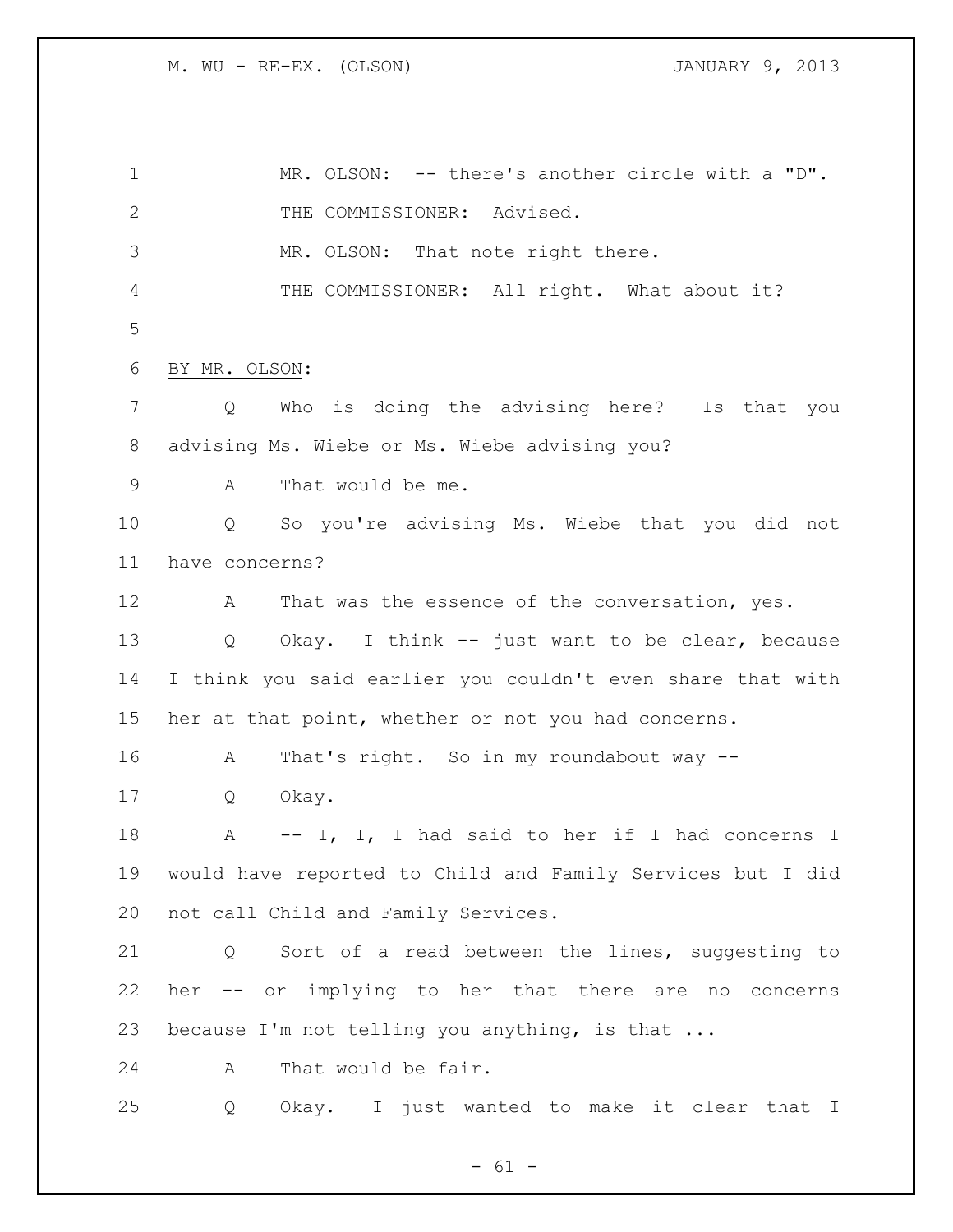think there's, there are two different concepts we've been dealing with. One is when you have a duty to report as a public health nurse, right? A Yes. Q And you have that duty when you actually have concern, when you go out, you see something that's concerning to you with respect to child protection? A Yes. Q The other concept is when you have a duty to share information, right? A Yes. Q And you have that duty when Child and Family Services identifies to you that they're either investigating a child protection concern or they have child protection concerns? A Yes. Q Okay. So those are two different distinct things. I think you said earlier, for you there's no difference between a child protection concern versus a child protection investigation. In either case, you could share information with CFS? A Yes. Q Okay. Based on the questions that Ms. Wiebe was asking you when she called in on December 3rd, questions

 $- 62 -$ 

about having concerns in the past and wanting to know if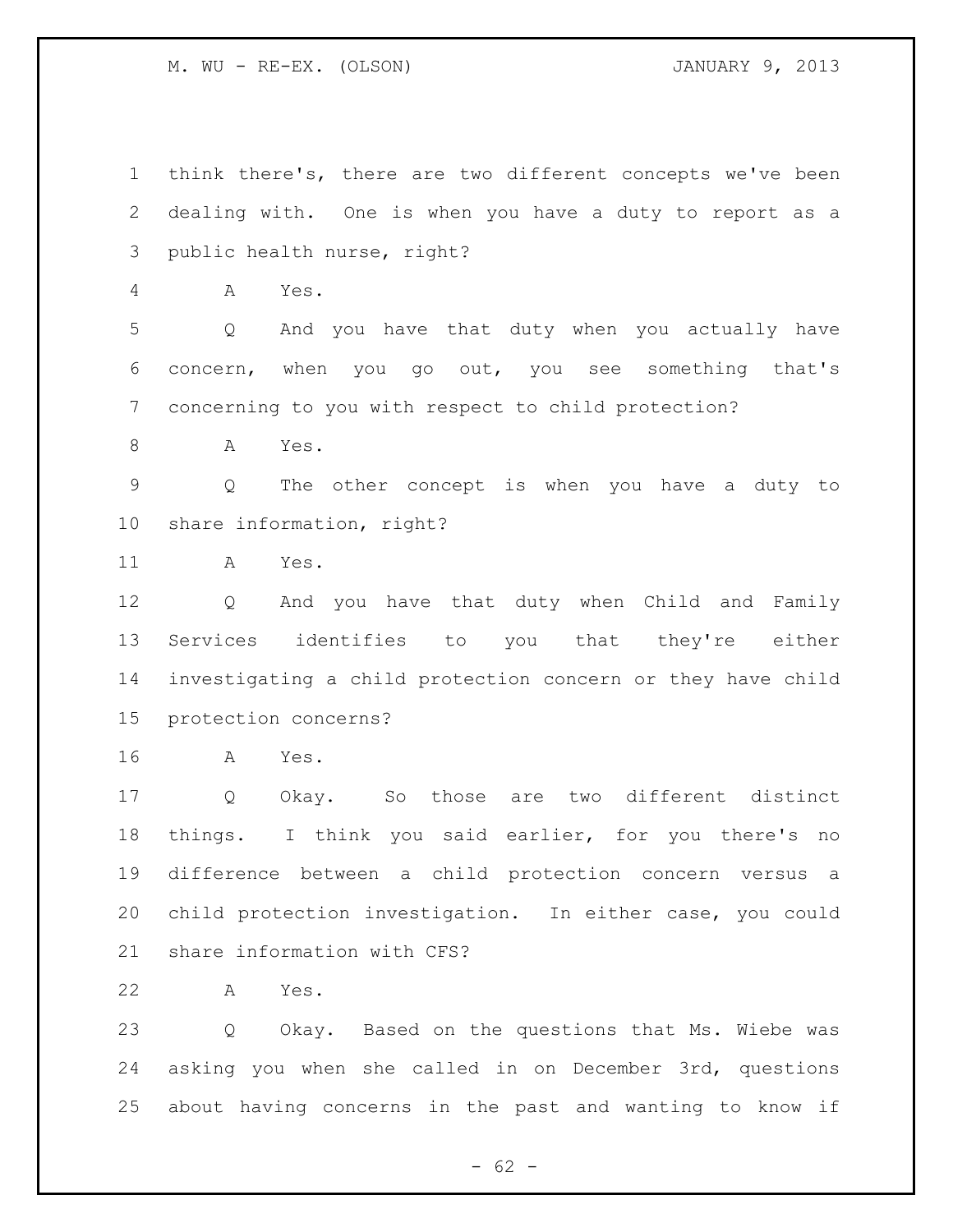you could share anything with her. Were you left with the impression -- I know she didn't use, necessarily use the words, but were you operating on the understanding she was investigating a child protection issue based on those questions?

A No.

 Q Okay. So when, when she said they had concerns in the past and wanted to know if you had any concerns, whether you'd seen the baby, to you that did not suggest that she was doing an investigation with respect to a child protection concern?

A That's right.

 Q Okay. When you asked her, you wrote in your note, which is on page 36947, so this is your note from 15 December -- or, sorry, I've got the wrong -- that's Shelly Wiebe's note. But Shelly Wiebe is recording in her note, she writes:

 "Mary questioned why worker was contacting public health, and asked if Samantha was aware that WCFS was contacting her for information."

So suggest to you that's a question you put to

 $- 63 -$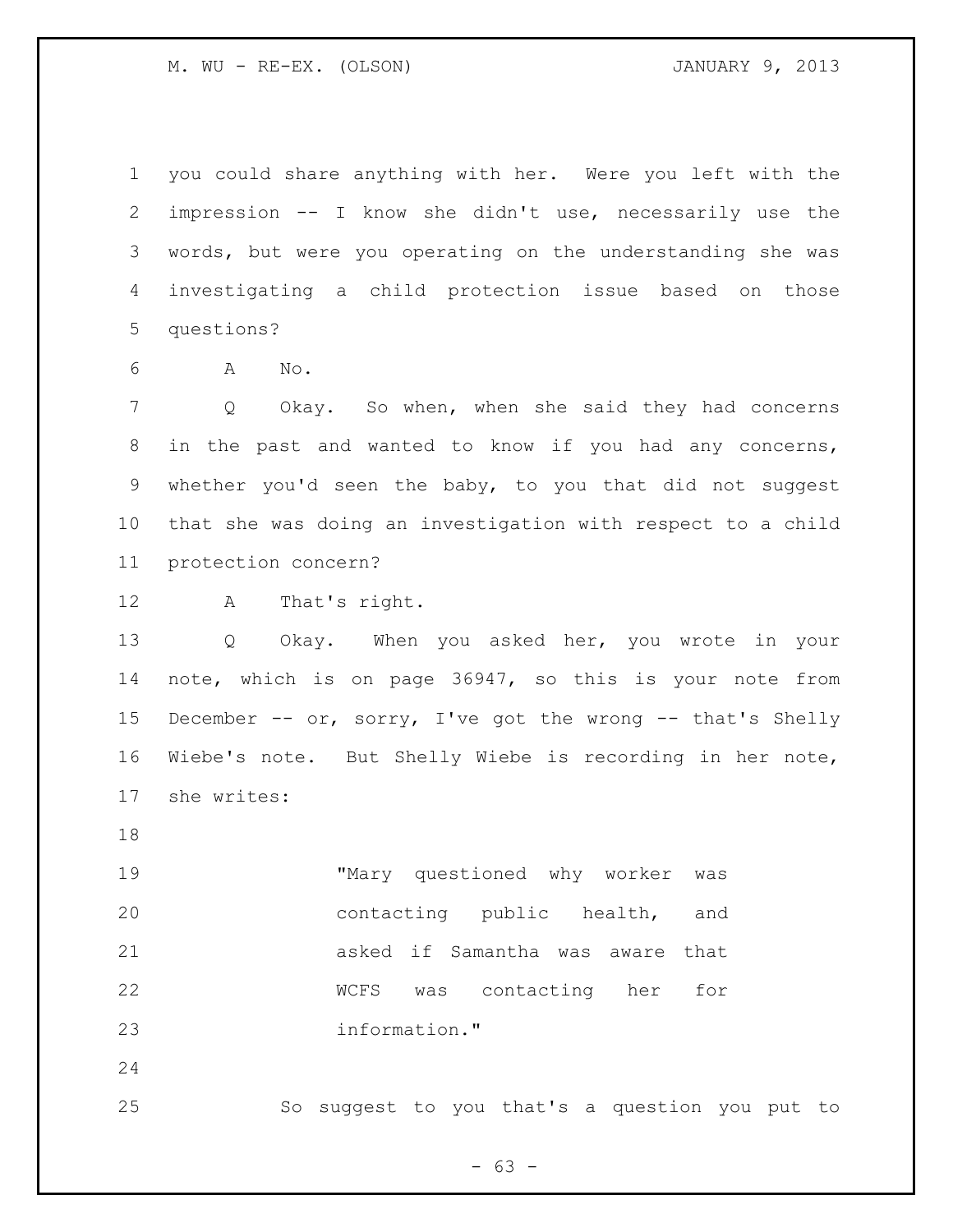Ms. Wiebe, you know, why, why, why is it that you're contacting me.

A Yes.

 Q And I think you said that was an accurate reflection of the conversation?

A Reasonably accurate, yes.

 Q And then the response you got was that, we had extensive involvement with Samantha in the past, essentially?

A Yes.

 Q And so what you're saying is if she would have said to you, we're investigating, we're having -- we're doing an investigation with respect to child protection 14 concerns based on the history, or something to that effect, that would have opened the door for you to share the information you had?

17 A Sorry, re -- can you -- you're saying that she's -- sorry, can you just rephrase that question?

 Q When you asked the question why CFS was contacting you --

A Yes.

 Q -- if you'd received the answer that they were doing an investigation, then you would have been free to share whatever you needed to share with -- whatever she wanted to know that you knew?

- 64 -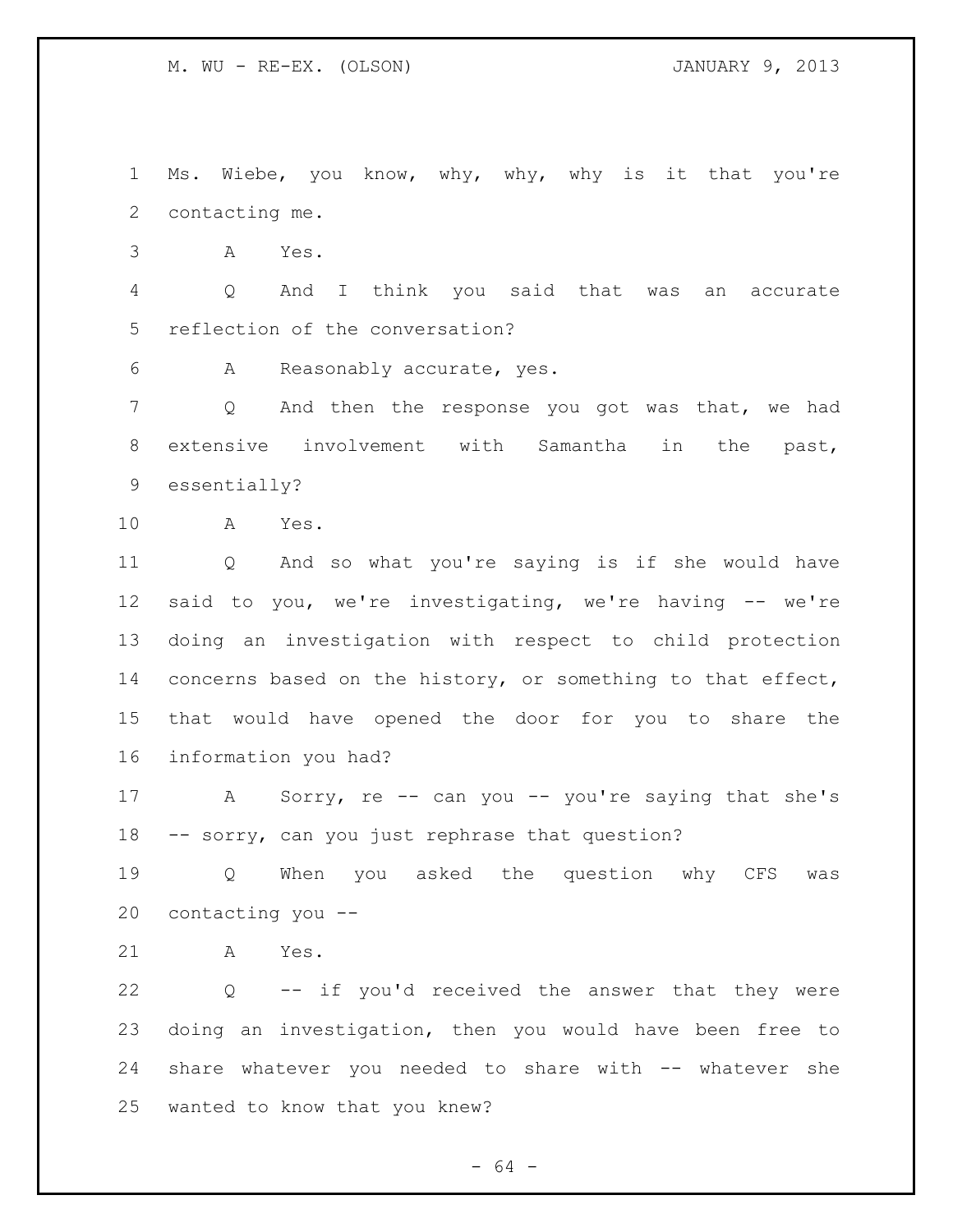1 THE COMMISSIONER: An investigation with respect to what? MR. OLSON: A child protection issue. THE WITNESS: Yes. BY MR. OLSON: Q Wouldn't -- she wouldn't have to be specific about it either; she would just have to indicate it's a child protection issue? A Yes. MR. OLSON: Okay. Those are my only questions. Thank you very much. 13 THE COMMISSIONER: All right, Witness. Thank you. You've completed your time on the stand. You may leave now. Thank you. 16 THE WITNESS: Thank you. (WITNESS EXCUSED) MR. OLSON: The next witness will be testifying by video so we'll need a few minutes to set it up, so it might be a good time to take a short break and ... 23 THE COMMISSIONER: Yes. What do you want, 10 minutes? MR. OLSON: Ten minutes.

 $- 65 -$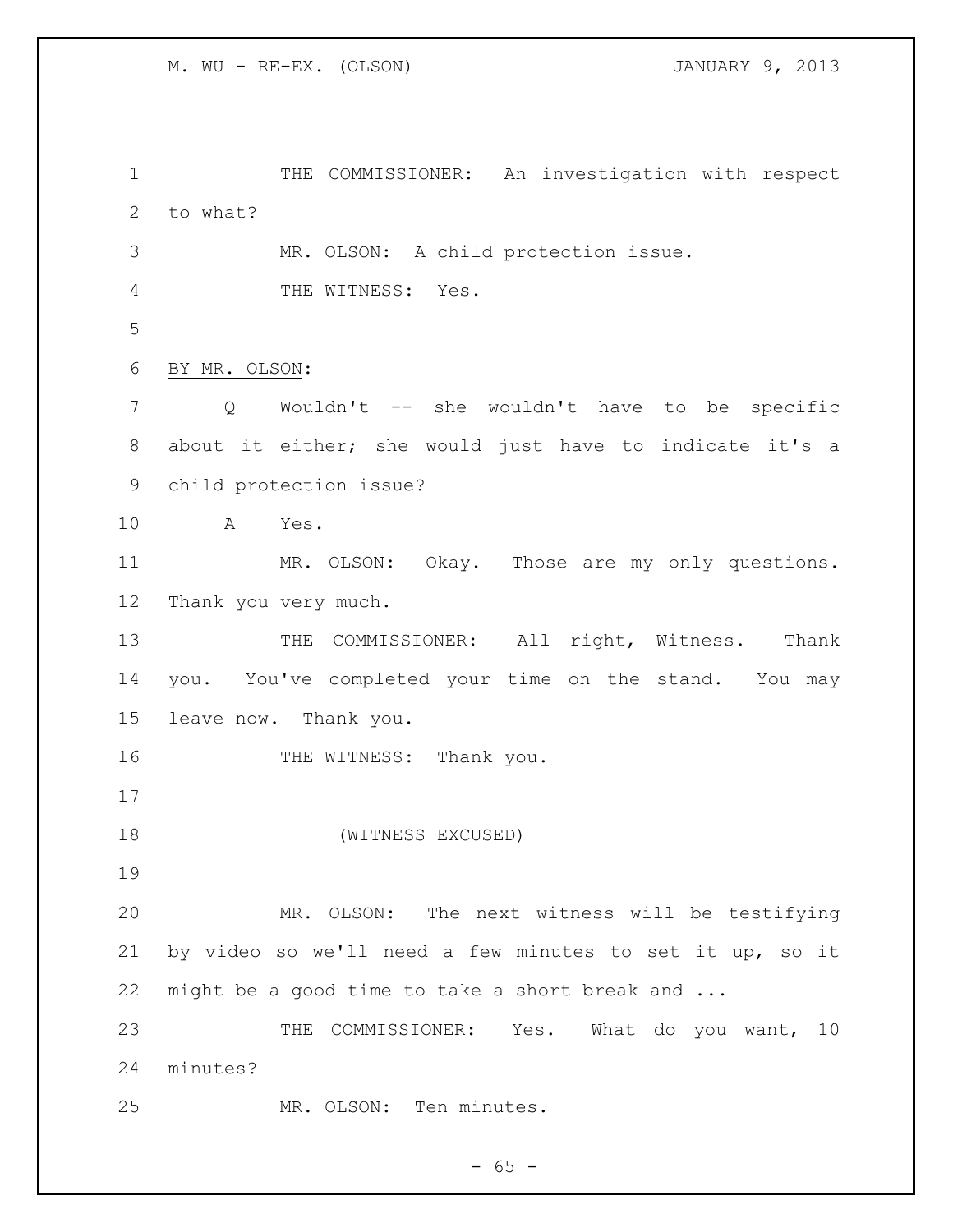THE COMMISSIONER: All right. We'll adjourn for 10 minutes. (BRIEF RECESS) MS. WALSH: Thank you, Mr. Commissioner, our next witness is a source of referral so we will ask everyone to leave when the -- while the witness is being sworn in. THE COMMISSIONER: All right. That's our usual practice. It's not going to take very long. We'll get that done. And Commission counsel remain as well as counsel for the, for the witness. 13 MS. WALSH: Correct. 14 THE COMMISSIONER: Mr. Gange. MR. GANGE: Thank you, Mr. Commissioner, and also with me is lawyer from my office who's been assisting me, Kalyn Bomback. 18 THE COMMISSIONER: Pardon? What was that? MR. GANGE: Kalyn Bomback is with me. THE COMMISSIONER: Oh, this is her name, is it? MR. GANGE: My associate lawyer, yes. 22 THE COMMISSIONER: Oh, oh. MR. GANGE: Yes. 24 THE COMMISSIONER: Pleased to have you here. 25 THE CLERK: Spelling, Mr. Gange?

- 66 -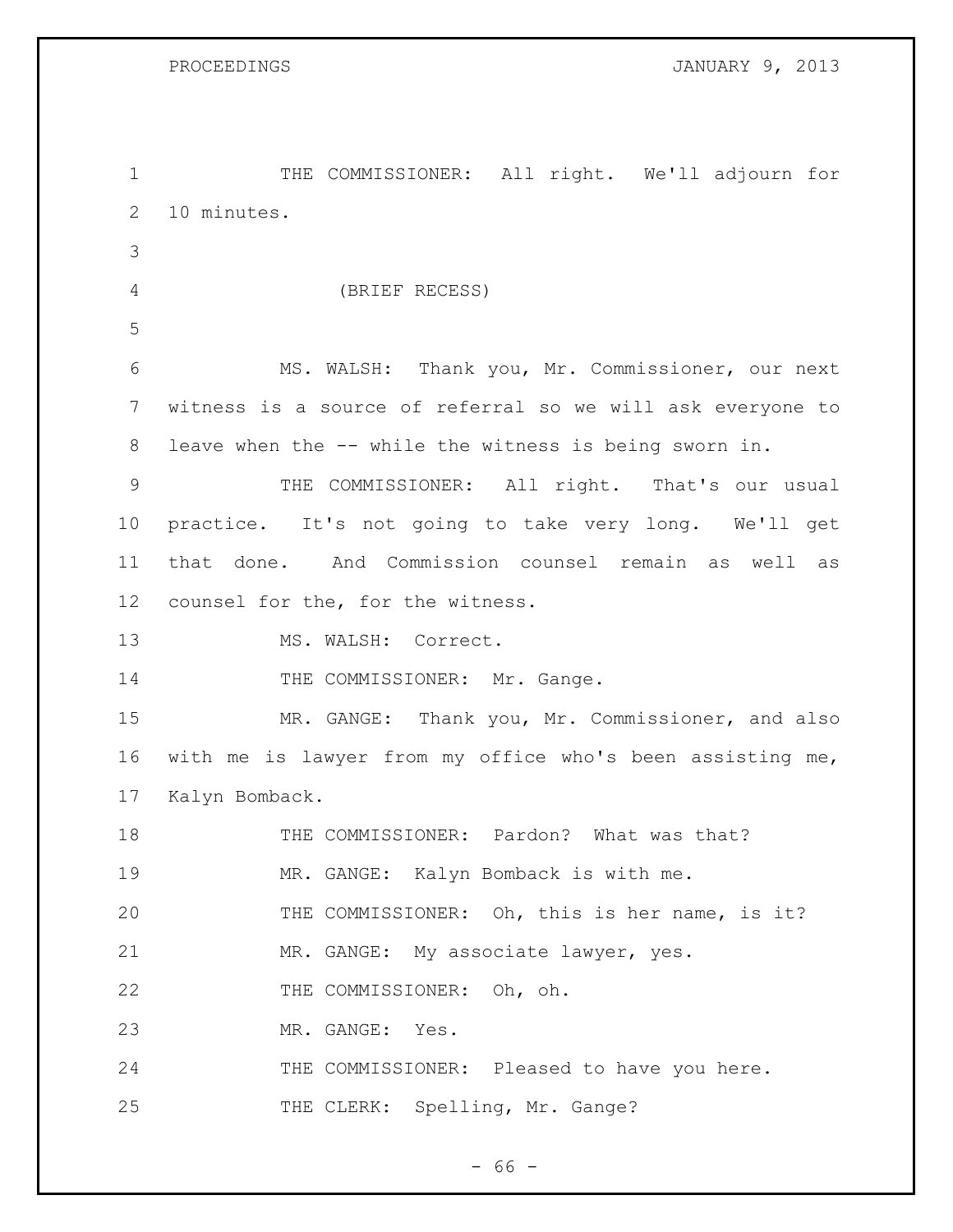PROCEEDINGS **DROCEEDINGS JANUARY 9, 2013** 

| $\mathbf 1$    | THE COMMISSIONER: It's on the record now.                  |
|----------------|------------------------------------------------------------|
| $\mathbf{2}$   | MR. GANGE: B-O-M-B-A-C-K.                                  |
| 3              | THE CLERK: And her first name?                             |
| $\overline{4}$ | MR. GANGE: Kalyn, K-A-L-Y-N.                               |
| 5              | THE COMMISSIONER: All right. Ms. Walsh.                    |
| 6              | MS. WALSH: Witness, can you hear me?                       |
| 7              | THE WITNESS: Yes.                                          |
| $8\,$          | MS. WALSH: Okay. We're going to -- we've                   |
| 9              | cleared the room. No one -- can you see me?                |
| 10             | THE WITNESS: Yes.                                          |
| 11             | MS. WALSH: Okay. So I cannot see you, and I'll,            |
| 12             | and the only person who can see you is the Commissioner,   |
| 13             | who has a small screen on his desk. We're now going to     |
| 14             | swear you in and then we'll call everyone else back in the |
| 15             | room. The only other people in the room right now are your |
| 16             | lawyers and the Commission counsel. So we are the only     |
| 17             | people who will actually, along with the Commissioner, who |
| 18             | will hear your actual name while you are sworn in. So, I'm |
| 19             | going to let the clerk do that. And we're going to go off  |
| 20             | the record while you name is being given so that the       |
| 21             | transcript does not have your name either, okay.           |
| 22             |                                                            |
| 23             | (PROCEEDINGS OFF THE RECORD)                               |
| 24             |                                                            |
| 25             | THE COMMISSIONER: All right. The door is closed            |

- 67 -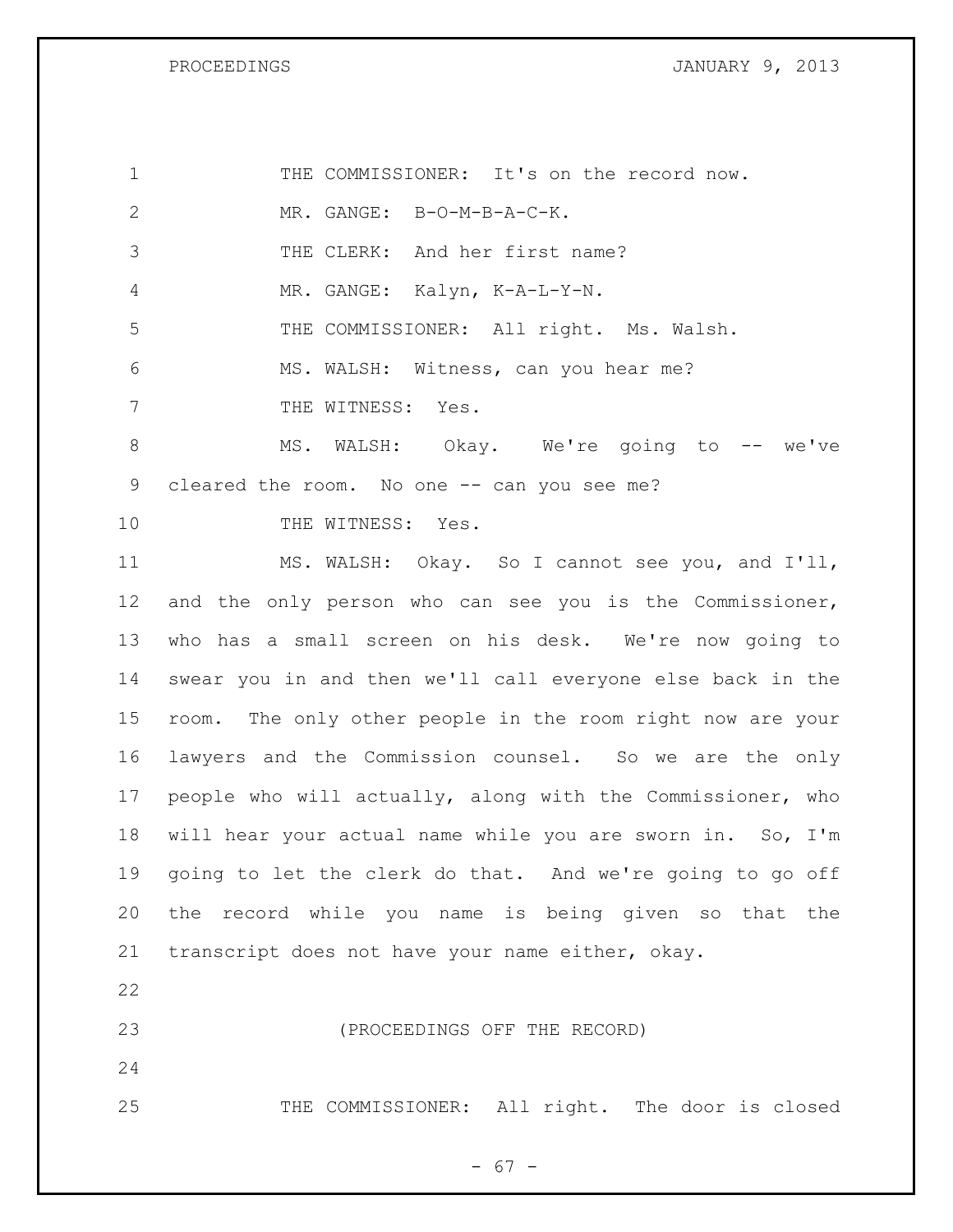and we can proceed.

 MS. WALSH: I want to put on the record, Mr. Commissioner, that the witness was duly affirmed. I also want to remind members of the public and the media that our protocol for sources of referral applies to the testimony of this witness and that in discussing or reporting on this testimony they should be careful not to identify the witness in any way. I might also point out that it is possible that this witness will talk about other witnesses who will be testifying later in the inquiry who are also known as sources of referral, and it may be that inadvertently their identity is disclosed, and I would caution the media, if they're tweeting, to be careful not to identify individuals in the event that I indicate that an individual is not to be identified. 17 THE COMMISSIONER: You'll have to indicate that when that arises, if it does. 19 MS. WALSH: Yes. THE COMMISSIONER: Because it's unknown to me who

they would be.

 MS. WALSH: I understand. And I know that the witness is going to do her best not to identify other individuals but it's not a guarantee.

25 THE COMMISSIONER: All right. And in -- what is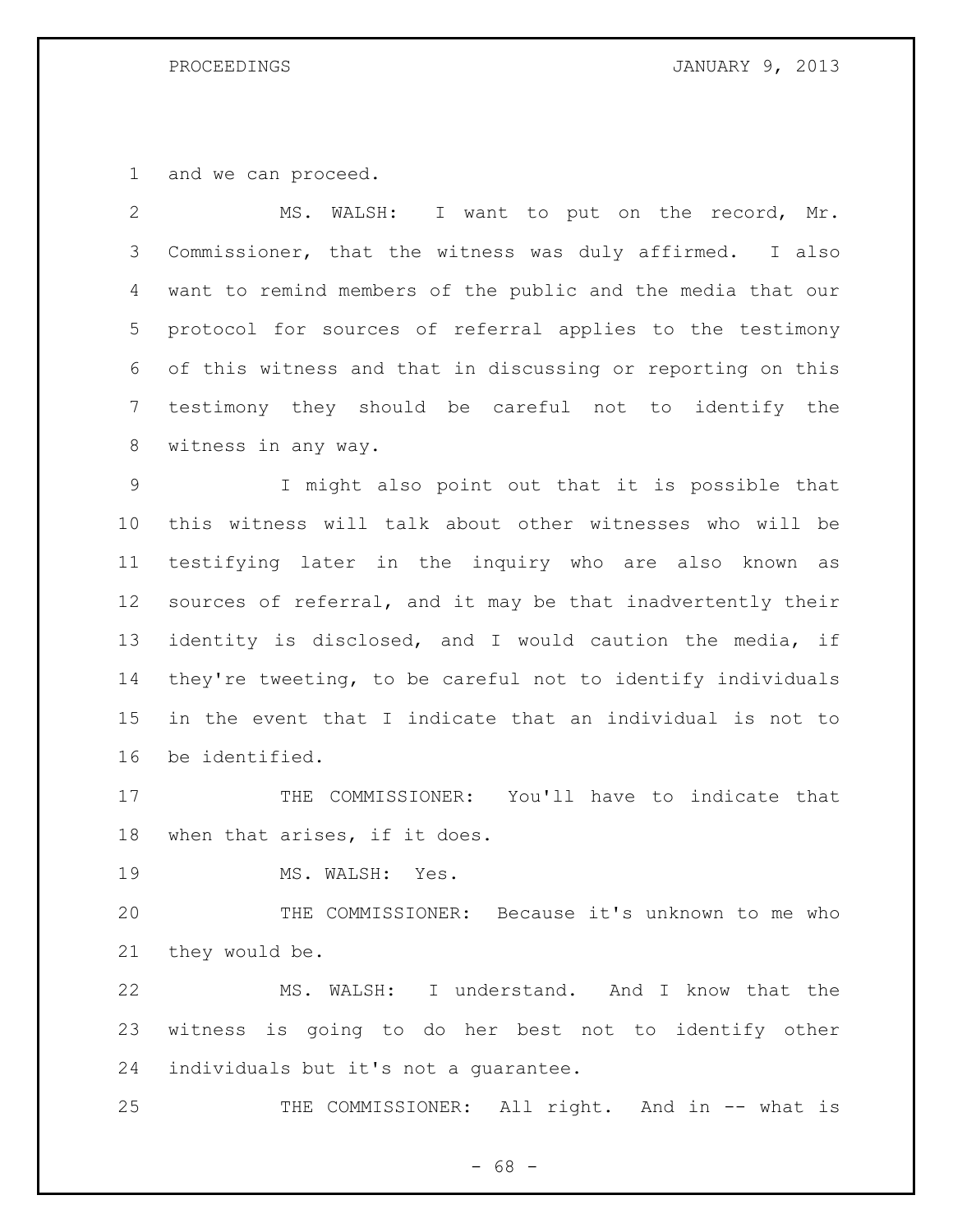SOR #5 - DR.EX. (WALSH) JANUARY 9, 2013

 said here can be reported but the identity of the witness is not to be revealed in the public forum. MS. WALSH: Thank you. **SOR #5**, affirmed off the record, testified as follows DIRECT EXAMINATION BY MS. WALSH: Q So, Witness, you are referred to and known in these proceedings as SOR or source of referral number 5, okay? A Okay. 13 Q Now, can you see me? A Yes. Q I cannot see you but I can hear you. No one in the room can see you but we can all hear you, with the exception, as I said, of the Commissioner who can see you. You can hear me all right? A Yes. Q Okay. I thank you for your patience this morning. I know that we changed your time of testimony several times, so I thank you for your patience. You are 28 years old; is that right? A Yes. Q Were you born in 1984?

- 69 -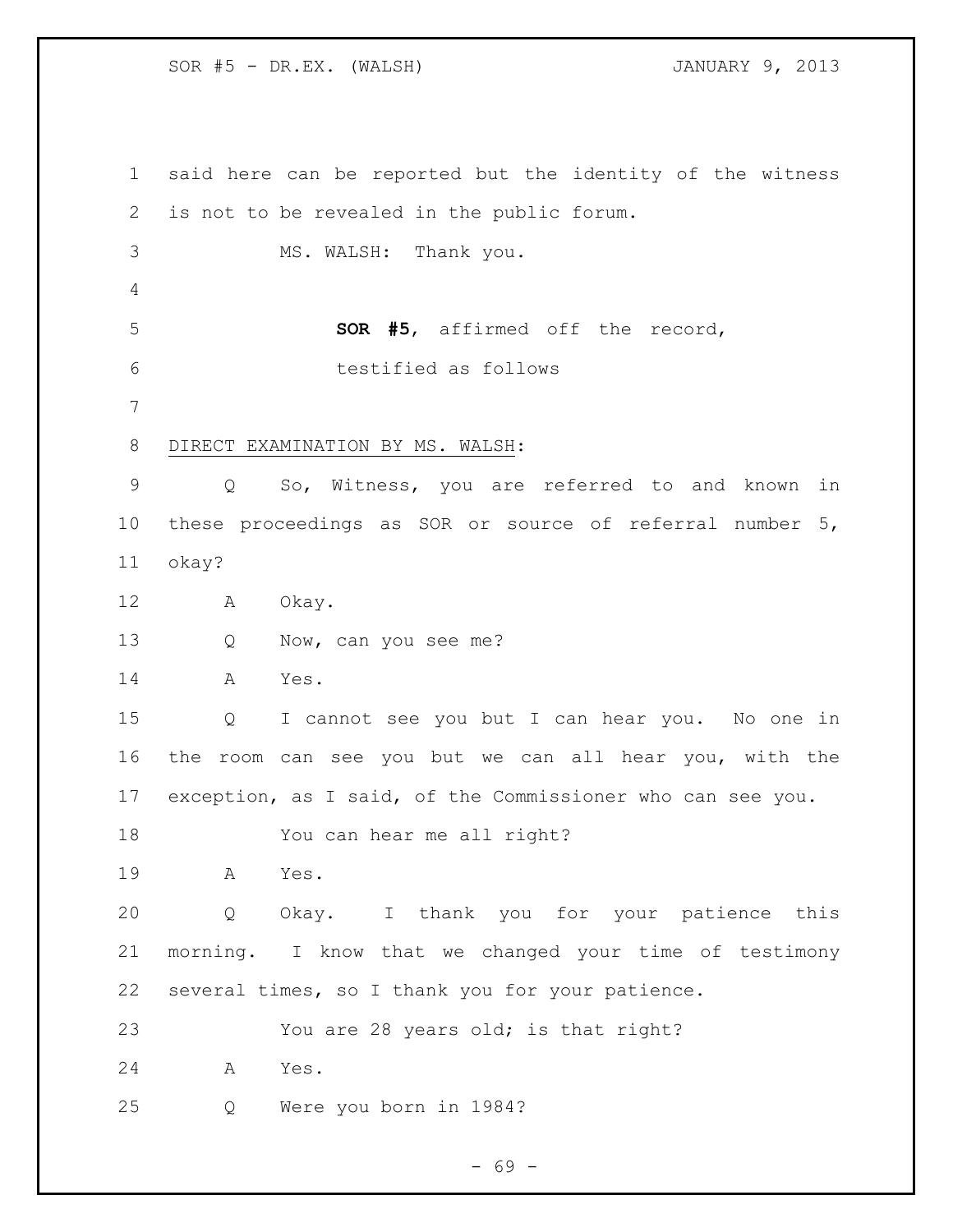A Yes. 2 Q You have a birthday coming up? A Yes. Q I understand that you have lived in Winnipeg for most of your life? A Yes. Q You've also had some experience being a child in care of Child and Family Services; is that right? A Yes. Q Can you just tell us a little bit about how it was that you came into care? A My mother was a solvent abuser and I had put me and my younger brother in care. Q I'm sorry, can you, can you just say that again? I had trouble hearing that. A I put myself and my brother in foster care (inaudible) with her addiction. Q And how old were you when you did that? A The first time I was like nine or ten. Q Did you put yourself into foster care more than once? A Yes. Q How old were you when you did it the next time? A I was about 11 or 12, and I did it again when I was 14.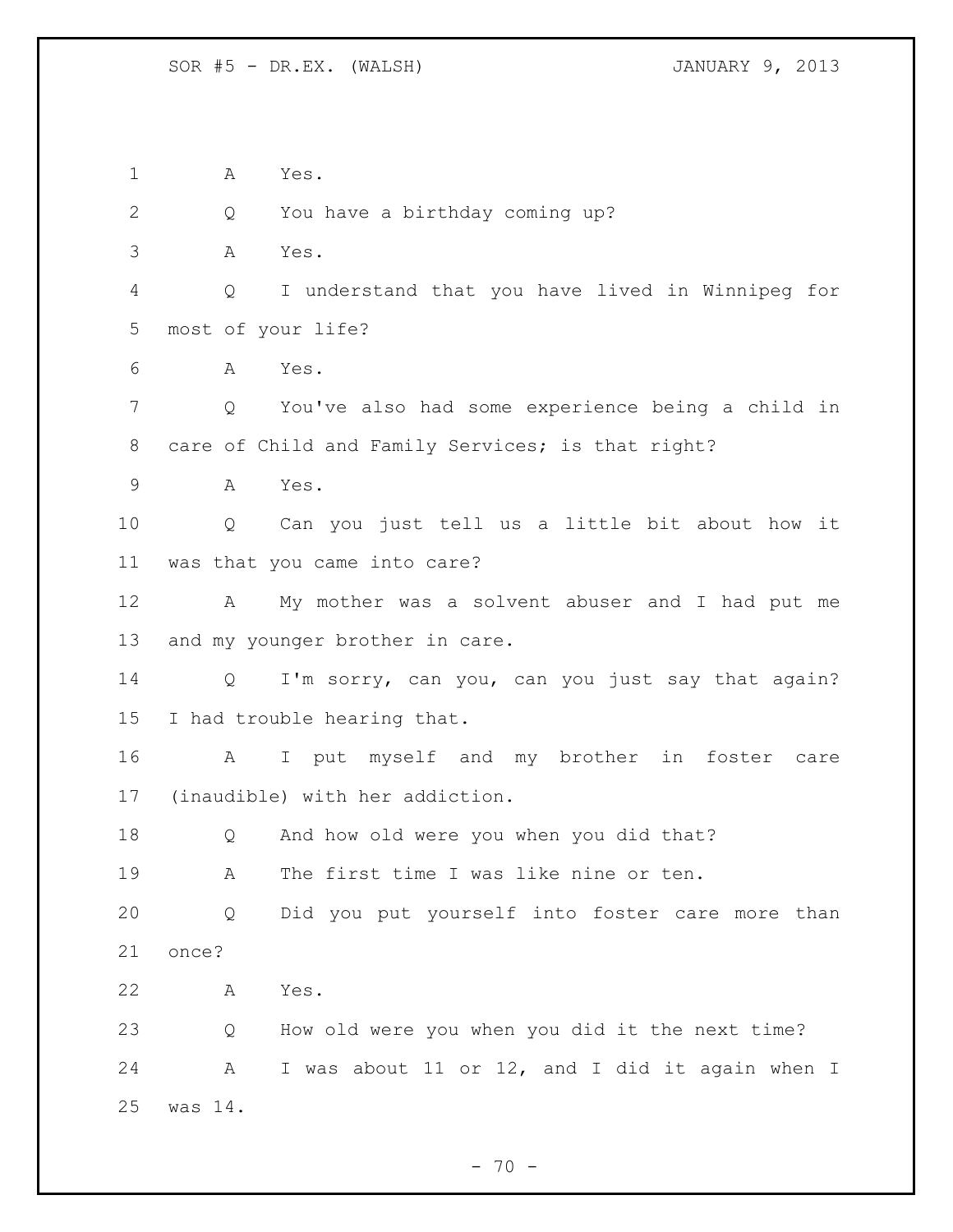Q And each time, did you live with the same family? A No.

Q Different families each time?

 A I stayed with a foster family, a girls group home, another family in a town out of town and then in a girls home for pregnant teens and then a group home for pregnant teens, then a foster home for pregnant teens. And then I was in independent living like, yeah.

 Q Okay. Did you go to school while you were in care?

A Yes.

 Q Did you have to change schools from time to time? A Just when I was out of town.

Q Did you graduate from high school?

A No.

Q How far did you get in high school?

A Last grade I was in was grade 12.

 Q Have you taken any other kind of schooling or courses? When was the last time you went to school?

 A The last time I went to school was like 2007, I went to R.B. Russell.

Q What did you study?

A I did my grade 12 in cosmetology.

Q Cosmetology? But you didn't finish?

A Yes.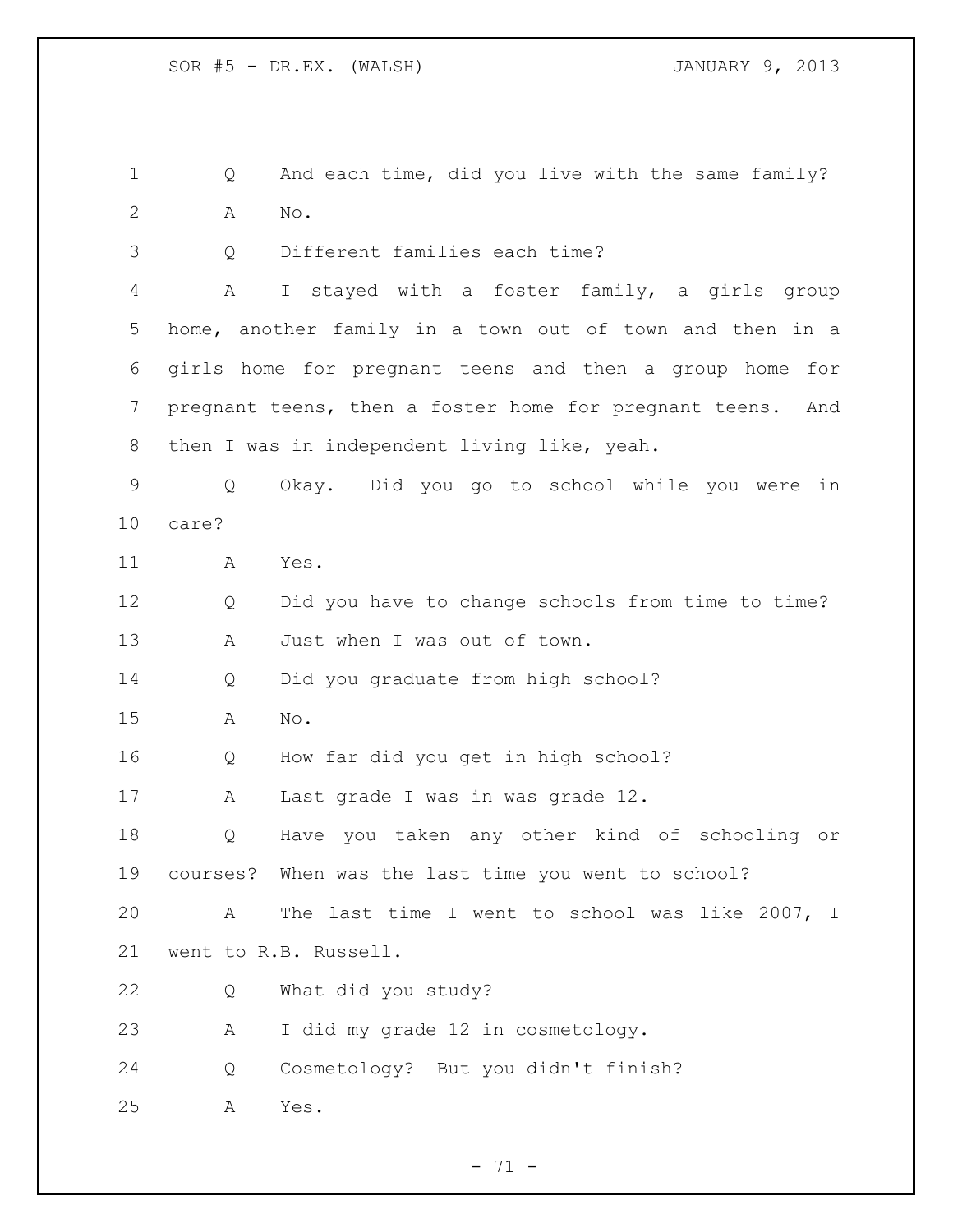Q Okay. Now, you knew Samantha Kematch? A Yes. Q Where did you meet her? A I met her at the Oshki-Ikwe home in Waywayseecappo. Q I'm just going to spell Oshki-Ikwe, as I understand it. O-S-H-K-I hyphen I-K-W-E. That's just for the record. A Yes. Q Thank you. So Oshki-Ikwe was what exactly? A It's kind of like Villa Rosa. It's for pregnant teenage moms. You went there and they gave you your apartment and (inaudible) they helped you with your baby. Q When were you there? A The day I got there was October 26 of '97 -- or '98. Q Okay. And how long did you stay there? A Until October 20th, '99. Q So how old were you when you were there? A I was 14. I had my fifteenth birthday there. Q And you had a baby while you were there? A Yeah, I had ... Q Was Ms. Kematch there with a baby, too? A Yeah. Q And you became friends with her?

 $- 72 -$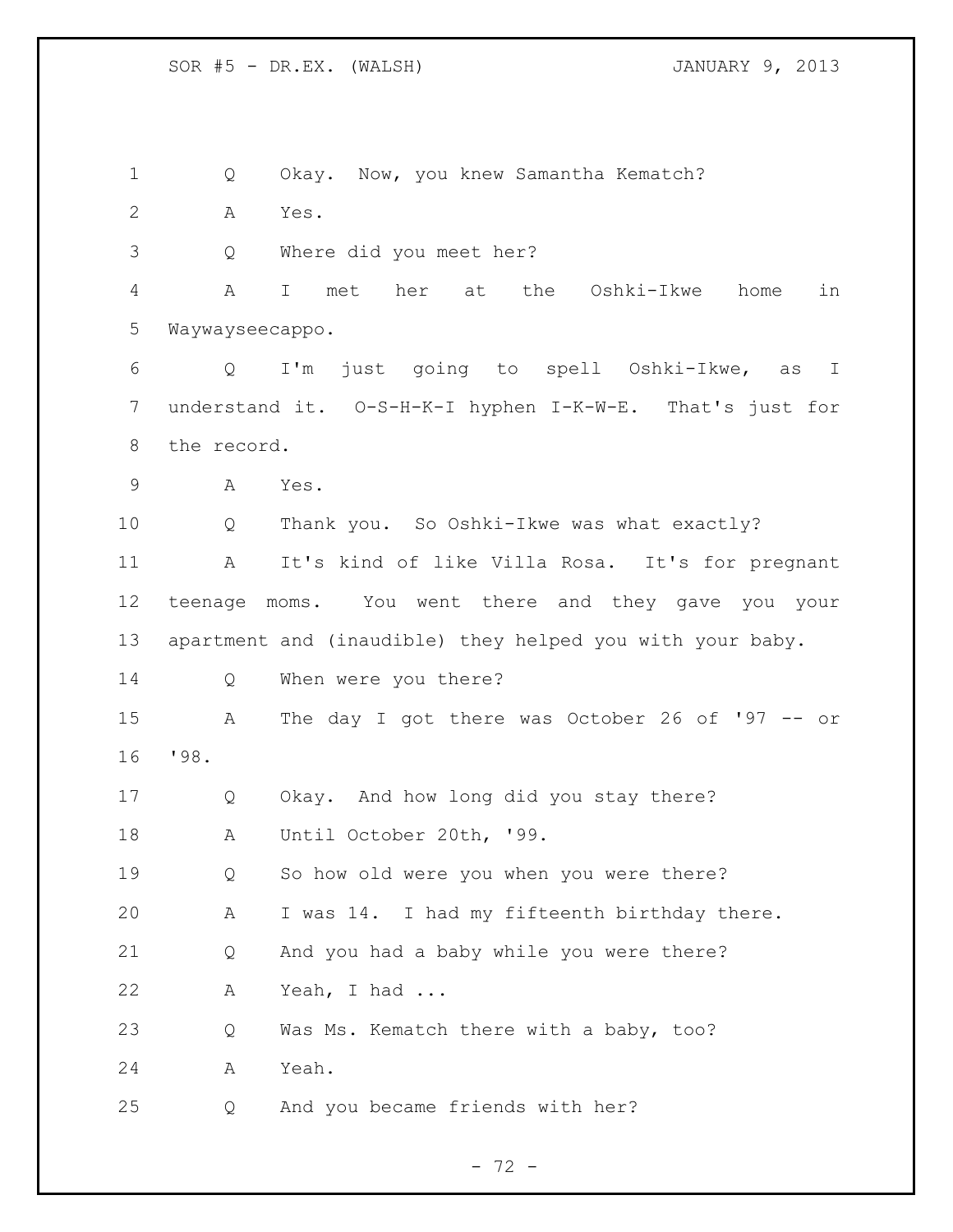| 1  | Yes. Samantha and SOR number 6 were the first to<br>A     |
|----|-----------------------------------------------------------|
| 2  | talk to me when I got there.                              |
| 3  | Okay. So you, you and the person that we will<br>Q        |
| 4  | know in this Commission as SOR 6, you said became friends |
| 5  | with you when you got there?                              |
| 6  | Yeah. They're the first girls to talk to me.<br>A         |
| 7  | They were the first girls to talk to you when you<br>Q    |
| 8  | got to Oshki-Ikwe?                                        |
| 9  | Yeah.<br>A                                                |
| 10 | Were they a little older than you?<br>Q                   |
| 11 | Yeah, but not by much. Couple of years.<br>A              |
| 12 | Do you ever remember Samantha talking to you<br>Q         |
| 13 | about her own childhood or her mother?                    |
| 14 | Just that she didn't like them, like her mom.<br>A        |
| 15 | I'm sorry, I didn't, I didn't catch that.<br>Q            |
| 16 | Just that she didn't like her mom, she didn't<br>A        |
| 17 | like                                                      |
| 18 | Did she say why?<br>Q                                     |
| 19 | Not that I can remember. She didn't have a very<br>A      |
| 20 | good upbringing.                                          |
| 21 | Was Samantha there the whole time that you were<br>Q      |
| 22 | at Oshki-Ikwe?                                            |
| 23 | From what I can remember, yes.<br>A                       |
| 24 | And SOR 6 as well?<br>Q                                   |
| 25 | Yes.<br>A                                                 |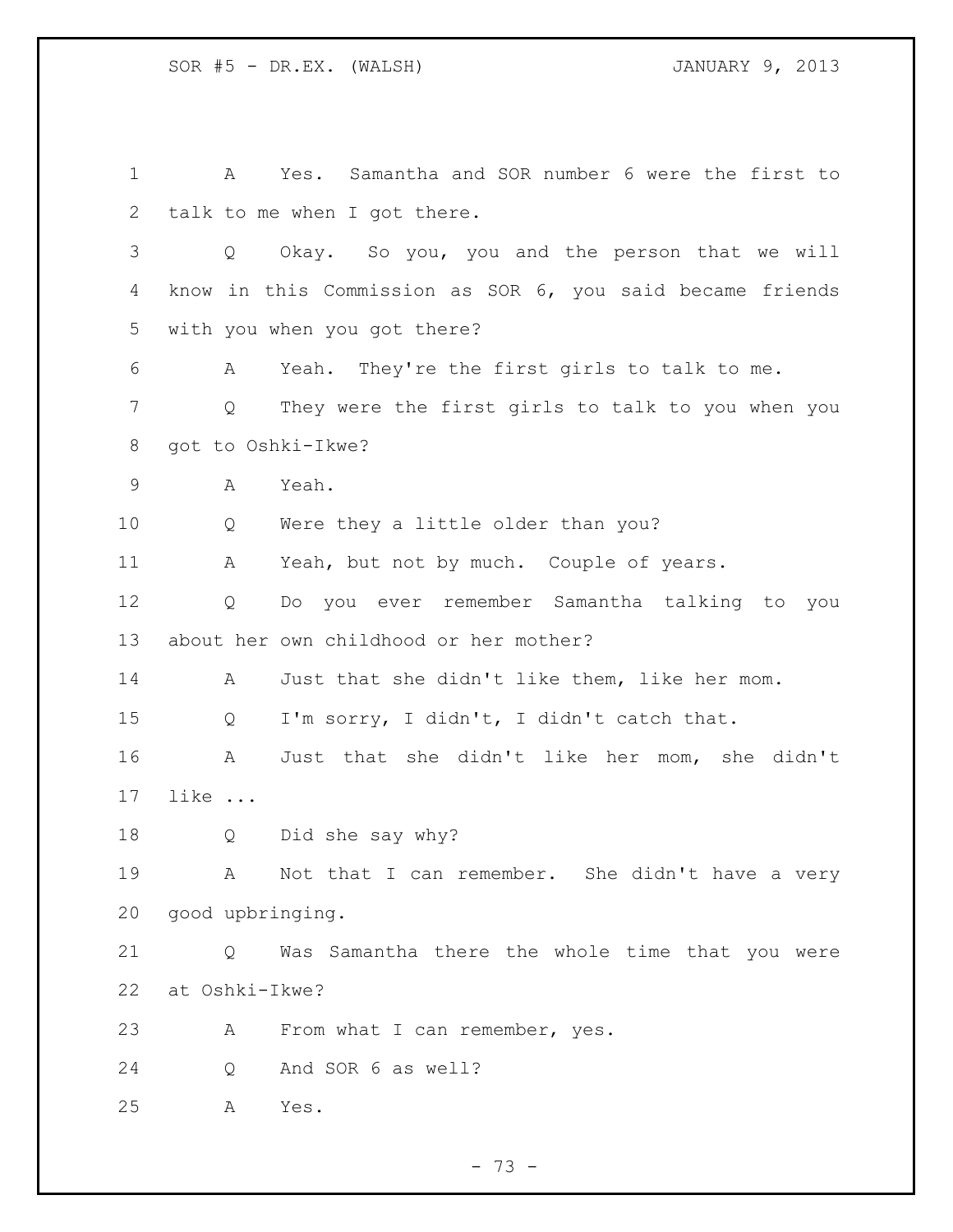1 Q SOR 6 had a baby there, too? A Yes. Q Okay. I want to talk about the time after you left Oshki-Ikwe. You said you left in 1999; is that right? A Yes. Q Did you stay in touch with Samantha in 1999 after you left? 8 A Somewhat, yes. Q Somewhat? A Yeah. We bumped into each other a lot -- Q Okay. 12 A -- in the community. Q Okay. Was that in Winnipeg? A Yes. Q Did you know that Samantha gave birth to a daughter named Phoenix? A Yes. Q Did you meet Phoenix when she was a baby? 19 A Not that I can remember. Q Okay. Did you know that Samantha gave birth to another daughter a year later, in 2001? A Would that be Echo? Q Yes. A Yes. Q Did you ever meet Echo?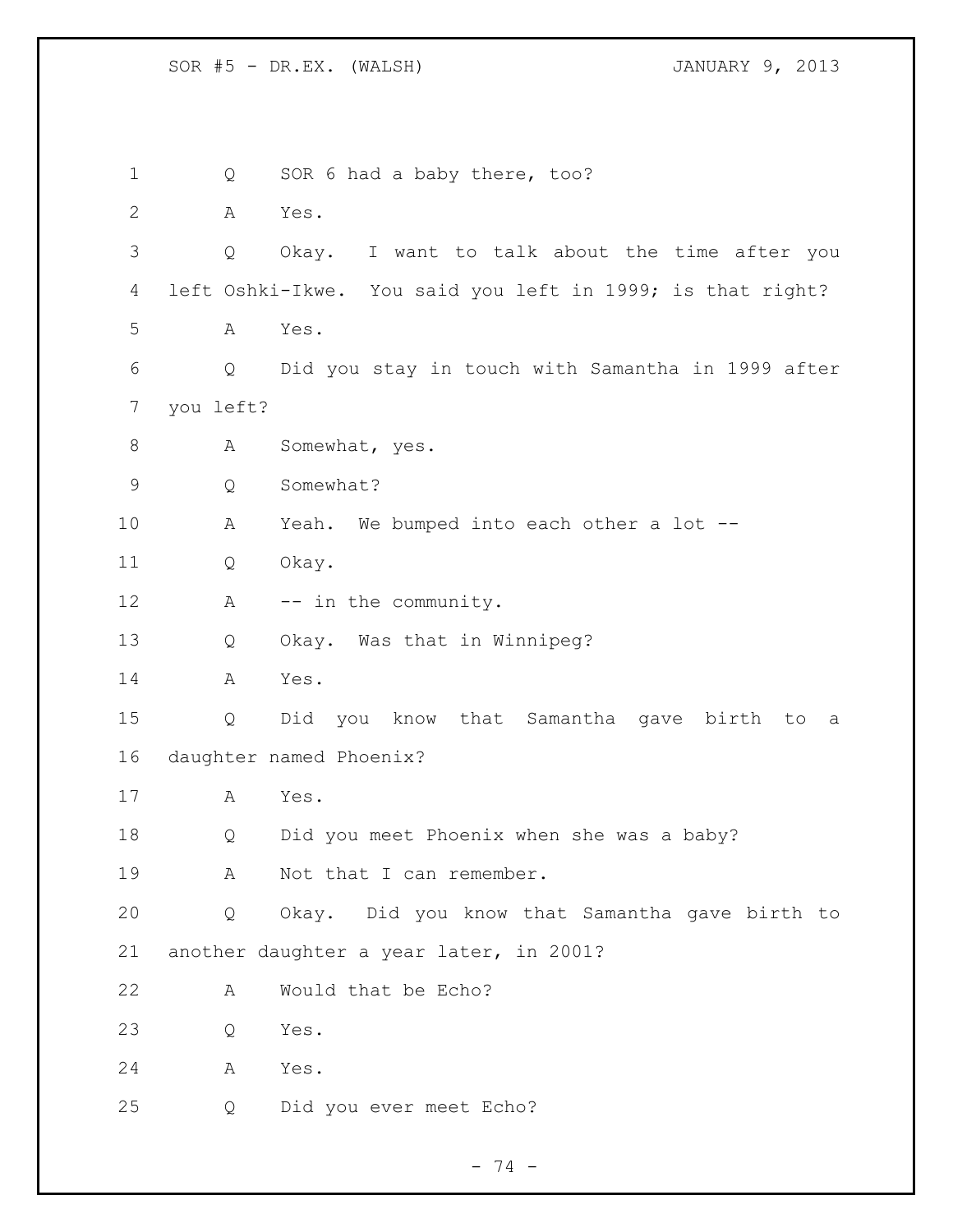A No.

| $\overline{2}$ | Q               | Now, do you recall, did you stay in touch                   |
|----------------|-----------------|-------------------------------------------------------------|
| 3              |                 | continuously with Samantha after Phoenix and Echo were      |
| 4              |                 | born? That would be 2000/2001.                              |
| 5              | A               | Can you say that again?                                     |
| 6              |                 | Q How much contact did you have with -- I'm just            |
| 7              |                 | asking it a different way -- how much contact did you have  |
| 8              |                 | with Samantha after Phoenix and Echo were<br>in<br>born     |
| 9              | 2000/2001?      |                                                             |
| 10             | A               | Not a lot.                                                  |
| 11             | Q               | What about 2002, 2003?                                      |
| 12             | A               | Again, not that much. I had my own children                 |
| 13             |                 | (inaudible) in my own, I couldn't be going to visit friends |
| 14             | and everything. |                                                             |
| 15             | Q               | You said you couldn't be going to visit friends?            |
| 16             | A               | Yeah.                                                       |
| 17             | Q               | Okay. I understand that at some point you                   |
| 18             |                 | reconnected more with Samantha? Do you remember that?       |
| 19             | A               | Yes, at the Healthy Baby program.                           |
| 20             | Q               | Right. Do you remember when that was?                       |
| 21             | Α               | It would have been before, like 2004.                       |
| 22             | Q               | Was $--$                                                    |
| 23             | Α               | Beginning of 2004.                                          |
| 24             | Q               | Beginning of 2004? Like, March or                           |
| 25             | Α               | Around, yeah.                                               |

- 75 -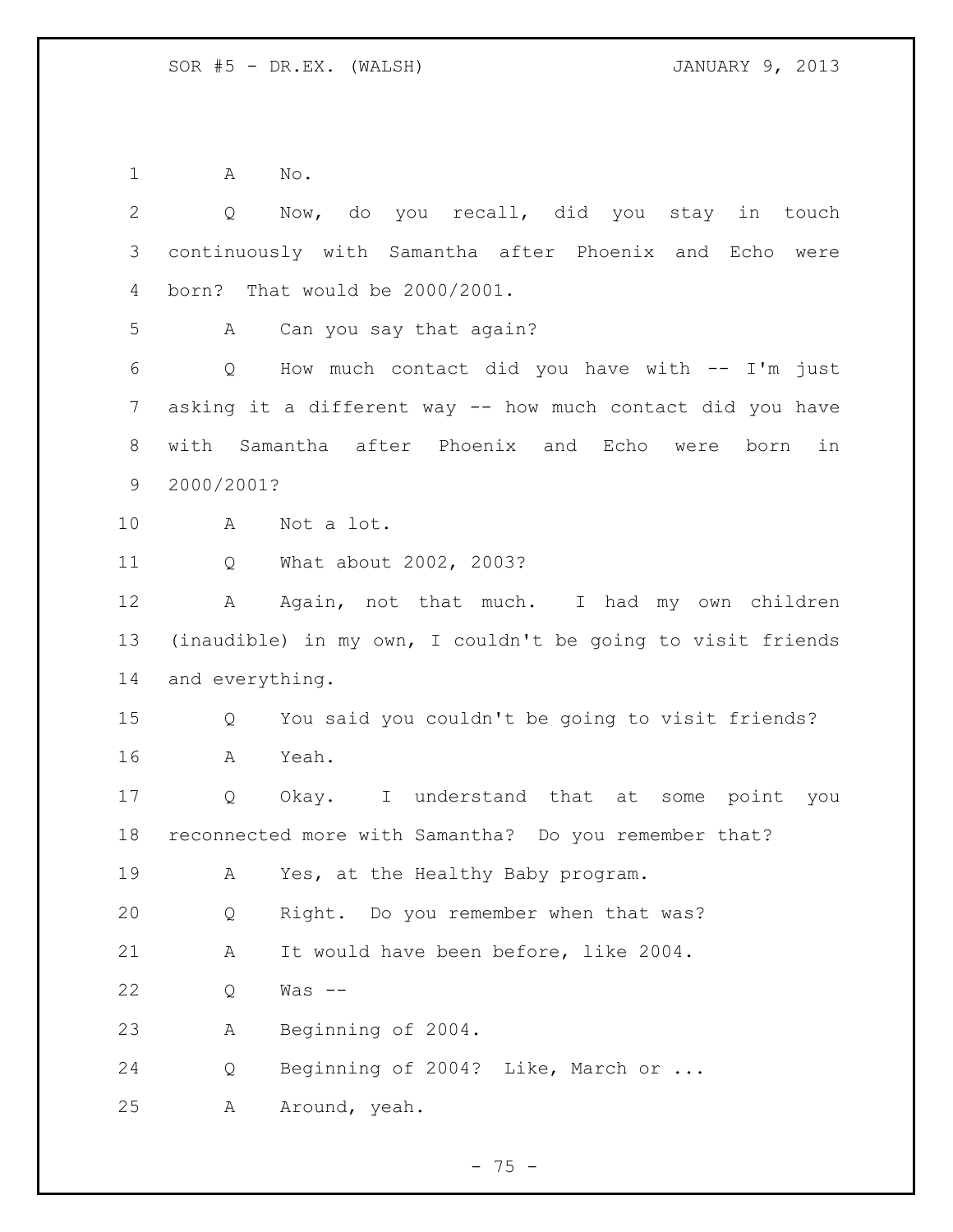Q Okay. What's the Healthy Baby program? A It's a (inaudible) community program. It's bi- weekly. You go and talk about pre-natal and post-natal and they give you coupons for milk and juice and you have like a healthy lunch, and you have like resources and other things that you can get referred to. Q Did you like the program? 8 A Yes. Q So you reconnected with Samantha. You were both attending this program? A Yes. Q Was Samantha pregnant at the time, do you remember? A Pretty sure she was, yes. Q So we're, we're around March of '04. How much -- how often did you see Samantha around this time? A Quite a bit. She went to the program. Q Did you ever see -- A (Inaudible). Q -- Phoenix with her at this point? A No. Q Did you ask Samantha where Phoenix was? A Yes, and she said that she was either with family, I can't recall who, or else on the road with her boyfriend.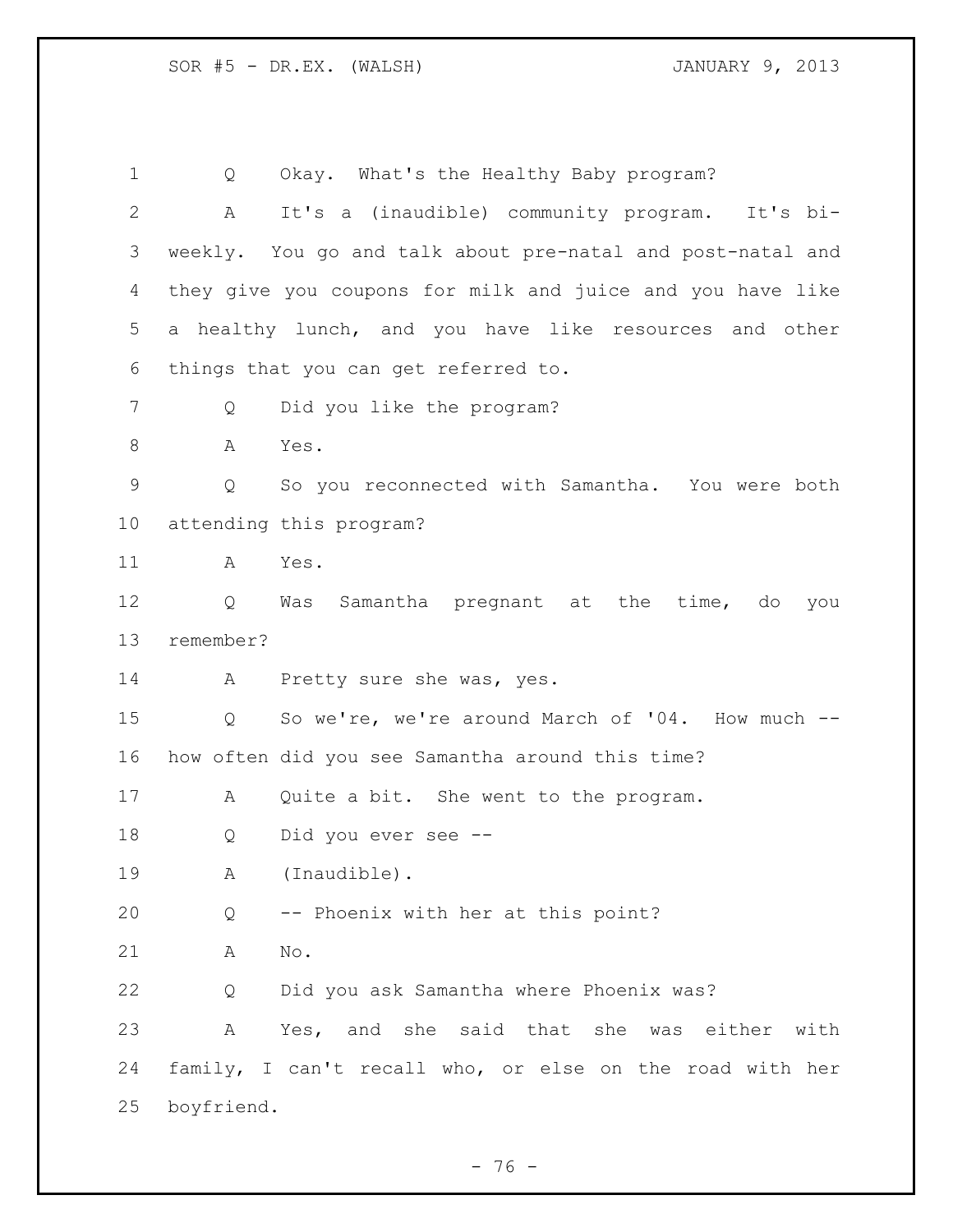Q Did she tell you her boyfriend's name? A Wes. Q Did you know him? A Not personally. Q Did you know that he was the father of, of the baby she was expecting? A Yes. Q Do you know when the two of them started dating? A No. Q So now I'm moving in to the summer of 2004. Did you stay in contact with Samantha? A Yes. Q Did she ever come to your house? A Yes. Q Do you remember when? I'm talk -- A I recall a day that she came but I don't remember exact dates. Q An approximate month? A No. Q Was it in the summer, though, of '04? A Yes. The weather was nice. Q The weather was nice. Okay. Was Phoenix with Samantha when she came to your house that time? A Yes.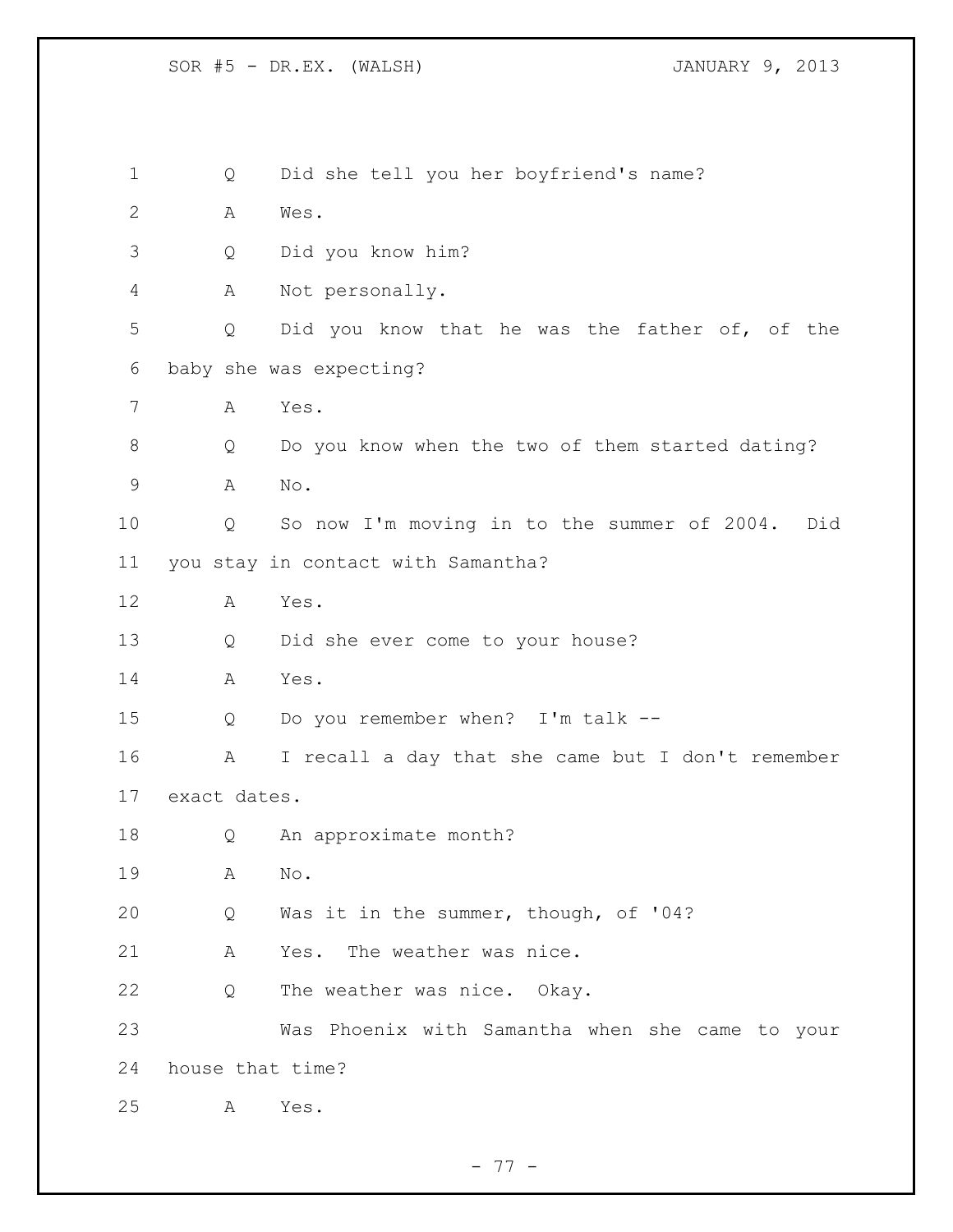| $\mathbf 1$ | Can you describe for us what Phoenix looked like?<br>Q  |
|-------------|---------------------------------------------------------|
| 2           | You know, like a little girl. She was wearing a<br>Α    |
| 3           | white outfit, and, yeah, she had a hat on, pretty sure. |
| 4           | Do you remember whether you saw her hair?<br>Q          |
| 5           | No, I can't.<br>A                                       |
| 6           | Do you, do you remember how she behaved?<br>Q           |
| 7           | She was quiet and polite and<br>А                       |
| 8           | Can you tell us how Ms. Kematch, how Samantha<br>Q      |
| 9           | behaved with Phoenix on that visit?                     |
| 10          | I don't know. She seemed like kind of irritable.<br>A   |
| 11          | Phoenix got dirty and then Samantha decided that it was |
| 12          | time for them to go because she got dirty and, yeah.    |
| 13          | Because Phoenix got dirty?<br>Q                         |
| 14          | Yeah. She was playing outside in the yard.<br>A<br>In   |
| 15          | the yard I have a patch so there's no grass, it's like  |
| 16          | dirt. I quess that's where she got dirty from.          |
| 17          | And so then Samantha said it was time for her to<br>Q   |
| 18          | go?                                                     |
| 19          | Yeah, because Phoenix wasn't listening, she'd<br>A      |
| 20          | gotten dirty and                                        |
| 21          | Did you meet Wes on that occasion?<br>Q                 |
| 22          | I know he came to pick them up on that occasion<br>A    |
| 23          | but that's not the day that I met him.                  |
| 24          | When did you meet him?<br>Q                             |
| 25          | I can't remember exactly when but it was a time<br>А    |

- 78 -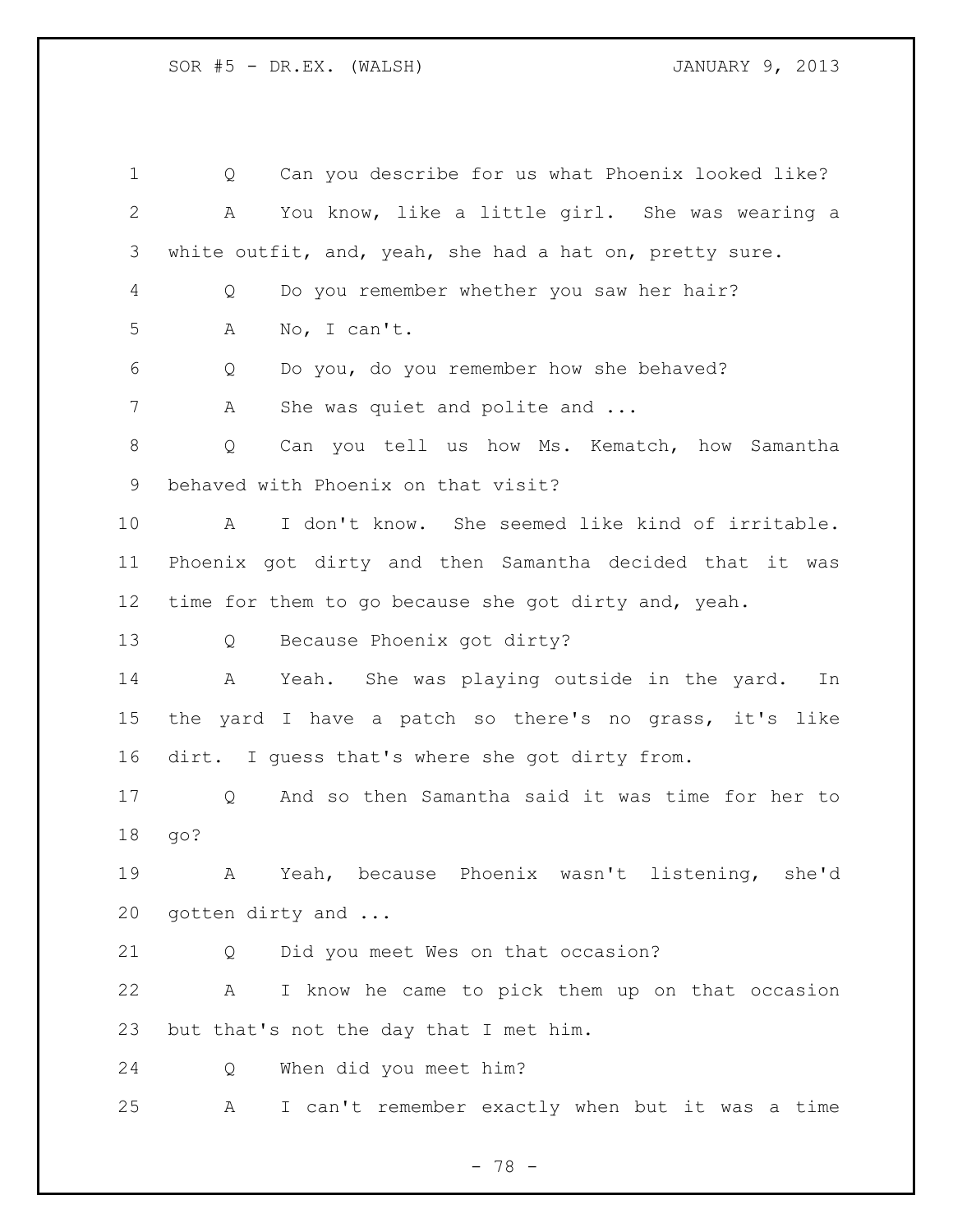he came to pick up Sam. Sam was by herself. Q Sam was by herself without Phoenix? A Yes. Q Okay. So now I'm, I'm talking about the summer of 2004 and into 2005. Were there times that you saw Samantha without Phoenix being present? A I always seen Samantha without Phoenix except for two occasions. Q Except for what, sorry? 10 A Except for two occasions. Q Two occasions. Okay. So we've already talked about one of those occasions when you saw Phoenix, right? A Yes. Q And we'll talk about the other one in a minute. So you said you always saw Samantha without Phoenix except for two occasions; is that right? A Yes. Q And did you ask Samantha where Phoenix was? Now I'm into the summer of '04 and going into '05. Did you ask Samantha where Phoenix was? A Every time I asked Samantha where Phoenix was, she was either with family or with Wes. Q What did you think about that answer? A I was personally a little concerned about Phoenix being with her boyfriend so much considering that wasn't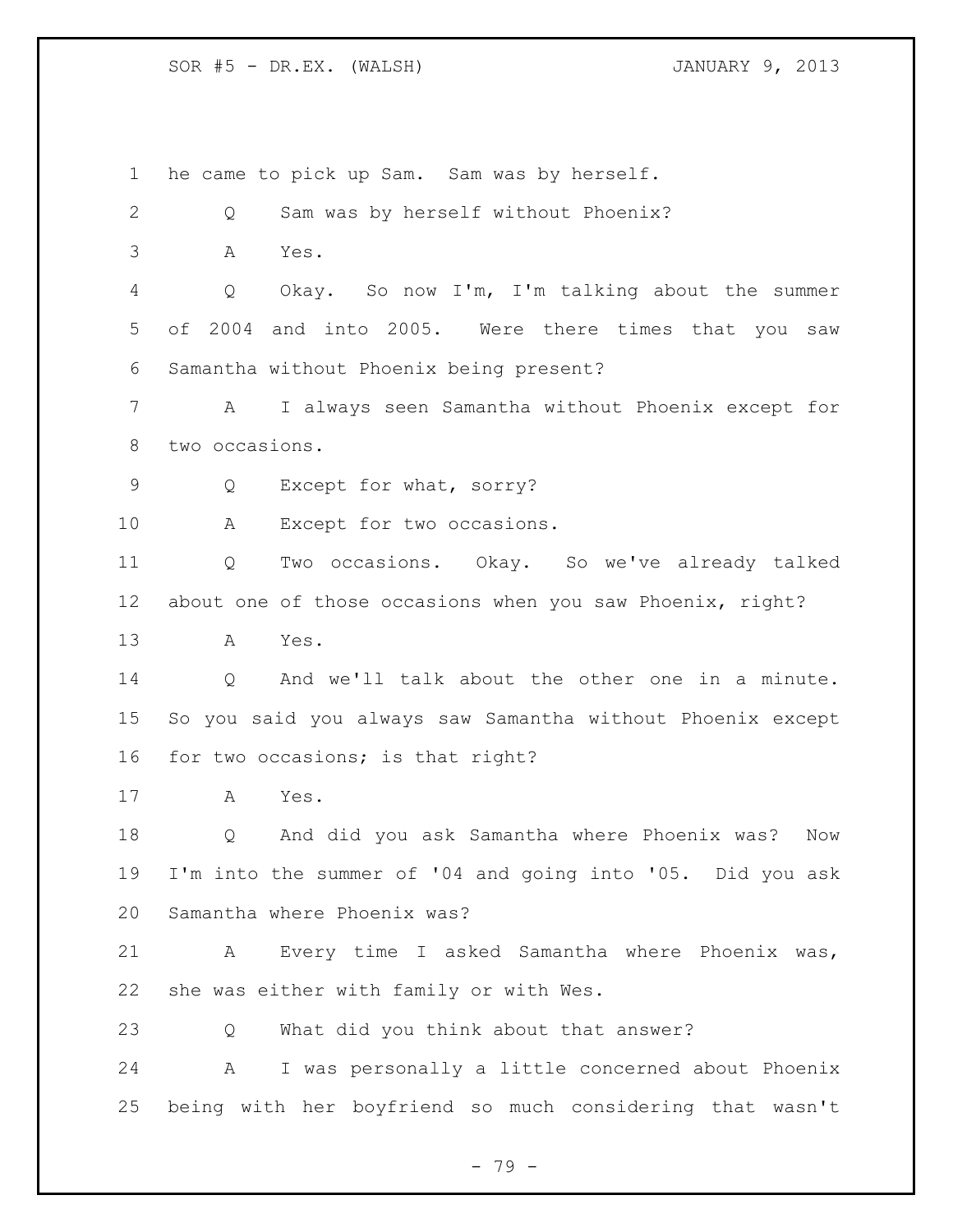his child, but ...

| $\overline{2}$ | Q Okay. Did you ever -- we'll come back to that.            |
|----------------|-------------------------------------------------------------|
| 3              | Did you ever see Samantha physically abuse Phoenix?         |
| 4              | No, other than like kind of pulling her to leave<br>A       |
| 5              | the first day. That was it.                                 |
| 6              | The day she got dirty?<br>Q                                 |
| 7              | Yeah.<br>Α                                                  |
| $8\,$          | Did you ever observe Samantha verbally abusing<br>Q         |
| 9              | Phoenix?                                                    |
| 10             | A On the second occasion, like I guess, yeah kind           |
| 11             | of. She called her -- like she got mad at her for being     |
| 12             | dirty and, yeah.                                            |
| 13             | What did she call her? You can say the words.<br>Q          |
| 14             | A Well, she got mad at Phoenix and she said, oh --          |
| 15             | I don't know if it was like more at her or just directly to |
| 16             | her but she's like, I don't know, she got mad at her for    |
| 17             | her getting dirty and she's like                            |
| 18             | So the second time that you saw Phoenix with<br>Q           |
| 19             | Samantha, tell us about that occasion?                      |
| 20             | A It had to have been more like towards the fall, I         |
| 21             | quess. It was cooler out.                                   |
| 22             | The fall of two thousand -- sorry, I'm just going<br>Q      |
| 23             | to interrupt you. The fall of 2004?                         |
| 24             | Yes.<br>A                                                   |
| 25             | Q<br>Okay. Sorry, go on.                                    |
|                |                                                             |

- 80 -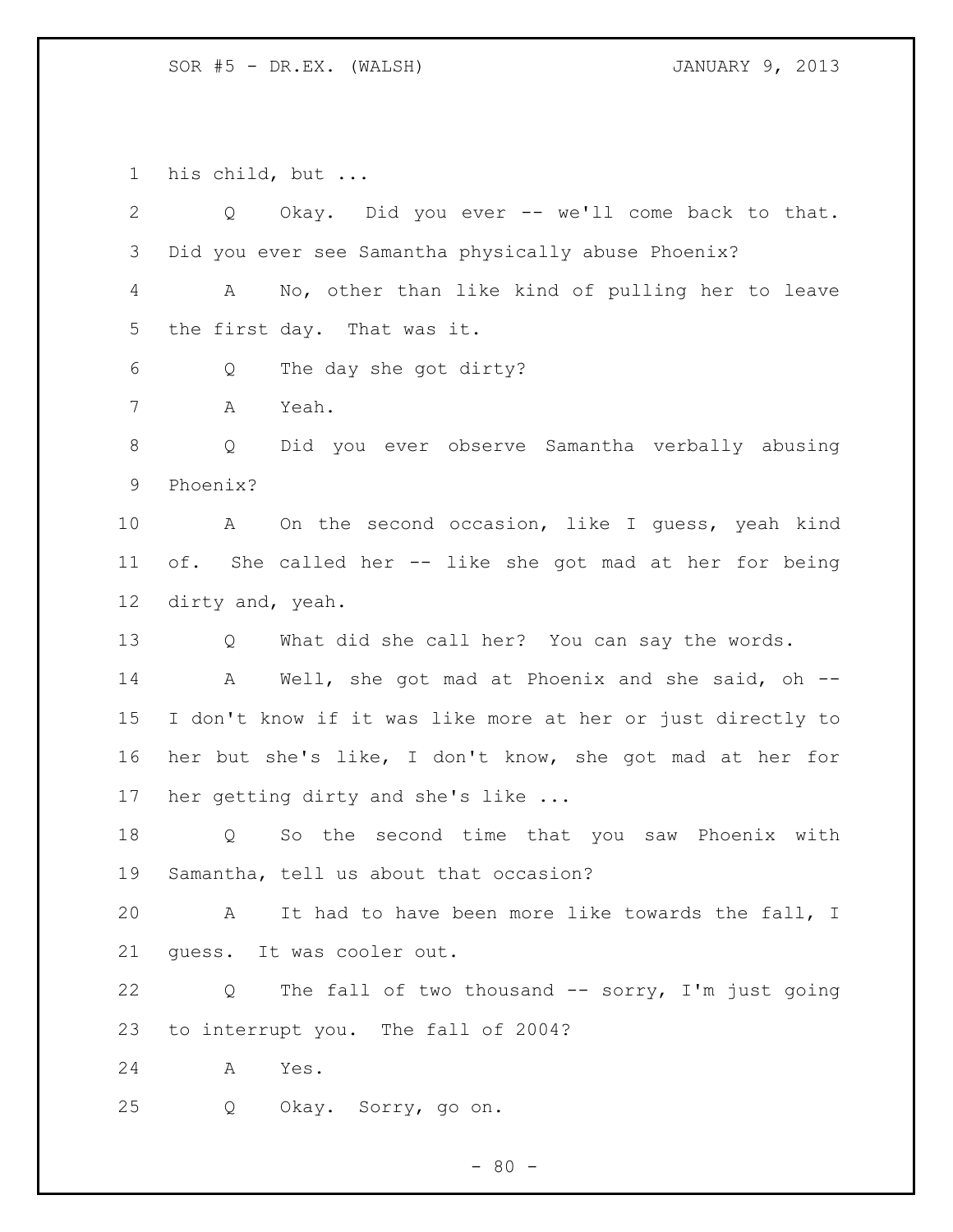A It was cooler out. I remember walking to the bus stop on Dufferin and McGregor and I can't remember who was with us, but we were walking and Sam was getting Phoenix to say things like, to mimic her when she'd be like say, I'm a fucking bitch, and then Phoenix would say it. Q What did you think about that? A I don't know. I didn't like it personally. Q You didn't like it? Is that what you said? Sorry. A Yes. Q Did you ever see Samantha hold Phoenix's hand when they were walking? 13 A Not that I can remember. Q So now you've told us the only two times that you saw Phoenix, right? A Yes. Q And now we're into the fall of 2004. Did you continue to have contact with Samantha? A Yes. Q Did you visit with her in person? 21 A I went to her house once, yes, or apartment. Q Her apartment? Okay. Before we talk about that, did you ever talk with Samantha about her relationship with Wes McKay? A A couple of times she mentioned that she didn't

- 81 -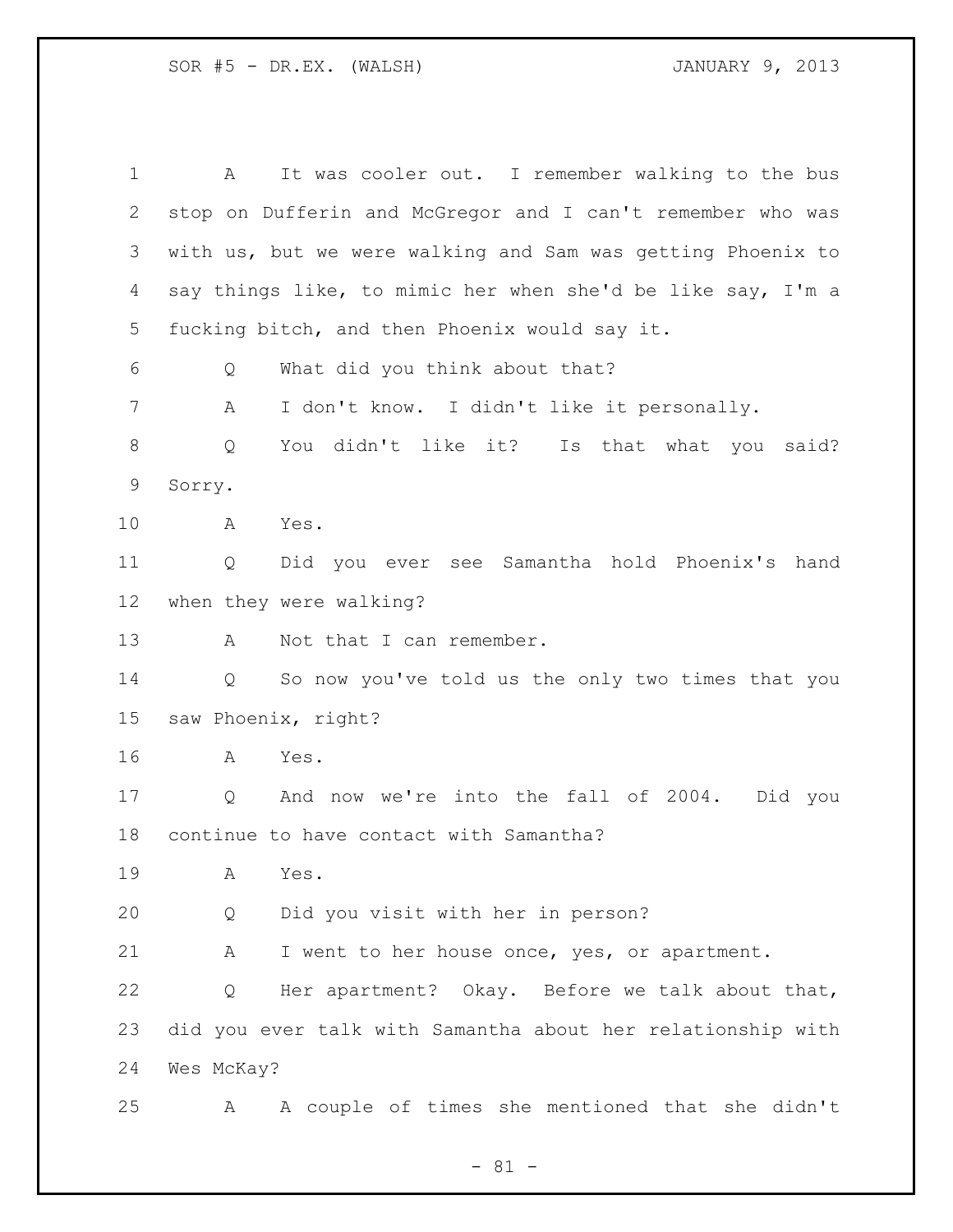| 1                         | want to stay with him, and she was like  Another time                 |
|---------------------------|-----------------------------------------------------------------------|
| $\mathbf{2}^{\mathsf{I}}$ | she came to my house and said that she had gone out and Wes           |
| 3                         | had left her money to go and buy groceries and she never              |
| 4                         | bought them, and she was scared to go home because she                |
| 5                         | didn't get the groceries. So, yeah, I gave her some                   |
| 6                         | groceries to take home so nothing would happen.                       |
| 7                         | Did you know what she did with the money that he<br>$Q \qquad \qquad$ |
| $8\,$                     | gave her?                                                             |
| 9                         | Said that she used it to smoke crack.<br>A                            |
| 10                        | Did you know her to be doing drugs?<br>Q                              |
| 11                        | Like, yeah, but I don't know her consistency,<br>A                    |
| 12                        | what -- or how hard she was into it.                                  |
| 13                        | How about when? Do you know when she was doing<br>Q                   |
| 14                        | drugs?                                                                |
| 15                        | As far as I know, she never stopped.<br>A                             |
| 16                        | Okay. Going back to Samantha's relationship with<br>$Q \qquad \qquad$ |
| 17                        | Wes, did she ever give you any details of their                       |
| 18                        | relationship?                                                         |
| 19                        | Not that I can remember.<br>A                                         |
| 20                        | Did she ever tell you about their sex life?<br>Q                      |
| 21                        | No. Just that there wasn't really much, like I<br>A                   |
| 22                        | don't -- not as much as there was in the beginning, from              |
| 23                        | what I understand, or what I was told.                                |
| 24                        | Did she talk to you about Phoenix at all?<br>Q                        |
|                           |                                                                       |

- 82 -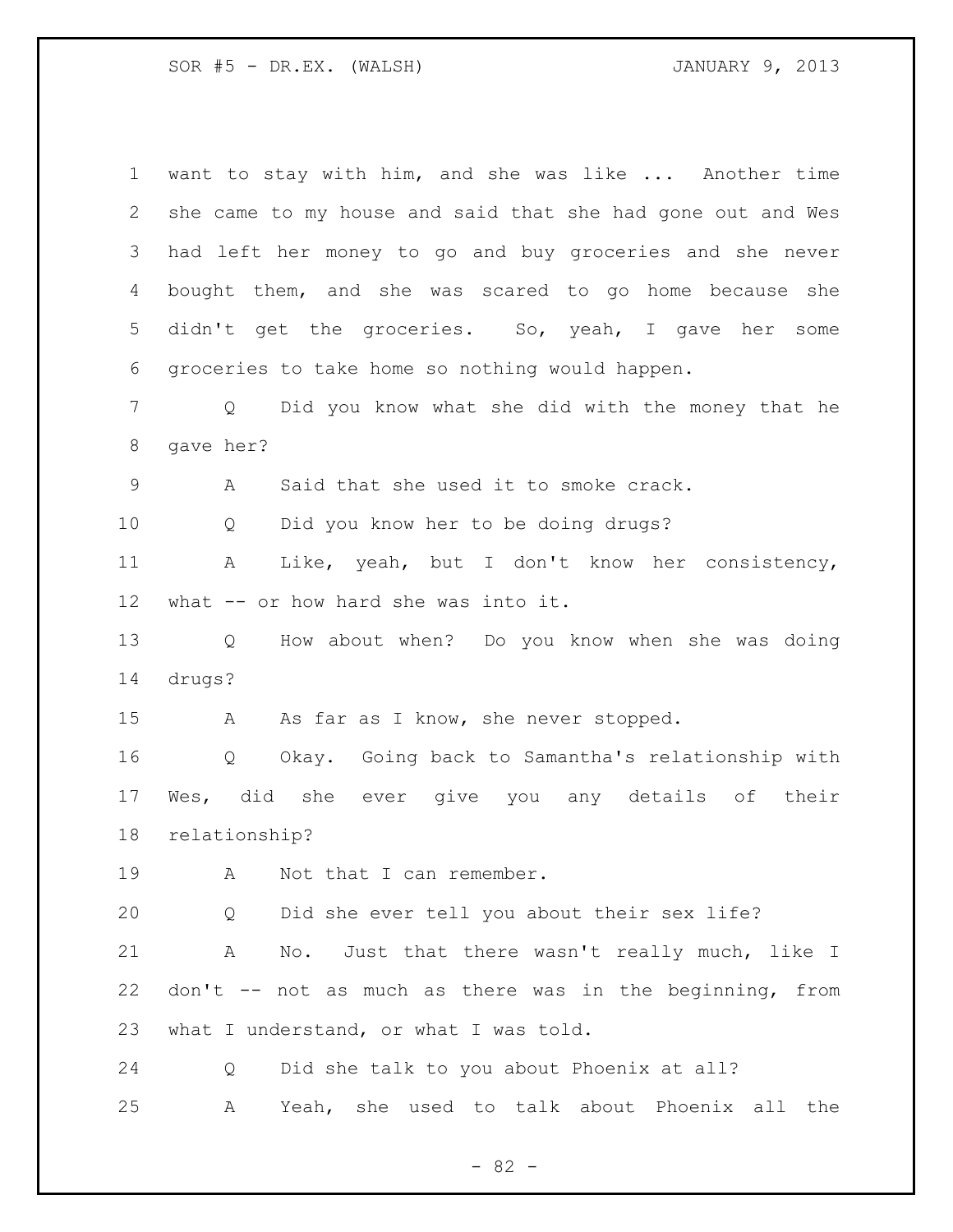time. Q Okay. So what did she say about Phoenix? A She talked about how Phoenix was bad all the time and she wasn't listening, (inaudible) about how she's, she would touch herself and she didn't smell right, she'd pee the bed. Q She would touch herself and she would pee in bed? A Yeah. Q When did Samantha tell you these things about Phoenix? A Would have been like, I guess the spring and fall of 2004 -- or summer and fall. Q Of 2004? A Yes. Q What, if anything, did you think about that information? A I was concerned, personally. I was concerned for Sam as my friend, and for Phoenix as same. 19 O What were you concerned about? A I thought maybe Wes was abusing Sam and Phoenix. Q Why did you think that? A Because Samantha was scared of him, or she seemed scared of him. And the fact that Phoenix was touching herself and going to the bathroom, it just didn't seem right.

- 83 -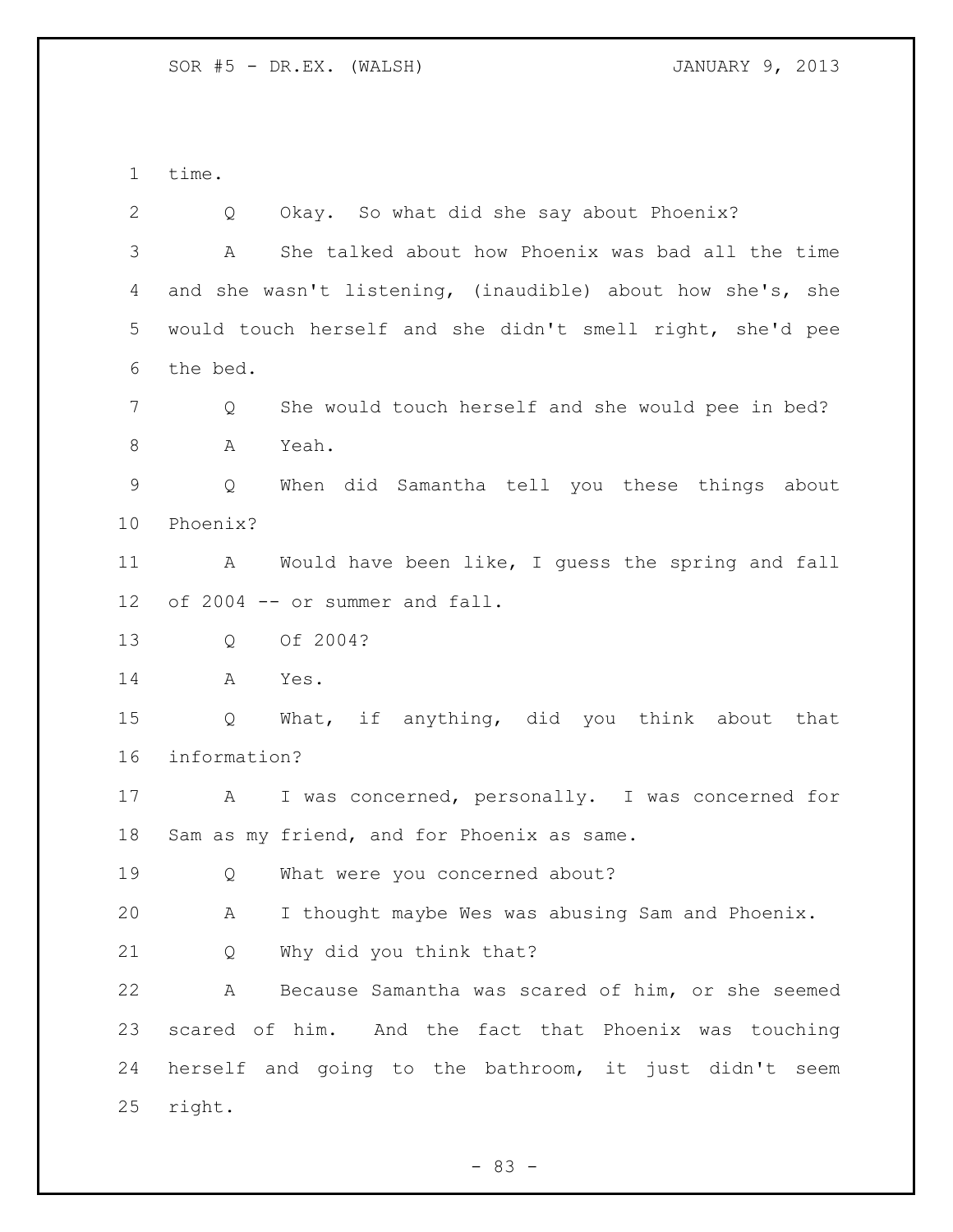Q Now, did you discuss your concerns with any of your friends? A Yeah. SOR 6 and I had talked about it without Sam around. Q Did you ever express your concern to Samantha? A I told her that she should leave him, that she could stay with me. And I even told her that I would take Phoenix for a little while in case maybe she was just stressed out or, you know, something. Q What was Samantha's response, do you remember? 11 A In regards to what? Q When you, when you told her you were concerned about her or about Phoenix? A Well, she said that Phoenix was too bad and that I wouldn't be able to handle her. In regards to herself, she said she was going to leave Wes. Q Was that still in 2004? A Yeah. That was like, more like fall/winter. Q Okay. So let's talk about Christmastime 2004. I understand that you had some contact with Samantha around Christmas in 2004? A Yes. Q What can you -- tell us about that contact, about that occasion? A She came over one time with Christmas presents,

- 84 -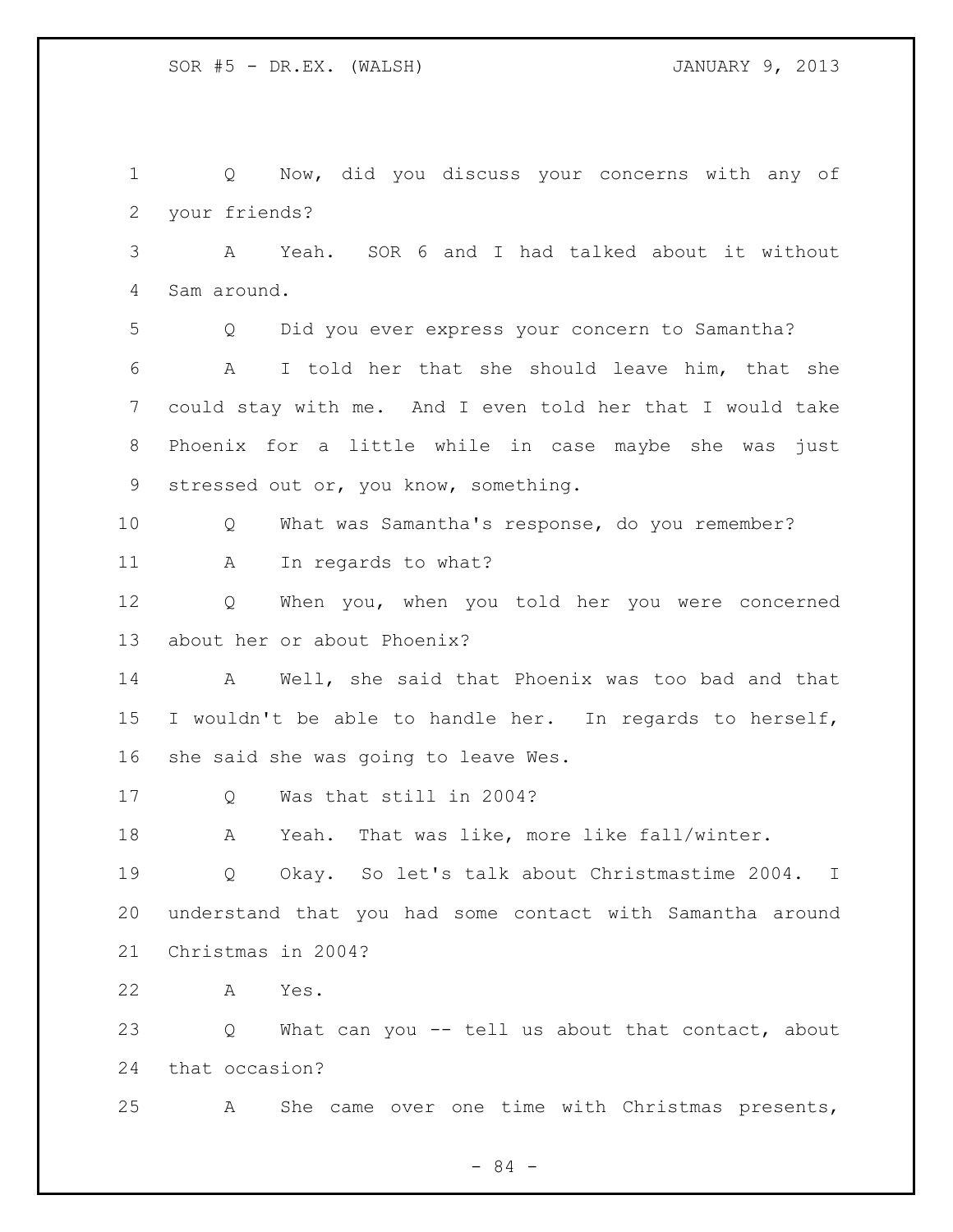I'm not sure --

Q Now, when you say "she" --

A -- from who.

 Q Sorry, sorry, I'm sorry I'm interrupting you. When you say "she" you mean Samantha?

A Yes.

 Q Okay. Sorry. So, carry on. Samantha came over with Christmas presents?

 A I can't remember who she said they were from but she said that they were for Phoenix. And we were sitting in the kitchen having tea, and then she was curious as to what she got for Christmas so she opened them. And she had gotten a Barbie, like a fashion thing with the pieces of cloth and you like make dresses and stuff on the Barbie, like pants and things. And then can't remember what else she got.

Q So Samantha opened up --

18 A And then, when she was leaving --

Q Sorry.

 A When she was leaving, when she was leaving she, she had left the toys. She said that my kids could have them. And I told her I didn't want them, and she said, yeah.

 Q So she -- did she take the toys back for Phoenix? A No.

 $- 85 -$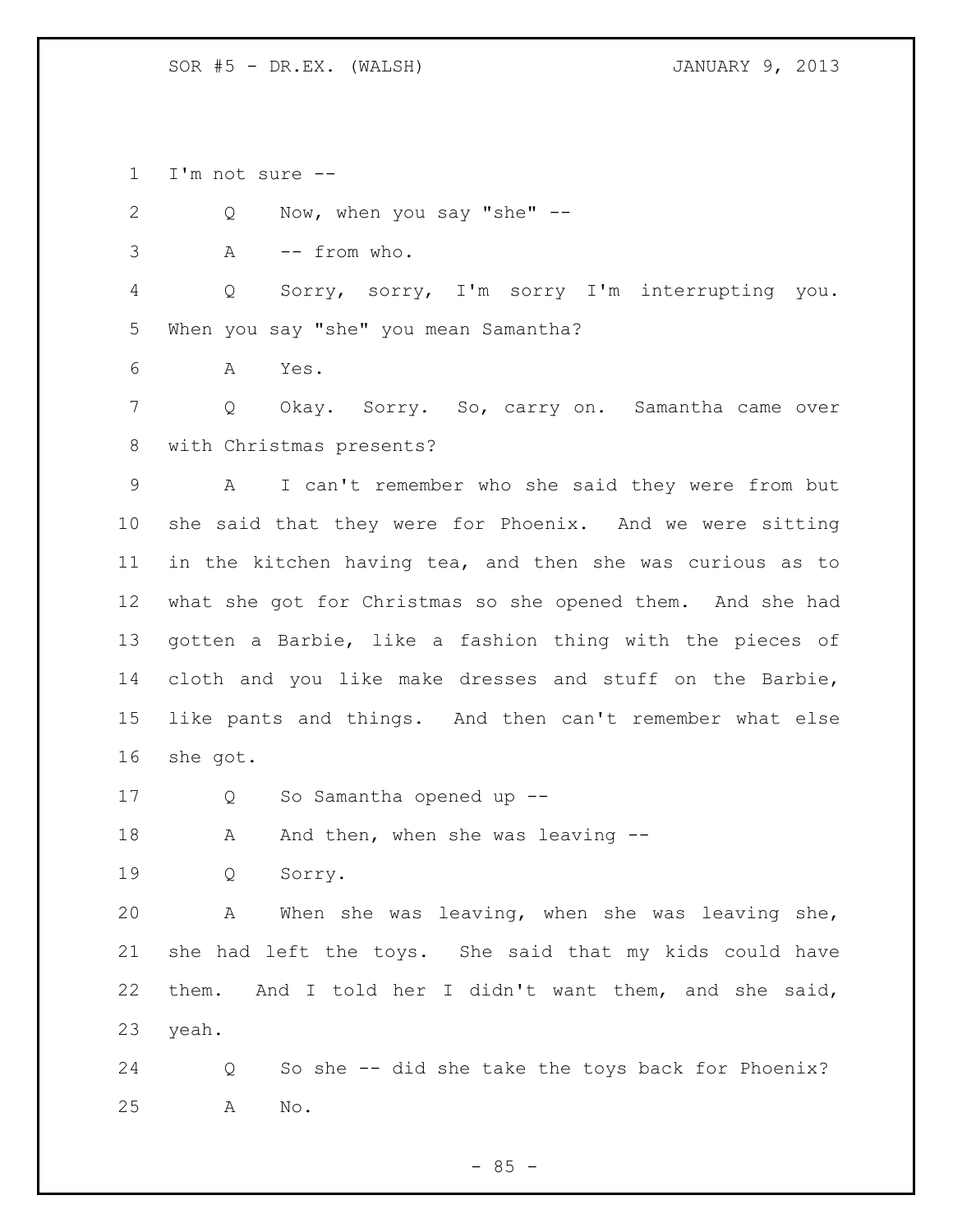Q Did she say why? A She said Phoenix was too bad and that she didn't deserve them. Q Did Samantha ever stay overnight at your apartment? A Yes. 7 Q Do you remember when that was? 8 A Not exactly but it was, it was around, it was like between my -- December, January and February, because it was around Christmas and my birthday. Q So between end 2004, beginning of 2005? A Yes. Q Was Phoenix with her? A No. Q Do you remember anything else about that overnight visit? A She spent the night there with my friend and she was supposed to have left Wes like the next day. She asked 19 if she could come and stay with me, I said yes. Then she ended up going home the next morning, and, yeah. Q Did you stay in touch with Samantha after that? A Yeah, somewhat . Q I want to talk to you about an occasion when you and SOR 6 were at Samantha's apartment on McGee Street. A Okay.

 $-86 -$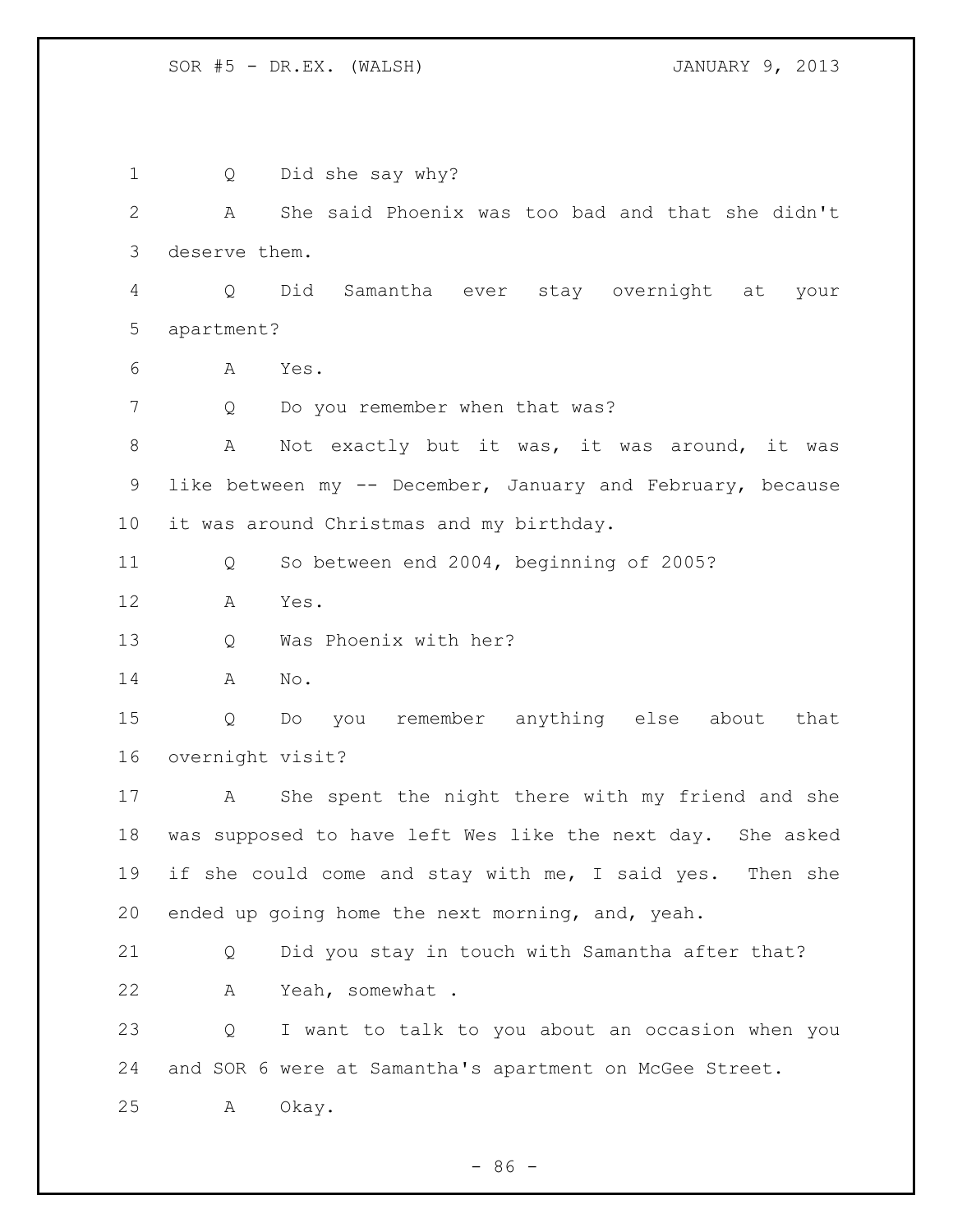Q Let me ask you something first. Were you ever at Samantha's apartment or house when she lived with Steve Sinclair? A Yes, I went to her house on Magnus and Arlington. It was a beige side-by-side (inaudible). Q And you were also at her apartment on McGee Street? 8 A Yes. Q What kind of a housekeeper was Samantha? A She was a good housekeeper. Q Was her house clean? A Yes. Q Is that something you thought she liked to do? 14 A From what I can remember, she was a pretty tidy person, yes. Q What about her children, did she keep them tidy? A Yes. Q You said you only saw Phoenix twice. Did you ever see the baby that Samantha had with Wes? A Yes. Q How often did you see that baby? We know that baby was born at the end of November 2004. A She had her baby quite a few times when she came. Q So you saw the baby more often than you saw Phoenix?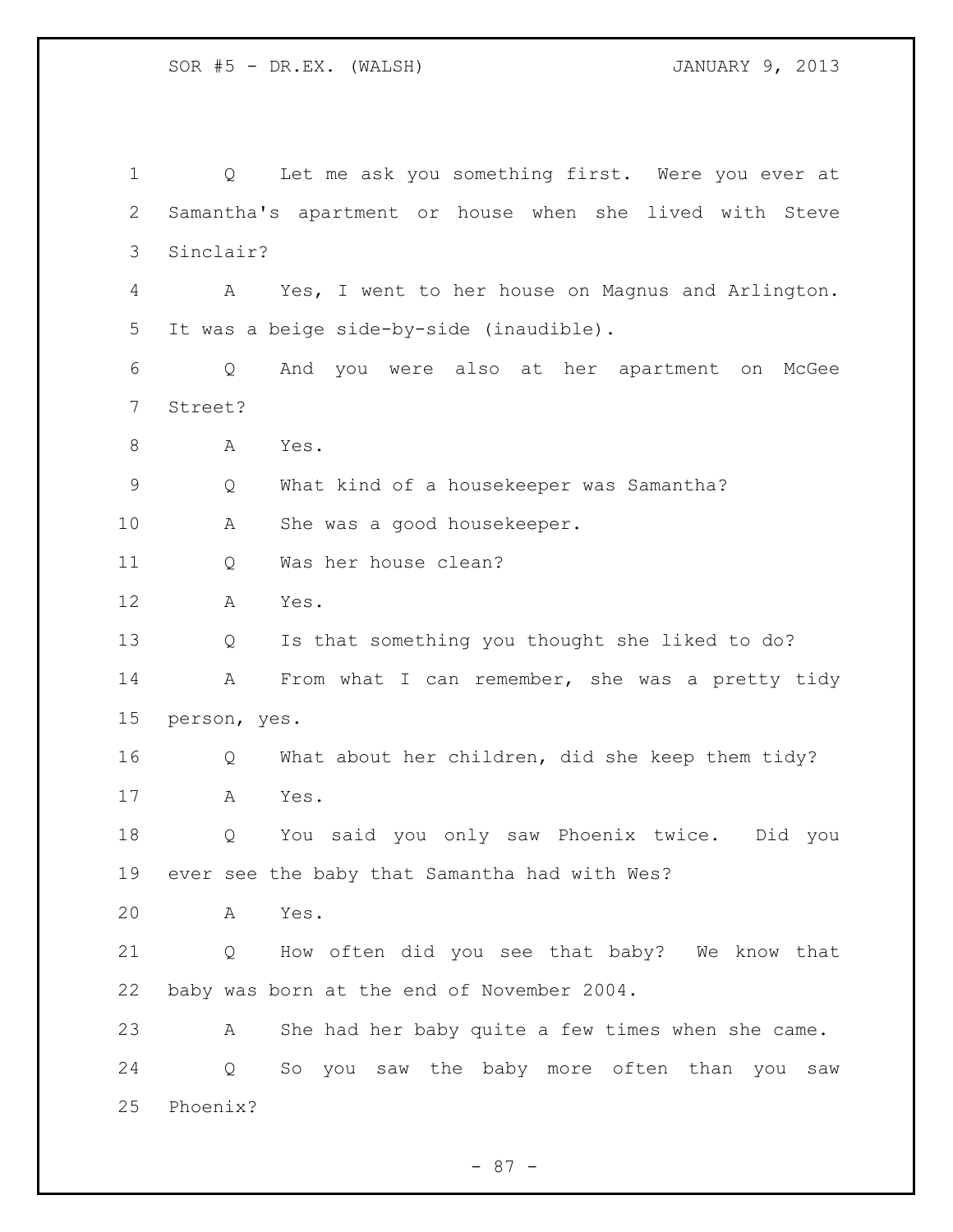A Yes.

| $\mathbf{2}$ | Now, I want to ask you about an occasion when you<br>Q     |
|--------------|------------------------------------------------------------|
| 3            | and SOR 6 visited Samantha on McGee Street. Understand     |
| 4            | that was in the winter of '04 or the winter of '05?        |
| 5            | Yes.<br>A                                                  |
| 6            | What can you tell us about that visit?<br>Q                |
| 7            | A<br>We went there to go drink tea. I remember we $-$      |
| 8            | there, there wasn't much to do there so we got ready to go |
| 9            | to Portage Place and then, yeah.                           |
| 10           | Who was there?<br>Q                                        |
| 11           | Me, Samantha, SOR number 6<br>A<br>and<br>her<br>baby,     |
| 12           | Samantha's baby.                                           |
| 13           | Did you see Phoenix?<br>Q                                  |
| 14           | A<br>No.                                                   |
| 15           | So you said you and SOR 6 were at Samantha's<br>Q          |
| 16           | apartment, and then you decided to go to Portage Place?    |
| 17           | A<br>Yes.                                                  |
| 18           | Do you remember anything about what happened<br>Q          |
| 19           | before you went to Portage Place?                          |
| 20           | We had tea. Me and number six went to the<br>A             |
| 21           | bathroom and did our makeup. Samantha washed the cups out  |
| 22           | and put them on the drain. Then she went into the bedroom. |
| 23           | We came out of the bathroom, Samantha came out of the      |
| 24           | bedroom. I remember her locking the door and we got, we    |
| 25           | all moved the stroller out of the apartment and we went up |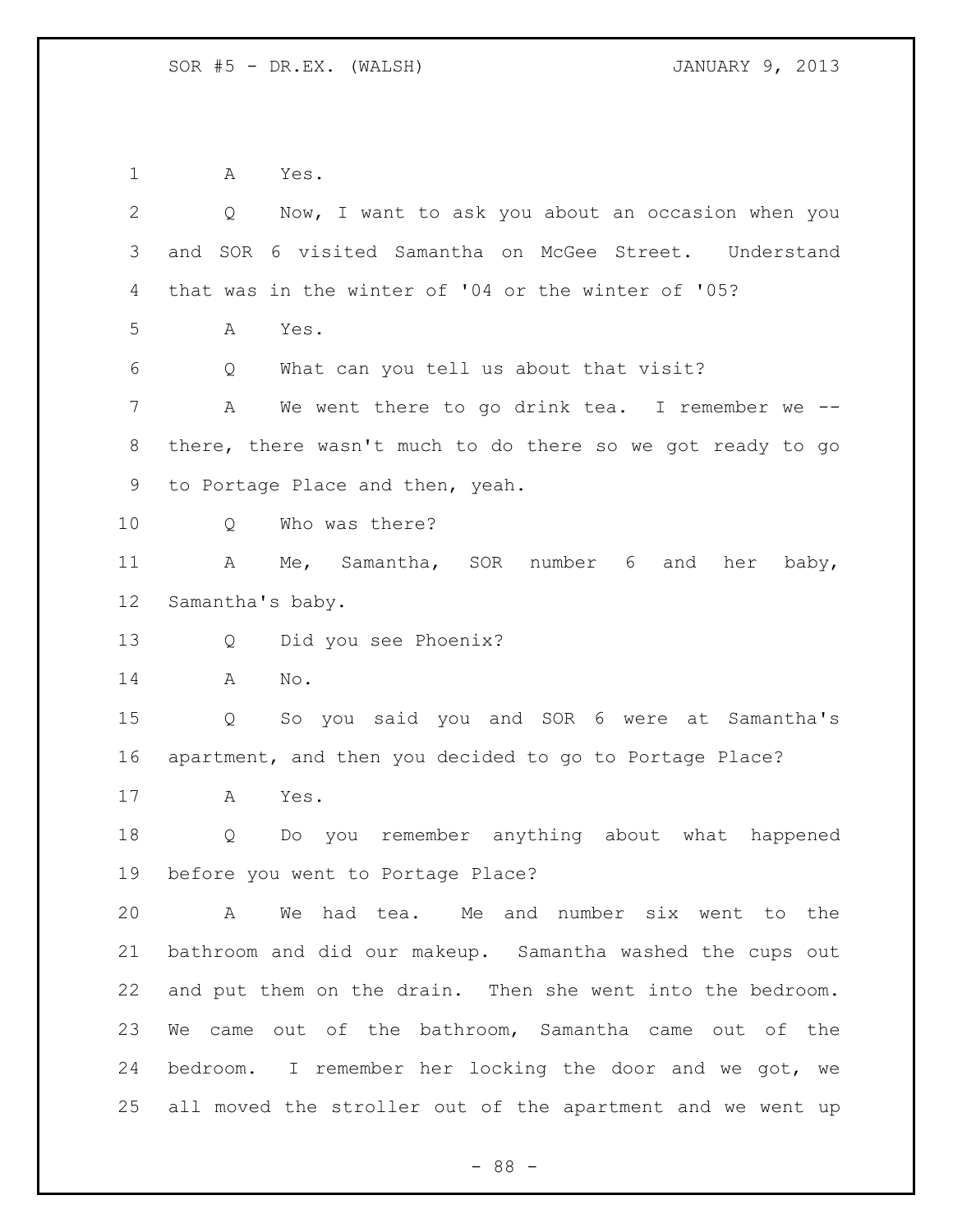to the bus stop on Salter and -- or Balmoral and Isabel. Q Okay. So you said Samantha rinsed out the teacups, you and SOR 6 went into the bathroom; is that right? A Yes. Q Samantha went into the bedroom? A Yes. Q And then you said when Samantha came out of the bedroom she locked the door? A Yes. Q Can you describe for us what you saw when you saw her lock the door? A I just remember her reaching up to lock the door. I don't recall what kind of lock it was. Q Said you recall her reaching up to lock the door? A Yes. Q So this was a lock that was not on the door knob itself? A No. Q And then you went to Portage Place? A Yes. Q So you -- I want to know who went to Portage Place. You and who else? A Samantha, her baby and SOR 6. Q And then what happened?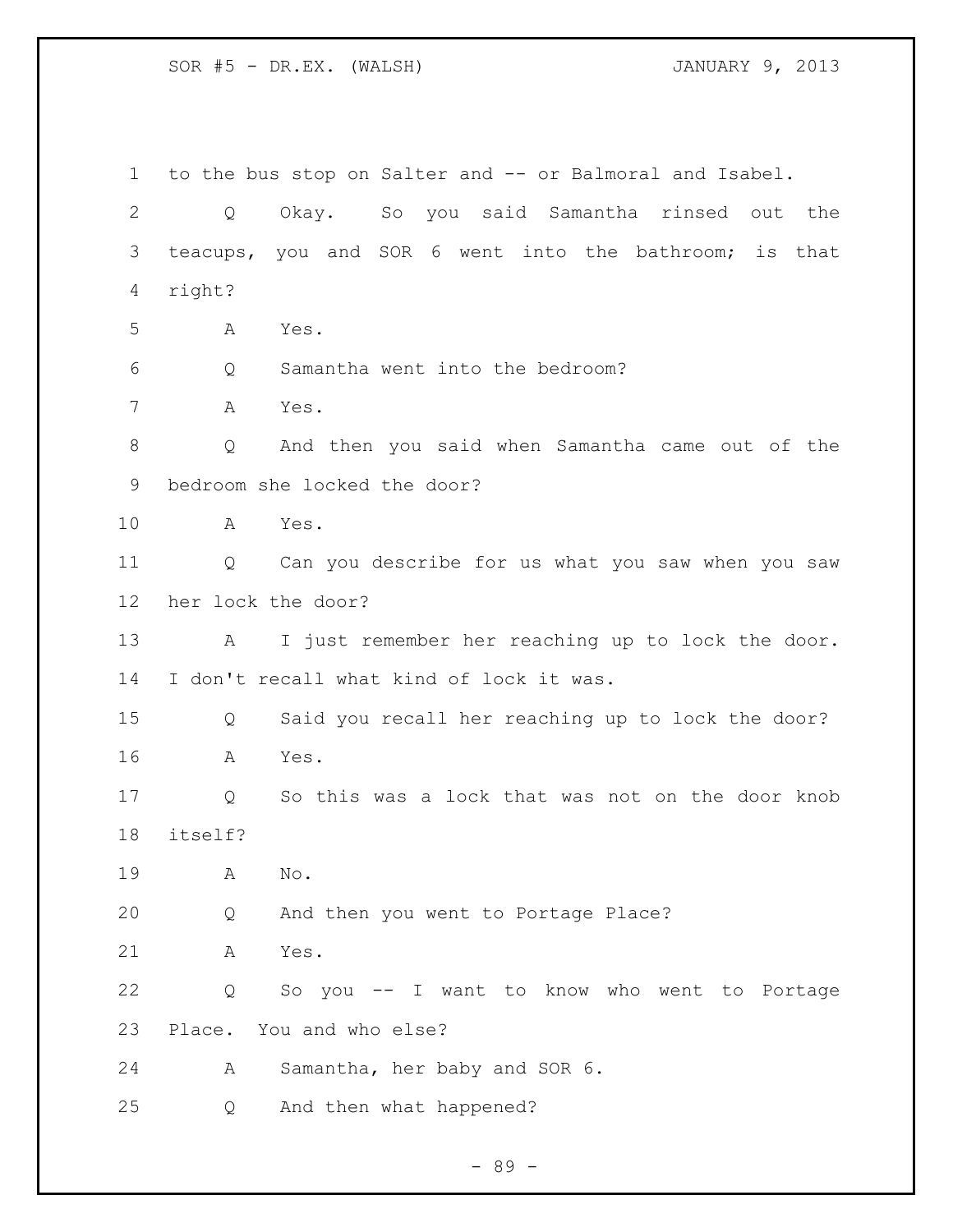A I don't know. We weren't there very long and then Sam said that she had something to do; she left. Q Sam left Portage Place before you and SOR 6 did? A She left right after we got there. Like we weren't there very long and then she just said that she had something to do and then she went home, said she was going home. 8 Q What, if anything, did you think about that? A At the time it didn't make me think anything. Q Okay. And you told us that you had some concerns about Phoenix? A Yes. Q Just remind us what they were? A My concerns were that Phoenix was acting out and touching herself inappropriately, yeah. Q I think you said she was peeing in the bed, too? A Yes. Q And did you ever do anything about those concerns? A I told my social worker about it and I called CFS after-hours. Q Okay. So let's talk -- do you remember which one you did first? A I told my social worker and my social worker advised me to call after-hours.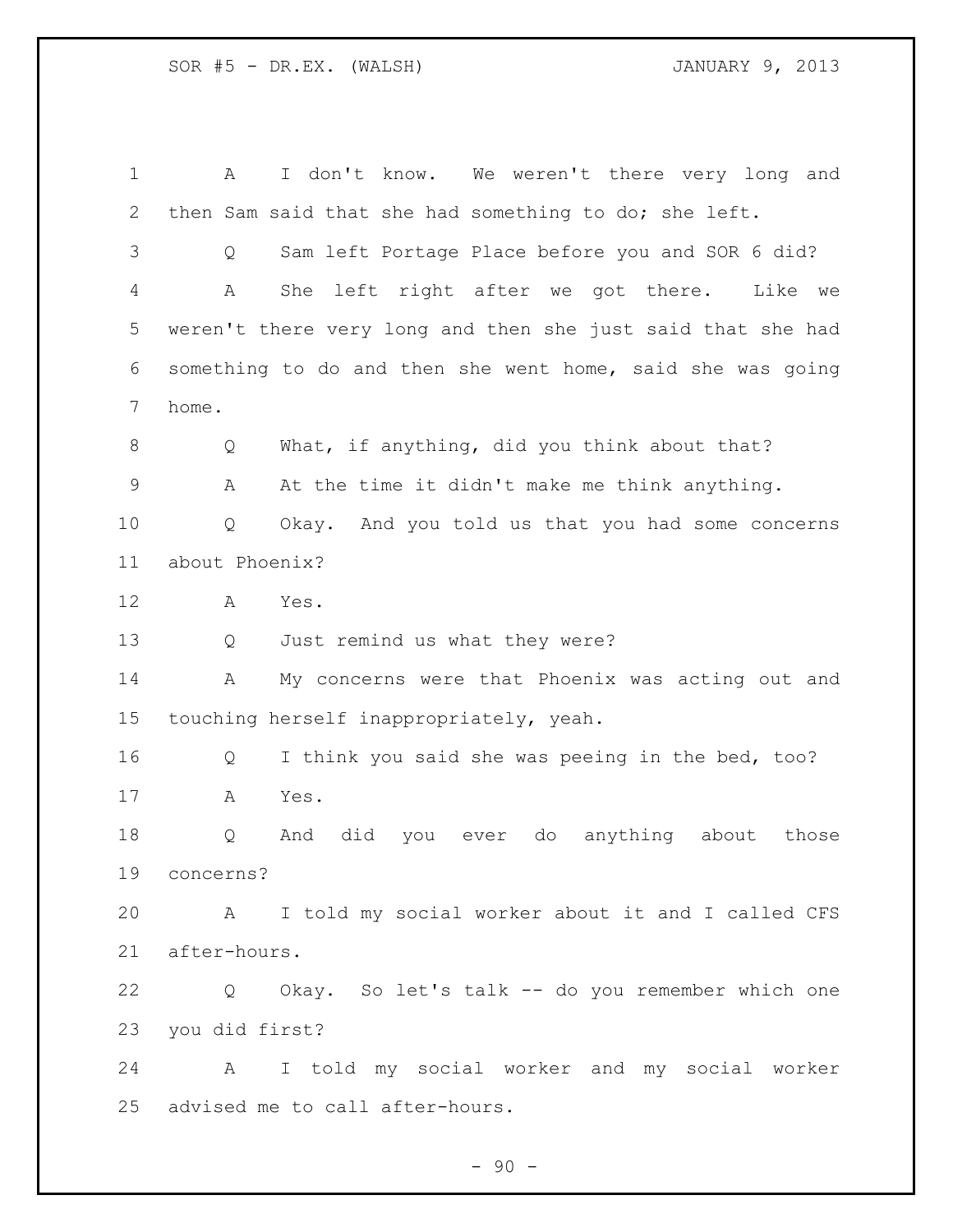Q You told your social worker and your social worker advised you to call after-hours? A Yes. Q What was your social worker's name? A Della Fines. Q Della Fines? A Yeah. Q What was your relationship with Ms. Fines like? A I'd say it was good. Q Now, when, when did you tell Ms. Fines about your concerns? A I'm pretty sure it was like the winter of '04/05? Q Was it after Christmas? A I can't remember. Q Around that time, how often would you see Ms. Fines? A I don't know, she would pop in every once in a while. Like I said, she was my social worker. Q Do you remember what you told her? A I remember telling her that I had concerns about Phoenix. And she told me to call intake. Q Do you remember whether you were more specific in talking to Ms. Fines about your concerns or did you just say you had concerns about Phoenix? A I'm pretty sure I told her that I was concerned

 $-91 -$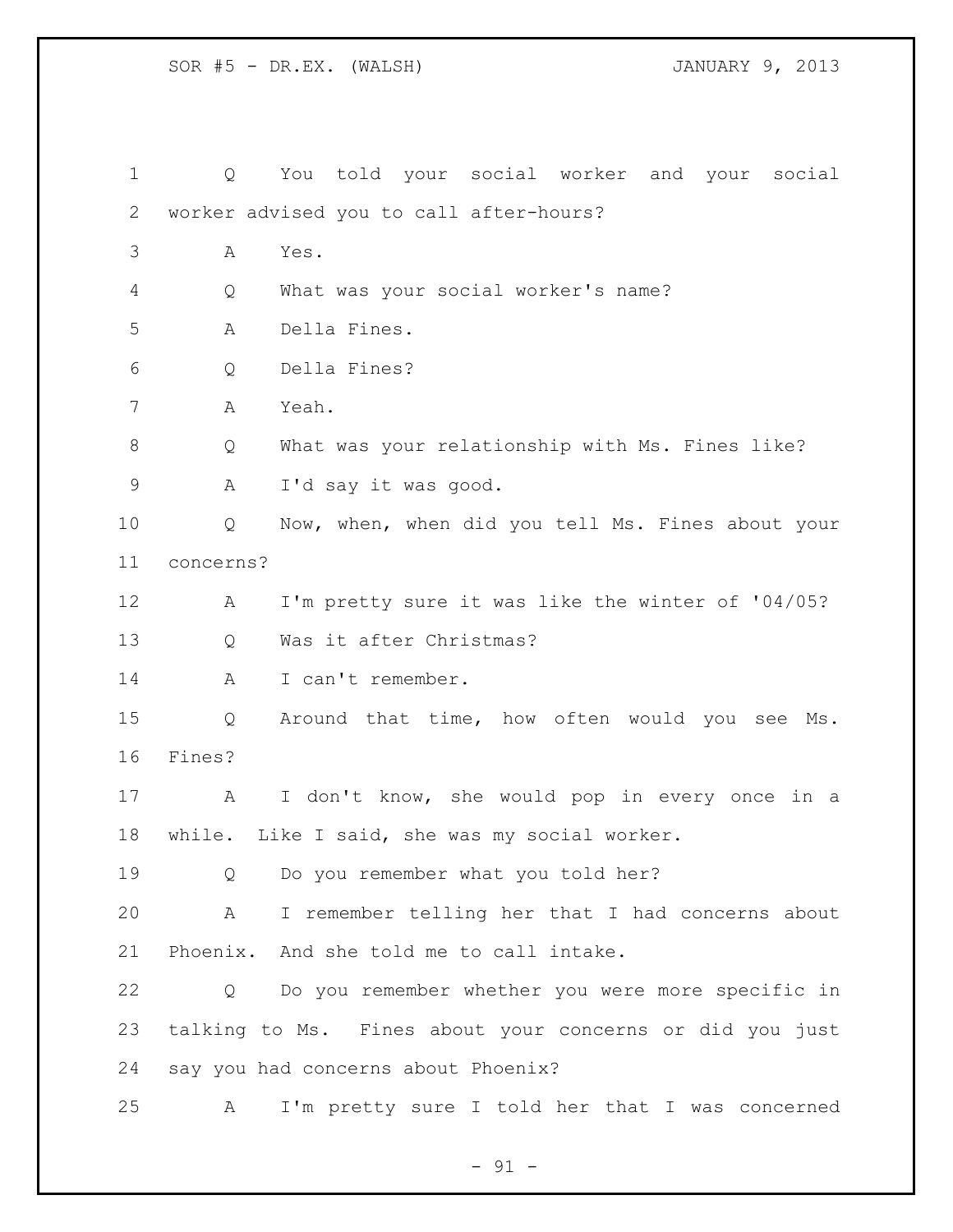about Phoenix being around Wes so much, more concerned that Wes not being her dad. Q And Ms. Fines told you to call CFS intake? A Yeah. Q We're going to come back to your discussion with Ms. Fines in a minute. Did you call intake? A Yes. Q Do you remember what number you called? 9 A 944-4050. Q And how did you know what number to call? A Because that's the number I called when I put myself in care. Q Do you remember what time of year you made the call? A In the winter. I remember it being like .. don't remember when, though. Pretty sure it was winter. Q Do you remember what time of day you made the call? 19 A It was in the evening. Q Do you remember what phone you used? A No. I'm pretty sure I used a cell phone, though. Q Do you remember who the cell phone was registered to? A It would have been my ex-husband. Q Are you certain that you used a cell phone?

 $-92 -$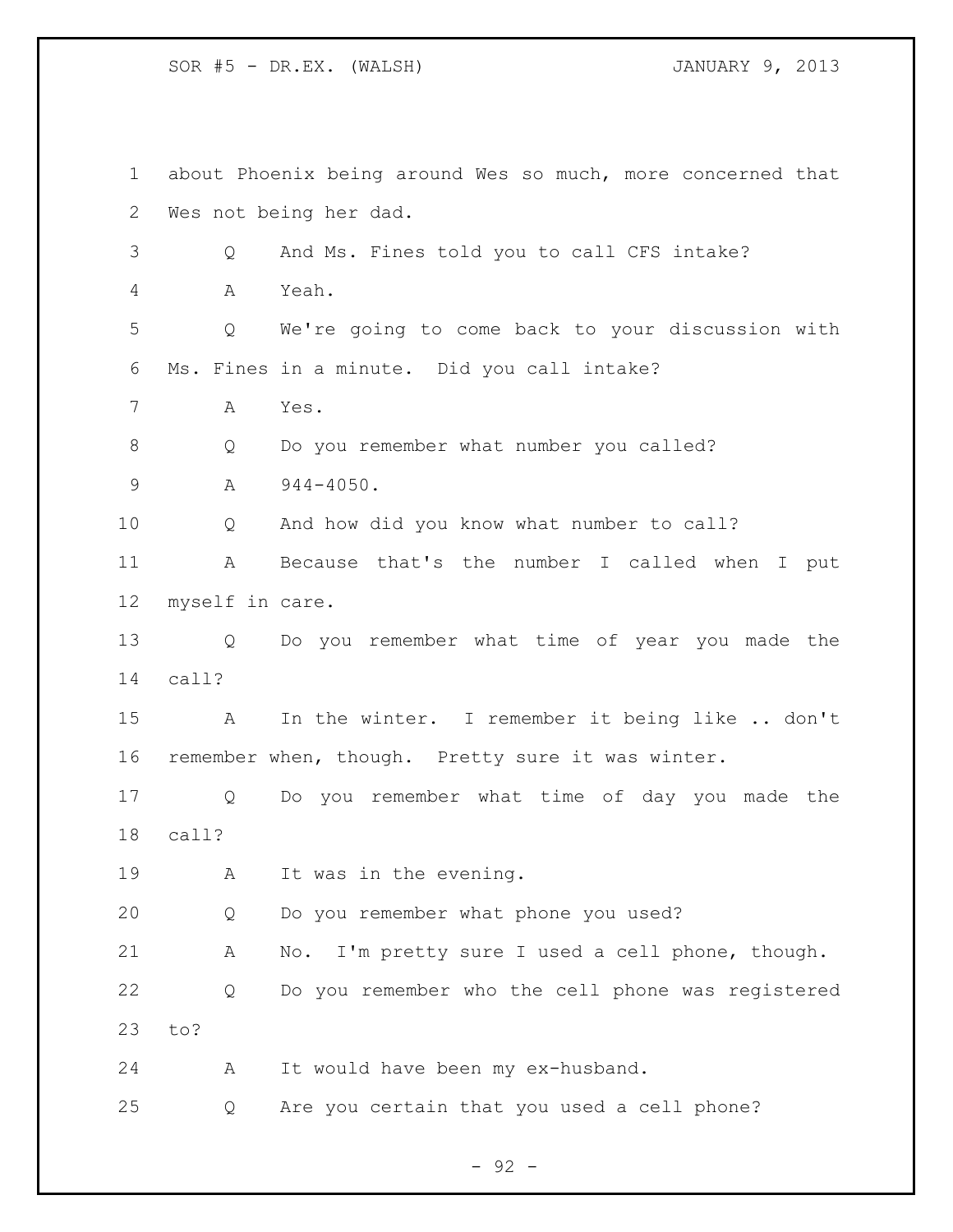A I'm pretty sure I used a cell phone. I don't -- I never really had a house phone because I had a cell phone. Q Was anyone with you when you made this call? A I can't remember. Q Can't remember whether you were alone or whether you had anyone with you when you made the call? A I'm, I'm pretty sure SOR 6 was with me when I made the call. Q Now, do you remember what information you gave intake when you made the call? A I told intake I was concerned about Phoenix and that I was, I thought that somebody should go and, like, check on them. And the intake worker asked me what my name was, and I told her I didn't want to tell her, I would like to remain anonymous. And she said that unless I gave her my name she couldn't take my complaint seriously. Q Do you remember you said, when I asked you what you told the person -- was this, was this a call made to the after-hours line? A Yes. Q You said you mentioned Phoenix's name. Did you mention Samantha's name? A Yes. Q Did you mention -- do you recall whether you

- 93 -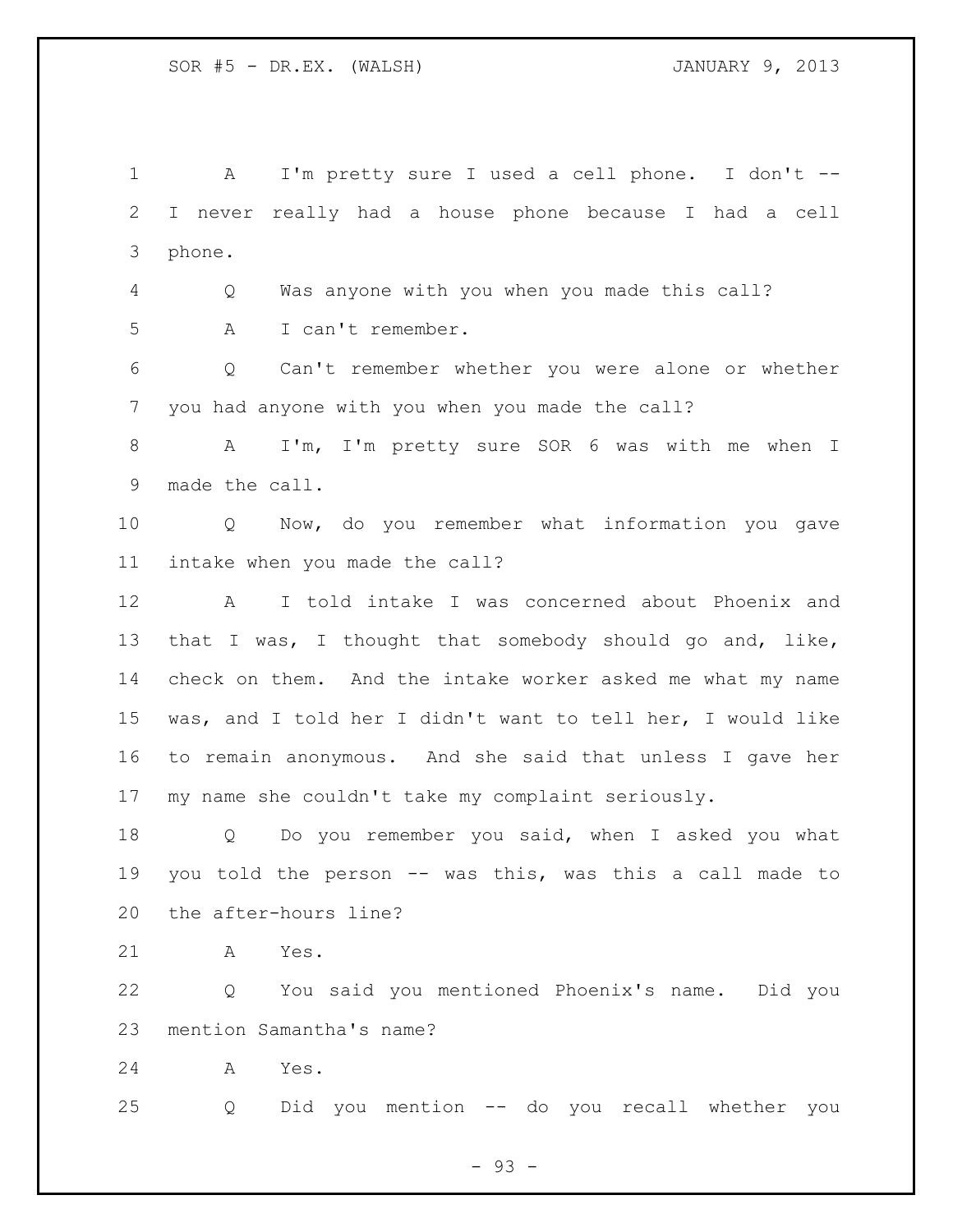mentioned both her first and last names? A Yes. Q What about Wes, did you mention his name? A I'm pretty sure I did, yes. Q Did you tell CFS where they lived? A I explained the building. I can't remember if I had the exact address. 8 O How did you describe the building? A The first apartment building off of the parking lot on McGee going off of Notre Dame going towards Wellington, and it's the first apartment on the main, on the basement floor, in the same direction. Q And what were the concerns that you conveyed? A I was concerned that somebody needed to go and check on, on Phoenix to make sure everything was okay. Q Did you say why you were concerned about Phoenix? A Yeah. Yeah, I explained to the woman on the phone that Samantha was one of my closest friends, that's 19 why I couldn't give her my name. Q Did you explain why you wondered whether Phoenix was okay? A Yes. Q What did she say? A (Inaudible) I said I was concerned because she was always on the road with Wes and him not being her

- 94 -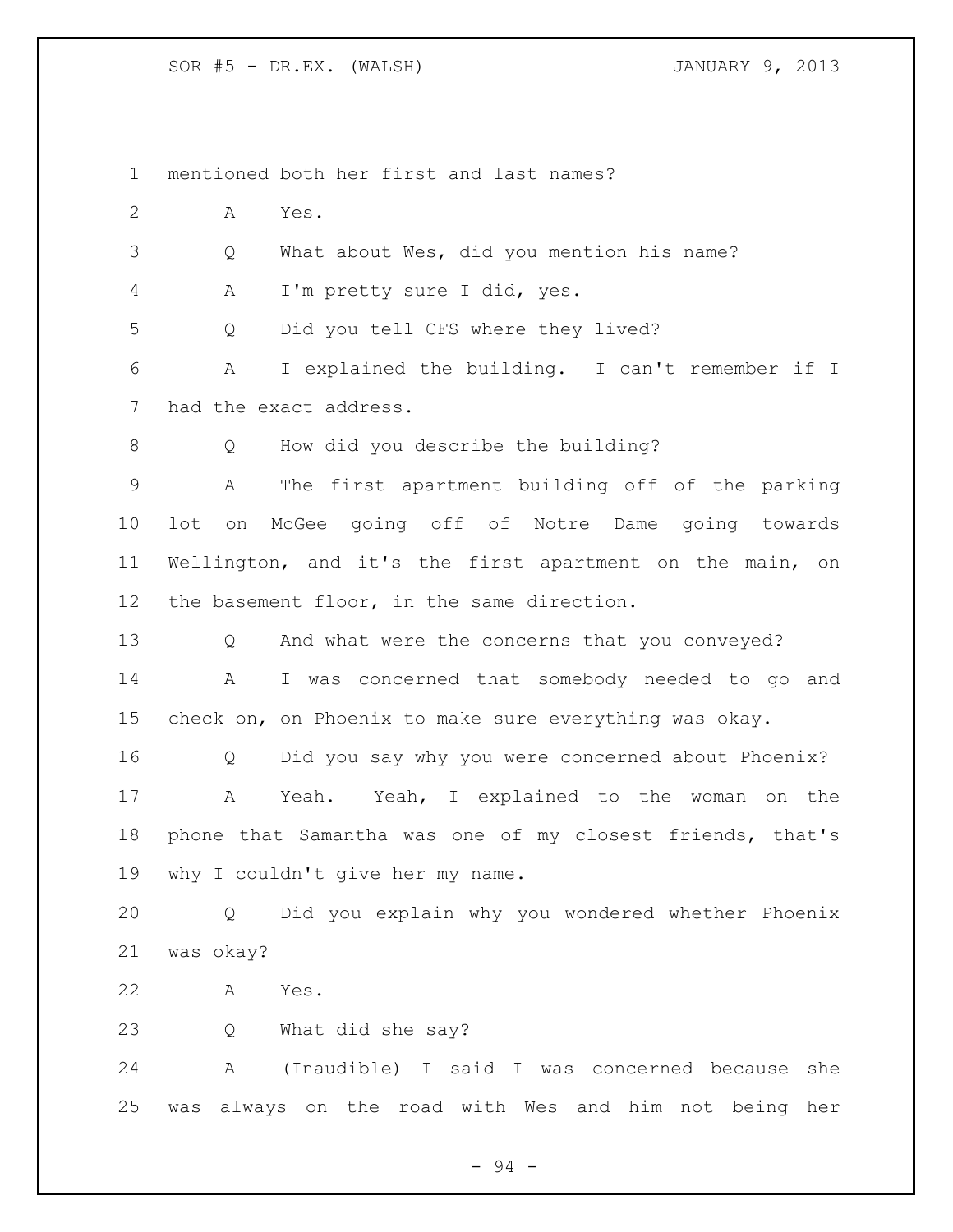father and her, having concerns of being touched and ... Q Sorry, what was that last comment? A I'm concerned about her being touched. Q Touched. Okay. A Like, my personal concerns was Phoenix was being bothered by Wes. Q What do you mean "bothered"? You mean in a sexual way? A Yes. Q So you said the person who answered the phone asked for your name? A Yes. Q And why didn't you give it to them? A Because Sam was a close friend and I didn't want her to know that I was the one who called CFS. Q Did you explain that to CFS? A Yes. Q What did they say to you in response? A They said they couldn't take it seriously unless I wanted to give them -- unless I gave them my name. Q Were you nervous about making this call? A Yes. Q You said SOR 6 was with you. Was she nervous as well? A Yes.

 $-95 -$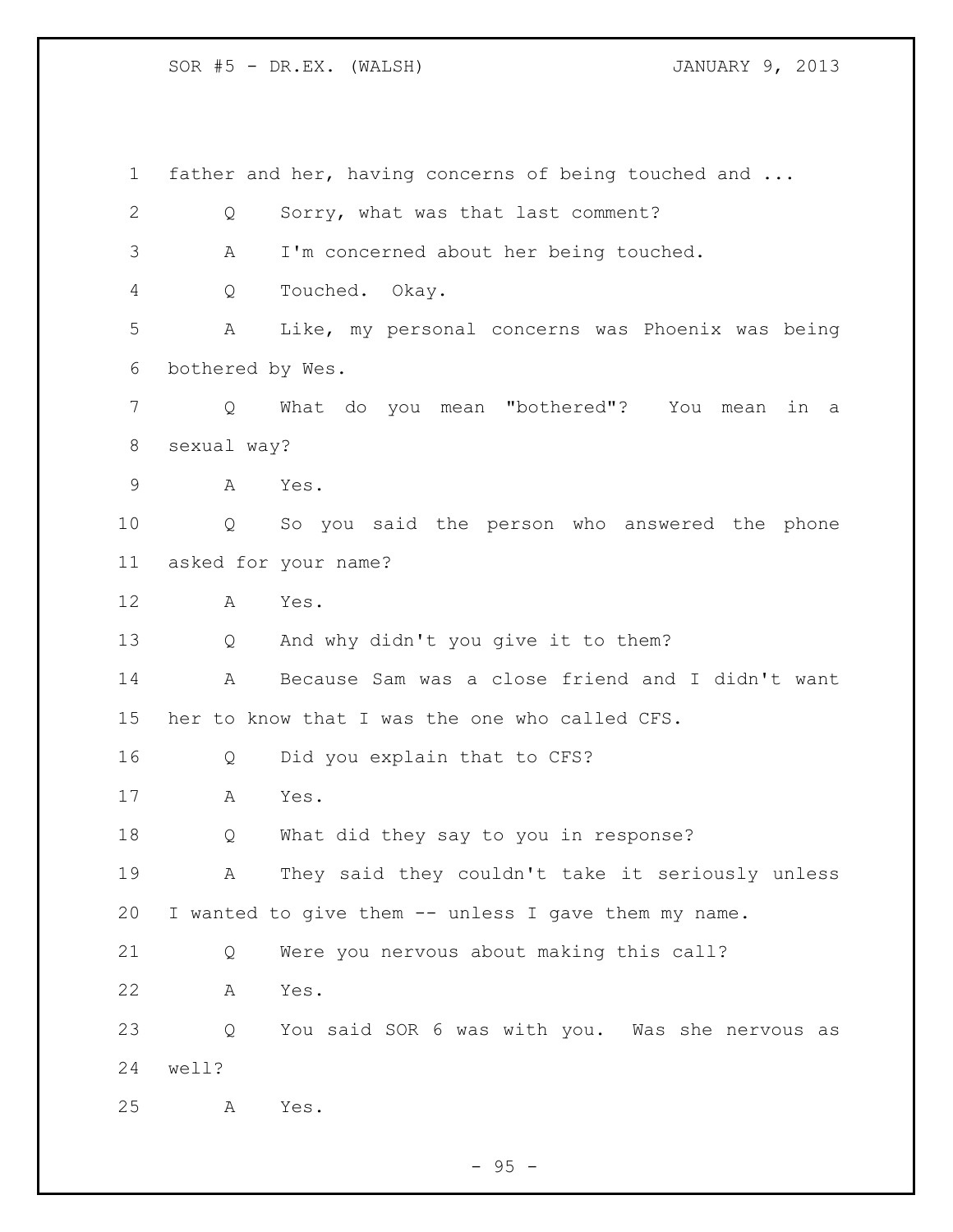1 Q But you still made the call? A Yes. Q Can you tell us why you decided to call when you did, CFS? A Because I was worried about Phoenix and I thought maybe Wes was doing something to Sam and Sam didn't want to stand up. Q Now, did both you and SOR 6 have concerns, do you know? A Yes. Q Do you know if SOR 6 ever did anything else about her concerns? A I know she told SOR 7. 14 Q SOR 7? And we can say that's her foster mother; is that who you understood SOR 7 in our proceedings -- A Yes. Q -- to be? A Yes. Q And do you know why she called her? A Because they didn't take me seriously when I called intake. Q Now, you said that before you called CFS you -- to tell them your concerns, you told your social worker, Ms. Fines, about your concerns, right? A Yes.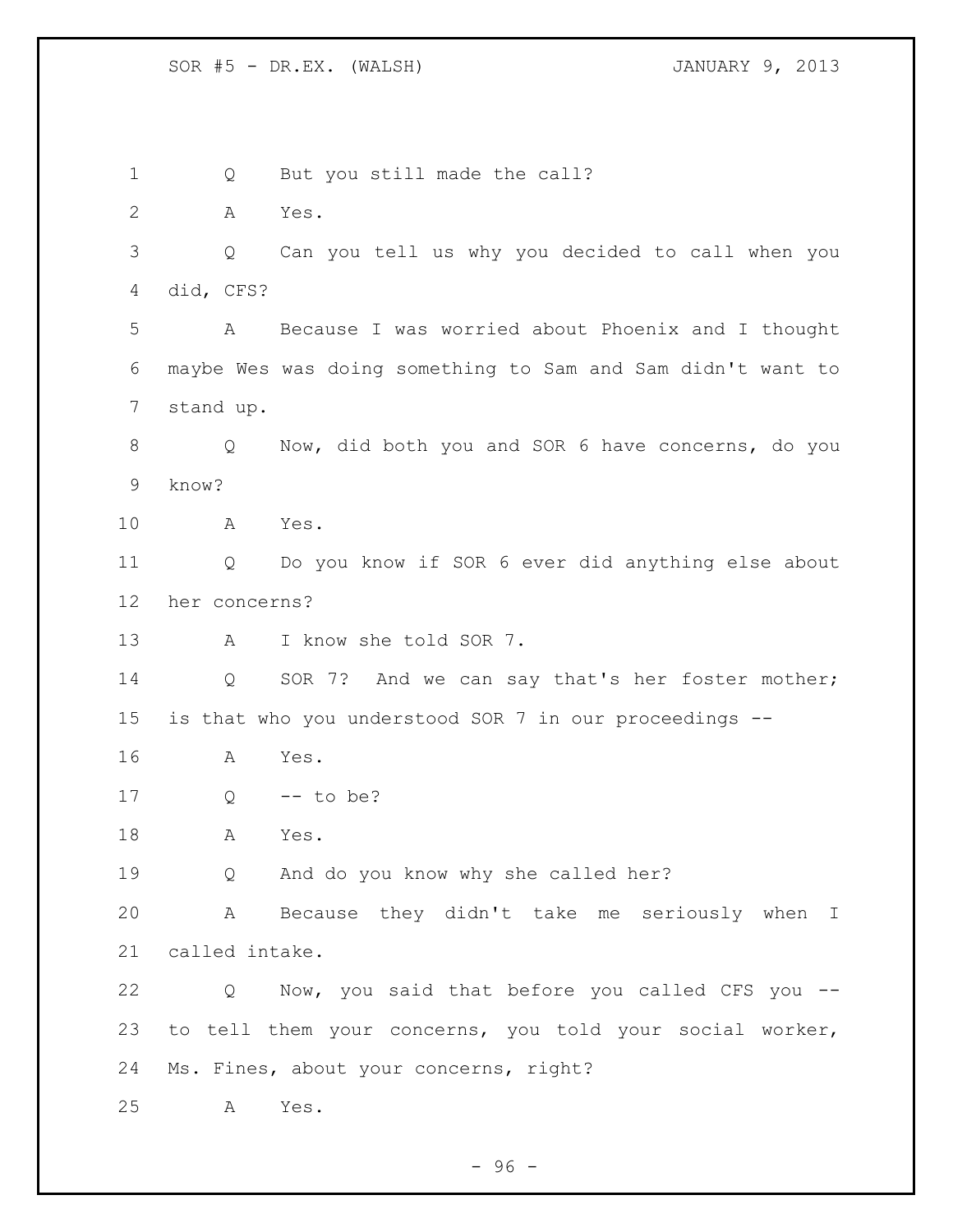1 Q And she told you to call CFS?

- A Yes.
- Q Did she say anything else to you?

A Not that I can remember.

 Q We expect to hear evidence from Ms. Fines when she testifies that you would often talk to her about other families in a general way to deflect from your own situation. Would you agree with that?

A What does "deflect" mean?

Q To distract away from your own situation?

 A Yes, I told her about other people, but I don't feel that it was to be just, to cause a distraction from myself.

 Q We also expect that Ms. Fines will testify that you never told her anything about Samantha Kematch, Wes McKay or Phoenix Sinclair. Would you agree that you, in fact, did not tell Ms. Fines about Samantha Kematch, Wes McKay or Phoenix Sinclair?

A No, I told her.

 Q Now, do you know if Child and Family Services ever contacted Samantha as a result of your efforts?

 A I don't know if it was my efforts but I know that they went and seen her.

 Q Was that after you had made your call? A Yeah.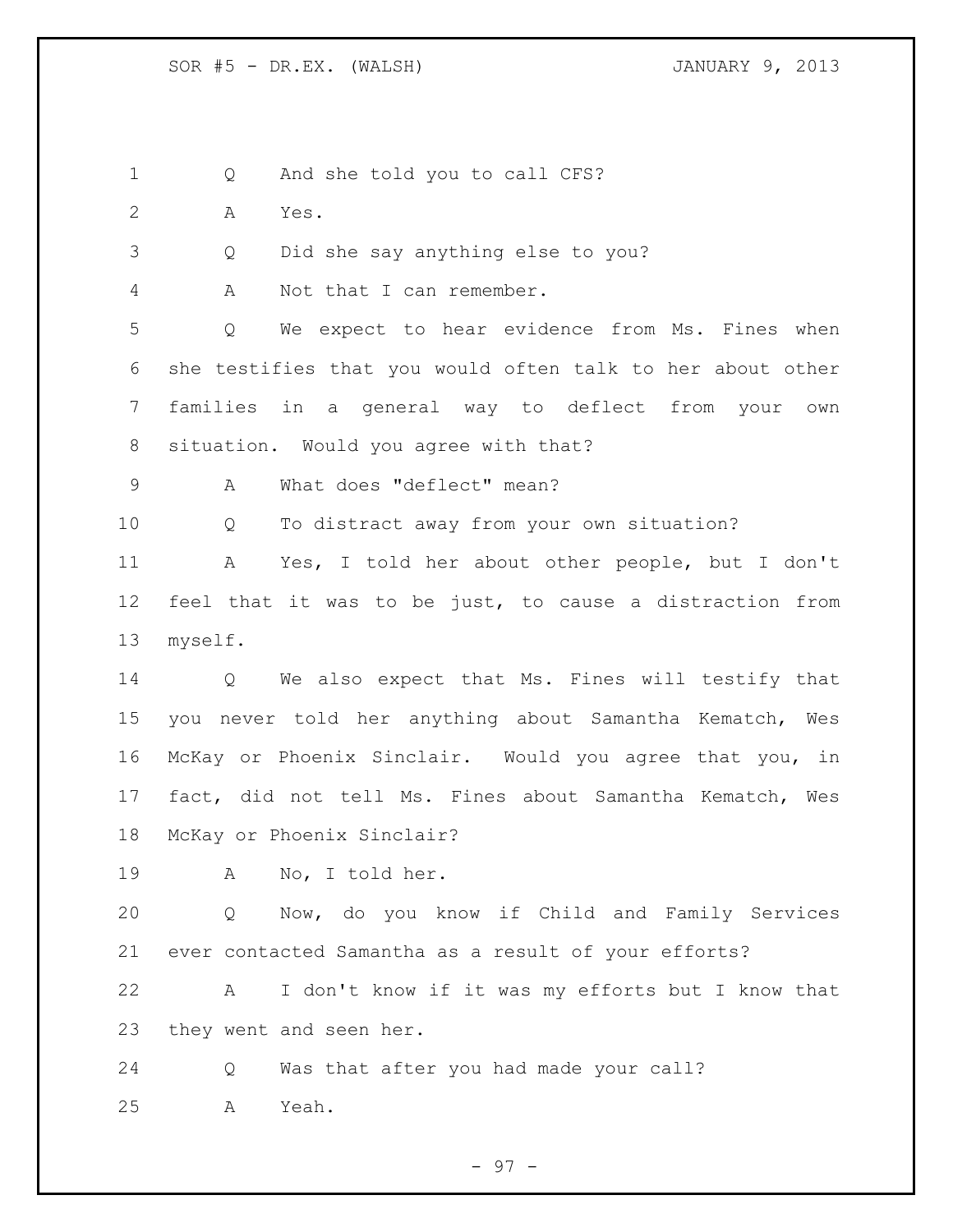Q How did you know that CFS had been out to see Samantha?

 A Because she called complaining that CFS came and they looked at her house and everything, but they said that everything was fine so they went away.

 Q Did she say to you whether she knew how it was that CFS came out to see her?

 A She blamed the lady down the hall who would babysit for her. Can't remember why, but she said that she's having problems with her, and she said that she knew that that was who called because she was hating on her.

12 Q Because why, sorry?

 A Because they had some kind of difference not too long before the visit from CFS.

Q Okay. Did you say a hate on?

A Hating.

 Q Ah, hating. Did Samantha tell you she was going to do anything because of the contact from CFS? Sorry?

 A She said that she was going to go so then CFS couldn't bother her.

 Q She was going to go? Sorry, can you just -- A She wanted to go some place where she could be, she wanted to go some place where she could be -- so CFS wouldn't bother her again.

Q Did she, did she tell you where she was going to

- 98 -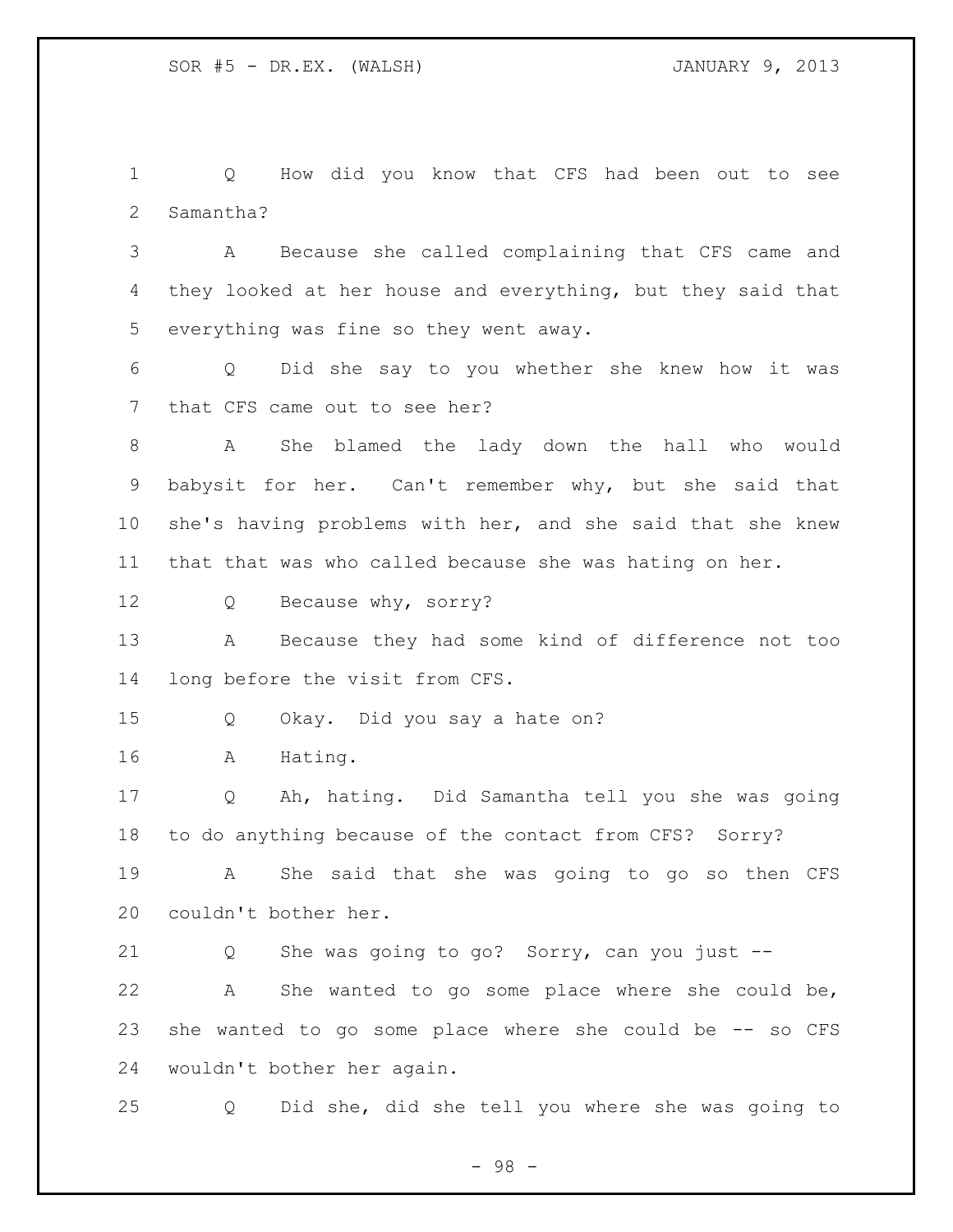go? A Talking about going to a reserve. Q Did you know which reserve? A Fisher Branch. Q And did you know that she, in fact, did leave Winnipeg? A From what I understood, yeah, she left. 8 Q Do you know who went with her? A Her kids and her boyfriend. Q The boyfriend being Wes? A Yes. Q Did you have any contact with Samantha after she moved out of Winnipeg? 14 A Not a lot, but yes. Q What kind of contact did you have? A She came in a couple of times to say hi, and that was it. Q Do you remember when that was? A No, not specifically. Q And when she came in to say hi, did you speak to her on the phone or did you see her in person? A I talked to her on the phone once and I seen her like once or twice after she had gone. Q Did you ever ask her anything about Phoenix? A I asked how her kids were; she said they were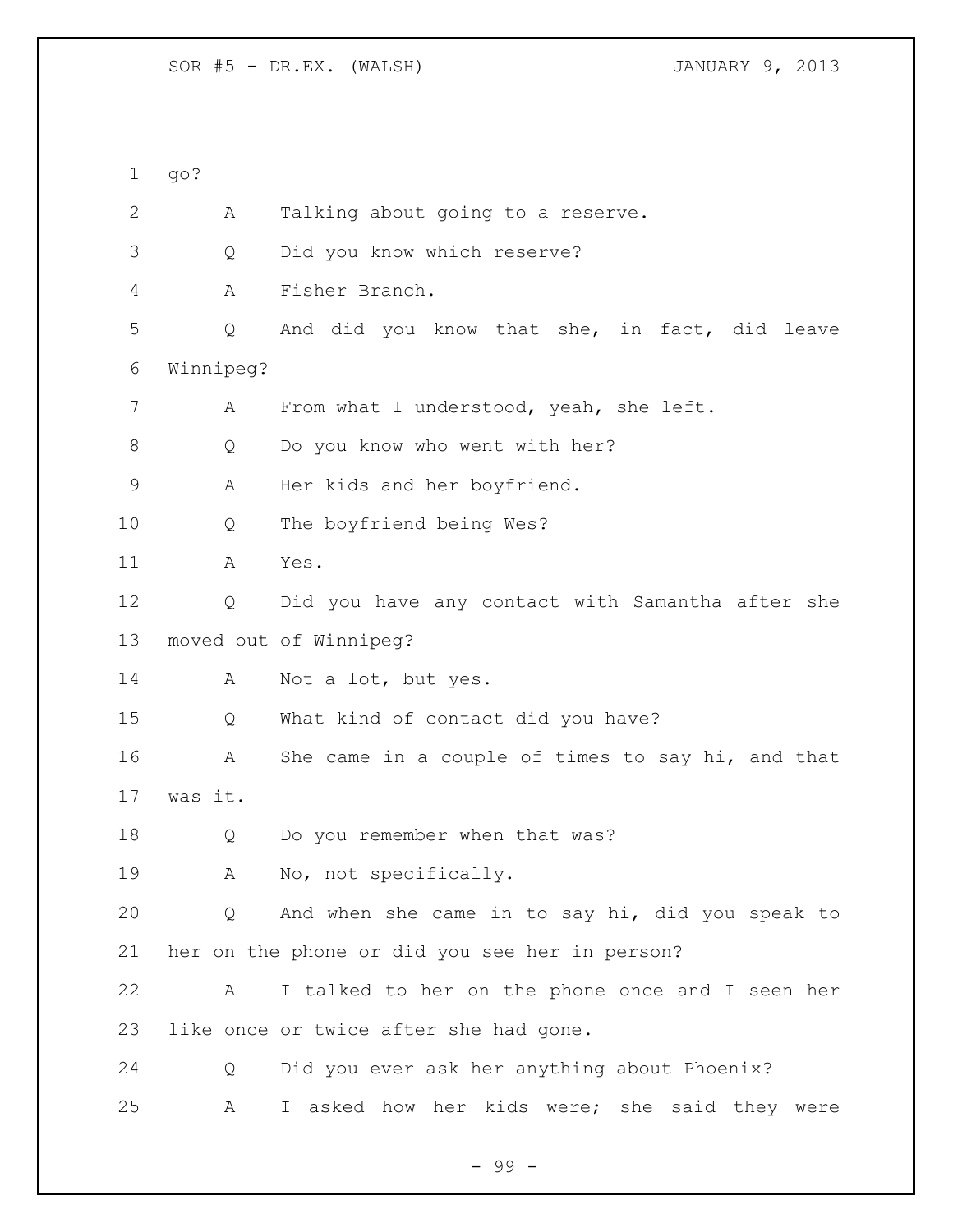fine.

| 2  | I'm almost finished asking my questions. I want<br>Q       |
|----|------------------------------------------------------------|
| 3  | to ask you about whether you remember being interviewed    |
| 4  | after you found out about Phoenix's death, by a man named  |
| 5  | Andrew Koster? Let me back up --                           |
| 6  | No, not specifically.<br>A                                 |
| 7  | Not specifically? Let me back up one. Do you<br>Q          |
| 8  | remember how you found out about Phoenix's death?          |
| 9  | Me and SOR 6 were walking down the street in the<br>A      |
| 10 | North End and my brother had gone up to me and asked me if |
| 11 | I heard about it, the news, and I said, no. And he talked  |
| 12 | about Sam. And I didn't understand what he was saying      |
| 13 | until he mentioned Phoenix and what had happened.          |
| 14 | What did you think, do you remember?<br>Q                  |
| 15 | Didn't know what to think.<br>A                            |
| 16 | Did you talk to anybody after you found out about<br>Q     |
| 17 | Samantha's -- about Phoenix's death?                       |
| 18 | I remember the RCMP -- or going to the RCMP<br>A           |
| 19 | building and giving them a statement.                      |
| 20 | Did you do that voluntarily? Like whose --<br>Q            |
| 21 | Yeah, I'm pretty sure. They had called and asked<br>A      |
| 22 | for us to do it, I think.                                  |
| 23 | Okay. What about, were you contacted by anybody<br>Q       |
| 24 | from Child and Family Services?                            |
| 25 | I can't remember.<br>A                                     |
|    |                                                            |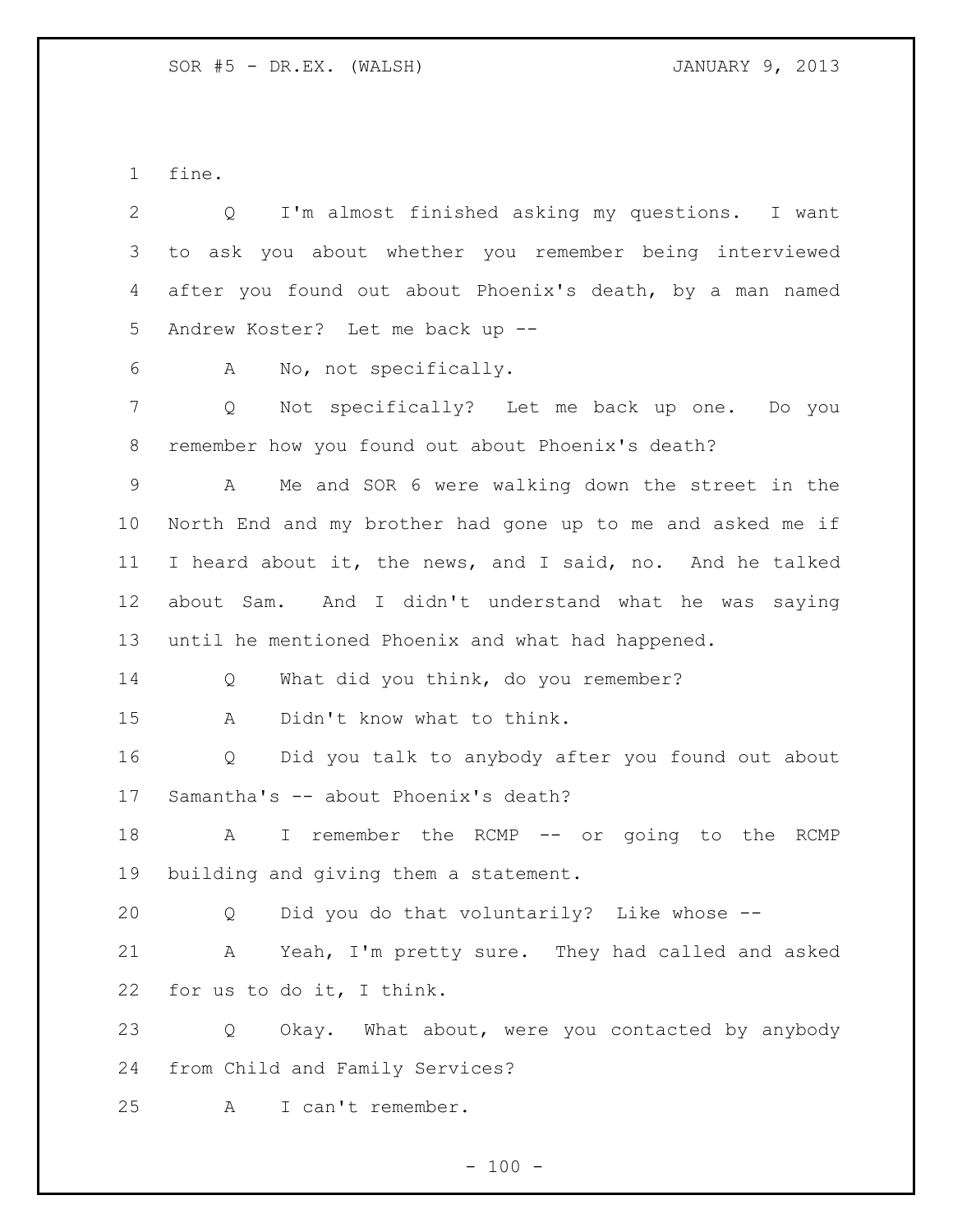Q So I'm going to ask to pull up page 59. We have screens here. You have someone with you who's got documents that they can put in front of you.

A Yes.

 Q If you can put page 59 in front of you. Have you got that?

A Yes.

 Q Now, this is a page from CD number 1, that's Commission disclosure number 1. That Commission disclosure number 1 is a report that was prepared through the office of the Children's Advocate. Was written by Andrew Koster and Billie Schibler. And it's a report investigating the services that, the child welfare services that were delivered to Phoenix and her family. And in the course of preparing this report, Mr. Koster interviewed a number of people. That's why I asked you whether you remembered being interviewed by him. I think you said, not specifically.

A I can't recall him.

 Q Okay. So I'm going to read to you from the, a portion of his report. I'm at page 59, Mr. Commissioner. Then I'll ask you a question. He entitles this:

 "Interview with Second Client This client indicated to me that

 $- 101 -$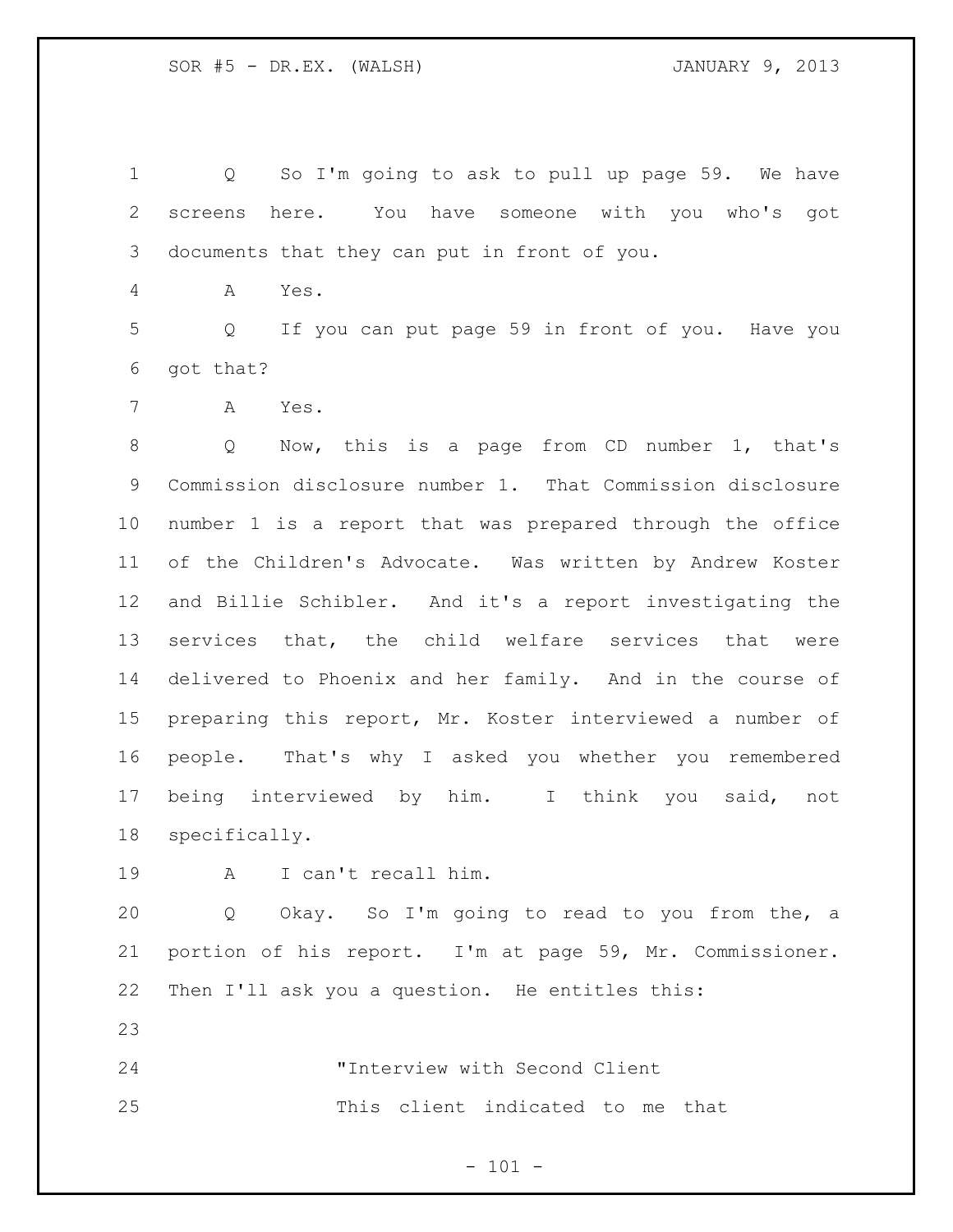she told her worker that she was concerned about Phoenix the daughter of her friend. She had given the address and the building to the agency emergency number. Apparently the worker on emergency asked for exact address but didn't 8 know. She indicated that the number that she called was the after-hours 944-4050 and she talked to a female. She said also **that she was told that if she**  didn't give her name they were not 14 and to do anything. The client then went on to say that she had concerns about Samantha and there is something wrong. Next she said that she was asked if she had witnessed anything. The client then said that there was the one thing she got made at her for getting her new outfit dirty. She had just been playing outside. Samantha got really mad and left. After-hours was told this."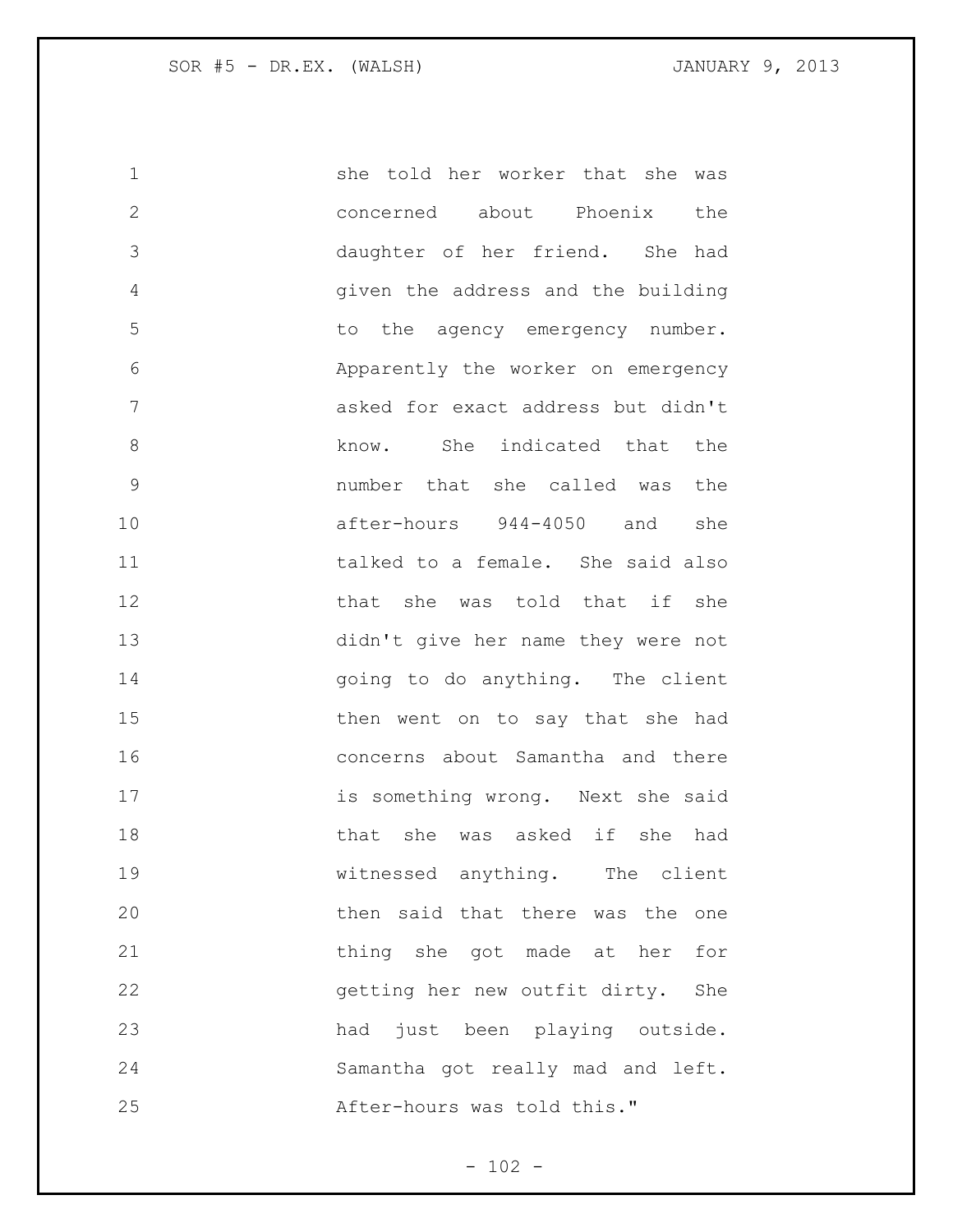| $\mathbf 1$    | So you say you don't specifically remember being       |
|----------------|--------------------------------------------------------|
| $\mathbf{2}$   | interviewed by Mr. Koster. Does, does this help to jar |
| 3              | your memory?                                           |
| $\overline{4}$ | In regards to remembering him?<br>A                    |
| 5              | Or whether, remembering whether you were<br>Q          |
| 6              | interviewed by him?                                    |
| 7              | I don't remember if I was interviewed by him.<br>A     |
| $8\,$          | Does what I just read to you sound like something<br>Q |
| $\mathsf 9$    | you would have said?                                   |
| 10             | A<br>Yes.                                              |
| 11             | Then he went on to write:<br>Q                         |
| 12             |                                                        |
| 13             | "A telephone call to the worker                        |
| 14             | who has since left the agency                          |
| 15             | indicated that she has<br>no                           |
| 16             | remembrance of any<br>such                             |
| 17             | conversation with her client. She                      |
| 18             | does remember that the client on a                     |
| 19             | number of situations would deflect                     |
| 20             | her own situation by eluding that                      |
| 21             | others around her needed to be                         |
| 22             | investigated. On those occasions                       |
| 23             | she had told her to call intake at                     |
| 24             | the number that she provided."                         |
| 25             |                                                        |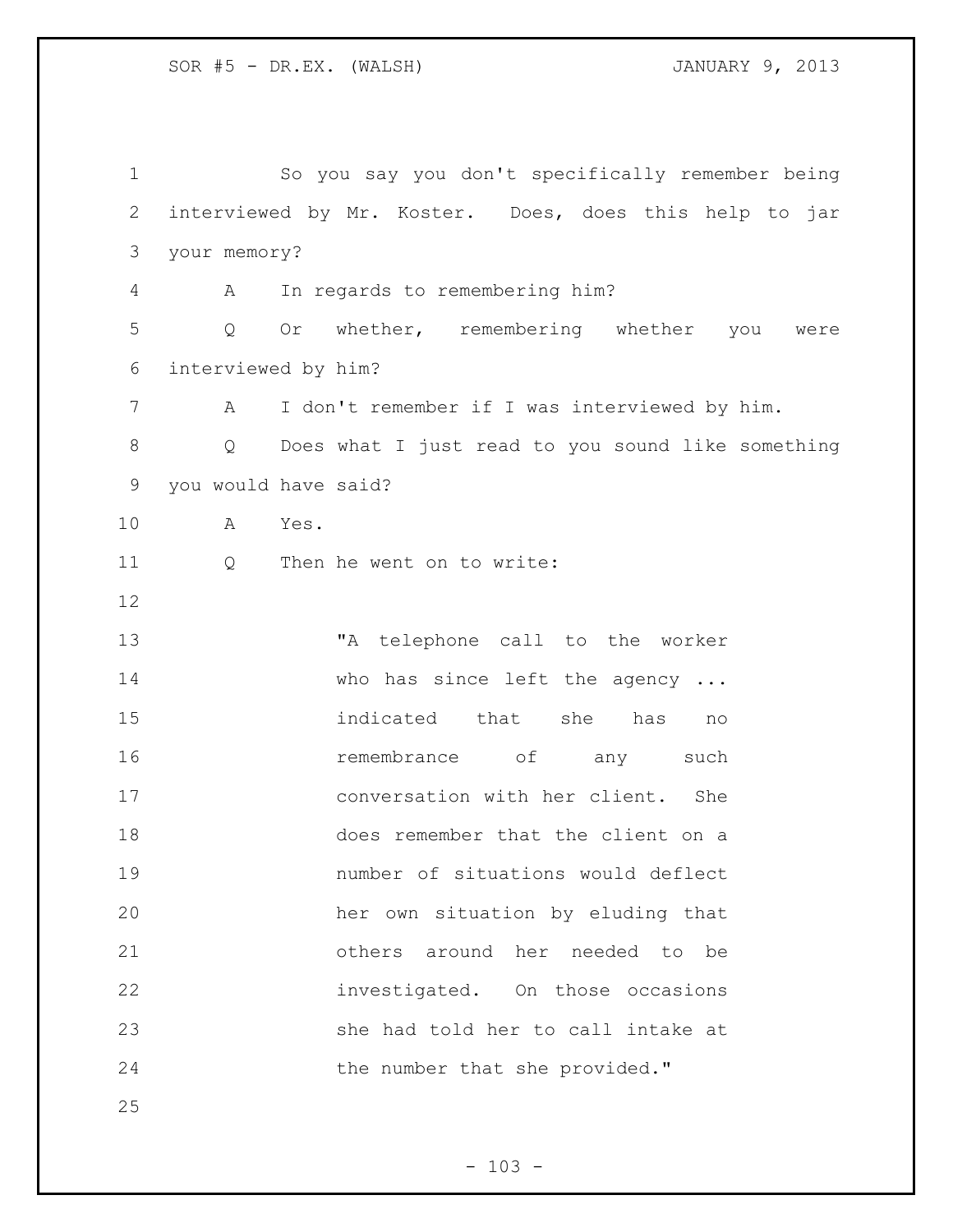Do you have any comments about that? A Like, I don't know, I still think that those people should be seen. Q All right. And I think we're going to hear that the worker who is being referred to is Della Fines and that she's going to say, as I said to you, that she has no remembrance of having talked about Phoenix or Samantha or Wes with you. Have any comments on that? A Not really. Q Okay. Is there anything else that I haven't asked you about your contact with Samantha or Phoenix or Wes that you want to tell us? A No, I don't think so. MS. WALSH: Okay. Thank you. Those are all the questions that I have of you. Now, as I'm sure your lawyer told you, there will be other lawyers who are going to ask you questions and your own lawyer may have some questions as well. Mr. Commissioner, did you want to take a break? THE COMMISSIONER: I think maybe you should just confer with the other counsel as to what their -- they would suggest we do. MS. WALSH: Okay. THE COMMISSIONER: And if you can reach a consensus that will be satisfactory with me, whether we

 $- 104 -$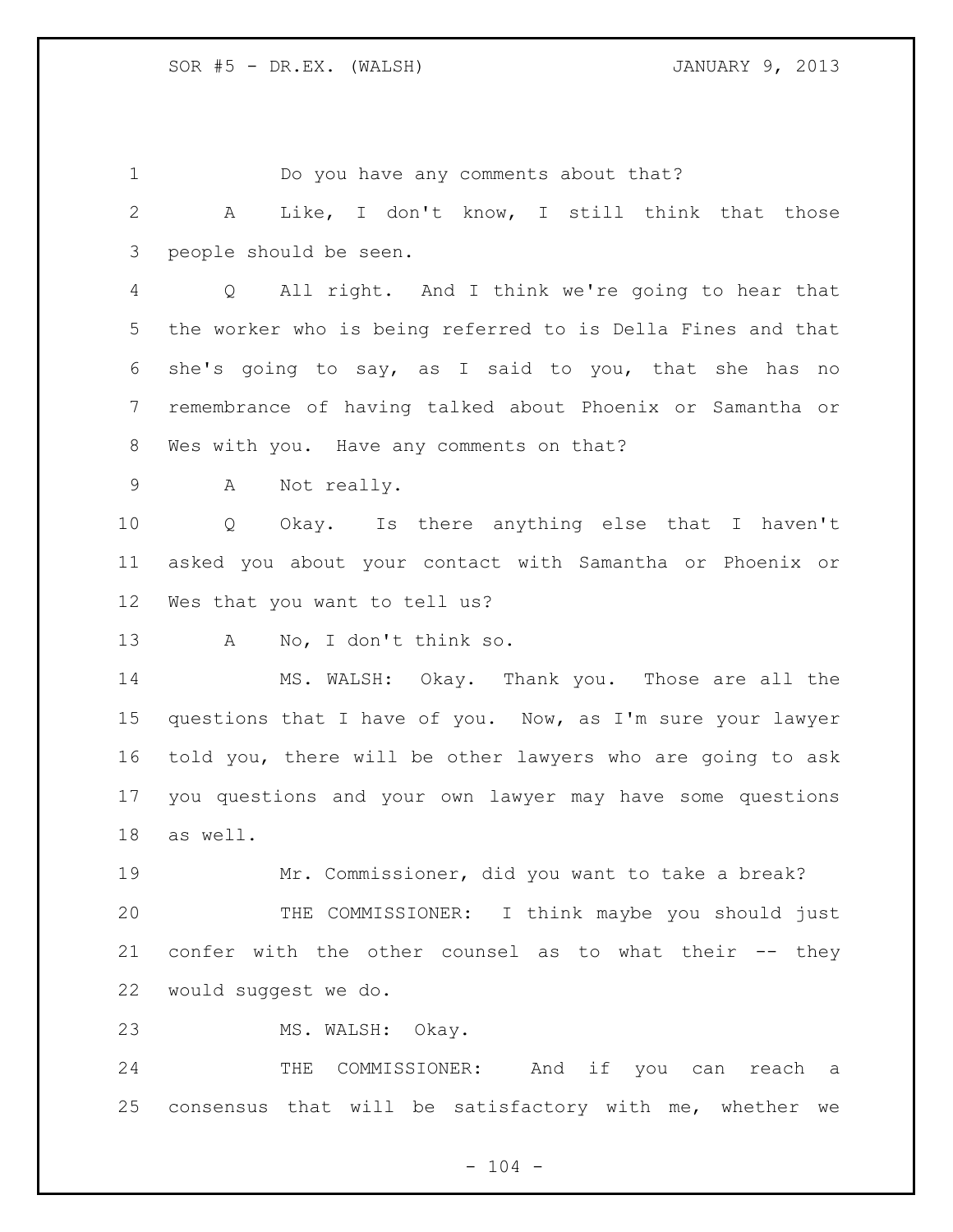continue, whether we adjourn and when we adjourn to. If you would just gather your counsel around and reach a consensus, whatever you decide we'll go with. MS. WALSH: Okay. Thank you. So witness, we're just going to take a minute. Mr. Commissioner, counsel has indicated that they would like to take a break, that they think it's required, and if we could take an hour. THE COMMISSIONER: Yes. All right. It's now 1:12. Do you want to adjourn till 1:15 or 1:30? 11 MS. WALSH: Two fifteen. 12 THE COMMISSIONER: Two -- yes, yes. Thank you, Mr. Paul. MS. WALSH: Mr. Gange, does that work for you? 15 THE COMMISSIONER: I can, I can get your message. Two fifteen? MS. WALSH: Two fifteen. So, witness, we're going to take a lunch break and then we're going to have you come back for some more questions. Probably you'll be about half an hour or so when you come back. All right? 21 THE WITNESS: Yes. MS. WALSH: Okay. Thank you. THE COMMISSIONER: All right. We'll adjourn till 2:15. MS. WALSH: Thank you.

 $- 105 -$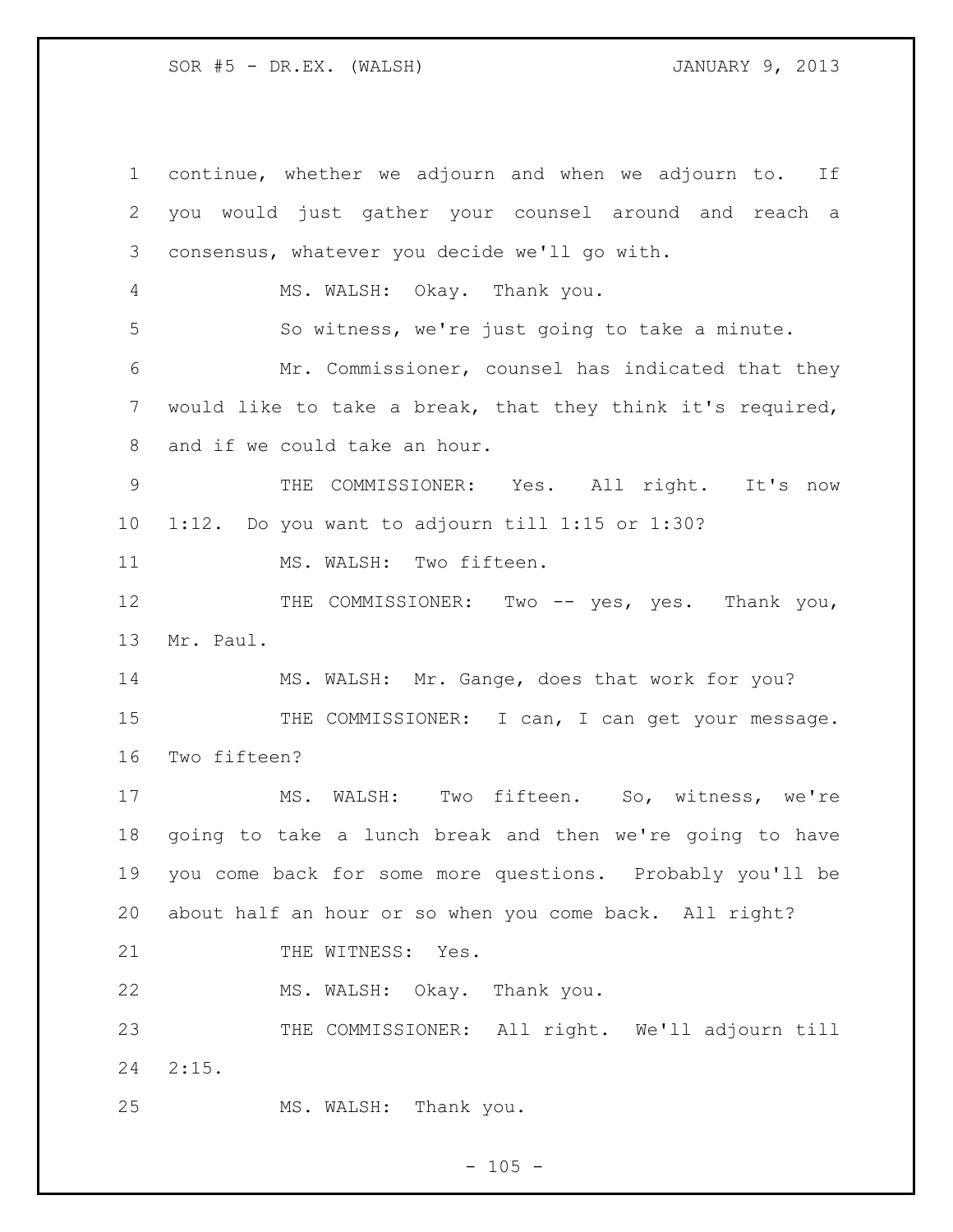(LUNCHEON RECESS) THE COMMISSIONER: Mr. Gindin, you're going first? MR. GINDIN: Yes. Thank you, Mr. Commissioner. I don't know if the witness is ready or ... THE COMMISSIONER: Can you hear us, Witness? 8 THE WITNESS: Yes. THE COMMISSIONER: Thank you. Mr. Gindin will question -- he'll introduce himself and then have some questions for you. CROSS-EXAMINATION BY MR. GINDIN: Q My name is Jeff Gindin. I represent Kim Edwards and Steve Sinclair. Can you hear me okay? A Yes. Q All right. I have a few questions for you. You 18 told us that Samantha was pretty much your best friend; is that so? A Yes. Q Right. And I take it that it would be a difficult thing for you to make the kind of call that you ended up making in the winter of '05, right? A Yes. Q One of the reasons it was difficult is because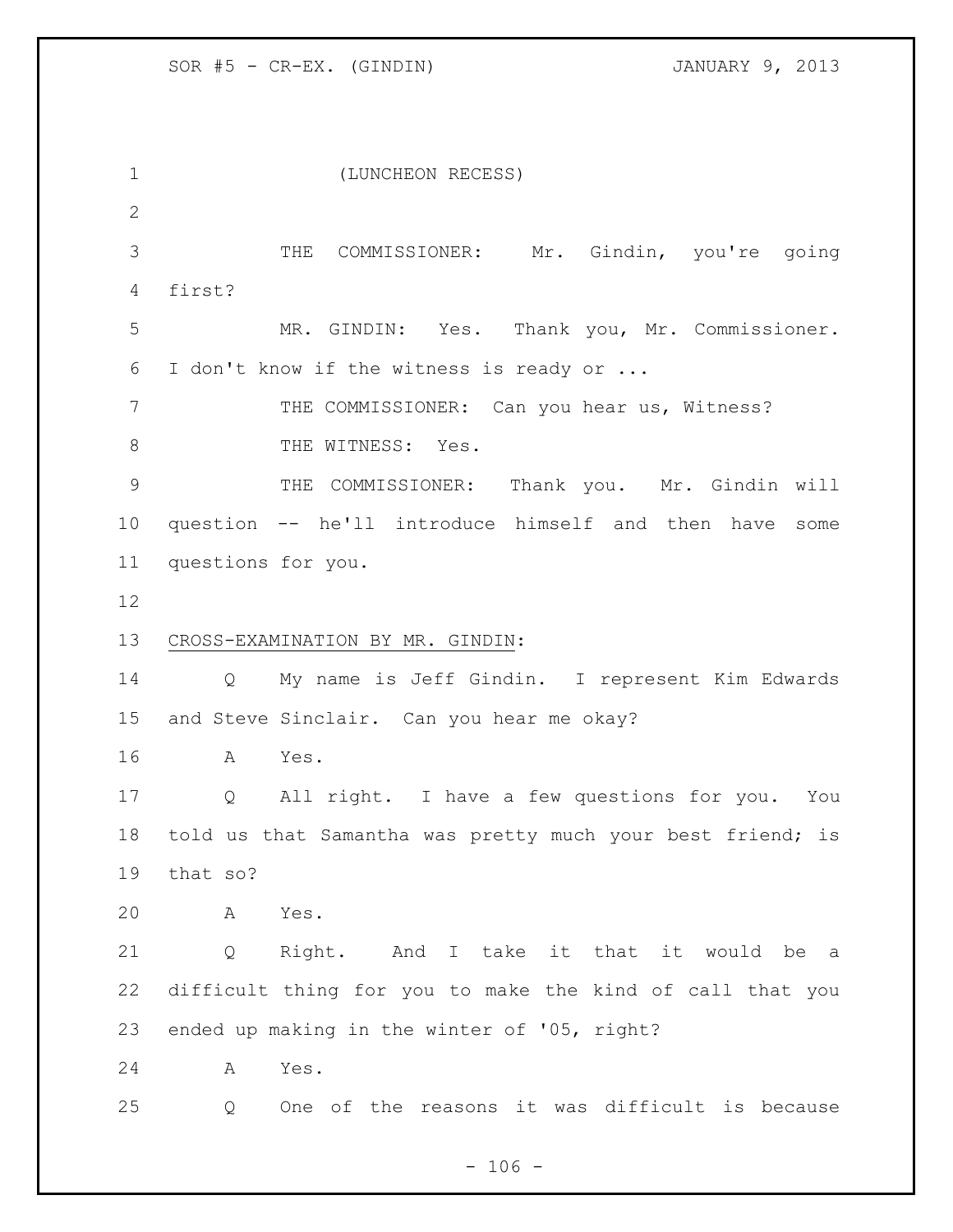she was a friend of yours and you didn't want her to know  $that$   $-$ 

A Yes.

 Q -- you didn't want her to know that you were making the call, right?

A Yeah.

 Q Now, you've described some things to us that started to occur in around the summer of 2004 and went on until you made the call in the winter of '05, so that's a period of time of perhaps six or seven months. Did you think about making this call some time before you actually did? Do you know what I mean by --

A No.

14 Q -- the question? Pardon?

A Not really.

Q Okay.

17 A Can, can you explain what you mean?

 Q Well, we know that you made the call, I think around the wintertime 2005. Did you think about making a call to CFS some time prior to that or did it just occur to you the very day that you made the call?

 A No. We -- me and SOR discussed it whether or not we should do something like that.

 Q Okay. And do you remember when you had that discussion in relation to when the call was actually made?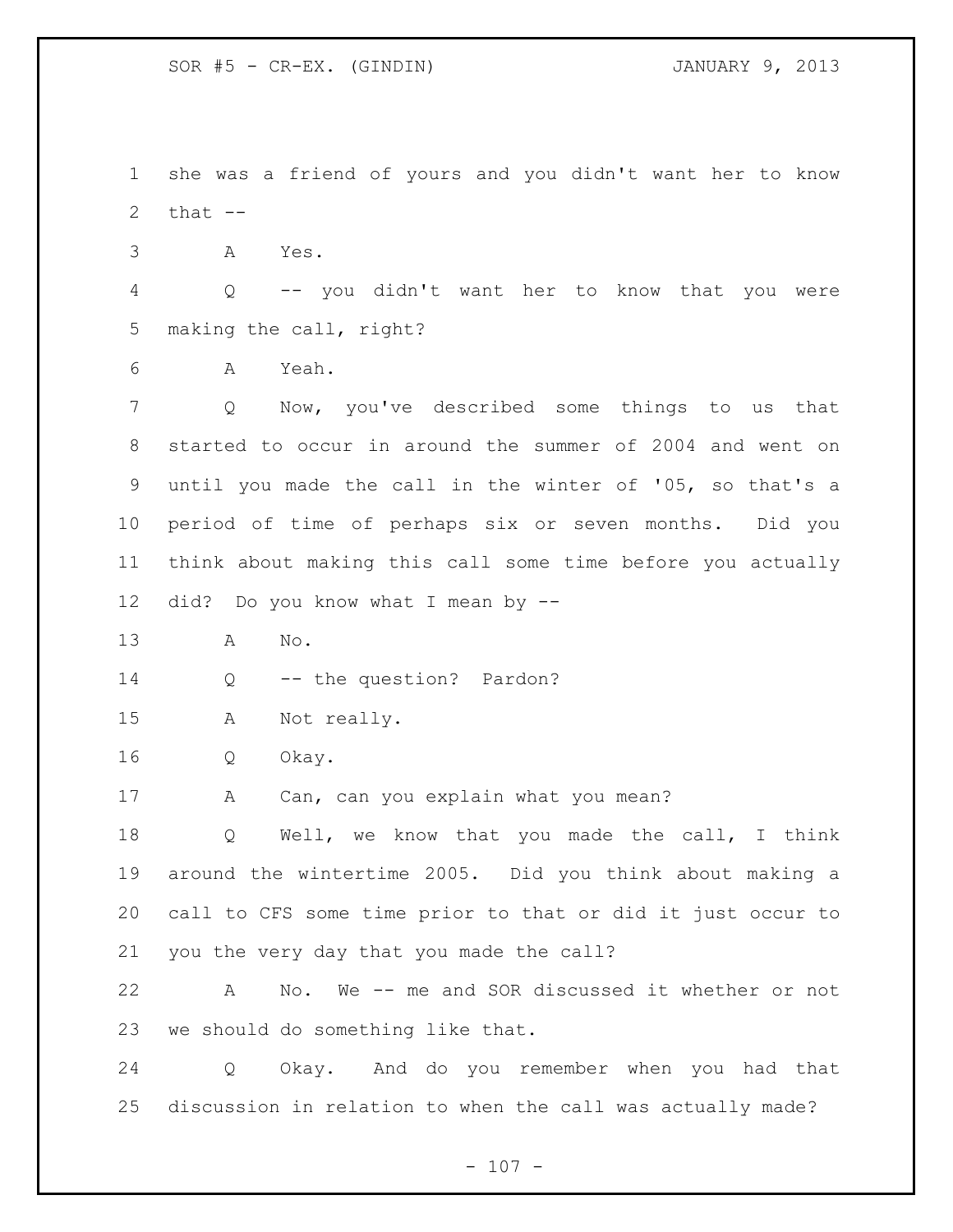A It was, I don't know, before the call. I don't recall when. Q And did you have one discussion with your friend, number 6, or several, about whether to make a call or not? A I'm pretty sure there was like a few conversations about it. Q Okay. A I know that there just couldn't have been one conversation. Q Um-hum. And number 6 was also a friend of Samantha, right? A Yes. Q And the difficulty in whether to make a call, did that relate pretty much to the fact that you were all friends with her? A Yes. Q Now, we've heard some evidence that, according to

 Della Fines, who was your social worker, that she may be testifying that you, at times, would make complaints about other people, and I think you said that, yes, there were 21 times when you did that; is that right?

A Yes.

 Q With respect to those other times that you complained to Della, did any of those situations result in a call to CFS by yourself?

 $- 108 -$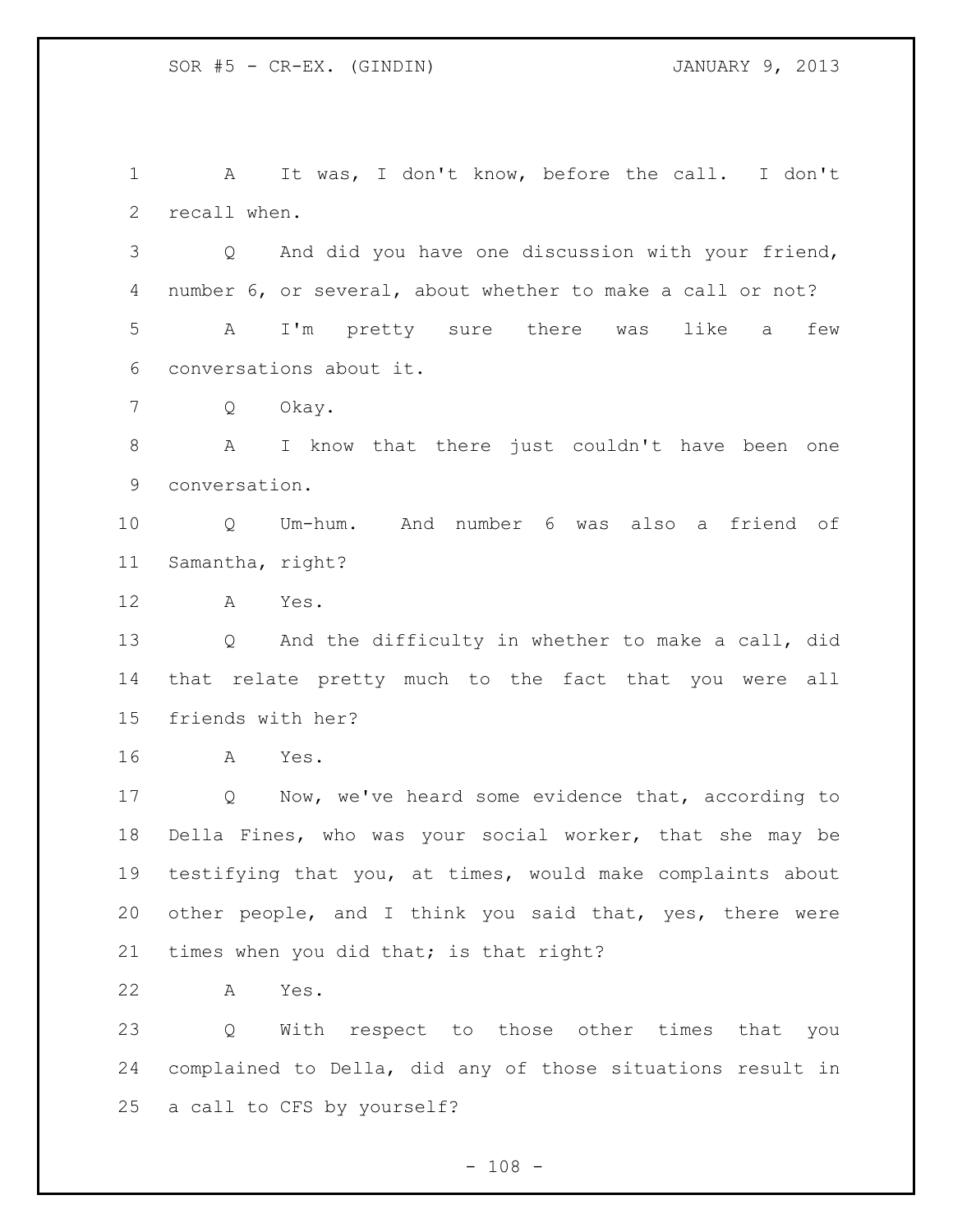A No.

 Q So even though you sometimes told Della that you saw some things about other families that bothered you, this was the only time that you actually made the call to CFS, right?

A Yes.

 Q Okay. And just to review some of the things that caused you to eventually make the call, you've told us about a situation or a time when Phoenix got dirty and Samantha's reaction was to say that she was bad for getting dirty, something along that line, right?

A Yes.

 Q Okay. And that was something that you noticed and, and bothered you, correct?

A Yes.

 Q You told us about another time that Samantha was teaching Phoenix how to say, I'm a fucking bitch, right?

A Yes.

 Q And that was also very disturbing to you, right? A Yes.

 Q And I think you also said she was teaching her to swear but you didn't really tell us in specifics. Can you give us a little more information about that?

A That was the specifics.

Q Oh, so that  $-$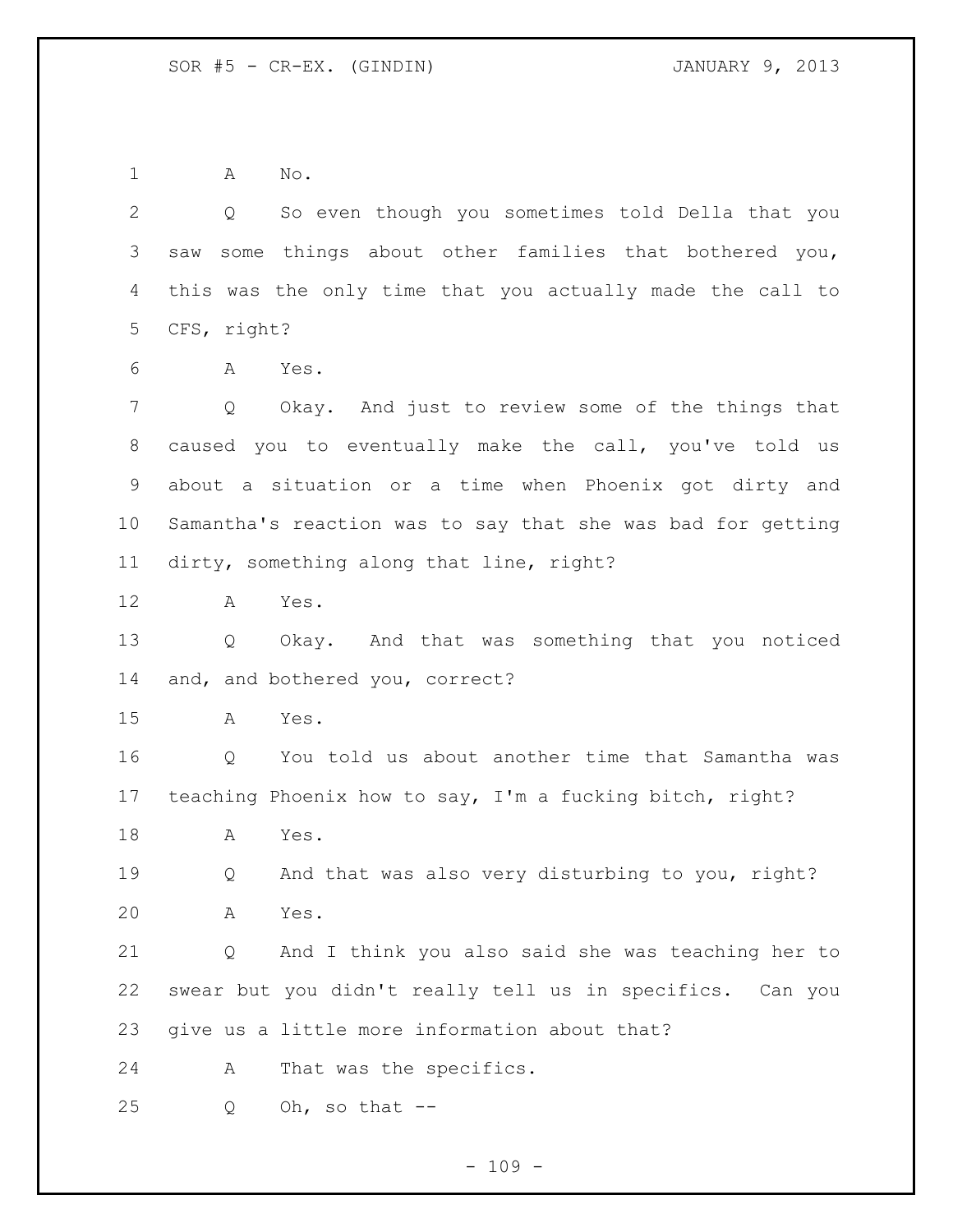1 A The I'm a fucking bitch part. Q Okay. Were there other examples or just that one? A That's the only one that I can actually remember. Q I understand you were also concerned that, that Phoenix was not with Samantha on many occasions when you saw Samantha, right? A Yes. Q And another concern was that you were told that Phoenix was actually on the road with Wes McKay and you were told that -- A Yes. 13 Q - you were told that happened quite a bit, right? A Yes. Q And that concerned you because Wes McKay wasn't Phoenix's father and you were concerned that she seemed to be spending so much time with him, right? A Yes. Q And as a result of what you observed and were witness to, the impression that you had was that you thought Wes might be being violent towards Samantha; is that right? A Yes. Q And you were also concerned about being told that Phoenix was touching herself inappropriately, correct?

 $- 110 -$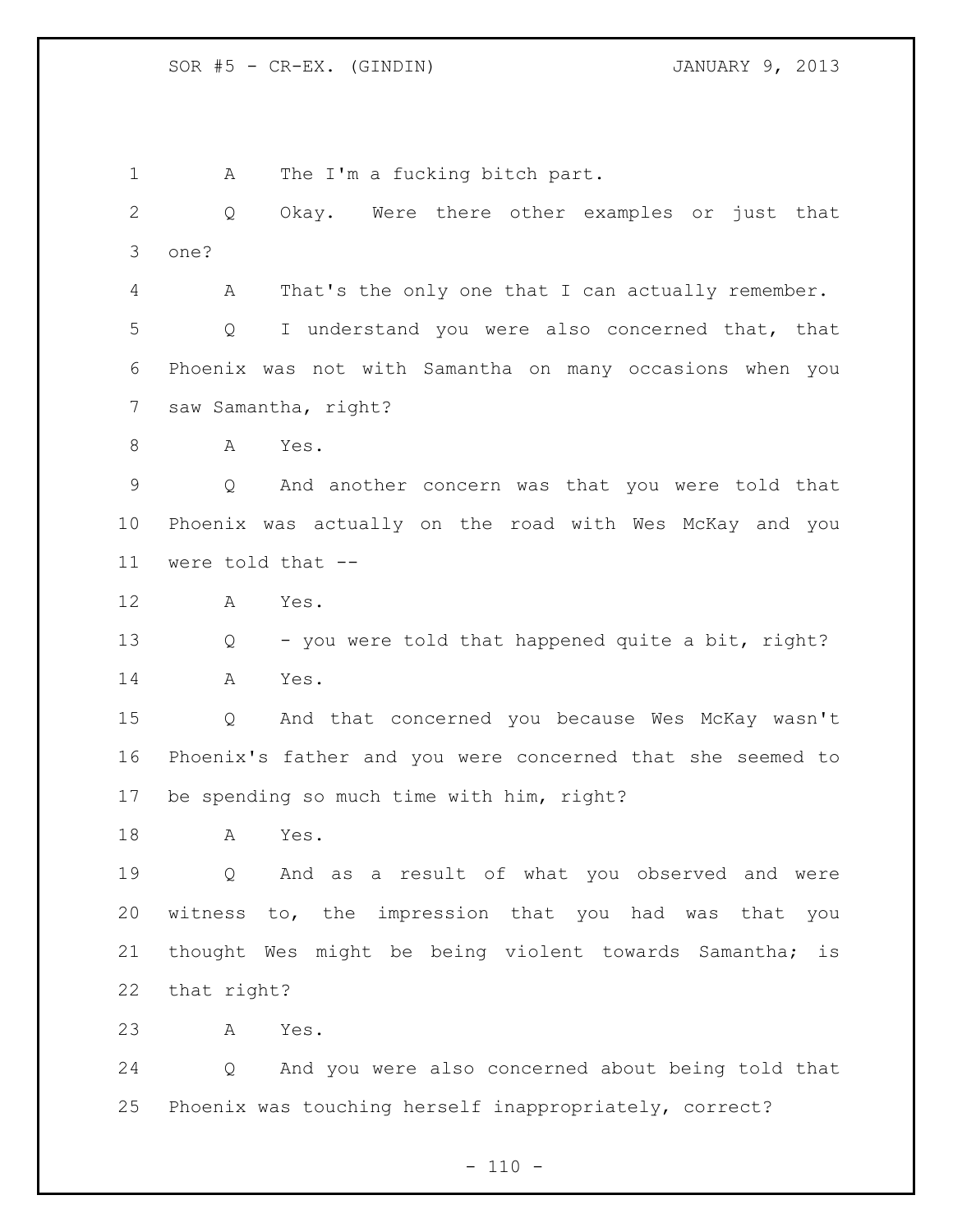A Yes. Q And you were also concerned that perhaps there was some sexual abuse going on by Wes, who was with her away on the road, right? A Yes. Q Okay. Also, you had mentioned the incident about Samantha not wanting Phoenix to keep her birthday presents because she was being bad -- UNIDENTIFIED PERSON: Christmas presents. BY MR. GINDIN: Q Christmas presents, pardon me, because she was being bad, right? A Yes. Q Did you see her, that is, Phoenix's behaviour? Do you know what -- A Did I see it in her behaviour? 18 Q Yes. That is, what, what --- A I don't believe Phoenix -- Q Pardon? A When I  $-$  Q What I was asking was -- A When I seen Phoenix -- Q No, no, what -- let me rephrase the question for you. When Samantha decided that Phoenix was bad and didn't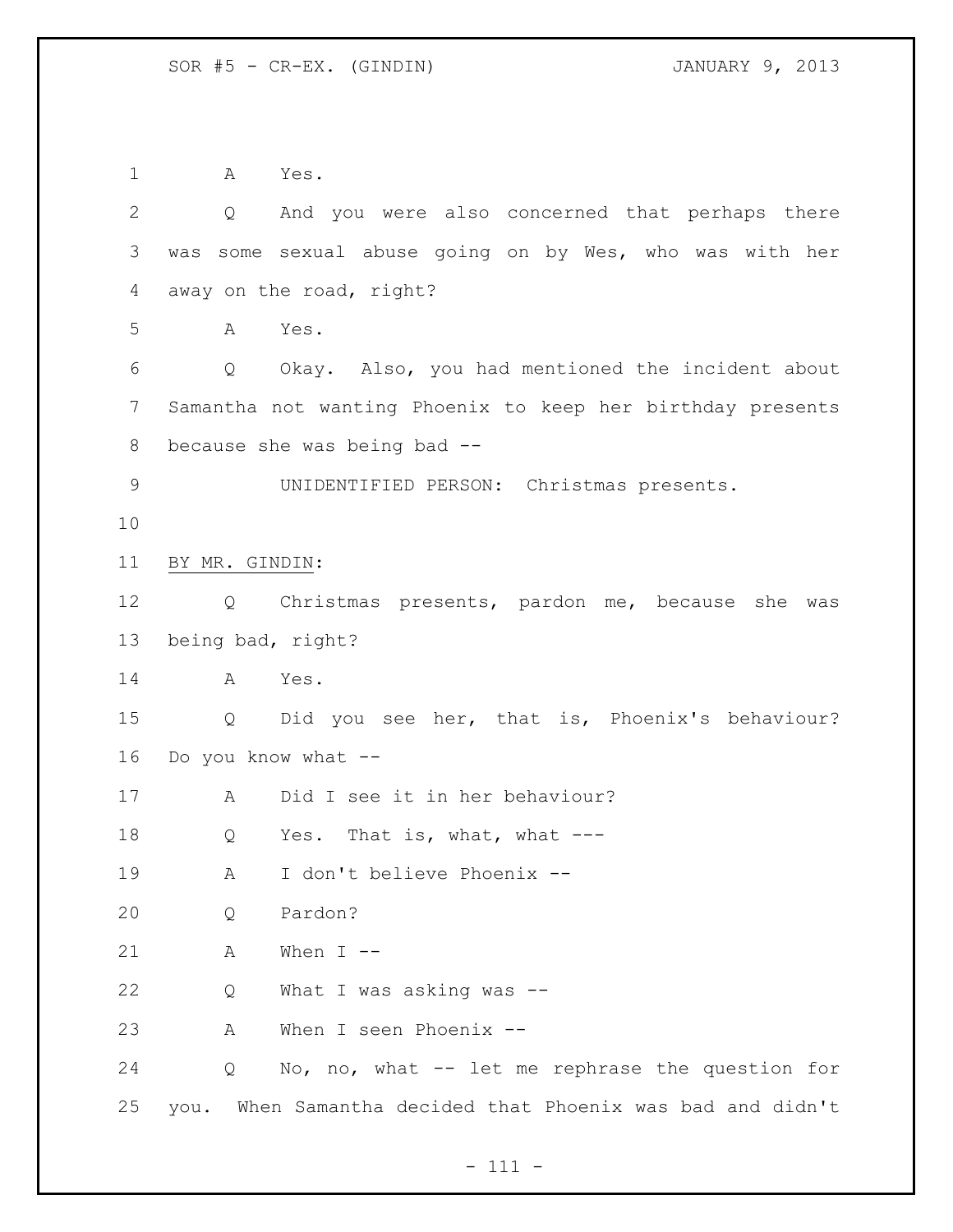SOR #5 - CR-EX. (GINDIN) JANUARY 9, 2013

 deserve these Christmas presents, did you see anything that Phoenix was doing that could be described as bad at that time? A No, but Phoenix wasn't with her. Q So Phoenix wasn't there. I see. So she was, she was just talking about the fact that she didn't deserve these presents, right? A Yes. Q Another concern was that, was it to do with potty training or not being potty trained? A No, it was that she would go to the bathroom not in the bathroom, like in -- Q She's -- A -- when she's like laying down, sleeping, you know, like -- Q She was peeing her bed? 17 A -- (inaudible). Q Yeah. She was -- A (Inaudible). Q -- peeing her bed; is that right? A Yes. Q Okay. And was another concern of yours that Samantha was a drug user and you indicated that you didn't think she was stopping around that time at all? A I didn't have concerns about her drug use.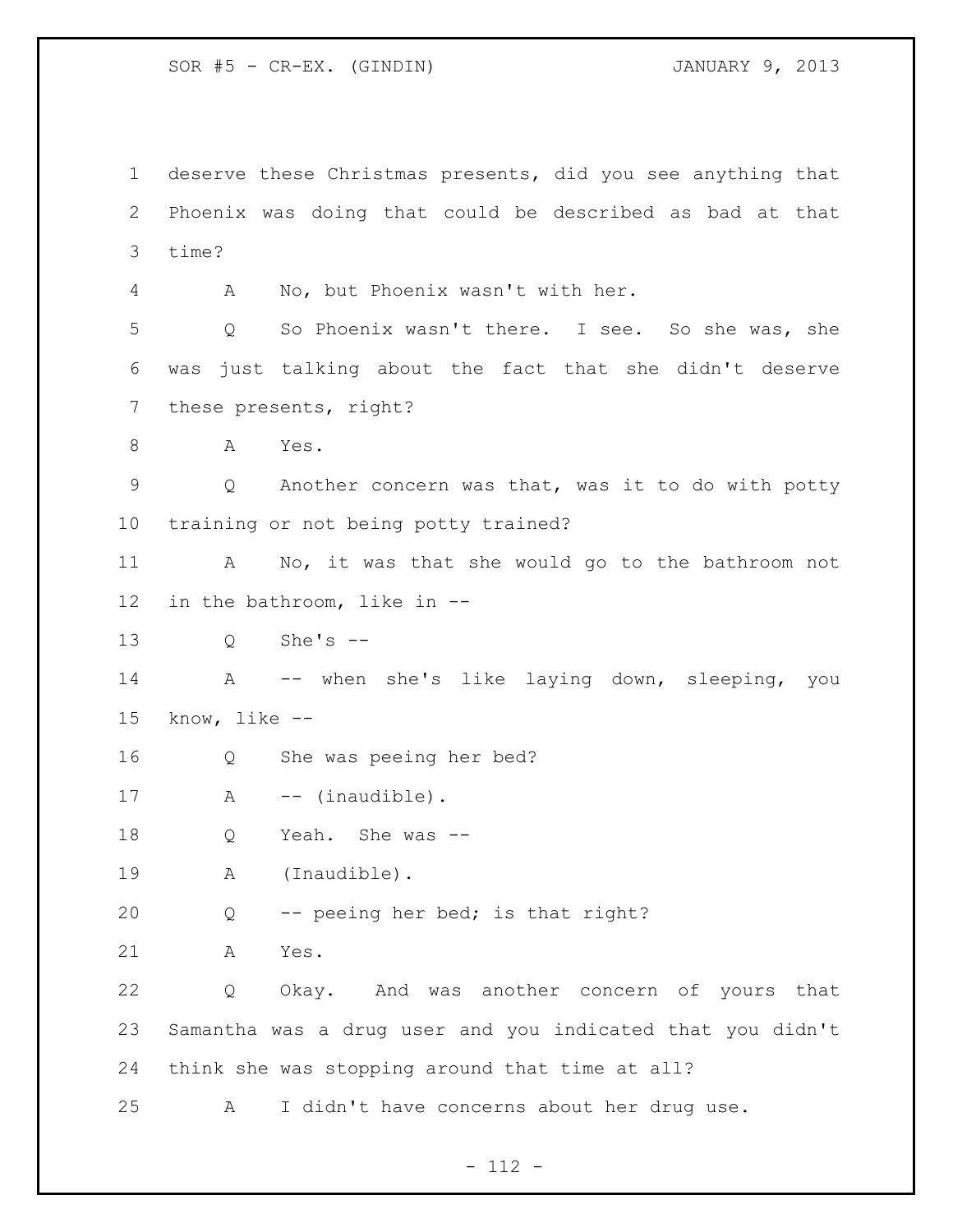Q Um-hum.

2 A I knew about the drug use. Q That wasn't one of your concerns? A No. Q Okay. And you also told us about an incident where, as you were -- as Samantha was leaving her apartment, she seemed to lock the bedroom door from, from outside the bedroom by reaching up her hand. Remember that? A Yes. Q That was obviously something that, that bothered you, right? 13 A It didn't seem, I don't know -- it caught my attention. Q Yeah. It didn't seem right to you? A Right. Q So as a result of these various things you observed, you went to your social worker, Della, and told her some of this stuff, right? A Yes. Q Okay. You're not able to say exactly what you told her but you tried to give her the idea that you had some concerns, right? A Yes. Q And she told you that you should call intake,

 $- 113 -$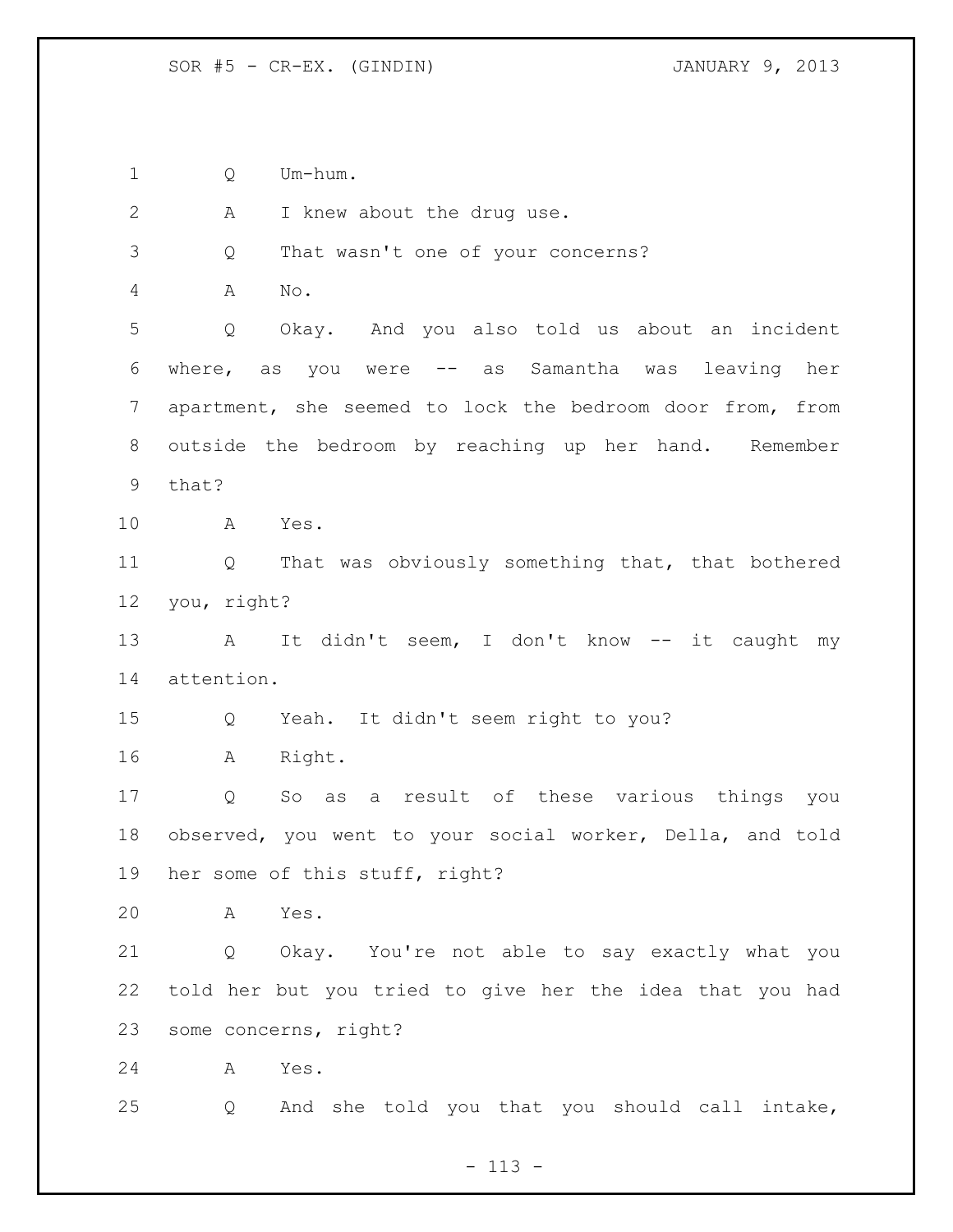correct?

A Yes.

 Q And is it possible that she gave you the number, as well, or is that something you just knew?

 A It's possible she gave -- I knew the number already.

 Q You knew the number already. Now, when you called CFS finally, I can't recall if you said that you were with number 6. Do you recall being with SOR number 6 when you made that call?

A Yes.

 Q And you recall it being done on a cell phone, right?

14 A I'm pretty sure it was, yes.

 Q And you told us about your conversation. Was number 6 involved in that call other than just being there? A Not as far as I know.

 Q Now, you told them, whoever answered the phone, it was a female, correct?

A Yes.

 Q You said that you were concerned about Phoenix Sinclair, right?

A Yes.

 Q You gave the name Phoenix Sinclair, correct? A Yes.

 $- 114 -$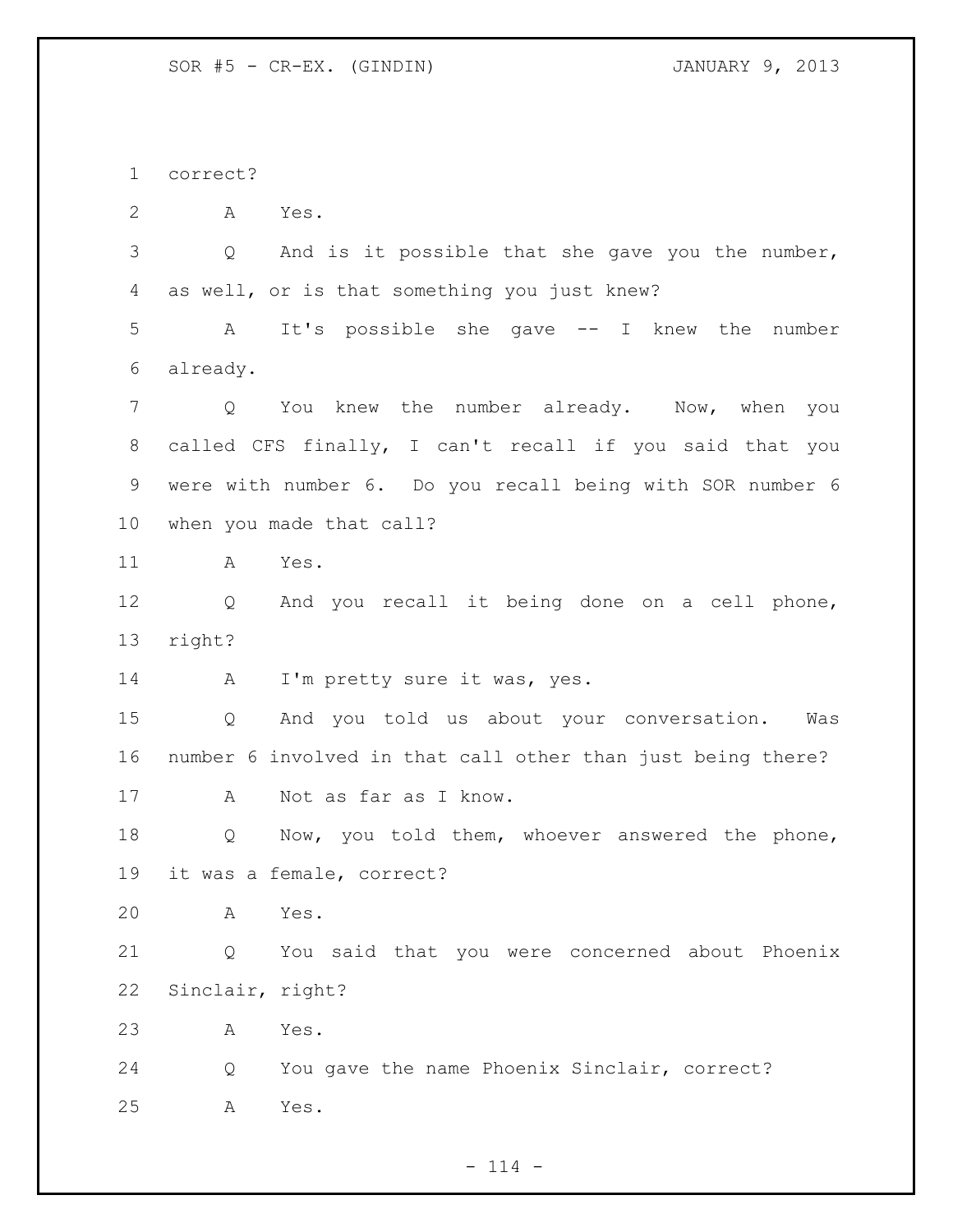Q And basically, you told them you thought someone should go check it out, right?

A Yes.

 Q They wanted your name and that's where the problem came in because you didn't want to give your name because you were a good friend of Samantha, right?

A Yes.

 Q You were told that they couldn't take it seriously unless you gave that name, right?

A Yes.

 Q Were you asked any questions at all about what it was your concerns were?

 A I can't remember any specific questions but they do kind of have like the same kind of questions they ask for every call, what the name is and what your concern is and if you know the address, and like anything specific.

 Q So whatever they asked, you gave them the specific information, correct, except your name, that is? A As best I could, yes.

 Q But obviously when they asked your name, that's when, that's when things took a different course, right?

A Yes.

 Q And believe you said you recall giving the name Wes McKay as well, or you're not sure?

A I'm not sure.

 $- 115 -$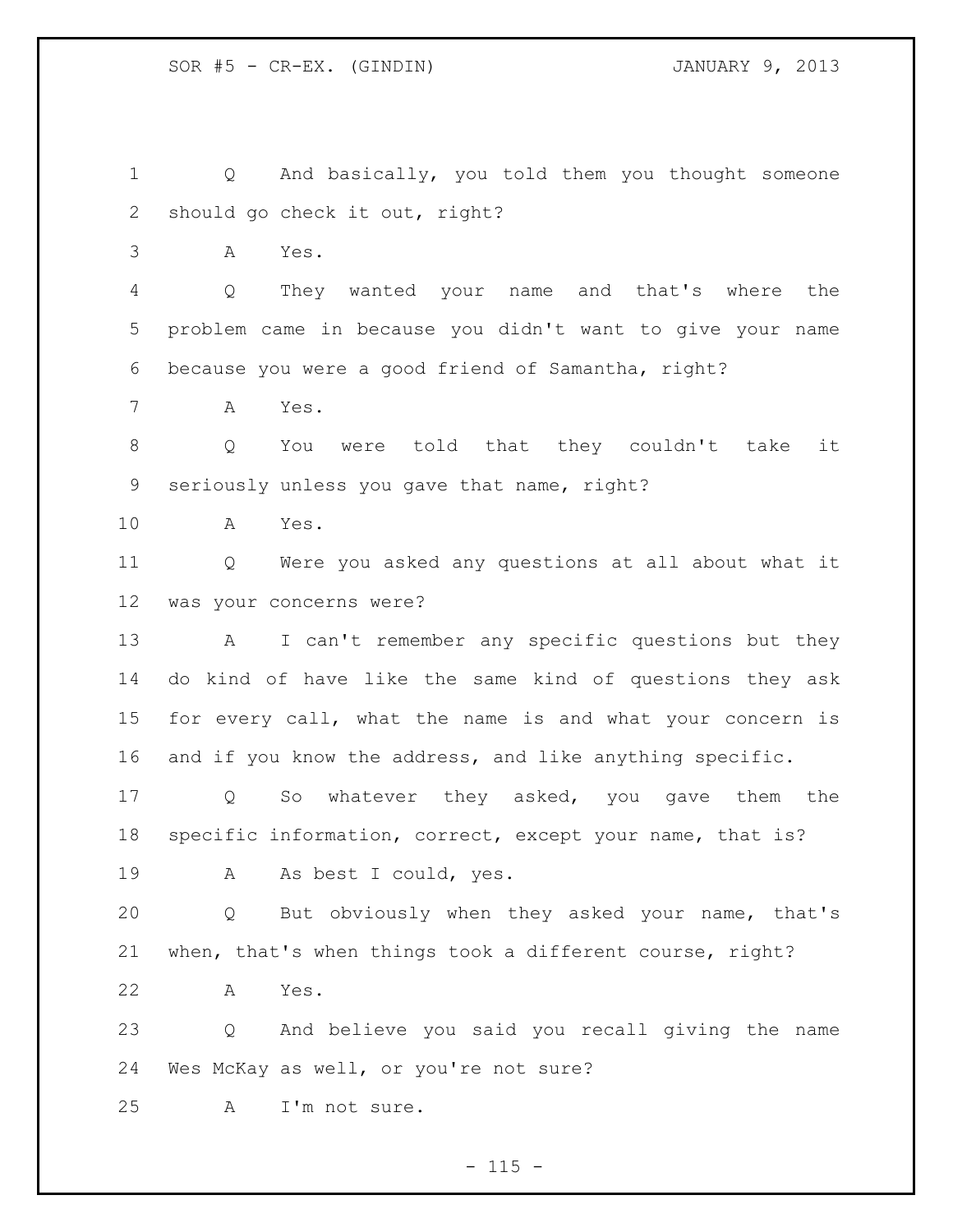Q Okay. But you did give them a pretty detailed description of where Samantha lived, right? A Yes. Q You told them that you had concerns about the fact that Phoenix was always away on the road with Wes, I believe. That correct? A Yes. Q And I think you said you told them about your concerns about possible sexual abuse by Wes against Phoenix? You may have put it -- A Yes. Q -- as being touched improperly, or something like that. Do you recall how you might have said it? A No, I don't. Q But you did refer to it in some fashion, though, right? A Yes. Q And so they didn't seem to take your concerns seriously because of the fact that you didn't give the name, correct? And -- A Yes. Q I understand that you then discussed it further with SOR number, number 6, correct? A Yes. Q And was it number 6's idea that you go over to

 $- 116 -$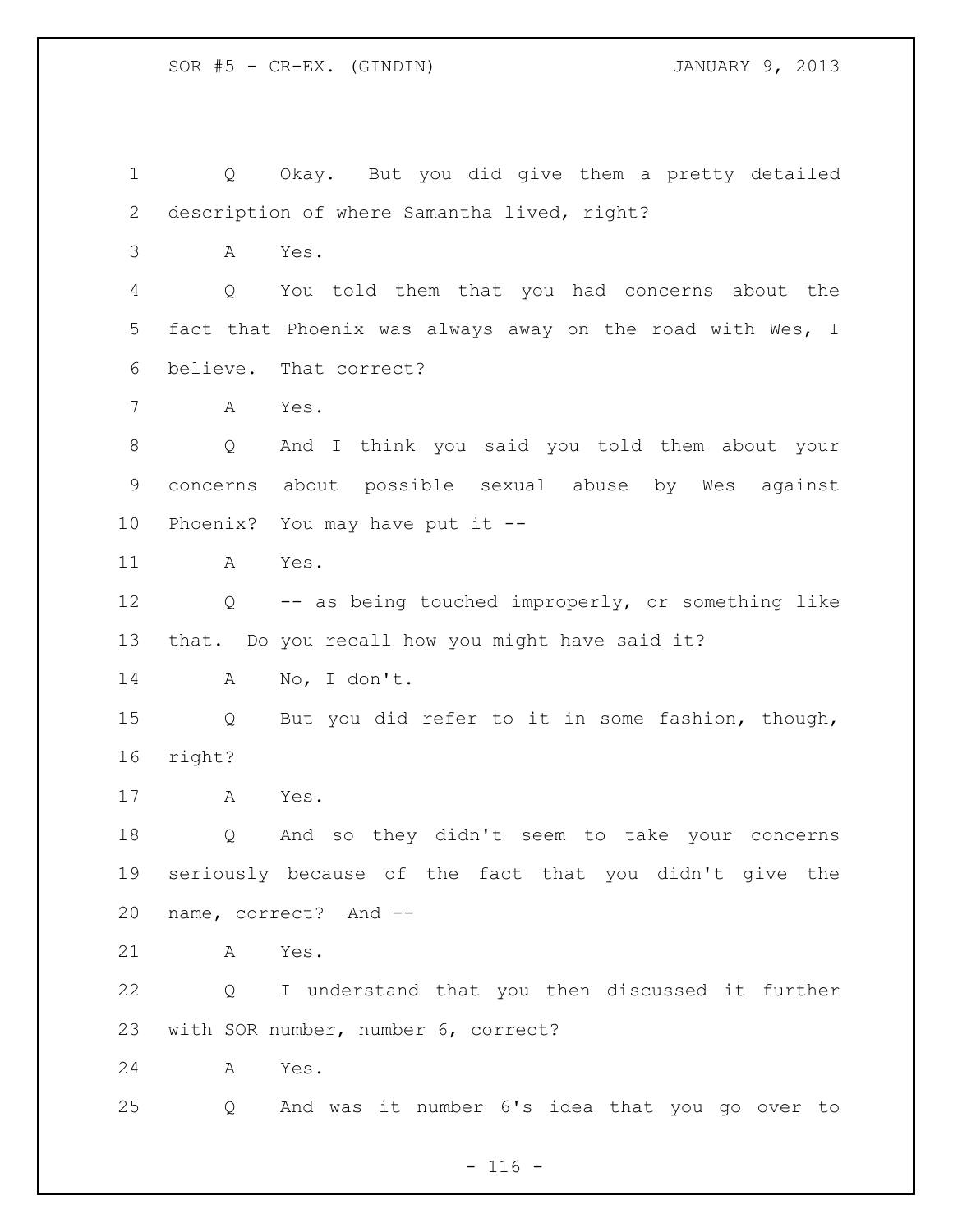SOR #5 - CR-EX. (GINDIN) JANUARY 9, 2013

 her foster mother and see if she'll call? Or, or yours? A Hers. Q Okay. A She went, not me. Q I see. But you knew what she was going to do, right? A Yes. Q Was there some discussion about perhaps they would take it more seriously if a foster parent that they were connected with made the call? Was there any sort of discussion like that? A Yes. Q You remember that discussion, right? Do you remember who was saying it? Was it number 6 saying it or number -- or yourself? A No, I don't remember who. Q But you do recall some discussion about, well, maybe they'll listen to number 7, she's a foster mother, she obviously has some connection with CFS, right? A Yeah. Q And eventually, you were interviewed by the RCMP, I think you said, correct? A Yeah. Q And you told them the same thing essentially that you've told us here, right?

 $- 117 -$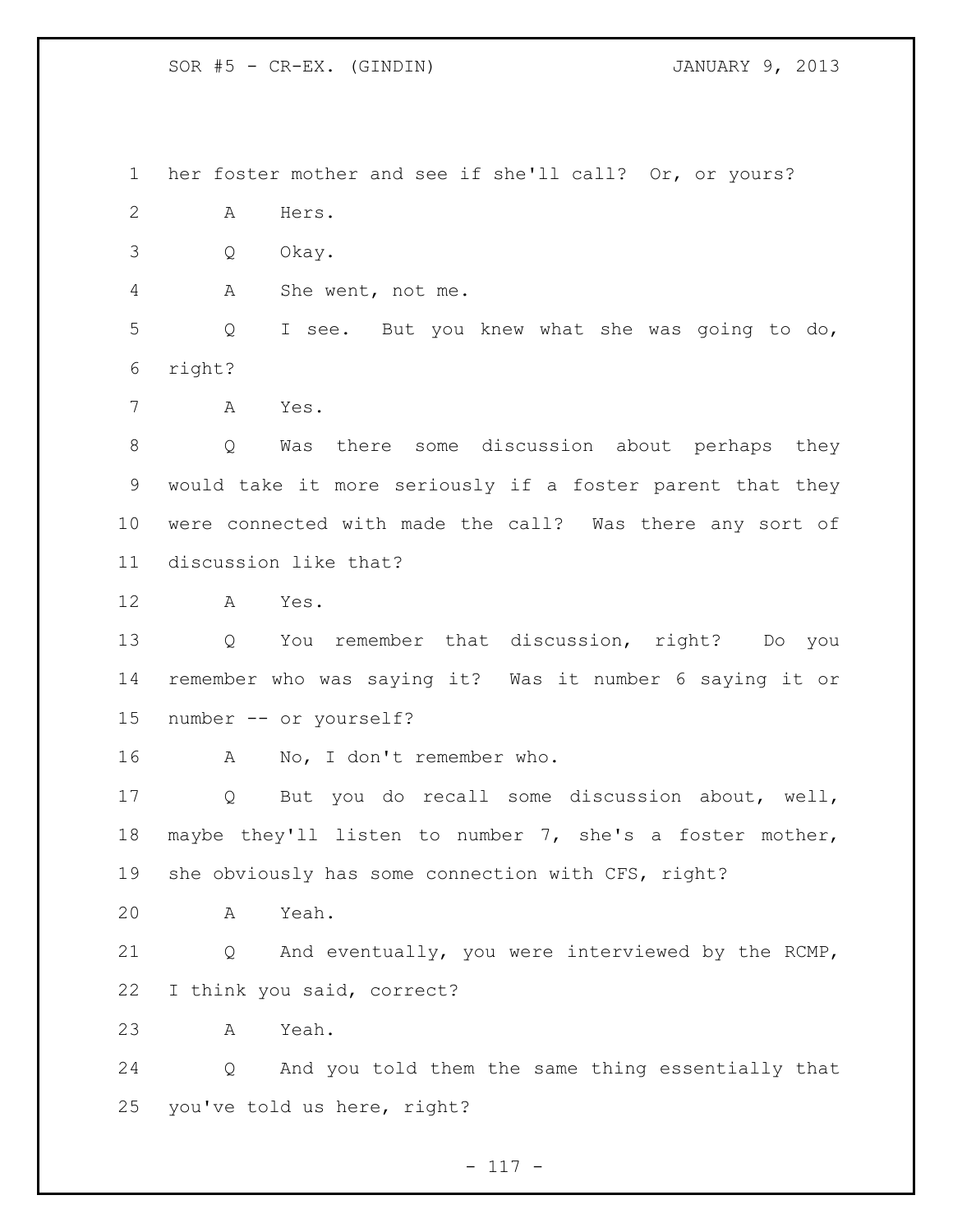SOR #5 - CR-EX. (GINDIN) JANUARY 9, 2013 SOR #5 - CR-EX. (MCKINNON)

A Yes.

 Q And you appreciate, of course, that you're under oath here, right? A Yes. Q And you're telling us the truth about making that call, right? A Yes. MR. GINDIN: Thank you. Those are my questions. THE COMMISSIONER: All right. There'll be some more questions from some others coming, Witness, and Mr. McKinnon will introduce himself. MR. MCKINNON: Thank you, Mr. Commissioner. CROSS-EXAMINATION BY MR. MCKINNON: Q Witness, my name is Gordon McKinnon. I'm the lawyer for the department, which includes Winnipeg CFS. I've got a few questions for you as well. I understand from your evidence this morning and from everything else I've read about what you've told people, that you only saw Phoenix on two occasions. That's correct? A Yes. Q And one of those occasions was the incident you described earlier when Samantha came over to your home in

the summer of 2004, and you didn't say summer, but you said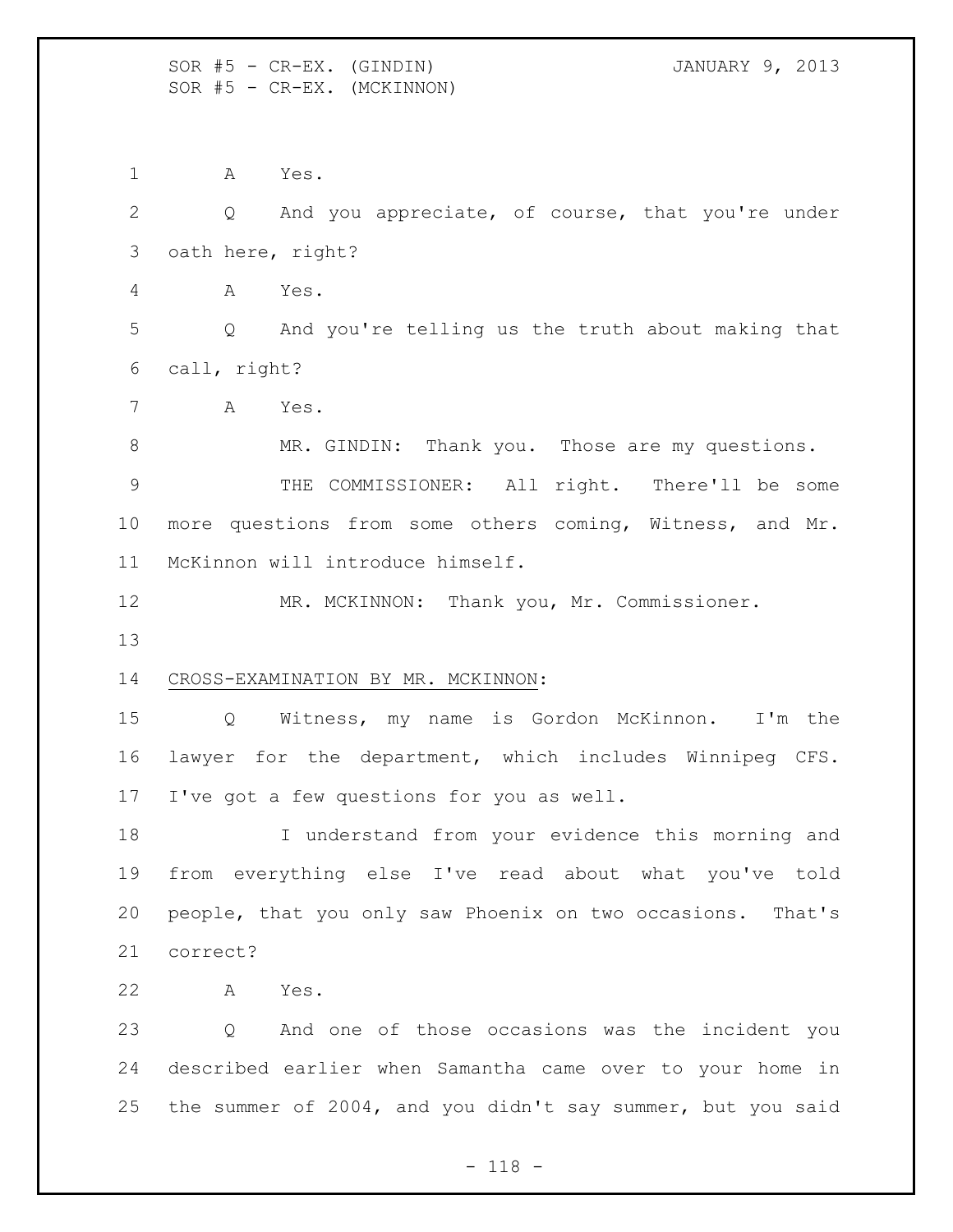it was nice out. Do you recall that?

A Yes.

 Q And, and Phoenix came to your home and, as I understand it, she played on the play structure and there was an area in your backyard where there was no grass and she, she got muddy, she got dirty?

A Yes.

 Q And you had an opportunity to see her for about an hour or so on that occasion, that is, see Phoenix?

A Yes.

 Q And observe her? And would it be fair for me to suggest to you that what you observed looked like a regular four-year-old girl?

A Yes.

 Q Didn't look like there was anything wrong? A Not that I could tell.

 Q Okay. And the second occasion when you saw Phoenix was in the fall, same year, 2004? Correct?

A Yes.

 Q That's right? And did Phoenix come to your home again on that occasion?

A Yes.

 Q And I understand that you, on that occasion, Phoenix was just watching TV?

A Yes.

 $- 119 -$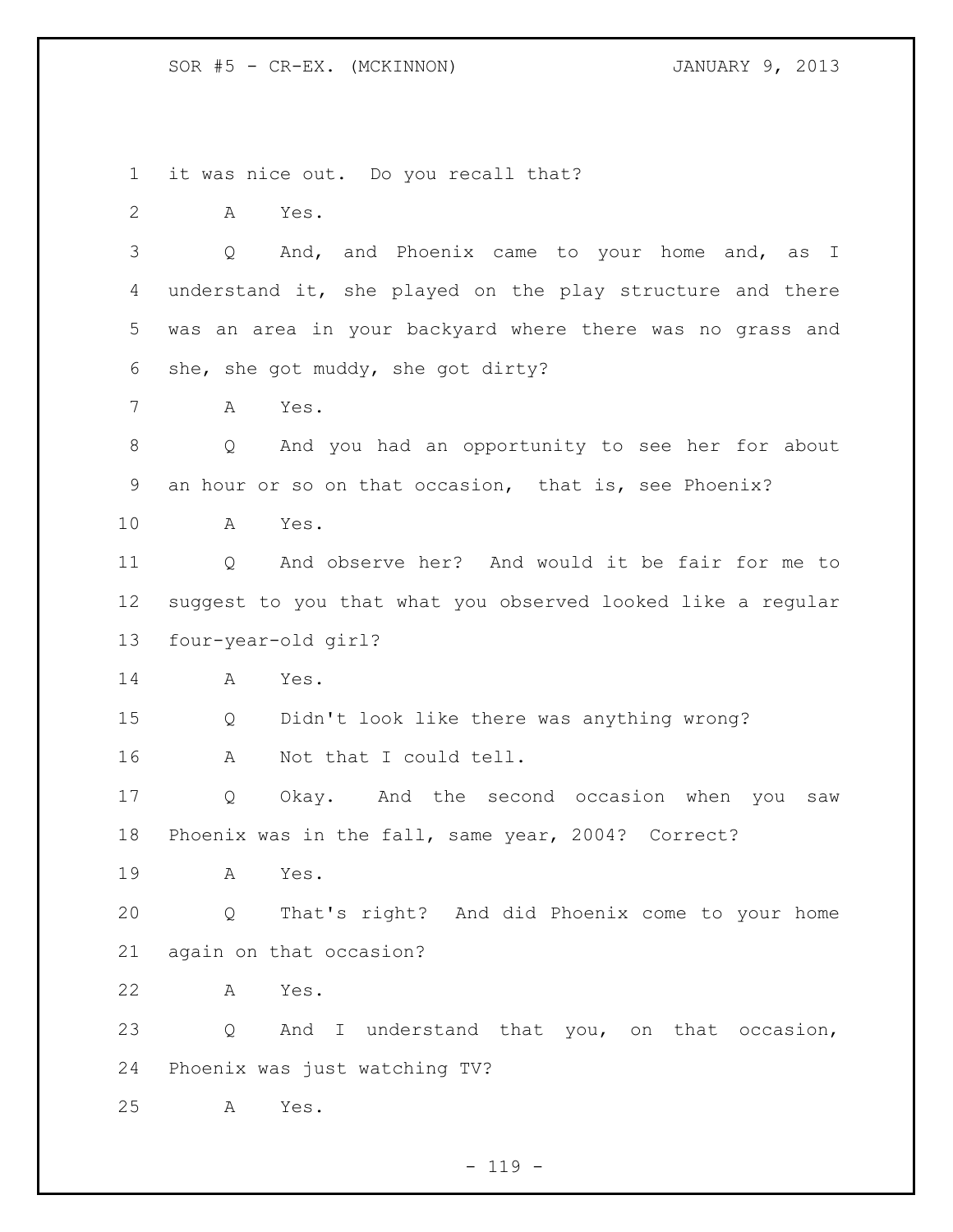1 Q And she sat there quietly? A Yes. Q And then you went with Samantha and presumably Phoenix to, to the bus stop? A Yes. Q And this visit was also for approximately one hour? 8 A I don't know the proximity (inaudible). Q It was enough time for you to get a, an opportunity to observe Phoenix play and interact with your child? A I guess, yes. Q And she again seemed like a regular kid to you? A Yes. Q She played with your kids? A Yes. Q She asked for stuff? She, she said thank you -- A I don't remember her asking. Q Do you remember her saying thank you? Do you remember her smile? A Yes. Q Okay. So on the two occasions when you actually saw Phoenix, you didn't see anything that was approaching signs of abuse or even neglect? A Yes.

 $- 120 -$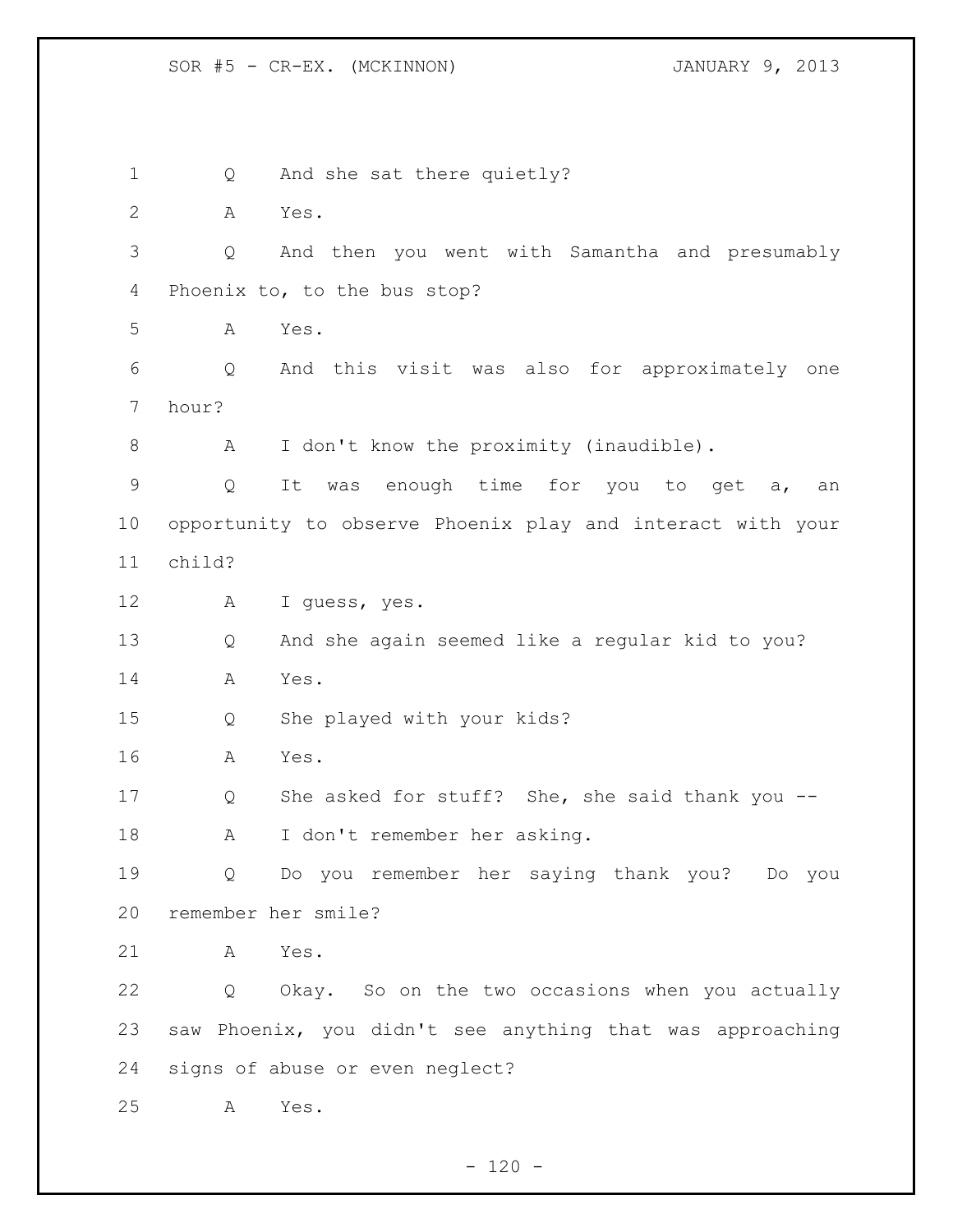Q Now, I want to get to your call to CFS. Firstly, as I understood your evidence this morning, you're reasonably confident that phone call was made by you on a cell phone?

A I'm pretty sure, yes.

 Q And as I understand what you've told Ms. Walsh, is it was not a cell phone that you owned but a cell phone of your then husband or partner?

A Yes.

 Q And I'm not going to ask you his name and I'm not going to ask you to volunteer his name, so I want you to maintain his confidentiality as well, too. But we anticipate hearing evidence at this inquiry from an investigator who was given a, a cell phone number by SOR number 5. That's you. Was the --

A Okay.

 Q -- cell phone number you gave to the investigator the cell phone number of your partner that you believe you made a telephone call to Winnipeg CFS on? Was that the telephone number you gave to the investigator?

21 A I don't remember the phone number.

 Q Okay. Well, we'll have to ask Ms. Walsh to clarify that, because we're advised that the investigator was given a cell, a cell phone number.

A If I gave him a cell number, I don't remember the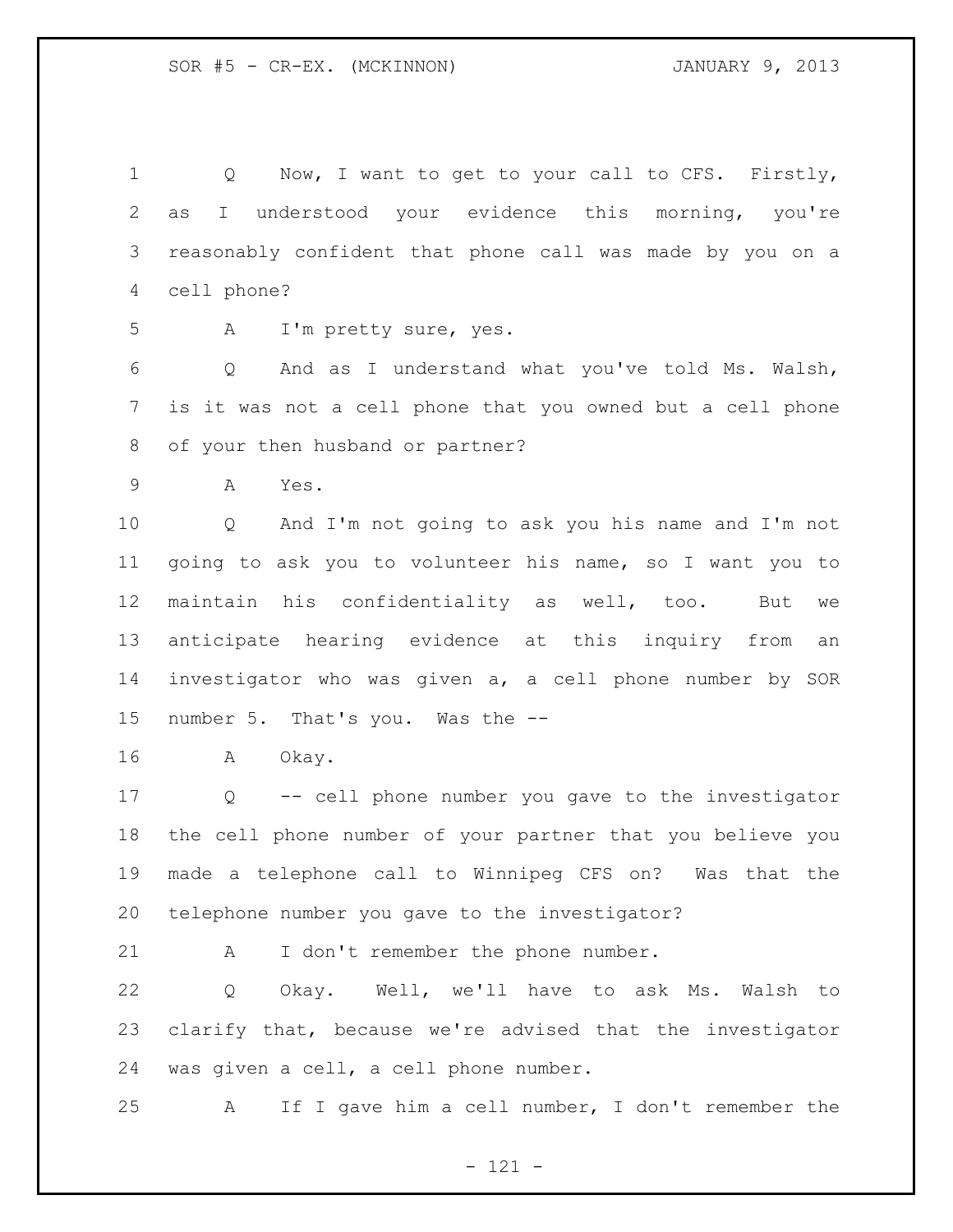number now.

| $\overline{2}$  | Okay. This would have been within the last year<br>Q        |
|-----------------|-------------------------------------------------------------|
| 3               | or so. Do you recall meeting with an investigator from the  |
| 4               | Commission with in the last year or so?                     |
| 5               | At the beginning of last year?<br>A                         |
| 6               | Do you recall giving Ms. Walsh a number of a cell<br>Q      |
| 7               | phone to give to an investigator in the last year or so?    |
| 8               | I don't understand.<br>A                                    |
| $\mathsf 9$     | Q<br>We're trying to determine -- let, let me<br>lead       |
| 10              | with the conclusion so you see where I'm going.<br>This     |
| 11              | investigator made some inquiries of Rogers Communication on |
| 12 <sub>1</sub> | a cellular, on a cell phone number that you provided to     |
| 13              | him, and he was unable to find any phone calls recorded on  |
| 14              | that cell phone to a Winnipeg CFS phone number during the   |
| 15              | period January 2005 to April 2005. So what I'm trying to    |
| 16              | determine from you is the number that this would --         |
| 17              | investigator was given by Ms. Walsh which, in turn, she got |
| 18              | from you. I'm trying to determine if that's the same phone  |
| 19              | that you said today was the phone you likely used to call   |
| 20              | Winnipeg CFS.                                               |
| 21              | THE COMMISSIONER: Well, I think --                          |
| 22              | MR. MCKINNON: I know that's a long question.                |
| 23              | THE COMMISSIONER: -- I think, I think we better             |
| 24              | start to see whether she recalls giving a number to Ms.     |
| 25              | Walsh.                                                      |
|                 |                                                             |

- 122 -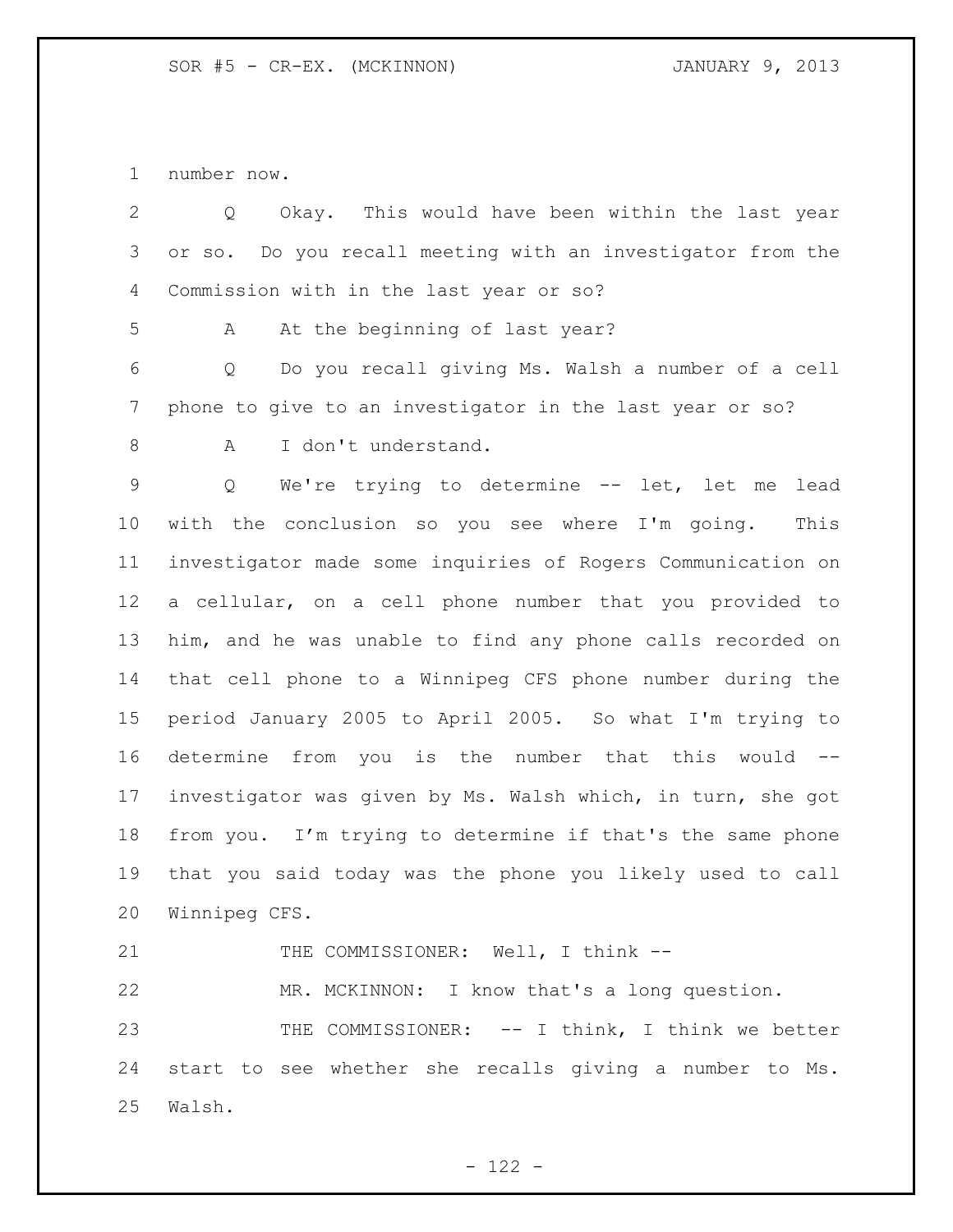BY MR. MCKINNON:

 Q Do you recall giving a phone number to Ms. Walsh? A I recall. Yes.

 Q And when you gave her that phone number was it for the purpose of allowing the investigator to make that check? In other words, were you giving her the phone number of the phone that was allegedly used to call Winnipeg CFS in 2005, which is the matter you testified to this morning? Was that the phone number you gave to Ms. Walsh?

 A I know I gave her a number of the cell phone that I may have had. Like, I don't remember the cell phone that I had in that time and since then I've had several cell phones, so I can't recall any specific numbers.

 Q Okay. Well, we'll have to leave it at that, then. But what you're saying is you now don't recall whether the number you gave to Ms. Walsh is the same phone number you would have used to call Winnipeg CFS in 2005; is that what your evidence is?

A I just --

21 0 You don't recall?

A I don't remember the number I gave her.

 THE COMMISSIONER: Do you know, do you know why you gave Ms. Walsh a number?

THE WITNESS: I remember them asking me if I knew

- 123 -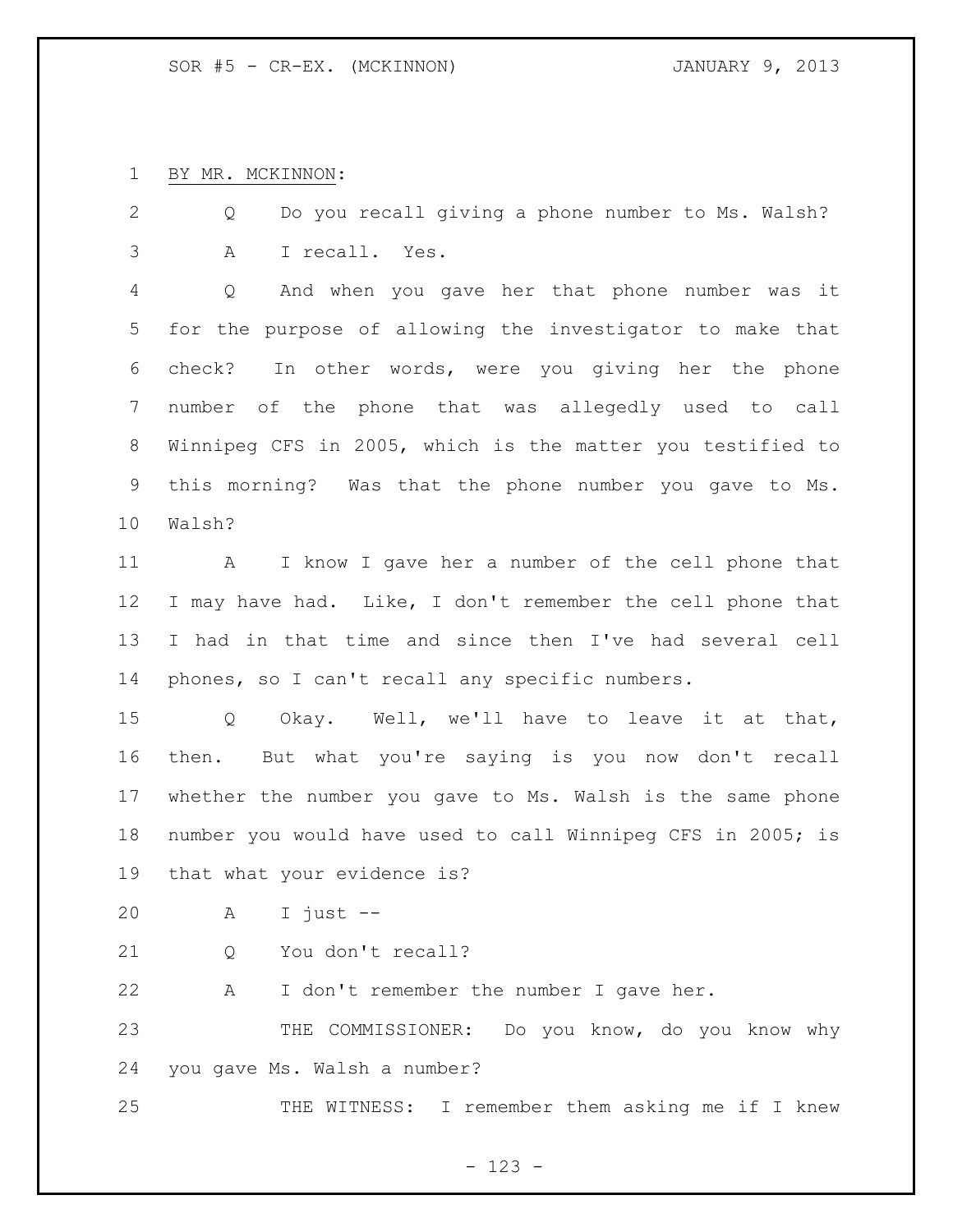a phone number of the phone that I had. BY MR. MCKINNON: Q And when you say the phone that you had, was it the phone that you had in 2005? A It should have been the phone I had in 2005. Q And was that the phone you used in 2005 to call Winnipeg CFS? A That would have been the phone, yes, because it was the only cell phone that I had in that period of time. Q Okay. So if this inquiry subsequently hears evidence that there was no phone call made from that cell phone to Winnipeg CFS, you would have no explanation for why that doesn't show up. Is that fair? 15 THE COMMISSIONER: I think maybe, Mr. McKinnon, you should repeat your question and then just give her time to answer. 18 MR. MCKINNON: Okay. BY MR. MCKINNON: Q If this inquiry -- A Can you repeat it? Q Yes. If we subsequently hear evidence from the investigator that there's no record of a phone call being made from that cell phone to Winnipeg CFS, assuming that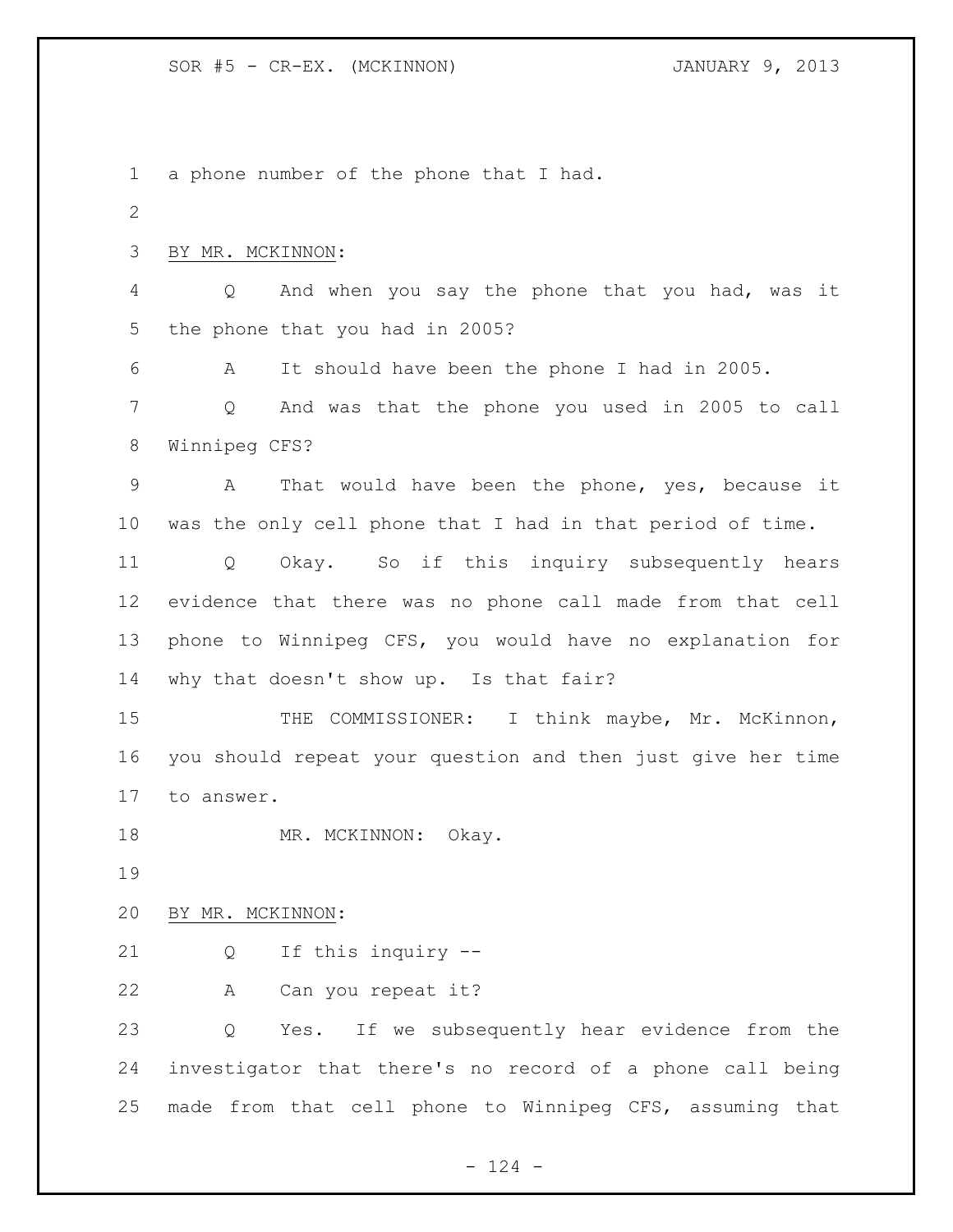| $\mathbf 1$ | that's the evidence we hear from another witness, I'm, I'm |
|-------------|------------------------------------------------------------|
| 2           | asking you if you would have any explanation for why there |
| 3           | is no cell phone record from that phone to Winnipeg CFS    |
| 4           | during this period in question?                            |
| 5           | Okay. So you're asking if I would know what cell<br>A      |
| 6           | phone was used?                                            |
| 7           | No, just if you have any explanation as to why<br>Q        |
| 8           | there would be no record. Could there have been?           |
| 9           | Oh, do I know why?<br>A                                    |
| 10          | Yes.<br>Q                                                  |
| 11          | I  No, I wouldn't know why.<br>A                           |
| 12          | And in terms of what you told CFS or allegedly<br>Q        |
| 13          | told CFS, you were asked about that by the RCMP when you   |
| 14          | gave your statement to the RCMP. Do you recall telling the |
| 15          | RCMP about the conversation you had with, or allegedly had |
| 16          | with Winnipeg CFS?                                         |
| 17          | I remember telling them I had a conversation,<br>A         |
| 18          | yes.                                                       |
| 19          | Well, do you recall giving a statement to the<br>Q         |
| 20          | RCMP?                                                      |
| 21          | Yes.<br>A                                                  |
| 22          | And I want to perhaps take you to that document.<br>Q      |
| 23          | Do you have in front of you document number CD0105? Do you |
| 24          | have a piece of paper there or a monitor?                  |
| 25          | THE COMMISSIONER: She has some assistance there.           |

- 125 -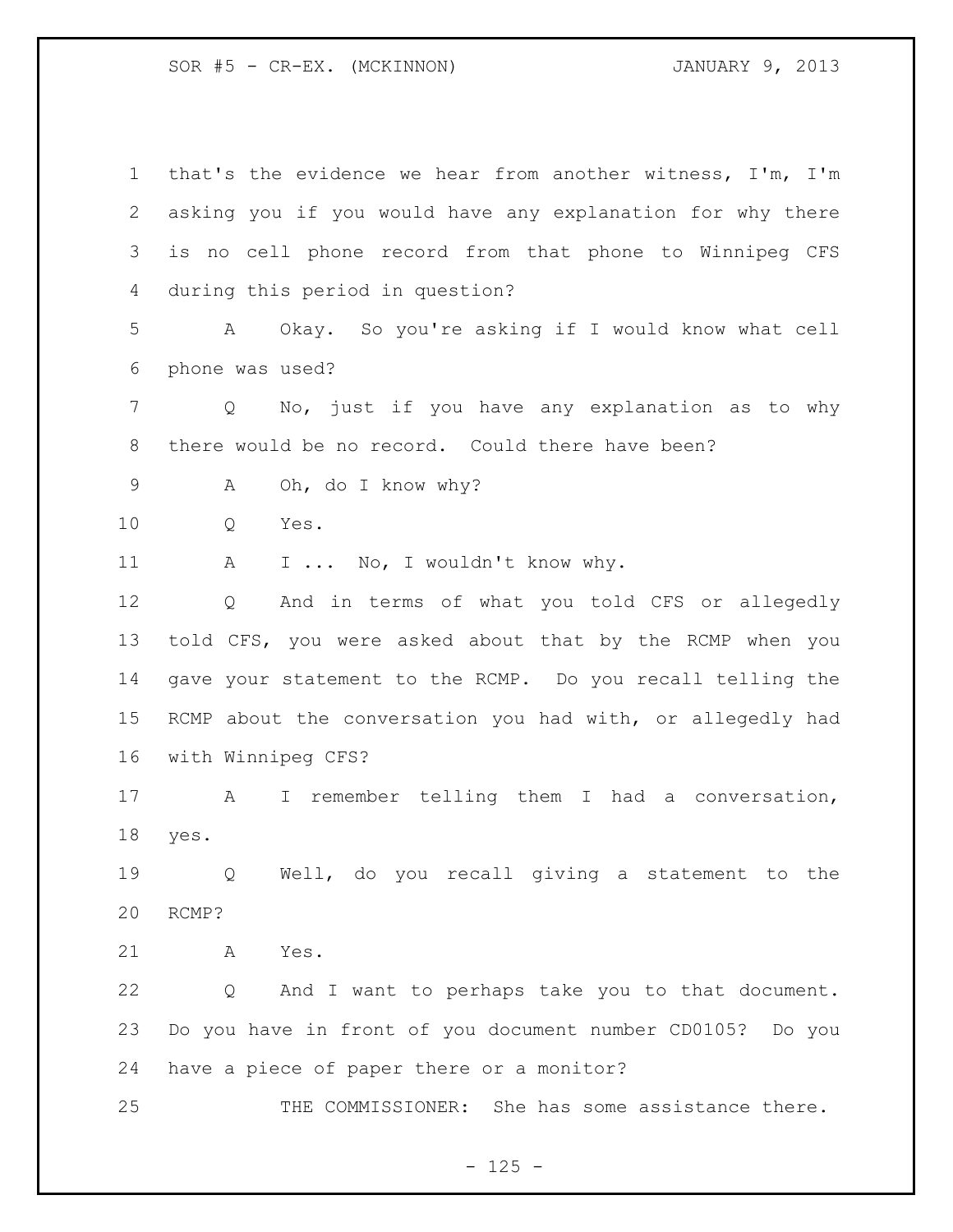1 MR. MCKINNON: She's got some --2 THE WITNESS: Yeah. MR. MCKINNON: -- assistance there? Okay. BY MR. MCKINNON: Q And have you had a chance to look at that document in preparing for today? A CD (inaudible). What page was it on? Q I'll take you to the page in a minute. Start at 4964. 11 THE CLERK: Mr. McKinnon, when I get a dotted line like this I have to reboot the computer. 13 THE COMMISSIONER: All right. We'll just be a minute, witness, till the next question. You can have a look at that page, if you like. MR. MCKINNON: 4964. 17 THE COMMISSIONER: All right. We have the -- it on the screen now, Witness, so Mr. McKinnon is going to ask you a question. BY MR. MCKINNON: Q And if we could look at the bottom half of the page. Witness, I understand this is an interview that you gave to the RCMP back in 2006, shortly after you learned of the tragic death of Phoenix Sinclair. And you testified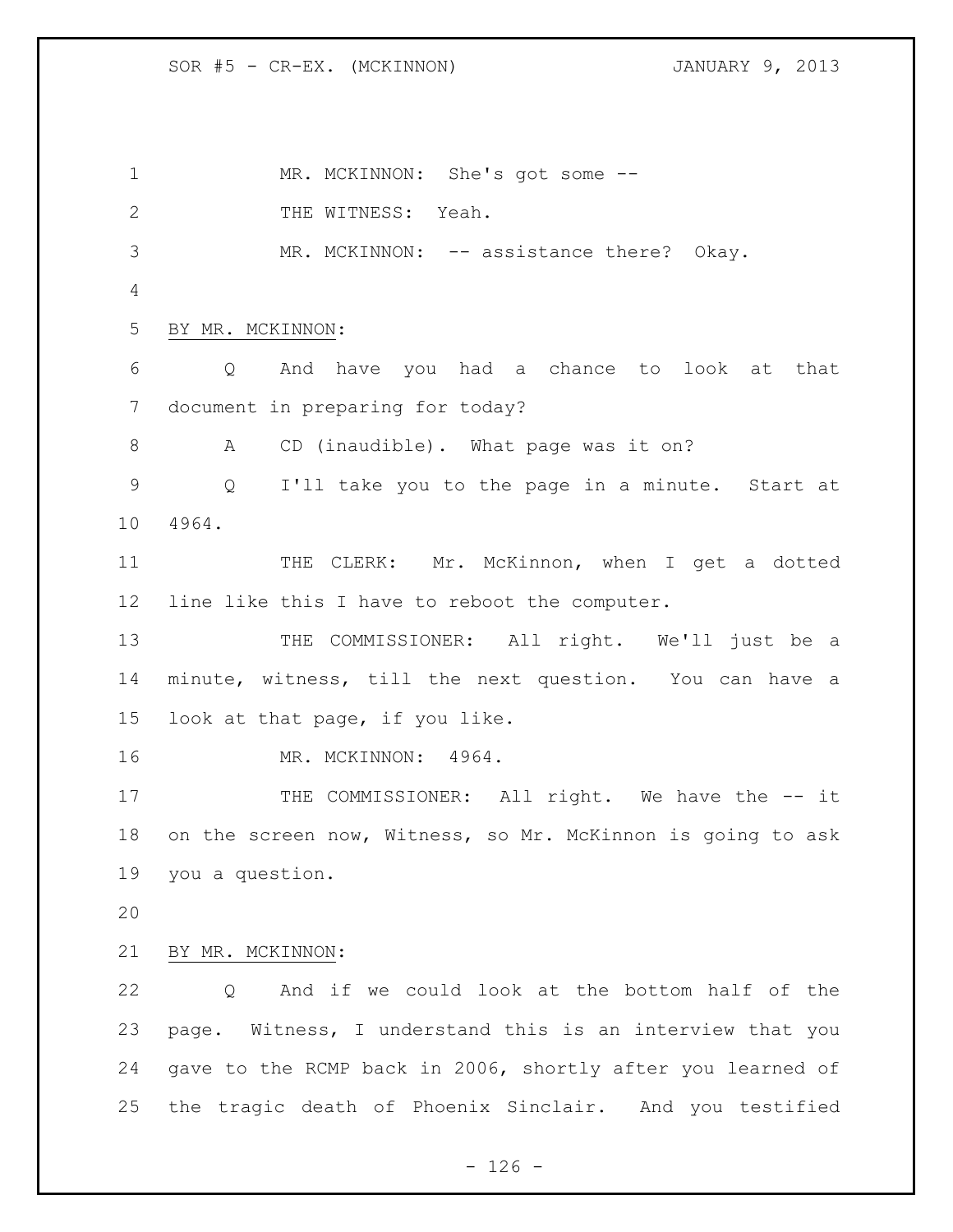earlier that you were -- you didn't recall whether they called you or you called them, but you, you did recall giving this statement, correct? A Yes. Q And is it fair for me to conclude that in talking to the RCMP you were attempting to be as detailed and accurate as possible? Is that fair? Were you trying to be accurate when you -- A Can you ask it again? Q Were you trying to be accurate when you gave this interview to the RCMP? A Was I trying to be? Q Yes. Were you intending to give accurate information? 15 THE COMMISSIONER: That is, Witness --16 THE WITNESS: Yes. 17 THE COMMISSIONER: -- were you trying to tell the RCMP the story as you knew it in a correct and honest and proper way? 20 THE WITNESS: Yes. BY MR. MCKINNON: Q Thank you. And this statement would have been given in 2006, in March, which was just a little bit over a year after the, after the events in question occurred.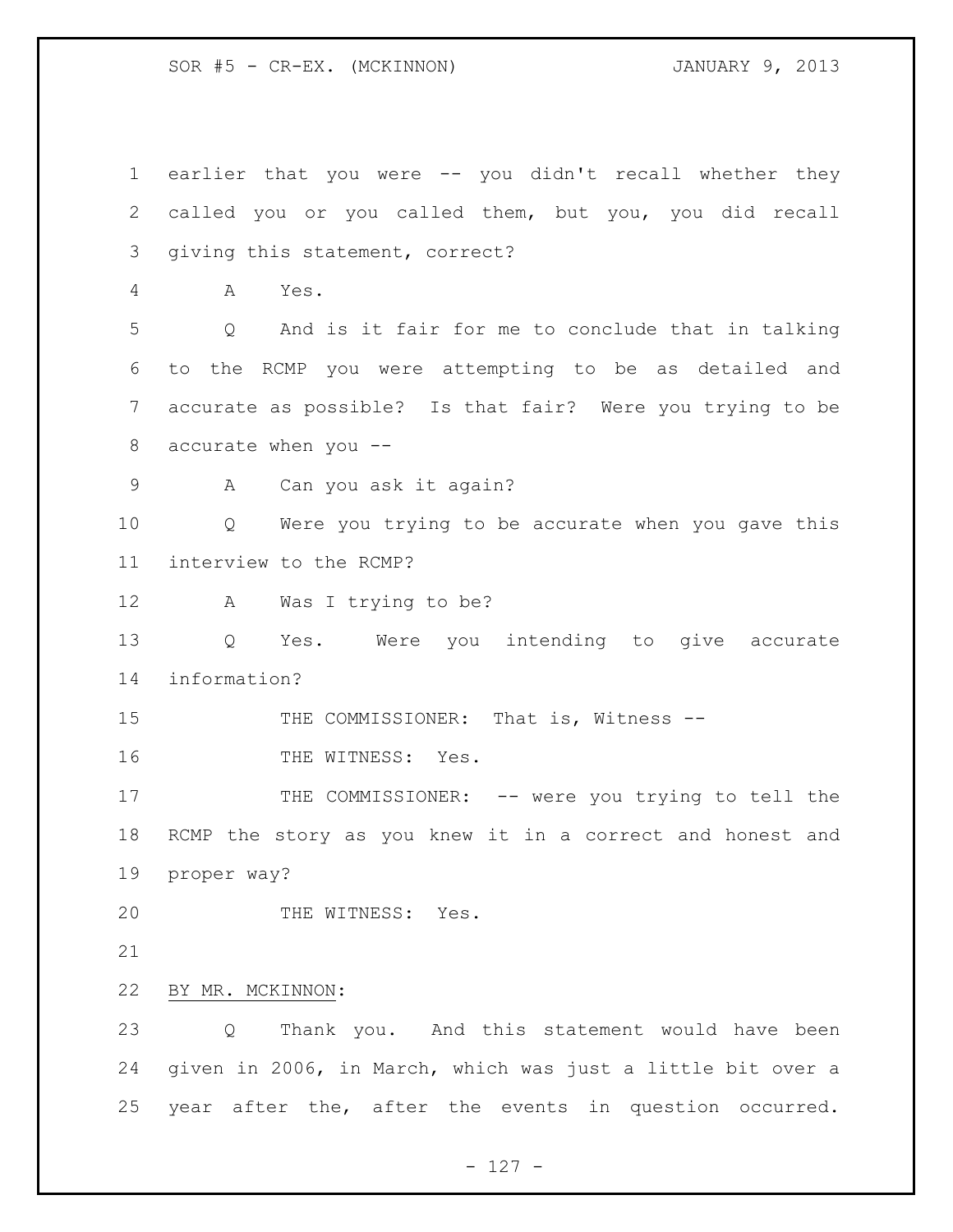| $\mathbf 1$     | This call to Winnipeg CFS was in early 2005. We're now in  |
|-----------------|------------------------------------------------------------|
| 2               | March of 2006, so a little bit more than one year later    |
| 3               | you're being brought in to the RCMP office and you are     |
| 4               | giving them a statement. I'm suggesting, one -- I'm        |
| 5               | suggesting to you that your, your memory would have been   |
| 6               | better in 2006 than it is today, in 2013. That fair?       |
| 7               | A<br>Yes.                                                  |
| 8               | And if we look at the bottom half of this page,<br>Q       |
| 9               | you'll see the RCMP officer's name, looks like Rouire, and |
| 10              | there's a long transcript of your answer. And the second   |
| 11              | paragraph, at the bottom of the page, it's, it's evident   |
| 12 <sup>°</sup> | that they're talking about, you're talking about this call |
| 13              | to CFS. You said:                                          |
| 14              |                                                            |
| 15              | " called CFS at the beginning                              |
| 16              | of 2005 in the winter, it was                              |
| 17              | after New Years.  I told CFS,                              |
| 18              | you know, 'We have concerns."                              |
| 19              |                                                            |
| 20              | et cetera. So that's -- I'm just identify. It's, it's      |
| 21              | about the same incident here that you testified to this    |
| 22              | morning, which is your call to CFS, correct?               |
| 23              | Say that again?<br>A                                       |
| 24              | You're describing --<br>Q                                  |
| 25              | (Inaudible) --<br>Α                                        |

- 128 -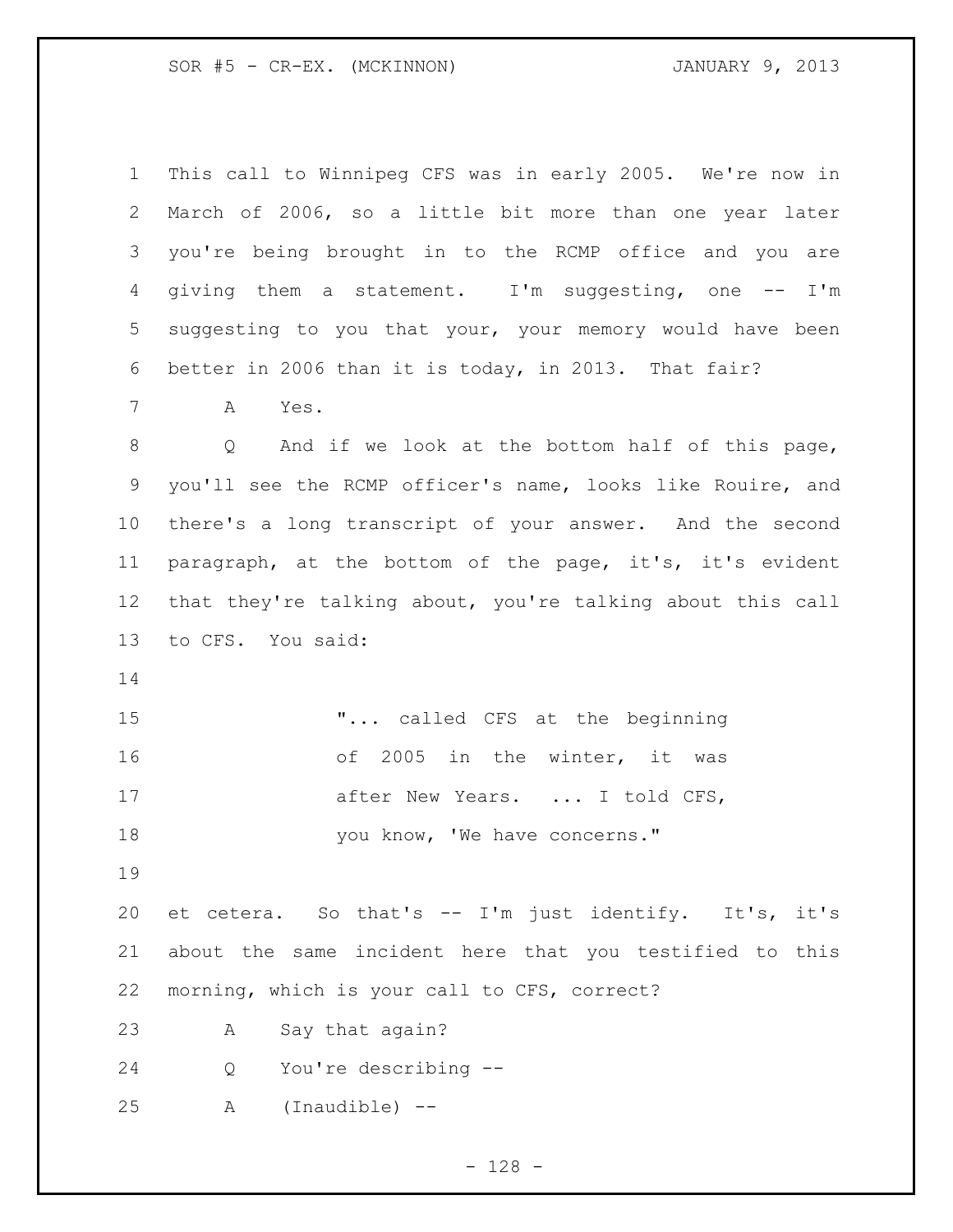SOR #5 - CR-EX. (MCKINNON) JANUARY 9, 2013 Q There was only one time that you called Winnipeg CFS after-hours and this was that one time, correct? A Yes. Q Yes? 5 THE COMMISSIONER: What you're being asked -- THE WITNESS: Yes. 7 THE COMMISSIONER: All right. BY MR. MCKINNON: Q And if you see about halfway down that page -- sorry, halfway through that paragraph, they said, and it's in quotes: **"'Well** then how come you're calling us?'" And you said: 19 T was ... 'Because there's something wrong with the little girl.' And I said, 'It doesn't 22 take, you know, rocket science to figure something out. Like her little girl can't use the bathroom properly."

 $- 129 -$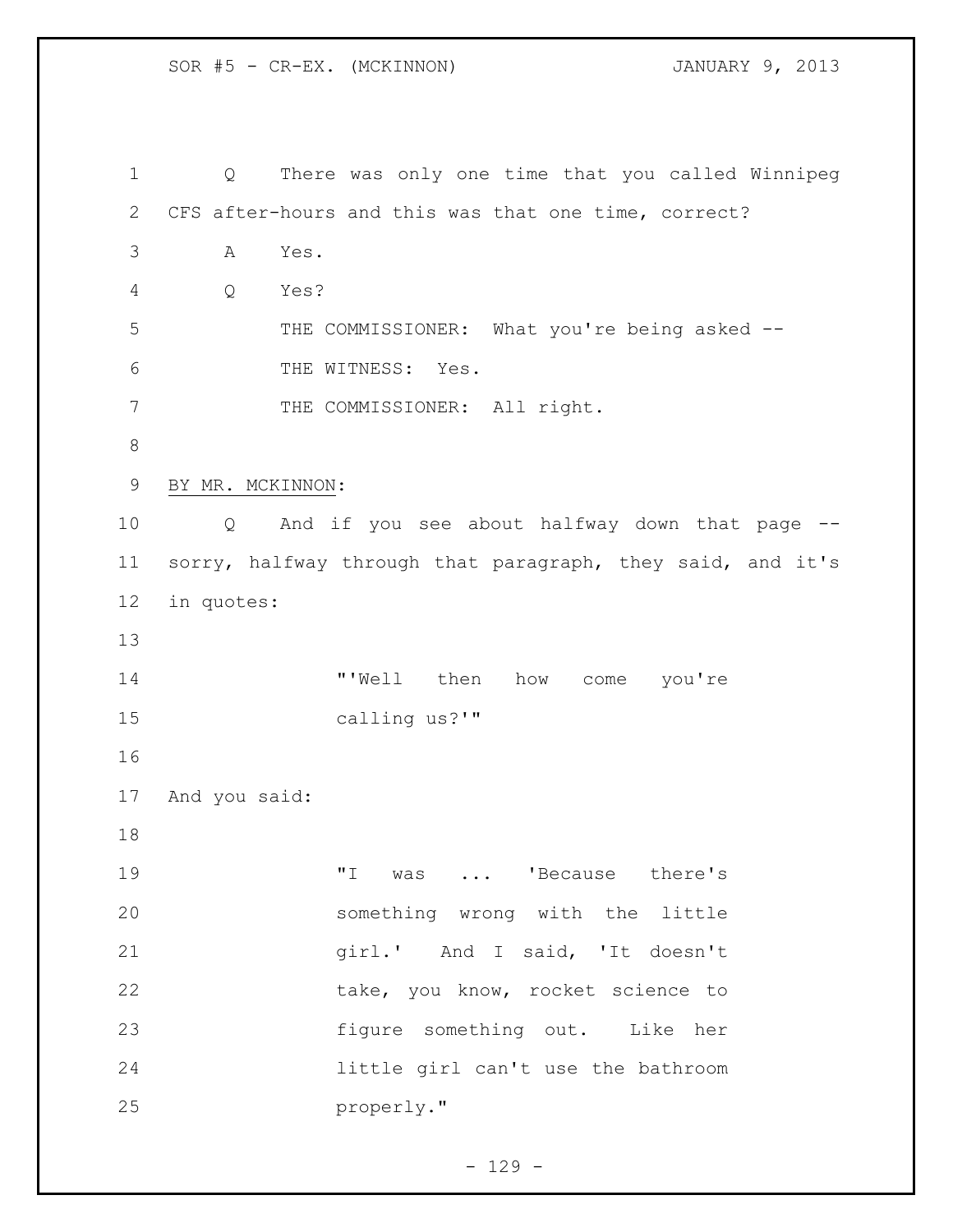So the first thing you, you told the RCMP that you reported to Winnipeg CFS was that the little girl can't use the bathroom properly. That's the first thing you said when you called Winnipeg CFS, was the bathroom issue? A I don't recall it being the first thing I said. Q And then you said the little -- sorry, you said: 8 "[She] barely talks to anybody." And then you said: **"She does whatever her mom says.'"**  And then you go on to say -- A Okay. Q You go, on the next page you say: 18 TYou know like, she was so 19 obedient. I thought maybe Sam was ... like ... really kick-ass mom because, you know, when Phoenix 22 came to ... like I only seen Phoenix [on these] two times." And then you go on to another topic.

 $- 130 -$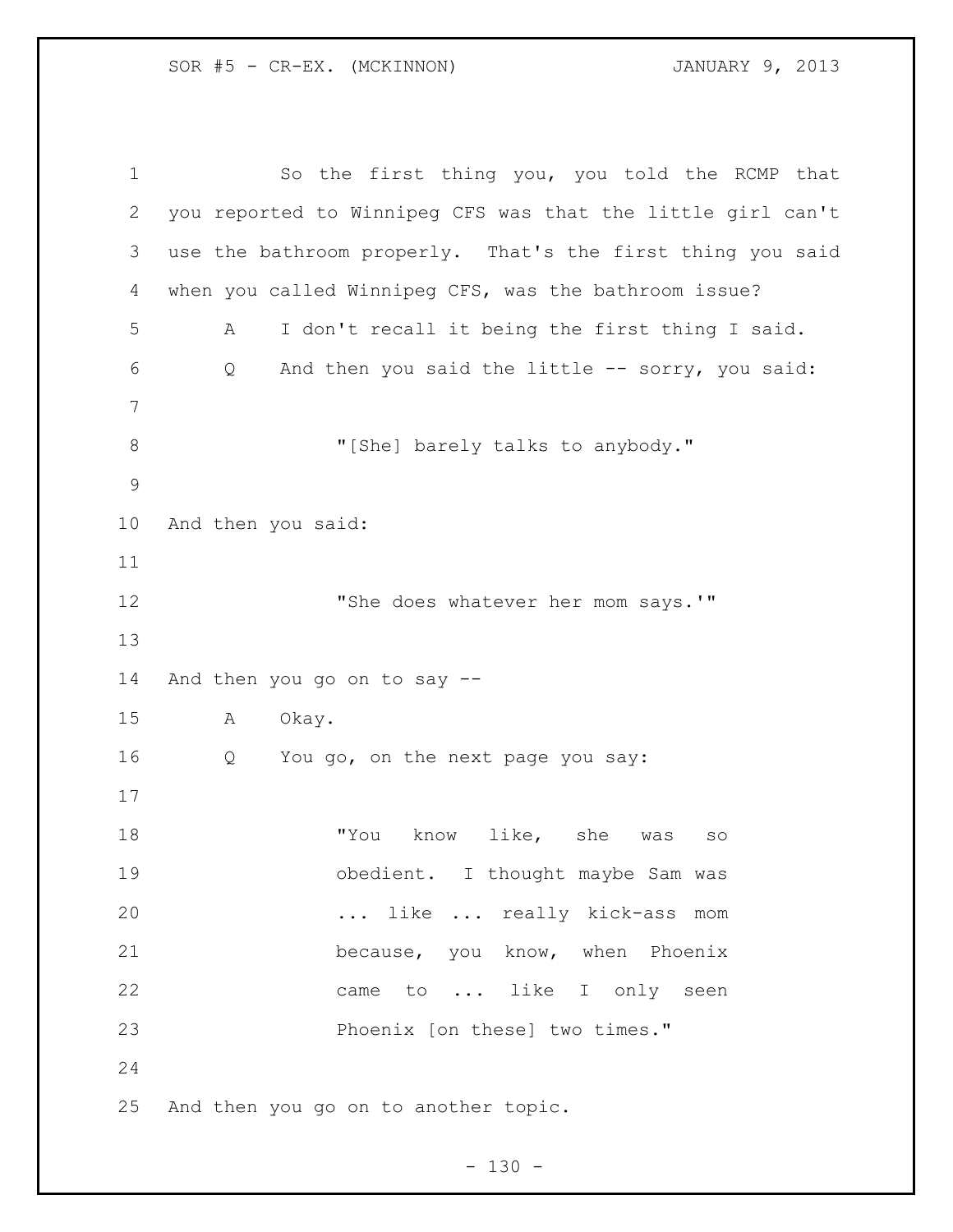My suggestion to you, Witness, was that when you were asked about this call to Winnipeg CFS in March of 2006, what you reported was that the little girl can't use the bathroom properly, she barely talks to anyone and she's obedient. That's what you told Winnipeg CFS when you say they wouldn't take your complaint seriously. Do you have a response to that? A Okay. No. Q Do you agree or disagree with my suggestion? THE COMMISSIONER: Do you understand what the, what you're being asked, Witness? 12 THE WITNESS: Not really. 13 THE COMMISSIONER: All right. I'll ask Mr. McKinnon to just put it to you slowly. BY MR. MCKINNON: Q My suggestion to you is that rather than recording suspicions of sexual abuse, what you reported was she can't use the bathroom properly, she barely talks to anyone and she is obedient. That's what you told Winnipeg CFS and nothing else. A Okay.

 Q And do you agree or disagree with my suggestion to you?

25 THE COMMISSIONER: Just, just let her -- she's,

- 131 -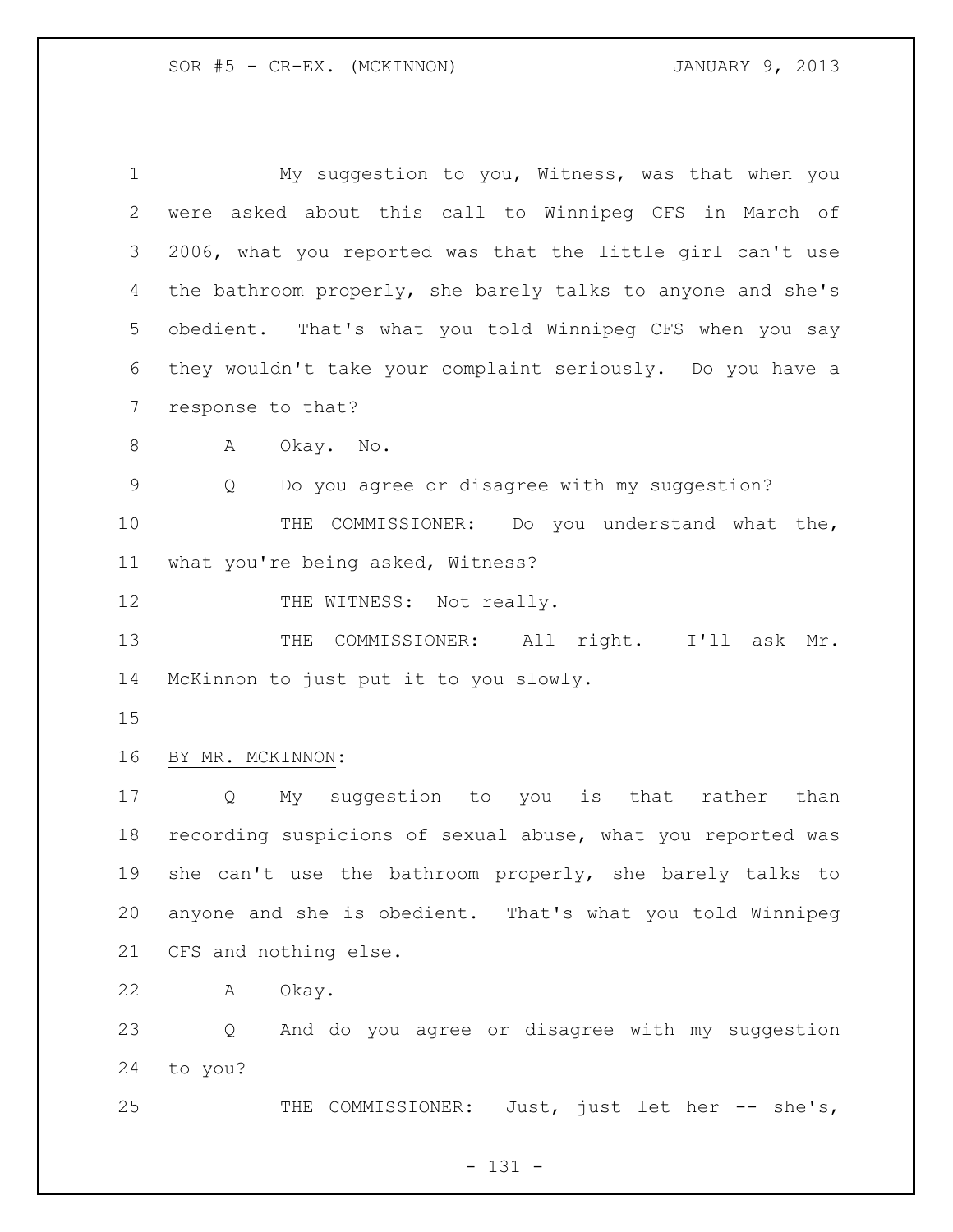she's taking time.

| 2               | MR. MCKINNON: Okay. I --                                    |
|-----------------|-------------------------------------------------------------|
| 3               | THE COMMISSIONER: When I hold my finger up --               |
| 4               | THE WITNESS: Just, just a second.                           |
| 5               | THE COMMISSIONER: -- just, just wait for your               |
| 6               | next question because I, I see her and I, I know when       |
| $7\phantom{.0}$ | there's an answer coming, or I think I do.                  |
| 8               | MR. MCKINNON: Okay, thank you, because I have               |
| 9               | difficulty not seeing her.                                  |
| 10              | THE COMMISSIONER: Yes, of course. All right.                |
| 11              | Do we now know what the last question was, after            |
| 12 <sup>°</sup> | that exchange?                                              |
| 13              |                                                             |
| 14              | BY MR. MCKINNON:                                            |
|                 |                                                             |
| 15              | The question was, do you agree or disagree that<br>Q        |
| 16              | that's all you told Winnipeg CFS in this phone call?        |
| 17              | THE COMMISSIONER: See, see, Witness, what those             |
| 18              | three things that Mr. McKinnon has just outlined are things |
| 19              | that are recorded as having been said by you to the RCMP    |
| 20              | when they interviewed you in 2006 or thereabouts, and the   |
| 21              | question is whether you agree that those are the things     |
| 22              | that you told the CFS when you made your call about         |
| 23              | Phoenix.                                                    |
| 24              | THE WITNESS: I will agree.                                  |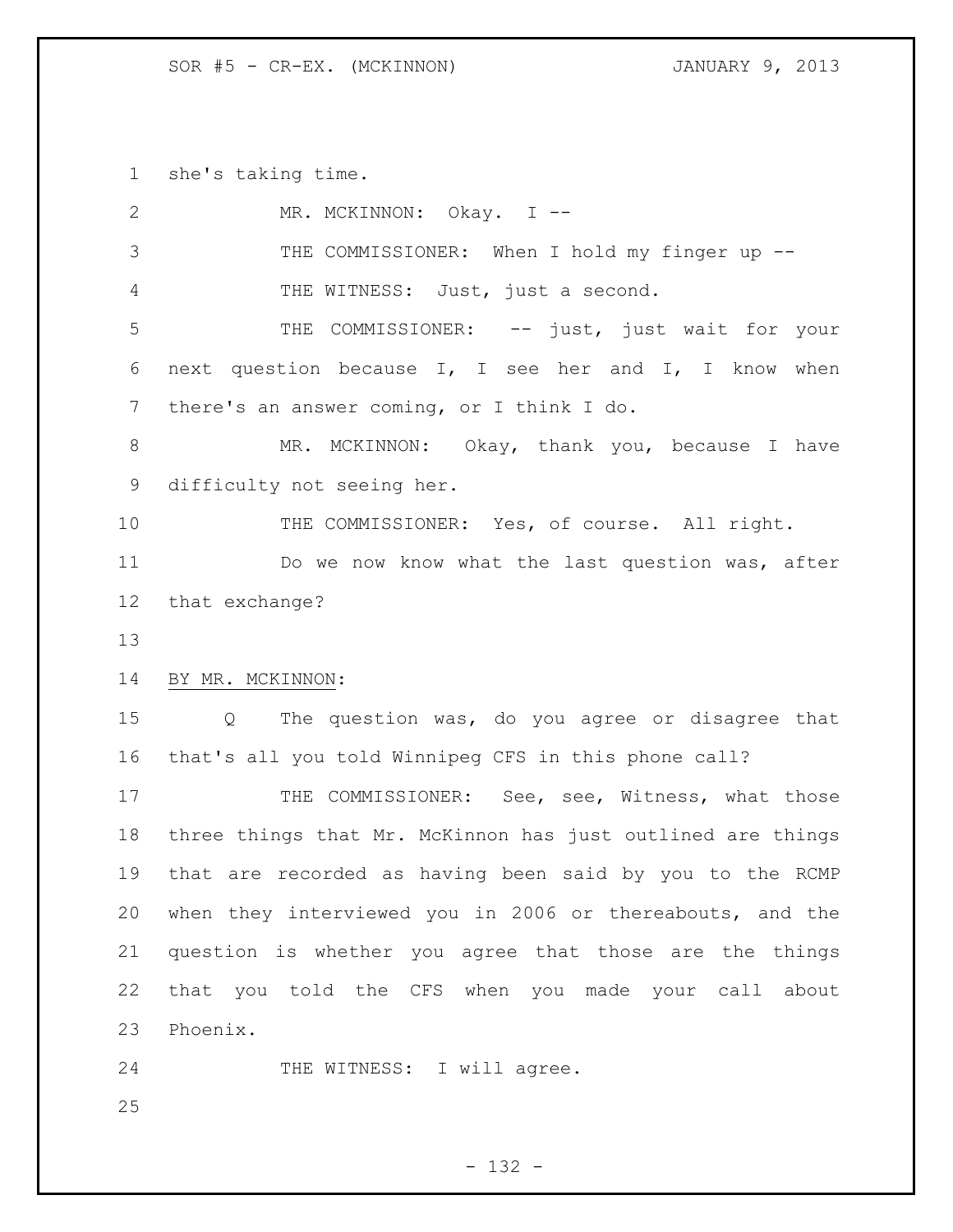BY MR. MCKINNON:

| $\overline{2}$  | Thank you. In terms of your report, again I'm<br>$Q \qquad \qquad$ |
|-----------------|--------------------------------------------------------------------|
| 3               | going to refer to it as your alleged report, but your              |
| 4               | report to your social worker that you've spoken of, am I           |
| 5               | correct in understanding that occurred on one occasion and         |
| 6               | one occasion only, where you had a discussion with Della           |
| $7\phantom{.0}$ | Fines and you reported something to her?                           |
| 8               | THE COMMISSIONER: About the Phoenix case.                          |
| $\mathcal{G}$   |                                                                    |
| 10              | BY MR. MCKINNON:                                                   |
| 11              | About Phoenix Sinclair?<br>Q                                       |
| 12              | Α<br>Yeah.                                                         |
| 13              | That was, that was one time only?<br>Q                             |
| 14              | From my memory, yeah.<br>A                                         |
| 15              | Thank you. And if I can ask, then, just to get<br>Q                |
| 16              | the sequence right, if you can't recall, tell me you can't         |
| 17              | recall, but in terms of the sequence, it was<br>your               |
| 18              | discussion with Della Fines, she told you to call intake,          |
| 19              | you called intake, and then you called your foster mom or          |
|                 | 20 SOR 6 called her foster mom and that was the sequence of        |
| 21              | those three events?                                                |
| 22              | THE COMMISSIONER: That is --                                       |
| 23              | THE WITNESS: Yes.                                                  |
| 24              | THE COMMISSIONER: -- is that the order that they                   |
| 25              | occurred?                                                          |
|                 |                                                                    |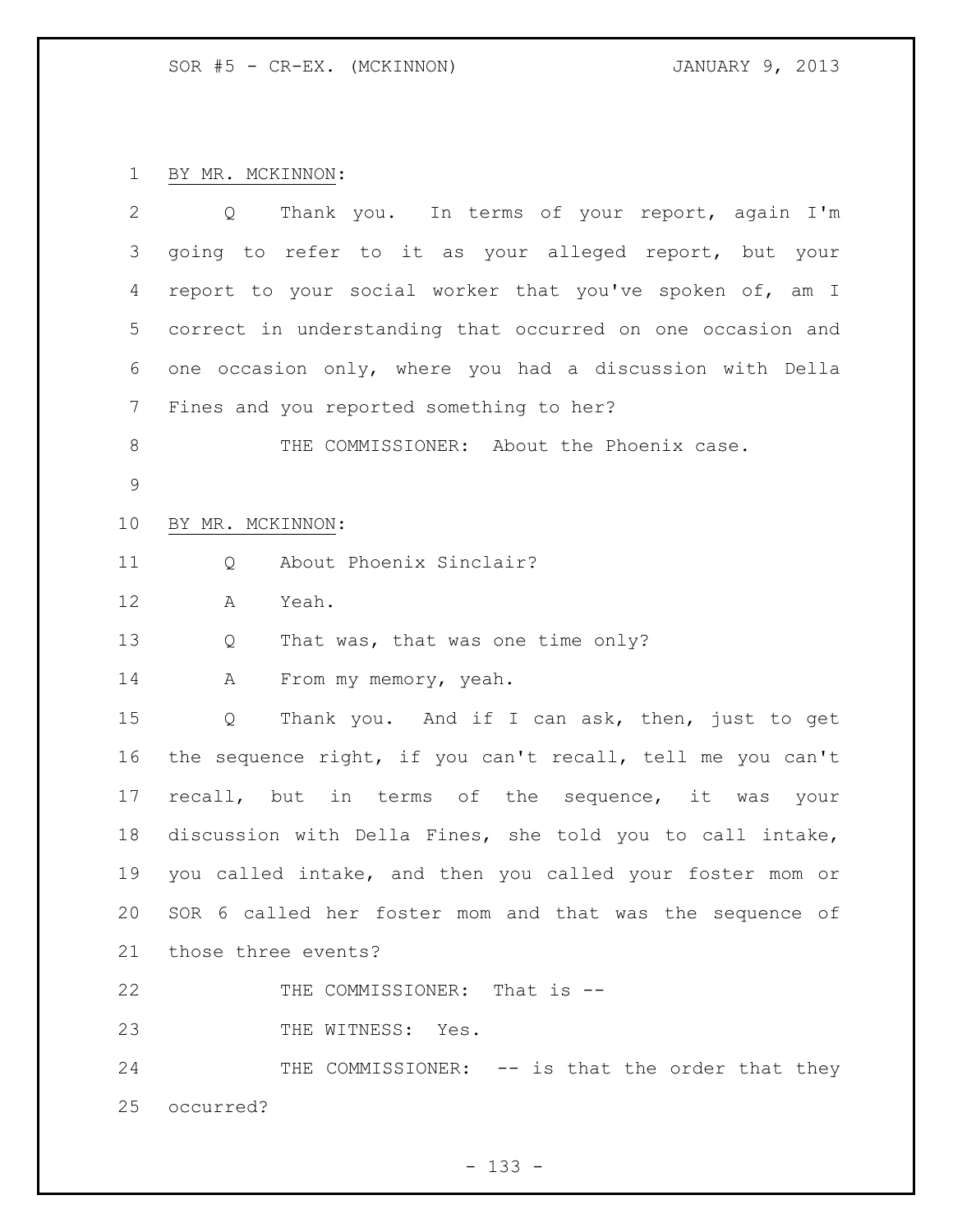1 THE WITNESS: Yes. BY MR. MCKINNON: Q And then there was the phone call you received from Samantha Kematch telling you that CFS had attended her apartment. That's the fourth event? A Yes. Q Okay. And Samantha thought it was her neighbour down the hall that had called? A Yes. Q So she never knew it was you? A No. Q And that's when she told you words to the effect that she was going to take off and go to Fisher River, correct? A Yeah. Q And this is my conclusion and I want to make sure that it's a fair and reasonable conclusion, but my conclusion is that this visit, the fact that CFS had come to visit Samantha Kematch in March of 2005, that's what caused her to move. She was moving to Fisher River to avoid further scrutiny from CFS. That's what I'm drawing as an inference from your comments. Is that a fair conclusion for me to reach? Is that what you understood? A That's how I seen it.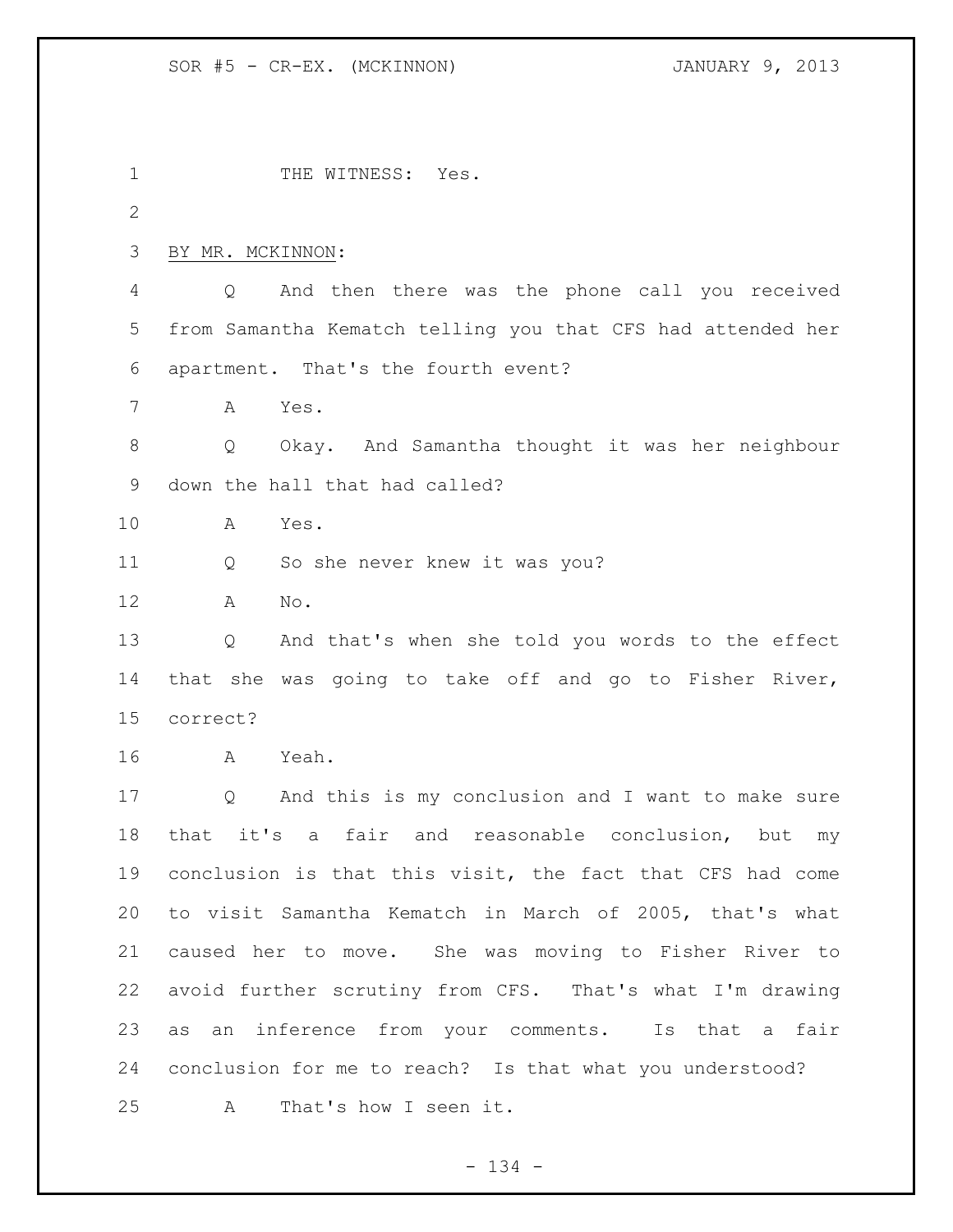SOR #5 - CR-EX. (MCKINNON) JANUARY 9, 2013  $SOR$   $#5$  -  $CR-EX.$  (SAXBERG)

 Q Yeah. So she thought CFS was, might be coming again and she wanted to move to get away from CFS? A Yeah. MR. MCKINNON: Those are my questions, Mr. Commissioner. 6 THE COMMISSIONER: Thank you, Mr. McKinnon. 7 Mr. Saxberg, are you next? 8 MR. MCKINNON: Thank you, Witness. THE COMMISSIONER: All right, Mr. Saxberg, if you'd introduce yourself to the witness, please. MR. SAXBERG: Thank you, Mr. Commissioner. CROSS-EXAMINATION BY MR. SAXBERG: Q Witness, it's Kris Saxberg, and I act for ANCR, the child welfare agency in Winnipeg, and three child welfare authorities, and I also act for Della Fines. I only have a few questions for you. 18 And for the first question, if we could call up page 4990 of the RCMP statement. And for you, witness, it's page 38 on the top right side of the page. A Okay. Q Now, Mr. McKinnon had just, just walked you through the sequence of events that he confirmed again, and would you agree with me that the discussion with Della Fines, the call to CFS, all happened in very close period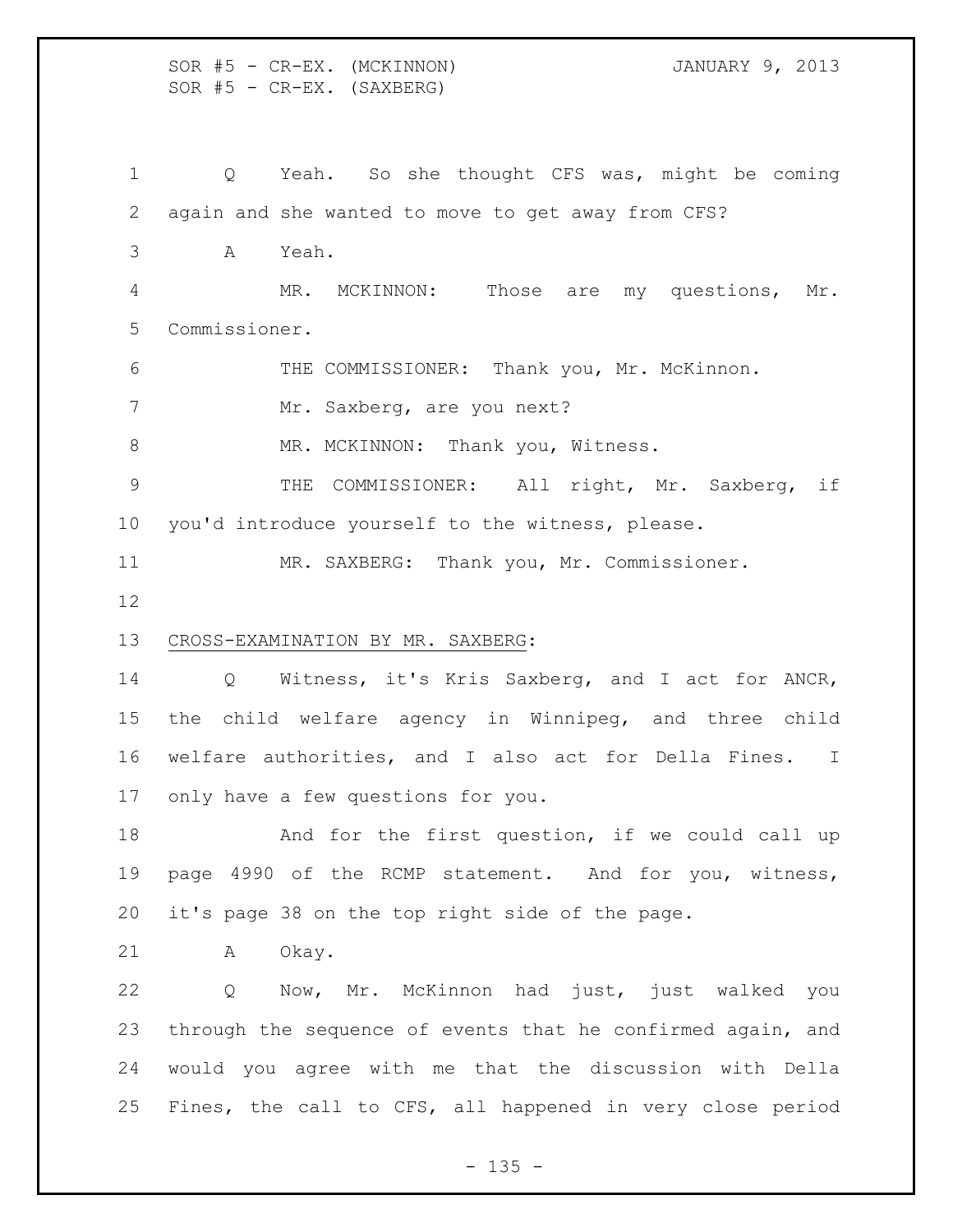SOR #5 - CR-EX. (SAXBERG) JANUARY 9, 2013

of time, that they were right after another?

A What do you mean?

 Q That your conversation with Della and then the subsequent call to CFS, those two events happened in close proximity, they happened -- one happened soon right after the next?

7 A I believe they did, yes.

8 Q Yeah. And was it a day or two, that close?

A I think so.

 Q Okay. And now the page that I've referred you to, in your discussion with the RCMP you'd indicated that your conversation with CFS had happened around your birthday. And that's at the bottom of the page we're looking at. Mater of fact --

A Okay.

 Q -- it's your last response at the bottom of the page.

18 A Okay.

 Q And is that accurate, that that's still your, your position, that these, the discussion with CFS happened around your birthday in 2005?

A Yeah.

Q Yes?

A Yes.

Q Okay. Thank you for that. And I won't give you

 $- 136 -$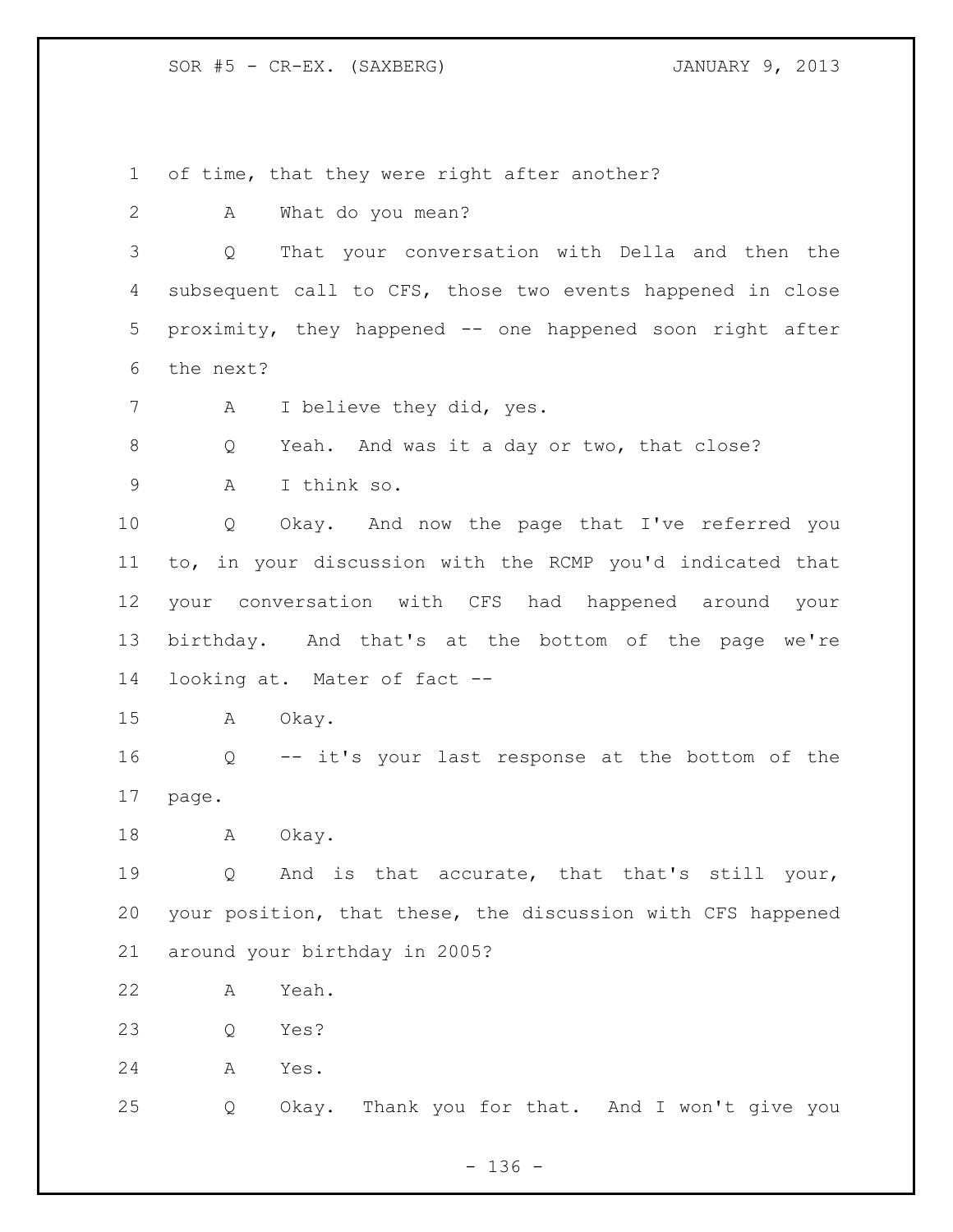SOR #5 - CR-EX. (SAXBERG) JANUARY 9, 2013

 a specific birth day, but it's very late in February; is that the case?

A Yes.

 Q And just one final area. Would you agree with me -- well, firstly, you didn't want your name disclosed to CFS and that was because you didn't want Samantha to find out that you were the source of referral, correct?

A Yes.

 Q And if we could turn to page, it's -- for you, witness, it's page 13, and for us at the Commission here it's page 4965.

12 A (Inaudible).

 Q And I'm reading, I'm going to refer you to the very last paragraph on this page. If you could scroll down.

A What page is this again?

 Q It's page 13 on the top right corner of your page. And then I'm looking at the very last paragraph that begins with, "And then it wasn't until".

 A I don't see it. What's the page number on the bottom?

Q Oh, the page on the bottom of 4965.

 THE COMMISSIONER: I think she'll have it in a minute.

25 THE WITNESS: Okay, I got it.

- 137 -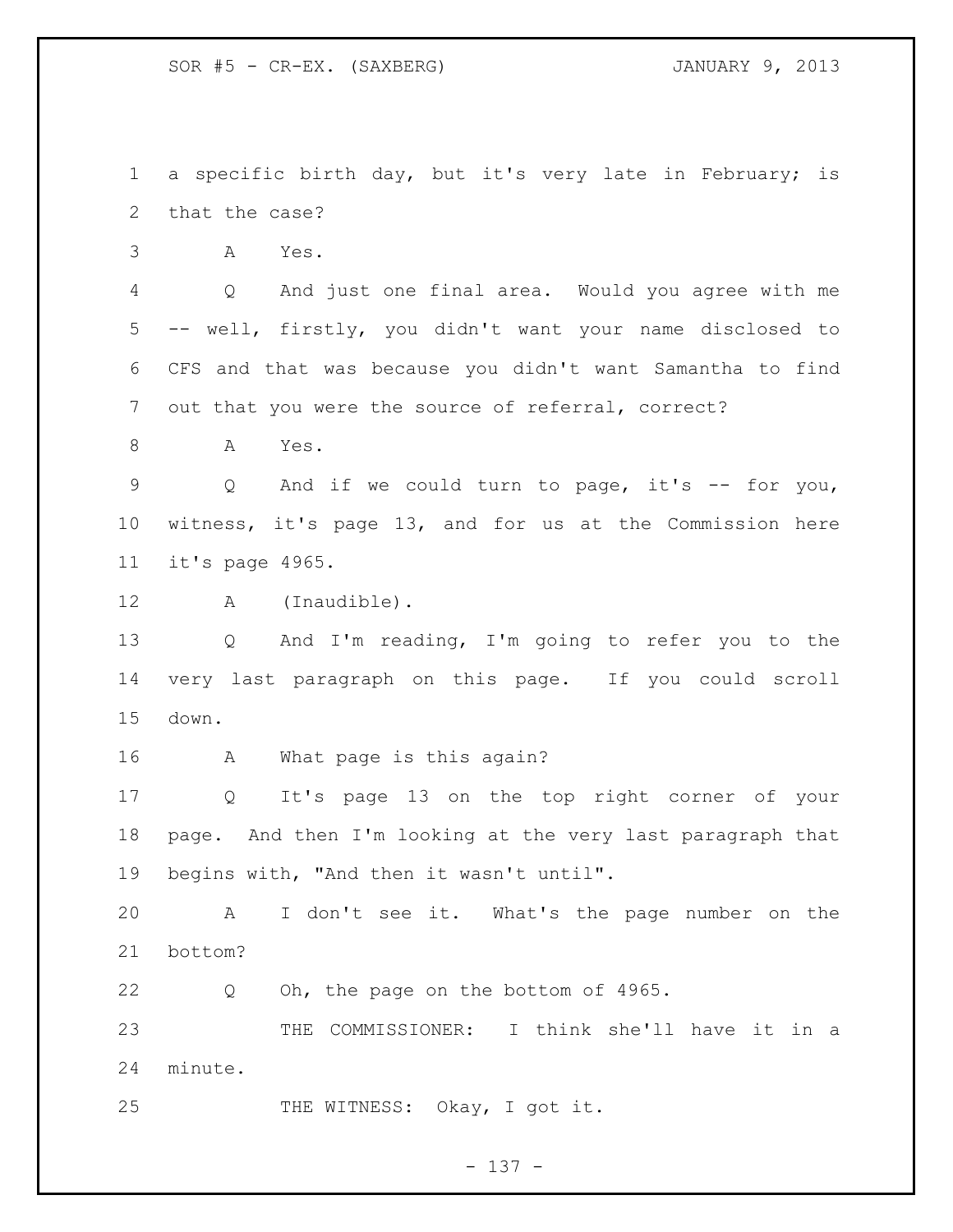SOR #5 - CR-EX. (SAXBERG) JANUARY 9, 2013

BY MR. SAXBERG:

| $\overline{2}$ | And in this last paragraph you say, and I'm<br>Q          |
|----------------|-----------------------------------------------------------|
| 3              | quoting from your second sentence, quote:                 |
| 4              |                                                           |
| 5              | "Like we didn't want our names to                         |
| 6              | get back to Sam and then have Sam                         |
| 7              | hate us and us be wrong about                             |
| $\,8\,$        | anything be<br>happening, like                            |
| $\mathsf 9$    | everything happening."                                    |
| 10             |                                                           |
| 11             | And so my question is, was it also, was one of            |
| 12             | the reasons why you didn't want your name to be given was |
| 13             | because of the possibility that the concerns were invalid |
| 14             | and that Sam would find out and then hate you?            |
| 15             | What do you mean?<br>A                                    |
| 16             | I'll try to be a bit blunter.<br>Q                        |
| 17             | THE COMMISSIONER: Just let her finish. Did you            |
| 18             | want to say something, Witness, or do you understand the  |
| 19             | question?                                                 |
| 20             | THE WITNESS: Well, I'm not sure if I have to say          |
| 21             | something.                                                |
| 22             | MR. SAXBERG: Okay. I think she asked me what I            |
| 23             | mean so I can explain.                                    |
| 24             | THE COMMISSIONER: Oh, fine.                               |
| 25             |                                                           |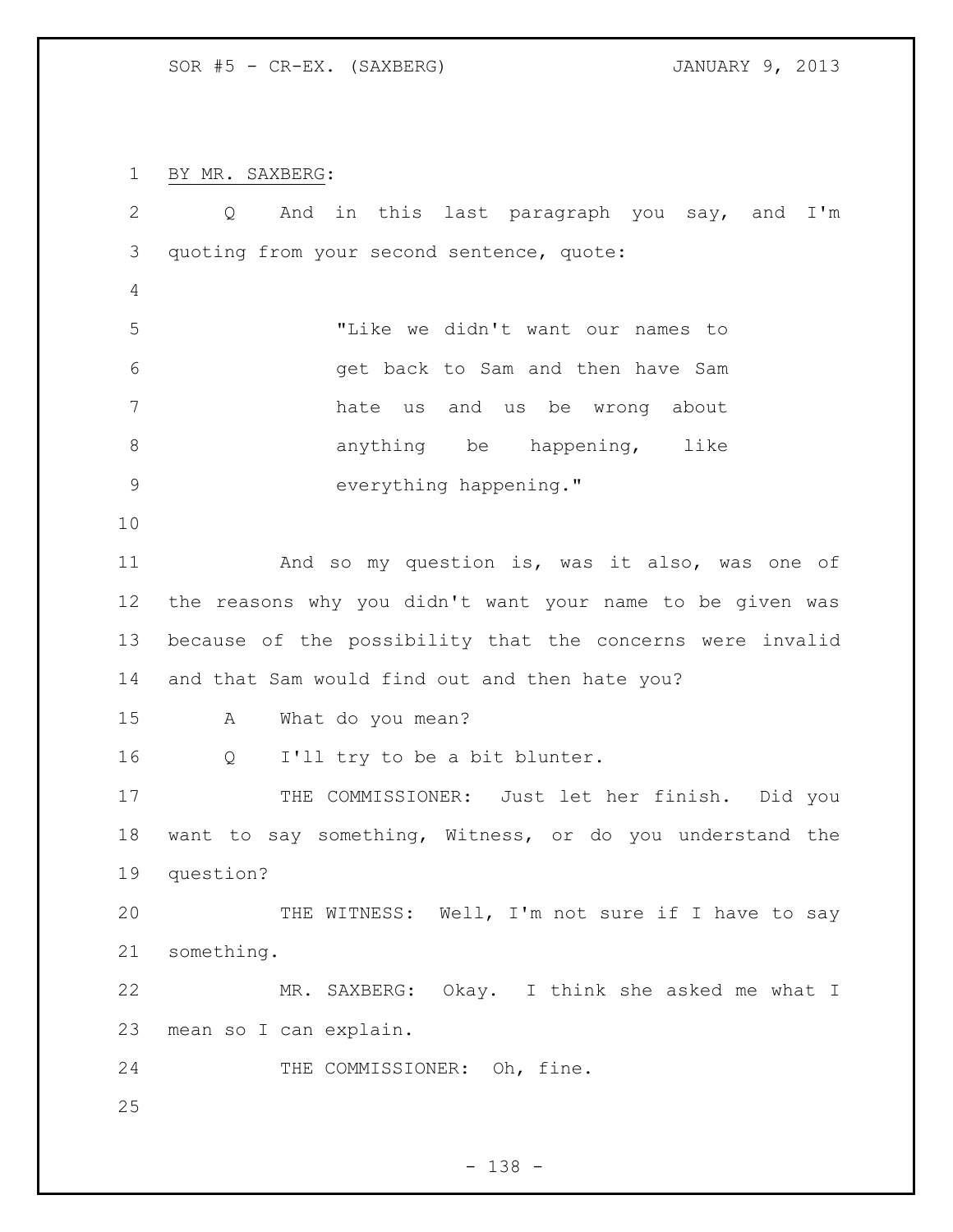BY MR. SAXBERG:

| 2       | What I mean is, you weren't sure that your<br>Q            |
|---------|------------------------------------------------------------|
| 3       | concerns, whether that they were -- that the concerns you  |
| 4       | had were actually happening. You just suspected that these |
| 5       | concerns were happening, you suspected that there may be   |
| 6       | something wrong with Phoenix, as you've expressed here.    |
| 7       | That's what you suspected, correct?                        |
| 8       | Α<br>Yes.                                                  |
| 9       | And you had in your mind the possibility that you<br>Q     |
| $10 \,$ | could be wrong and you were giving your friend the benefit |
| 11      | of the doubt; is that fair?                                |
| 12      | Yeah.<br>A                                                 |
| 13      | Q And, and so you wouldn't want your name to be            |
| 14      | given because if you gave your name and then it turned out |
| 15      | your concerns were wrong, then Sam -- you were worried Sam |
| 16      | would hate you; is that fair?                              |
| 17      | Yeah.<br>$\mathbf{A}$                                      |
| 18      | MR. SAXBERG: Okay. Thank you very much for                 |
| 19      | that. Those are my questions.                              |
| 20      | THE COMMISSIONER: Thank you, Mr. Saxberg.                  |
| 21      | We'll just be a minute, Witness, and we'll see             |
| 22      | who else is going to ask any questions.                    |
| 23      | MR. RAY: I've no questions.                                |
| 24      | THE COMMISSIONER: Oh, all right. Anybody else,             |
| 25      | then? All right. I guess, Mr. Gange, you're on.            |
|         |                                                            |

- 139 -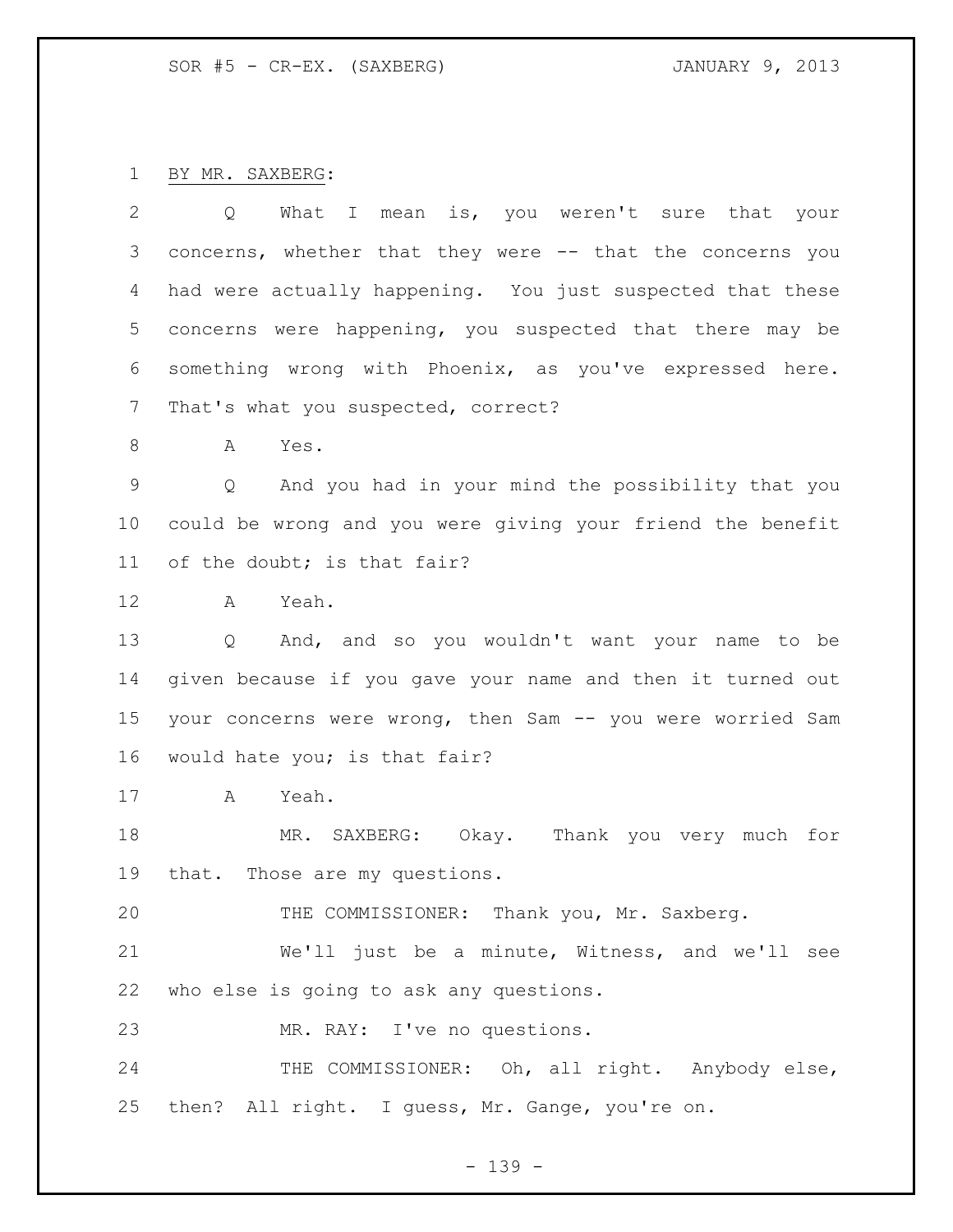MR. GANGE: Thank you, Mr. Commissioner. RE-EXAMINATION BY MR. GANGE: Q It's a little odd for me to call you witness, but I, under the protocol, I will. One of the questions that has been asked today of you is with respect to the cell phone number, and Mr. McKinnon asked you a number of questions about the cell phone number and I think that you advised -- Mr. McKinnon had suggested to you that you probably gave to Ms. Walsh, or Sherri, as you have known her, the possible cell phone number that you had at the time. You recall giving that evidence? A Yes. Q And I was with you on the day when you met with Ms. Walsh; do you recall that? A Yes. Q When Ms. Walsh asked you if you could provide a cell phone, did you advise Ms. Walsh that you had had a number of cell phones during that time period? A I don't remember. Q Did you do your best to -- well, let me ask you this way: In the past eight years, approximately how many different cell phones have you had? A A lot.

 $- 140 -$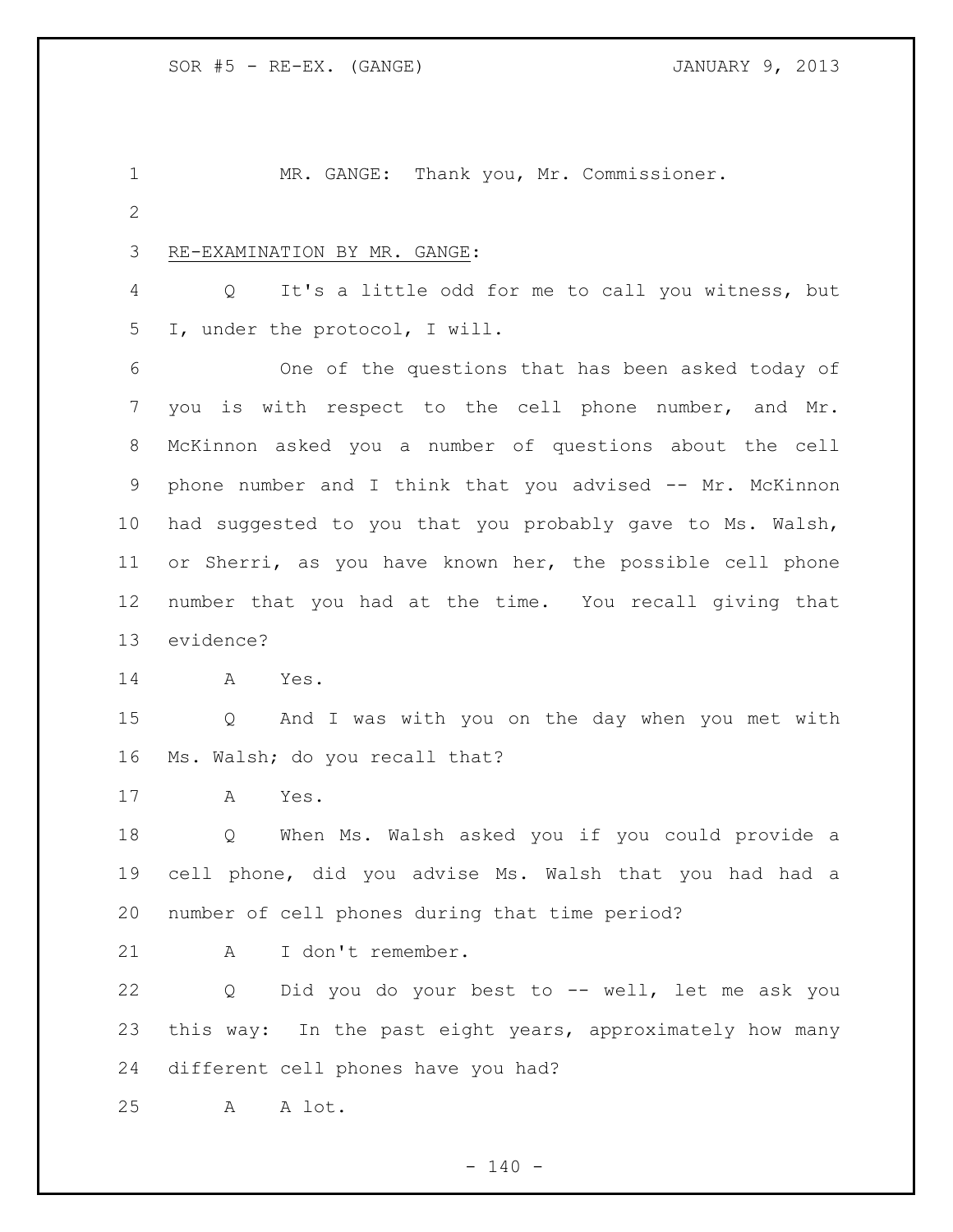Q And --

 A I can't give you an approximate number. Q Sure. And, and you've had a number of different phone numbers; is that correct? A Yes. Q So that the cell phones, when you changed cell phones, oftentimes you have changed cell phone numbers; is that fair? A Yes. Q Do you recall today, or did you recall a year ago, all of the cell phone numbers that you have had over the previous 10 years? A No. Q Okay. Thank you. Mr. McKinnon also asked you a number of questions with respect to your interview with the, with the RCMP, and I'm going to ask if you would turn to page 44, which is page 4996 of the Commission disclosure. A Okay. Q Okay. And halfway through, there's a discussion -- this is a discussion about you having a conversation with Della Fines. And ... MR. MCKINNON: I rise because I, I was -- hope I was clear when I was asking this witness about her, her evidence, what she told CFS. I didn't ask about Della

- 141 -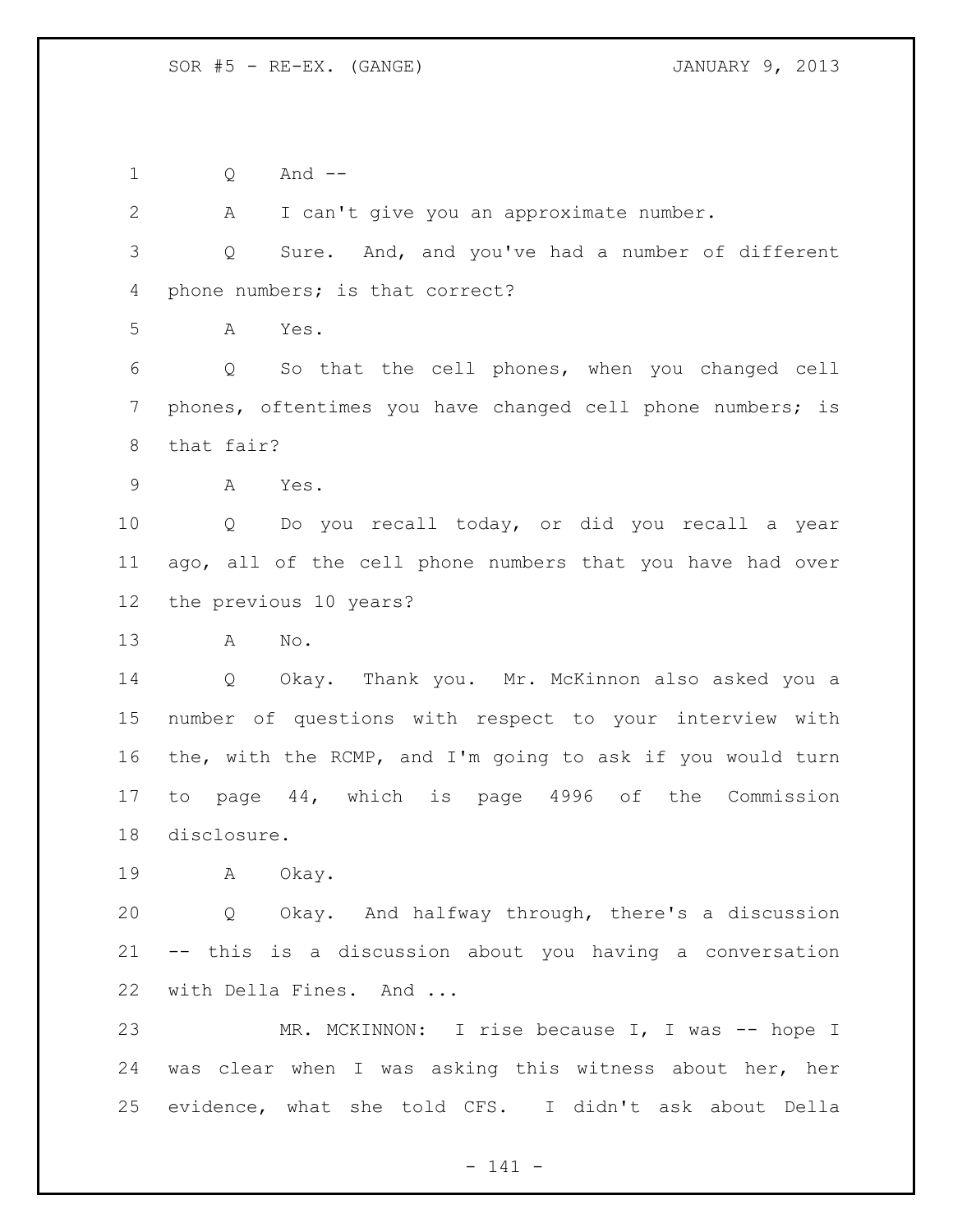SOR #5 - RE-EX. (GANGE) JANUARY 9, 2013

 Fines. MR. GANGE: Oh, no, and I, I'm going to put that into context, Mr. McKinnon. I'm going to put that into the proper context eventually because it comes out in this statement. BY MR. GANGE: 8 Q The -- if you see, about just over halfway down, Constable Rouire says: "... how many times did you tell her?" And you responded: "I told her the one time." Do you see that? A Yeah. Q Okay. And then Constable Rouire said: "Just once?" You said: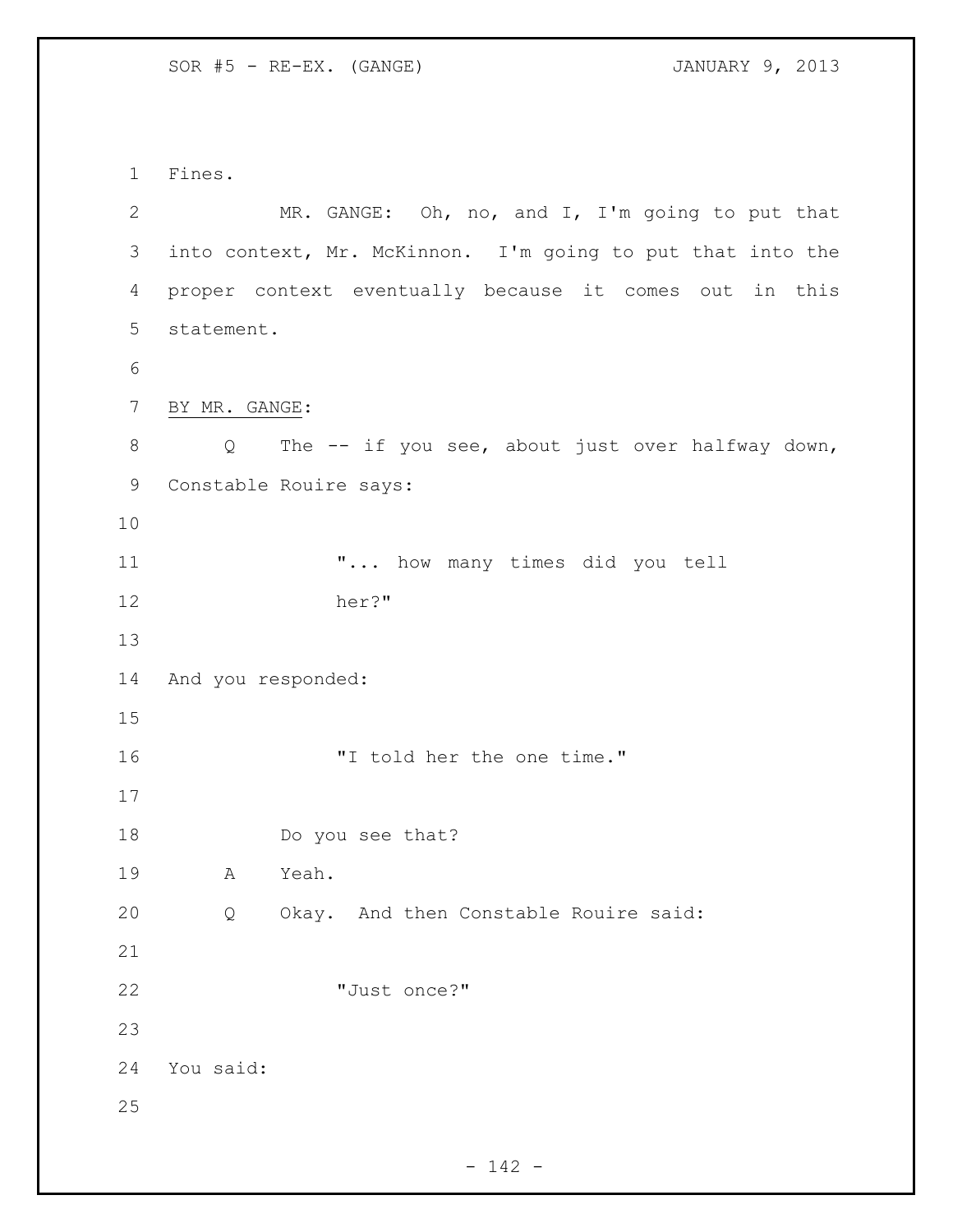SOR #5 - RE-EX. (GANGE) JANUARY 9, 2013 1 "Yeah." And then Constable Rouire said: "And what exactly did you tell her?" And then you said: 10 The same thing I told the other one," Now, when you said "the same thing I told 14 the other one", who is the other one to whom you are referring? A I don't remember. Q Okay. I'm going to try to help you, because up in the, the top of the page it says: 20 The Maround the same time I was 21 calling CFS," Do you see that in the, in the third line of the page, on page 44? A Um-hum.

 $- 143 -$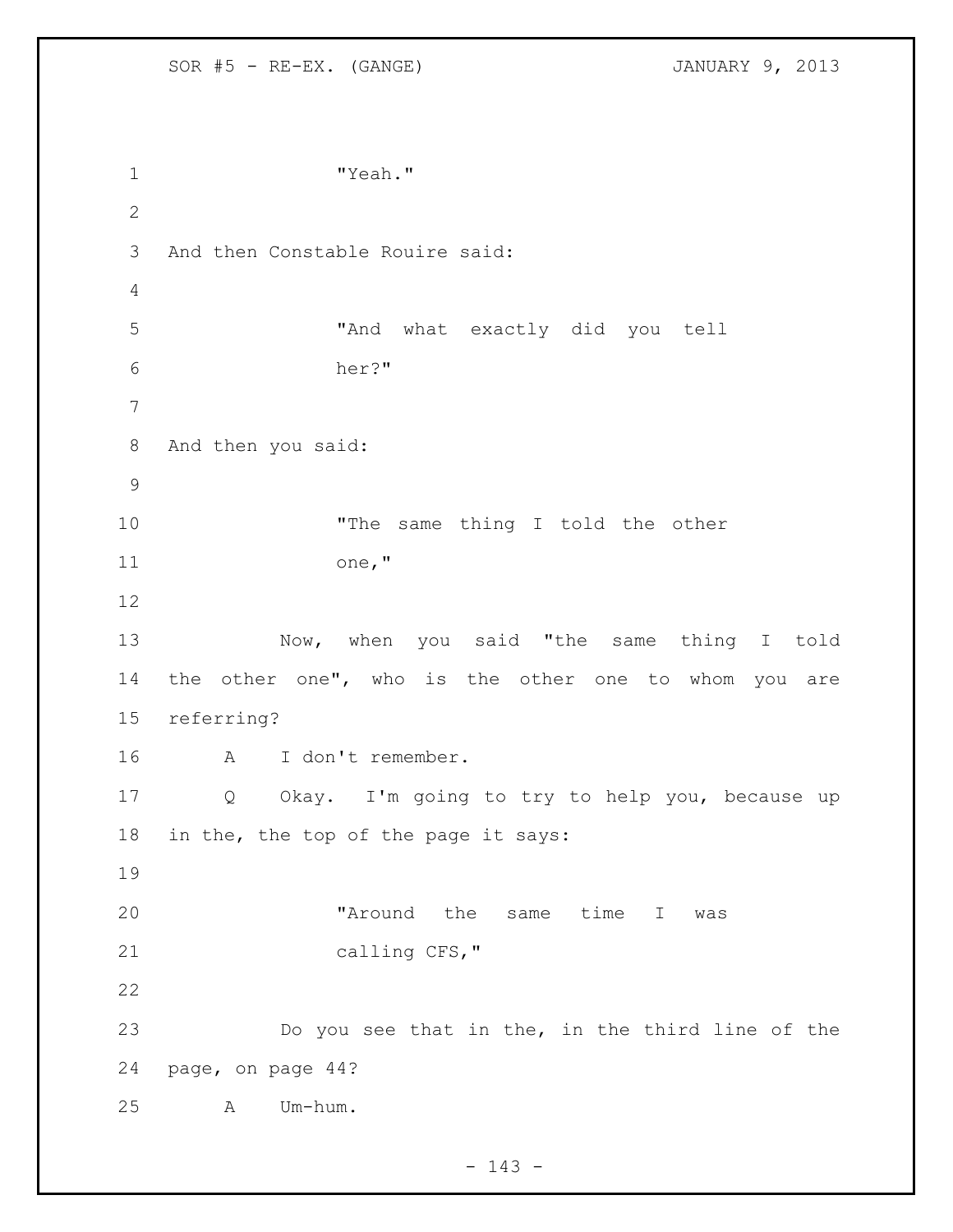SOR #5 - RE-EX. (GANGE) JANUARY 9, 2013

 Q So "the same thing I told the other one", is that in reference to CFS? A I guess so, yes. Q And, and your -- it's your recollection that what you told CFS is consistent with what was said at page 44? 7 THE COMMISSIONER: Now, just, just don't --8 MR. GANGE: Hold on a second -- THE COMMISSIONER: -- answer that for a minute. 10 MR. GANGE: -- Mr. McKinnon has a question. MR. MCKINNON: I am now rising to object because we are now leading the witness quite directly to say something that the witness doesn't seem to have any recollection of at all. MR. GANGE: Well -- MR. MCKINNON: And can't even recall who the other one was. THE COMMISSIONER: I think, Mr. Gange, you should try a little, a little more groundwork for your question. MR. GANGE: Yes, although, although in fairness, Mr. Commissioner, this is something that took place -- this interview took place in 2006. THE COMMISSIONER: I understand that. MR. GANGE: And we're now in 2013, and that the witness needs a little bit of, of direction is not a

 $- 144 -$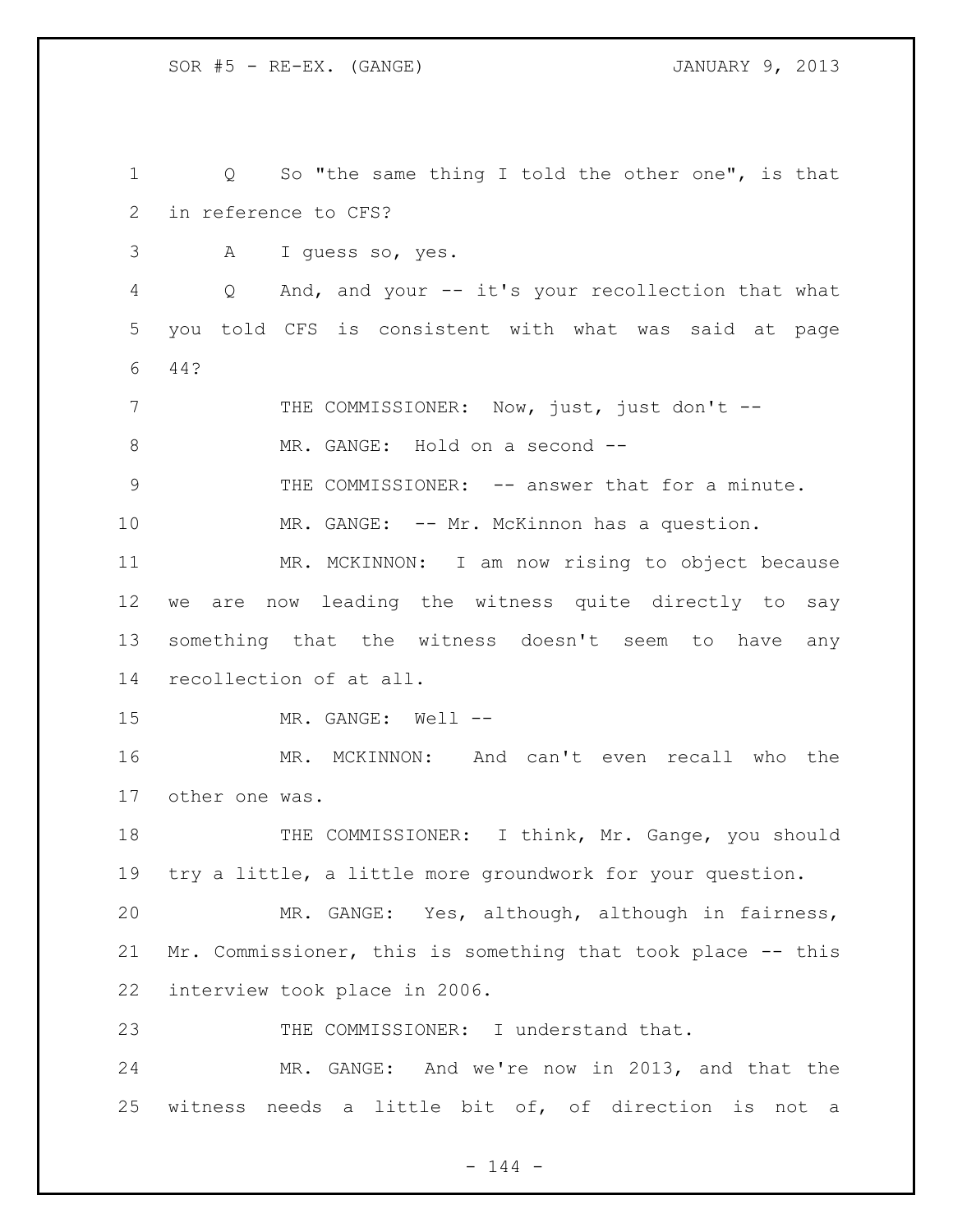SOR #5 - RE-EX. (GANGE) JANUARY 9, 2013

 surprise to me, and I don't think should be a surprise to anybody in this room. But, but I, I hear your direction, sir, and I will attempt to follow it. THE COMMISSIONER: Yeah. Just lay a little more groundwork for her. MR. GANGE: Yes. BY MR. GANGE: Q Mr. McKinnon led through a number of things that, that were in the RCMP statement. Do you recall that, Witness? In his questioning of you, he, he showed you some things that you said to the RCMP? A Who? Q Mr. McKinnon, the lawyer for, for child and welfare department. THE COMMISSIONER: About half an hour -- 17 THE WITNESS: (Inaudible). 18 THE COMMISSIONER: -- about half an hour ago. 19 THE WITNESS: Okay. BY MR. GANGE: Q Okay. And so the -- well, let me put it this way, at page 44, when you read that, that comment, and what exactly did you tell her, if you could just read that, that answer and read it for the record:

 $- 145 -$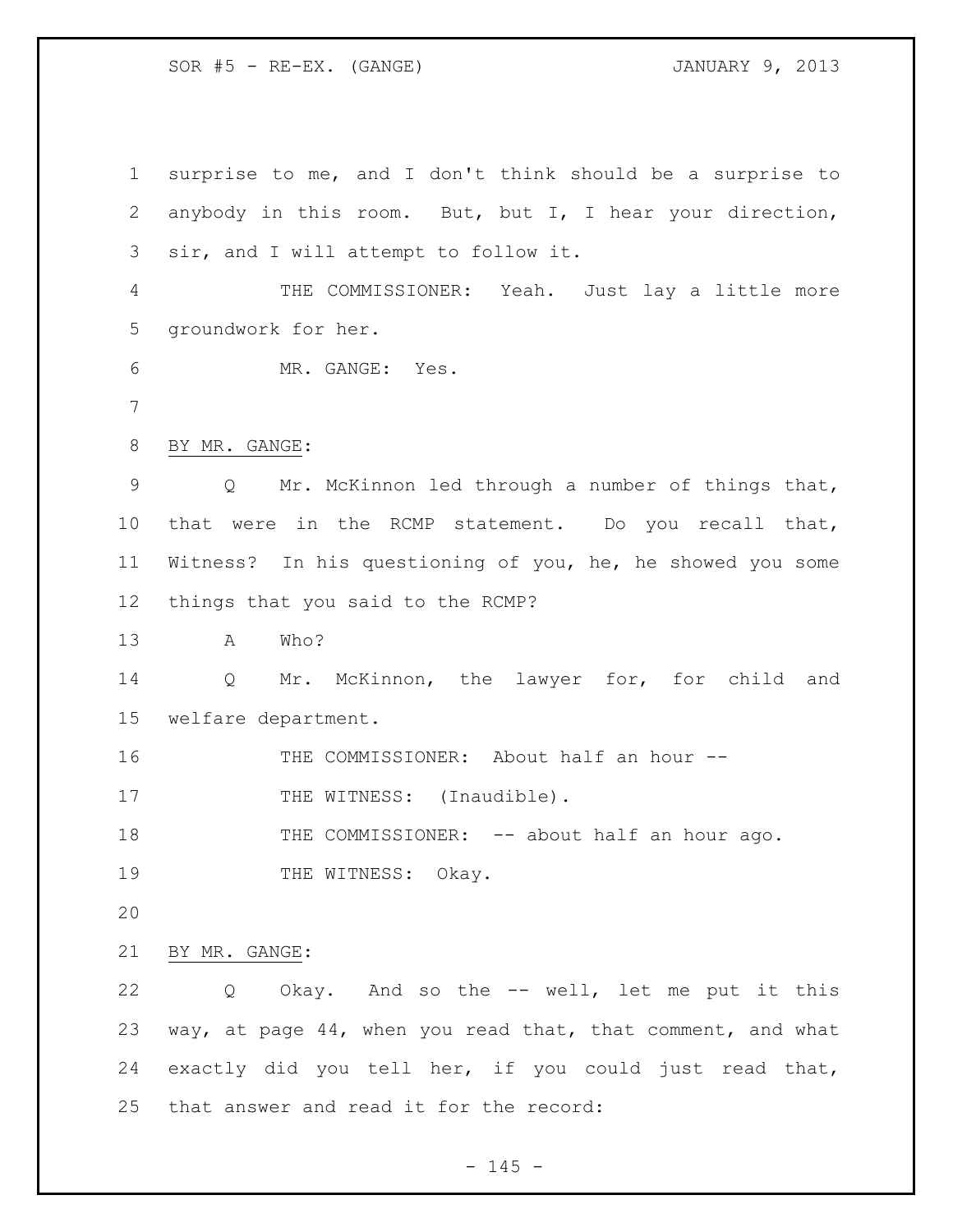A "The same thing I told the other one, about how she was using the bathroom and she wasn't potty training. ... I was concerned because she kept going with Wes 7 and that Wes was not her father. 8 And about how we were concerned that maybe Sam was locking her up." 12 Q Is there -- do you have any doubt that that, that those are comments that you made to the RCMP on that day? 14 A I don't have any doubts. Q Okay. Thank you. Witness, I don't have anything else to, to ask of you, and unless there's something else that you want to say, I'll end my questioning. Is that fine? A Yeah. MR. GANGE: Thank you. 21 THE COMMISSIONER: We're just about finished, Witness. There'll just be one or two more questions perhaps. MS. WALSH: Thank you. I have just a few questions, yes.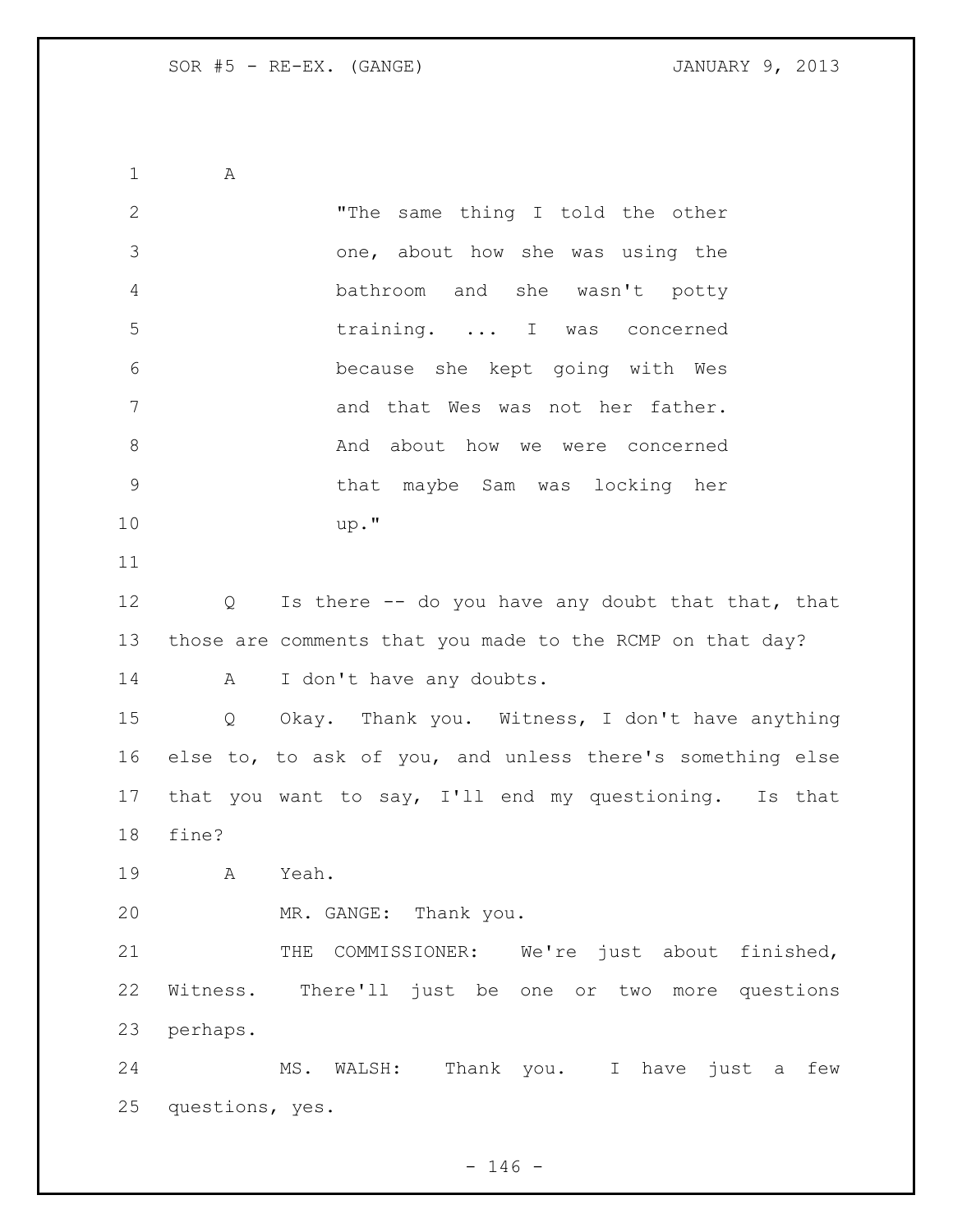RE-EXAMINATION BY MS. WALSH:

| 2           | $Q \qquad \qquad$ | I do want to confirm that you did give my office           |
|-------------|-------------------|------------------------------------------------------------|
| 3           |                   | a cell phone number and a land line number in response to  |
| 4           |                   | my asking you did you remember which phone number you      |
| 5           |                   | called from when you called CFS. Do you remember giving me |
| 6           |                   | both a land line number and a cell phone number?           |
| 7           | A                 | I remember giving you a cell phone number but I            |
| 8           |                   | don't know what the number was.                            |
| $\mathsf 9$ | $Q \qquad \qquad$ | Okay. Do you also remember giving me a land line           |
| 10          |                   | number because you weren't sure which phone you called     |
| 11          | from?             |                                                            |
| 12          | A                 | No, I don't remember.                                      |
| 13          | Q                 | The fact is, you did give me a land line number.           |
| 14          | Α                 | Oh.                                                        |
| 15          |                   | THE COMMISSIONER: She says she --                          |
| 16          |                   | THE WITNESS: (Inaudible).                                  |
| 17          |                   | THE COMMISSIONER: -- doesn't recall.                       |
| 18          |                   | THE WITNESS: (Inaudible) yeah.                             |
| 19          |                   | MS. WALSH: She doesn't recall. But the fact is             |
| 20          |                   | that she did give me a land line number, so I'm just       |
| 21          | telling her that. |                                                            |
| 22          |                   | THE COMMISSIONER: Well, you're --                          |
| 23          |                   | MS. WALSH: Because that will come out in other             |
| 24          | evidence.         |                                                            |
| 25          |                   | THE COMMISSIONER: Only thing is, you're not                |

- 147 -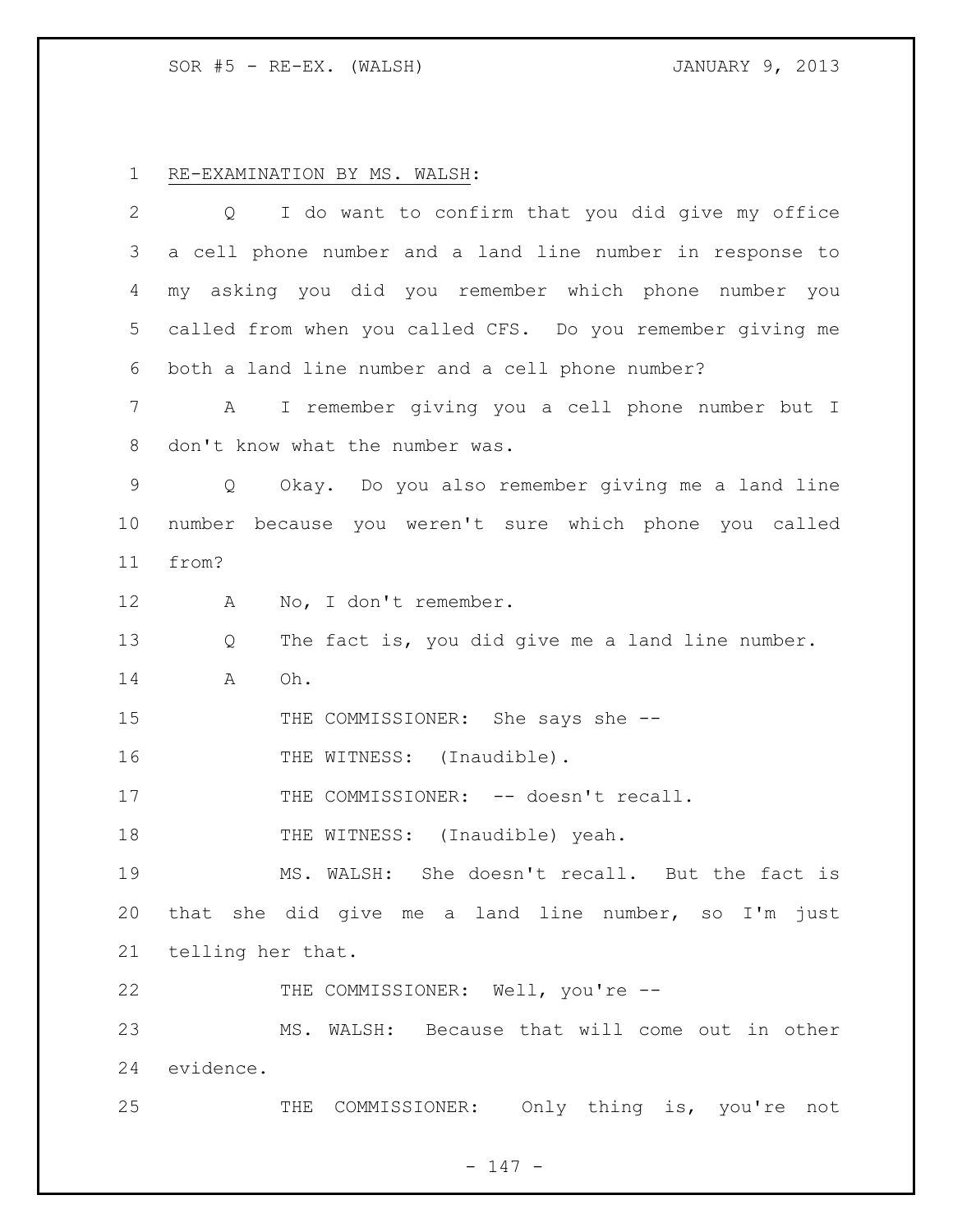giving evidence.

| $\mathbf{2}$ |                   | MS.<br>WALSH:                                              |  |  | We will hear evidence, | Mr. |
|--------------|-------------------|------------------------------------------------------------|--|--|------------------------|-----|
| 3            |                   | Commissioner, from an investigator who investigated the    |  |  |                        |     |
| 4            |                   | phone numbers that were given to us by this witness.       |  |  |                        |     |
| 5            |                   | COMMISSIONER: Well, ask her whether<br>THE                 |  |  |                        | she |
| 6            |                   | recalls giving you more than one phone number.             |  |  |                        |     |
| 7            |                   |                                                            |  |  |                        |     |
| 8            | BY MS. WALSH:     |                                                            |  |  |                        |     |
| $\mathsf 9$  | $\overline{Q}$    | So do you recall giving me more than just a cell           |  |  |                        |     |
| 10           | phone number?     |                                                            |  |  |                        |     |
| 11           | A                 | Yes.                                                       |  |  |                        |     |
| 12           | Q                 | And do you recall telling me that you had access           |  |  |                        |     |
| 13           |                   | to or may have had access to a land line number around the |  |  |                        |     |
| 14           |                   | time you phoned CFS?                                       |  |  |                        |     |
| 15           | A                 | Yes.                                                       |  |  |                        |     |
| 16           | $Q \qquad \qquad$ | I didn't see anything in your -- well, we'll               |  |  |                        |     |
| 17           | leave that.       |                                                            |  |  |                        |     |
| 18           |                   | Do you know whether CFS kept a record of your              |  |  |                        |     |
| 19           | call?             |                                                            |  |  |                        |     |
| 20           | A                 | I don't know.                                              |  |  |                        |     |
| 21           | Q                 | Did you assume that they did?                              |  |  |                        |     |
| 22           | Α                 | I would think they would.                                  |  |  |                        |     |
| 23           | Q                 | Can we pull up Exhibit 14, please. Exhibit 14,             |  |  |                        |     |
| 24           | page 7.           |                                                            |  |  |                        |     |
| 25           |                   | THE COMMISSIONER: Just a minute. I don't think             |  |  |                        |     |

- 148 -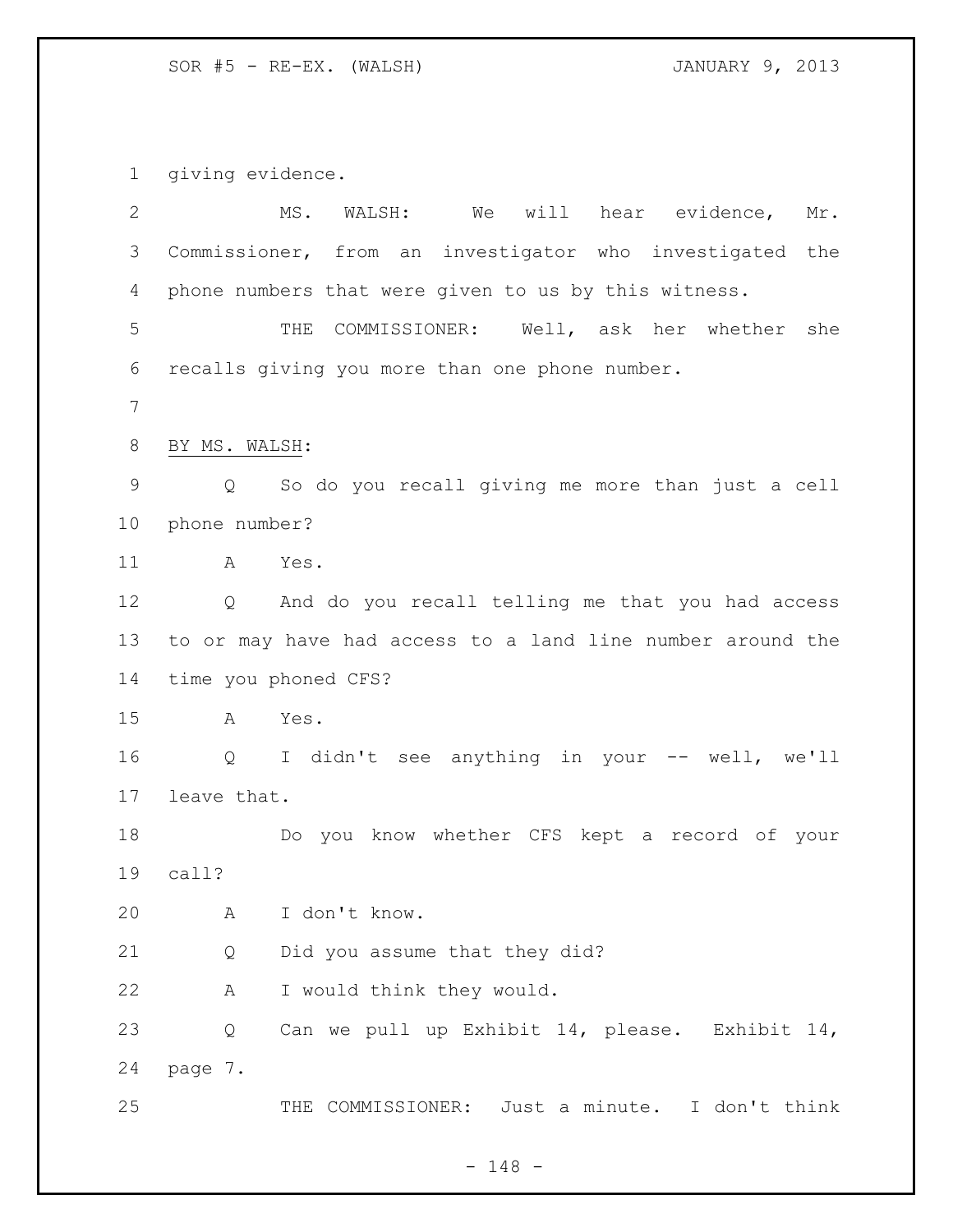I have that but I don't think that -- perhaps I, I can follow this on the screen. You'll tell us -- MS. WALSH: Yes. 4 THE COMMISSIONER: -- what this is. MS. WALSH: Yes. BY MS. WALSH: Q Exhibit 14 is entitled an Admission as to Facts of the Department of Family Services and Labour. What this document contains is a number of statements that the Department of Family Services says are true. And I'm looking at paragraph 22 and paragraph 23. Do you have that in front of you? A Yes. Q Paragraph 22 says: 17 The After-Hours unit ... is a **unit** of Winnipeg CFS, which receives referrals of children in need of protection after close of normal business hours. AHU was operational in 2004 and 2005. At that time, the AHU did not maintain a log of telephone calls that it received."

- 149 -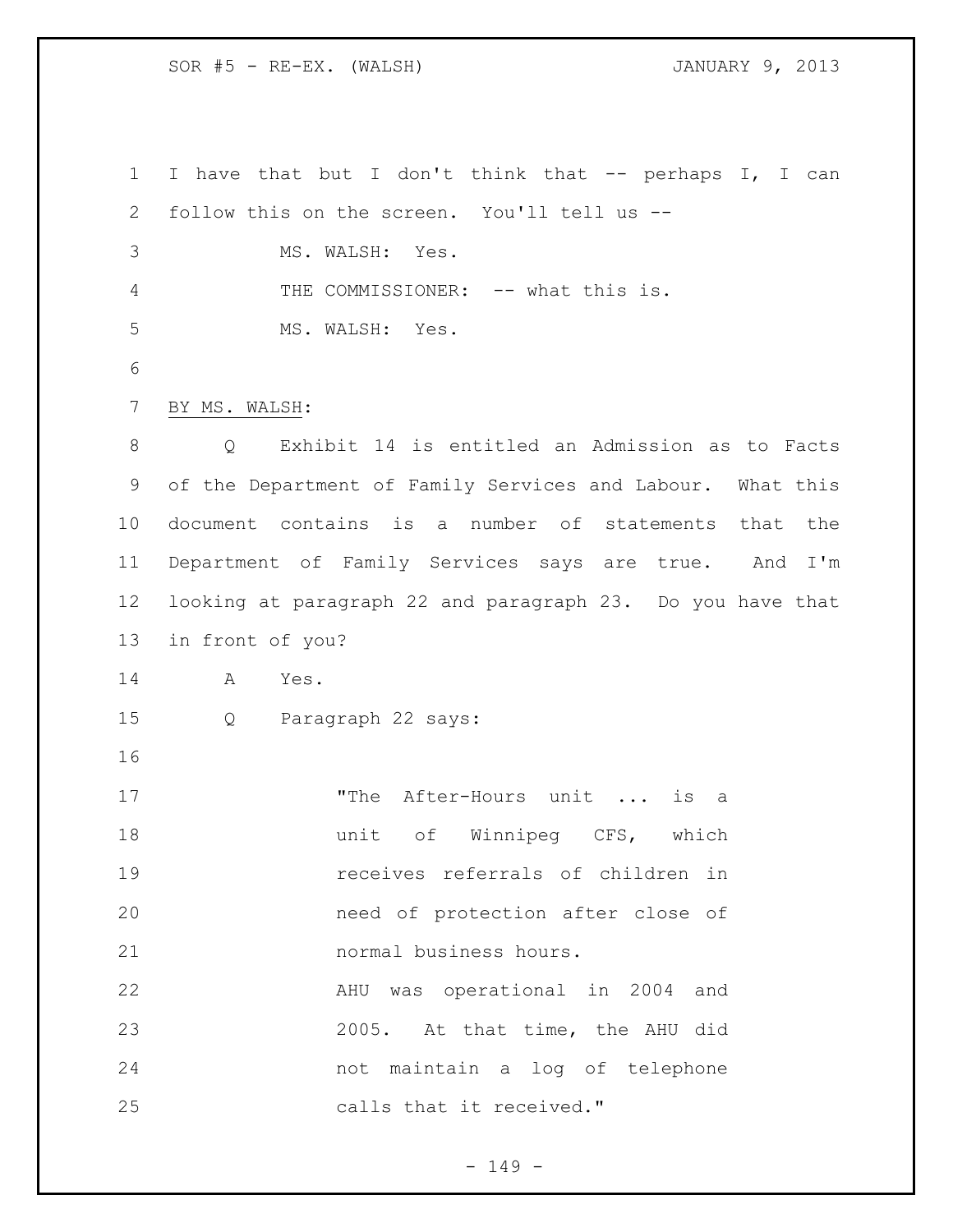You told me you assumed that they would have? A Yes.

Q So this is news to you?

A Yes.

 Q Mr. McKinnon asked you about what you told the RCMP with respect to the concerns you identified to CFS when you called CFS. Do you remember those questions a few minutes ago?

A Yes.

 Q And out of fairness to you, I want to point you to two portions in your RCMP statement. We pull up page 4964. This is the page that Mr. McKinnon referred you to. Scroll up a bit, please.

You have that page?

A Yes.

 Q I believe, and Mr. McKinnon can correct me if I'm wrong, I believe that you were referred to the bottom, towards the bottom of the page where it says:

 "'Because there's something wrong with the little girl.' And I 22 said, 'It doesn't take ..."

A (Inaudible).

Q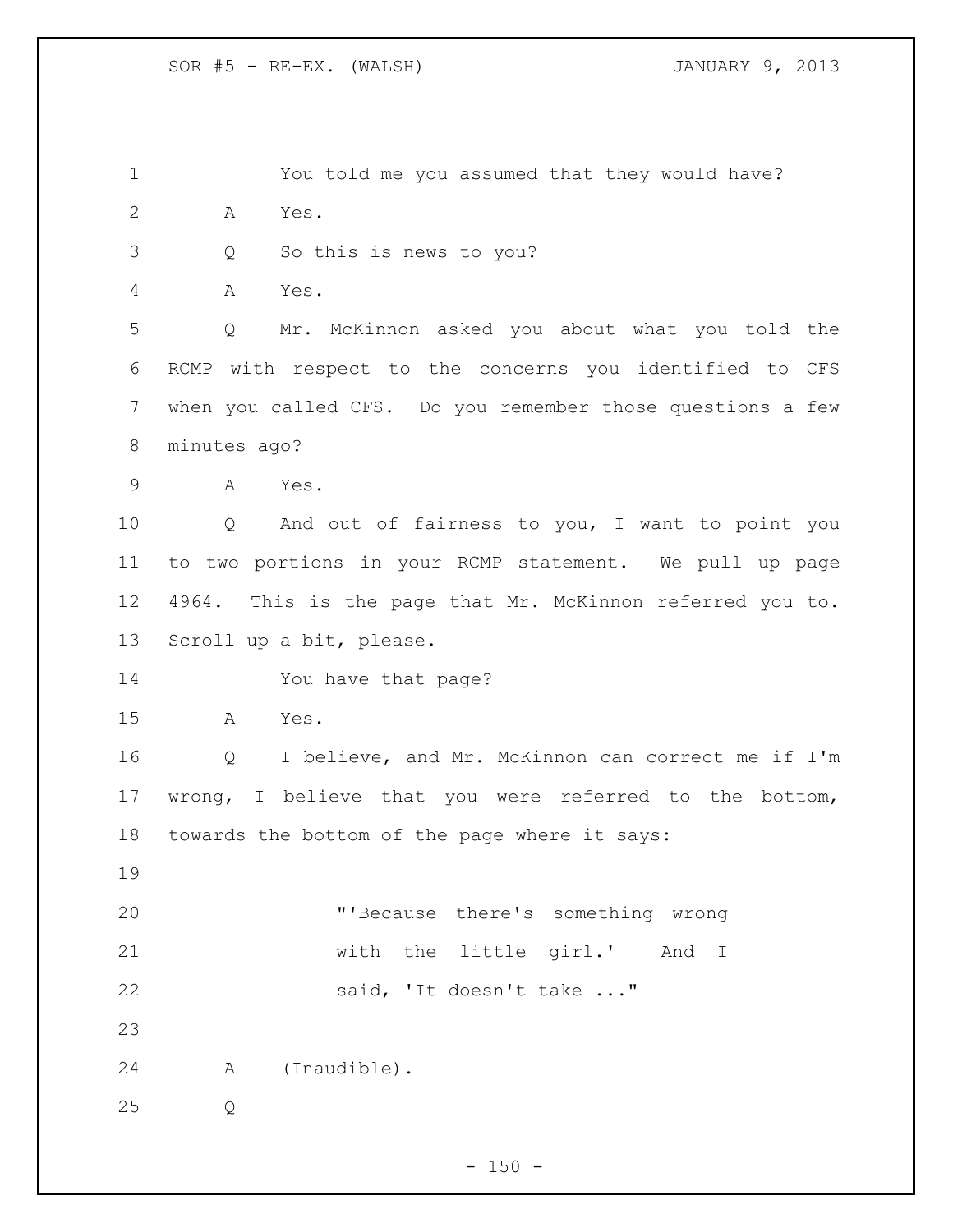**"'...** you know, rocket science to figure something out." Remember discussing that with Mr. McKinnon a few minutes ago? A Yeah. Q And I just want to point out that that paragraph starts earlier than that, where you say: "We called CFS at the beginning of 2005 in the winter, it was after 12 New Years. And I told CFS, you 13 know, 'We have concerns. This 14 11 little girl, like you know, 15 there's problems.' I was like, 16 you know, 'Okay, well can you give us your name? And can you give us your ... number so we can call you 19 and whatever, if we have any further ...' I was like, 'I don't want to.' ... 'This girl is my best friend - Okay? - like you 23 know, can you not understand? ... I don't want to have anything to do with it.' And ... they're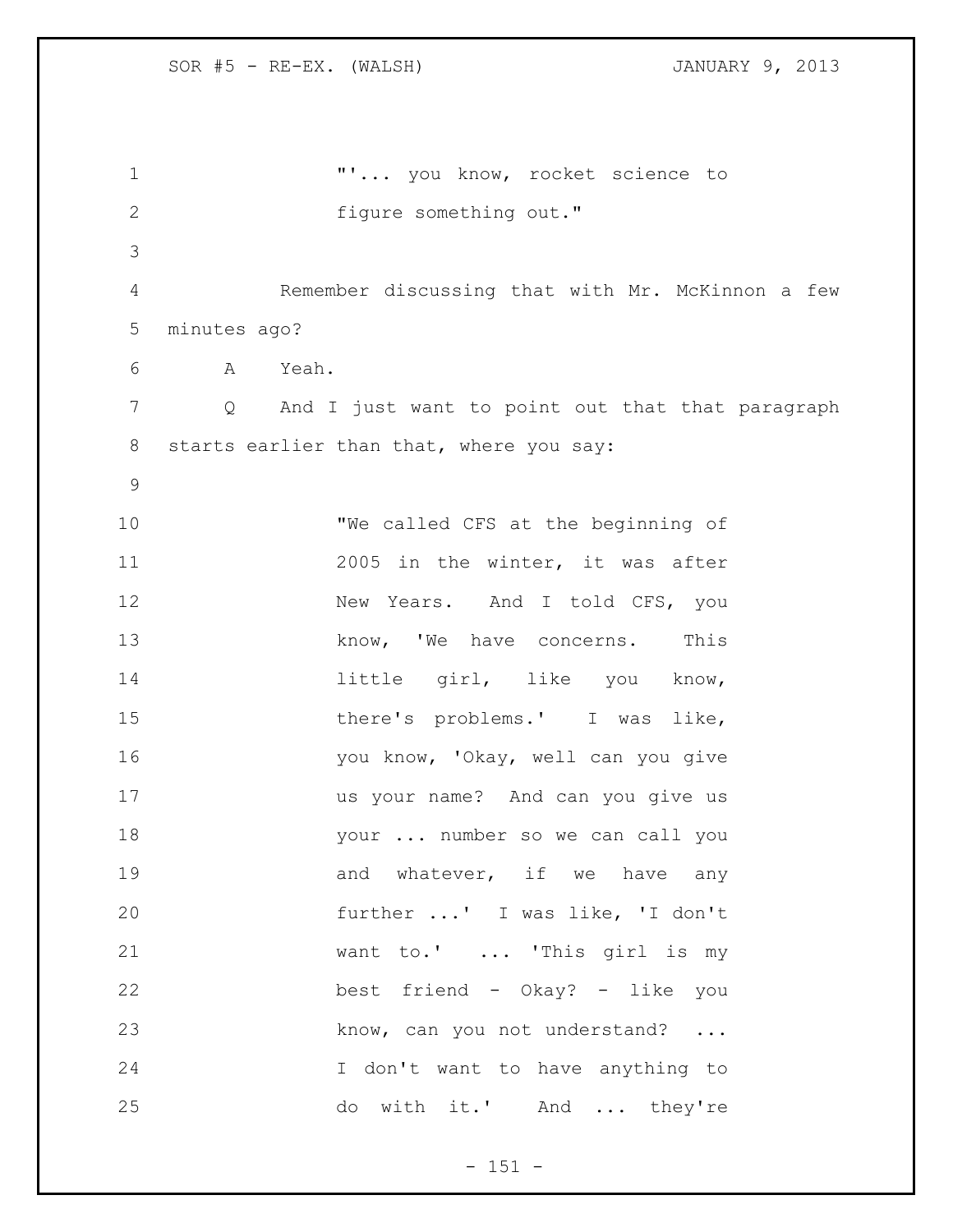1 like, 'Well ... how come you're calling us?' I was like, 'Because there's something wrong with the little girl.'" The other portion of your statement where you talked about what you told CFS, and I'm just putting this into the record, Mr. Commissioner, out of fairness to the witness, is at page 4991. Do you have that page? A Yes. Q And at, towards the top of the page, the RCMP officer asks: 14 "What exactly did you tell them?" 16 Let's, so that we're sure that -- A (Inaudible). Q Let's go to the page before so we're sure that, that you're -- that this is in the context of your talking to CFS. So at the bottom of the page -- you have page 4990 in front of you? A Yeah. Q At the bottom of the page, the constable says: "[Hang] on here. Let me just ...

 $- 152 -$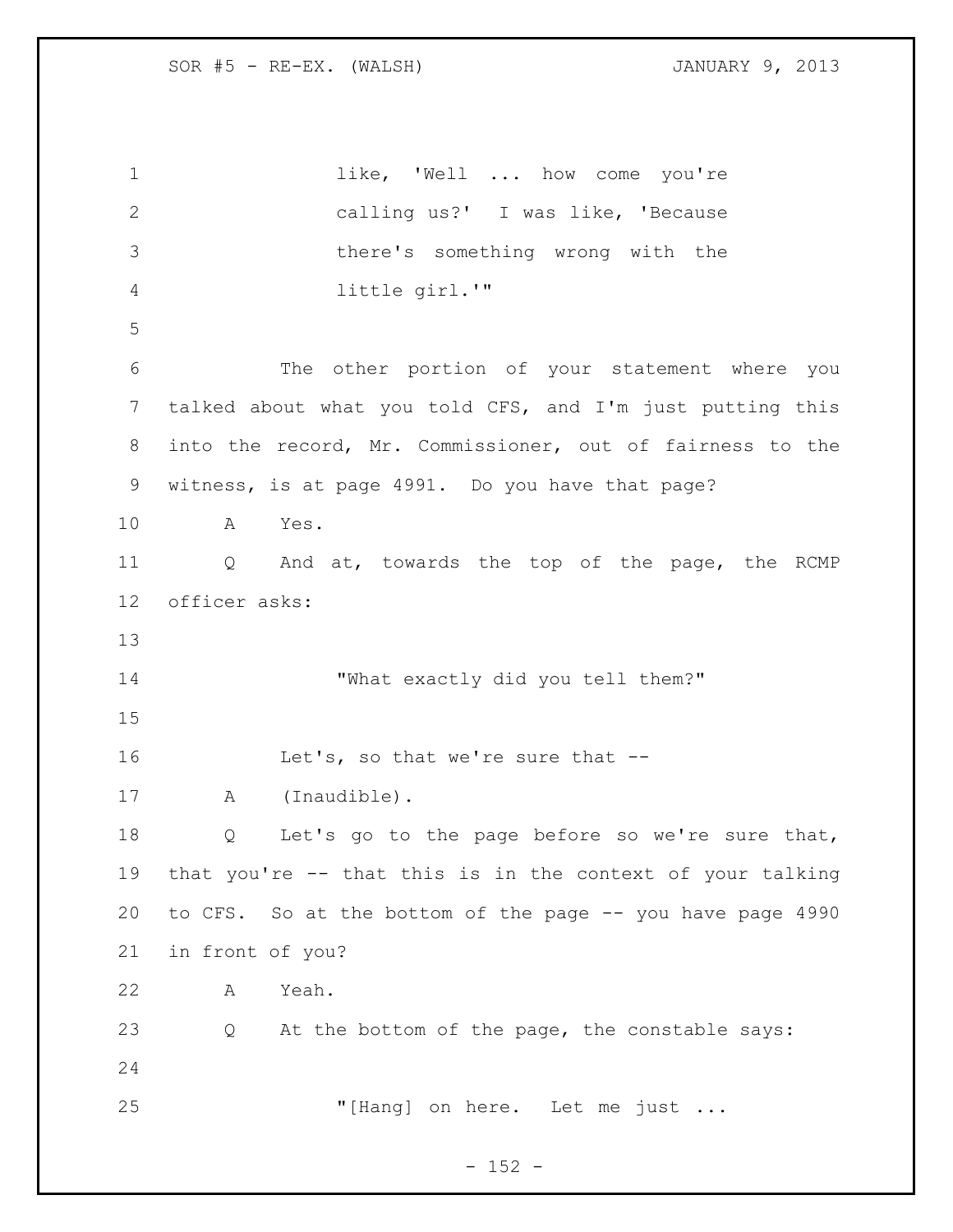SOR #5 - RE-EX. (WALSH) JANUARY 9, 2013 1 take this here. Okay, so you told CFS." And he says: "When was this?" And you said: 10 "Again, ... around my birthday." So then the next page, the constable says: "What exactly did you tell them? I told them about her not using 16 the bathroom properly and how 17 she's always with Wes, and the, 18 [and it's blacked out] concerns about getting locked up." So those are other things that the RCMP statement contained as to items that you told CFS. One other area that I want to confirm with you, you said that you told Ms. Fines about your concerns about Phoenix, right?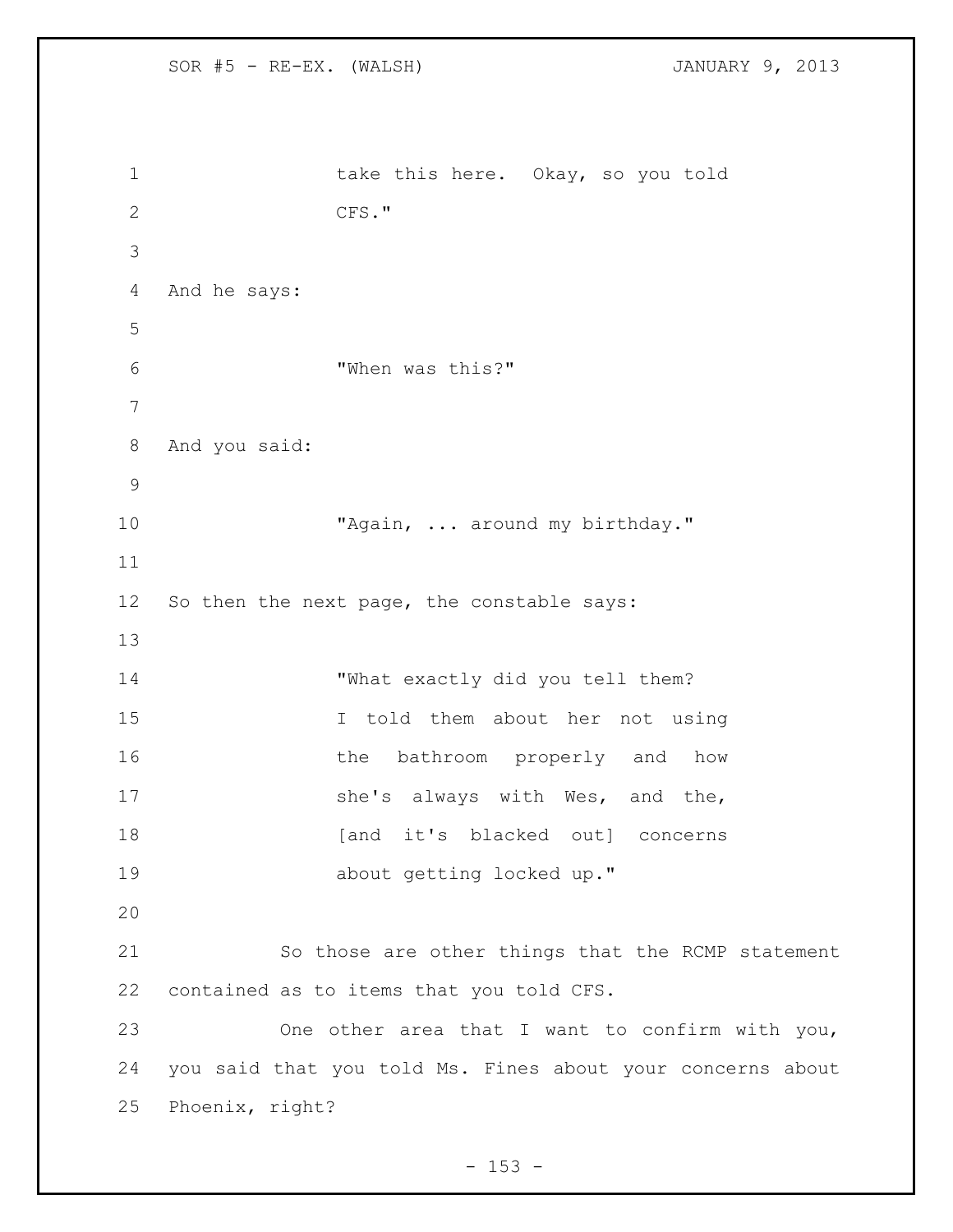A Yes. Q And that that was some time shortly before you phoned CFS; is that right? A Can you say that again? Q When did you tell Della Fines about your concerns about Phoenix? Was it just before you phoned CFS with your concerns? A I don't remember. Q Was it around the same time? A Yes. Q And we know that you phoned CFS around the time of your birthday? A Yes. Q Which was at the end of February? A Yes. Q Now, do you remember how often you saw Ms. Fines around the end of February 2005? A No, I don't. Q Did you have a general pattern as to how often you saw her? 21 A From what I remember, yeah. Q And what was that? How often would you see Ms. Fines? A I'm not exactly too sure, but between home visits and phone calls, we stayed connected quite a bit.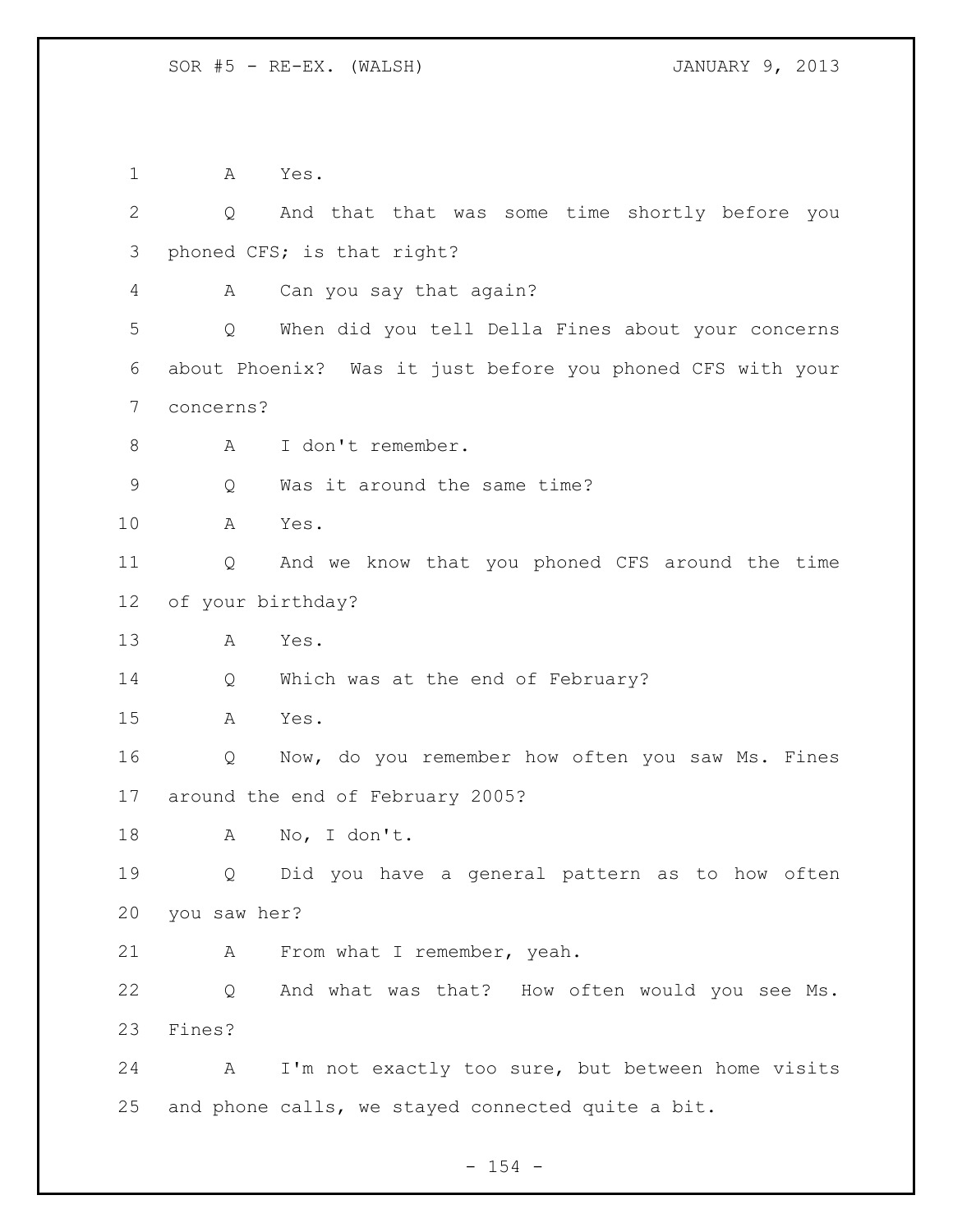Q And do you remember whether you told Ms. Fines your concerns about Phoenix in a phone call or whether it was in a home visit? A I'm pretty sure was a home visit. Q And when Ms. Fines made home visits, were they always the same length of time? A No. 8 Q Some were shorter than others? A Yes. Q Sometimes she might just come by to drop something off for you? A Yes. Q Do you remember having a visit with Ms. Fines some time around the end of February, between the end of February and the beginning of March of 2005? A I don't remember a specific visit. Q During that timeframe, say February and March of 2005, how many times do you think you saw Ms. Fines? A In two months? Q Yes. A (Inaudible)? Say like once or twice maybe. Q And was it during one of those visits that you recall telling Ms. Fines about your concerns about Phoenix? A I believe so. I don't recall.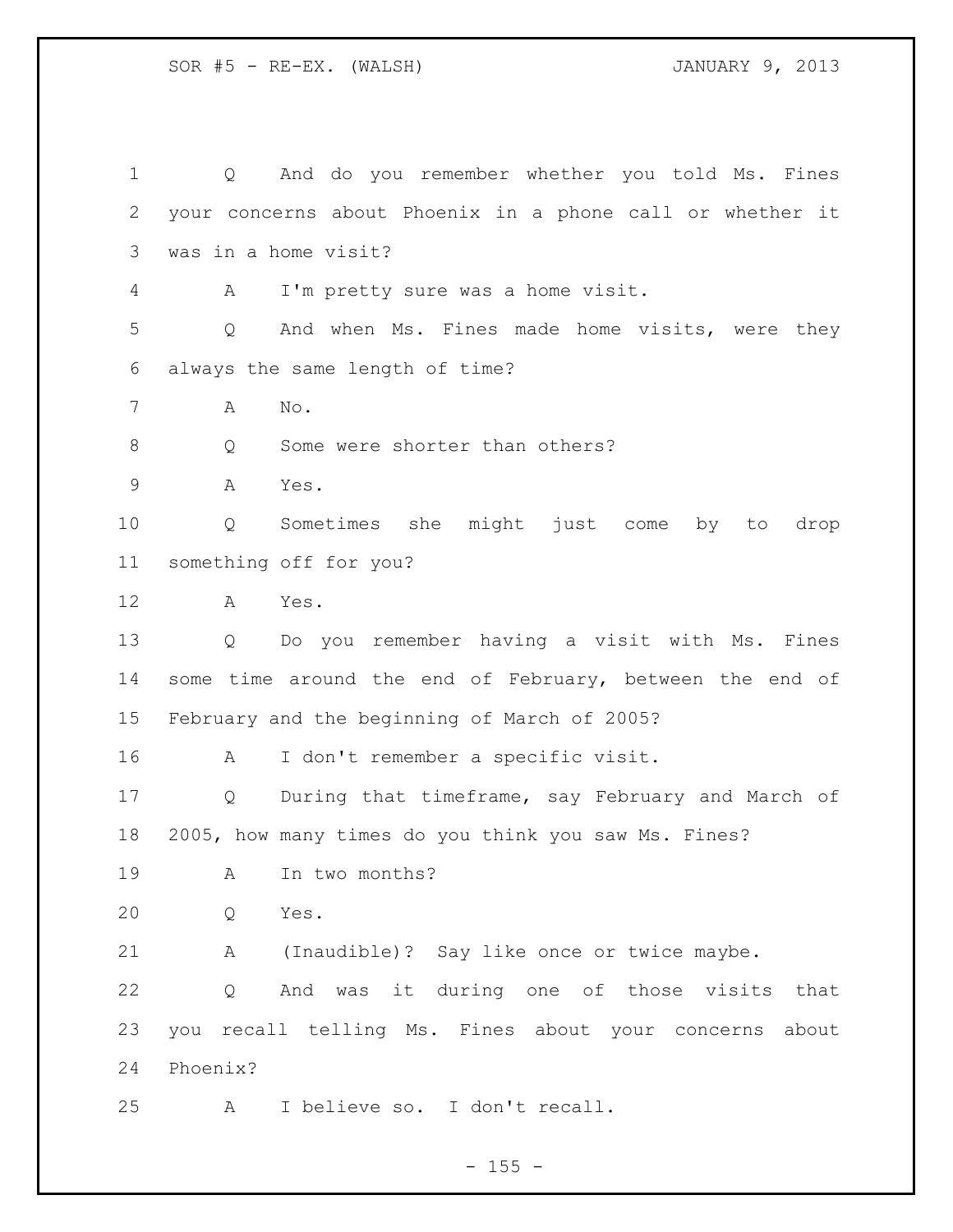Q Well, I think I did raise this with you. I expect that Ms. Fines will testify that she did not have a meeting with you during that timeframe. A See, well, not to be rude, but I'm sure it's more Mrs. Fines' agenda to know when we had our visits. I've never kept track of when CFS came to visit me. Q Was there ever a month that Ms. Fines did not visit you for a whole month? A I don't know. Q In other words, would a whole month go by without your seeing Ms. Fines? 12 A May have. Q What about two months? I'm talking in 2005? A I'm not sure. I don't think so. MS. WALSH: Thank you. Those are my questions. 16 THE COMMISSIONER: Thank you, counsel. All right, Witness. Thank you very much for the time you've given and appearing here today to give your evidence, and all the lawyers have now completed their questioning and you're free to return to your daily life. So, thank you very much. 22 THE WITNESS: Thank you. (WITNESS EXCUSED)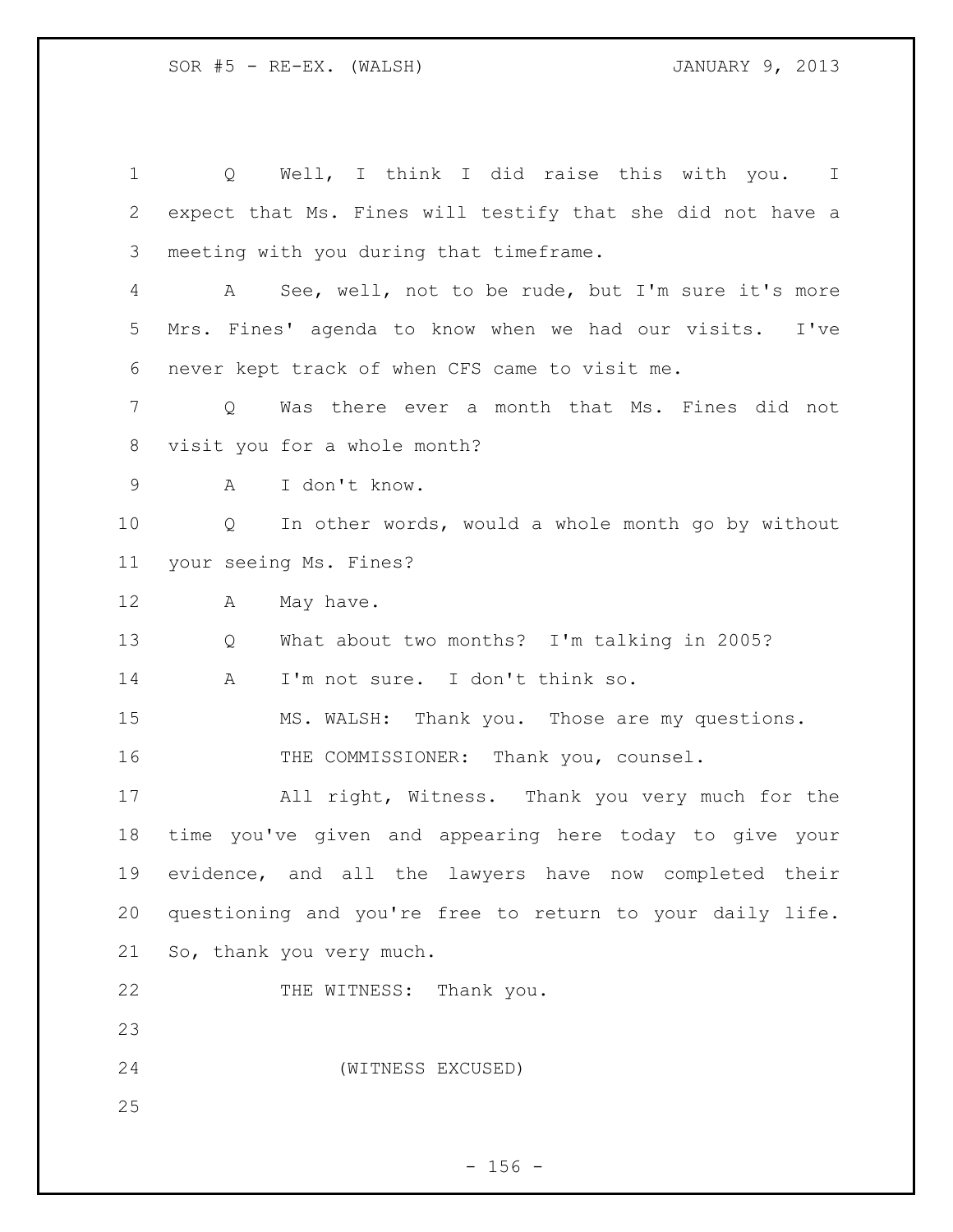PROCEEDINGS JANUARY 9, 2013

 MS. WALSH: Mr. Commissioner, if we might take a 15-minute break. THE COMMISSIONER: Yes. MS. WALSH: While we get set up for the next SOR. 5 THE COMMISSIONER: All right. MS. WALSH: Thank you. 7 THE COMMISSIONER: We'll rise for 15 minutes. (BRIEF RECESS) MS. WALSH: Mr. Commissioner, our next witness is also a source of referral so we're going to have to ask everyone to leave while we have the witness sworn in, and then we'll put on the record that the witness has been duly sworn. 16 THE COMMISSIONER: I think they know the routine by now. MS. WALSH: They do. They do. So witness, we'll 19 just take a minute before we start. (PROCEEDINGS OFF THE RECORD) MS. WALSH: Are we off the record right now? 24 THE CLERK: I was just going to ask if (inaudible) time.

 $- 157 -$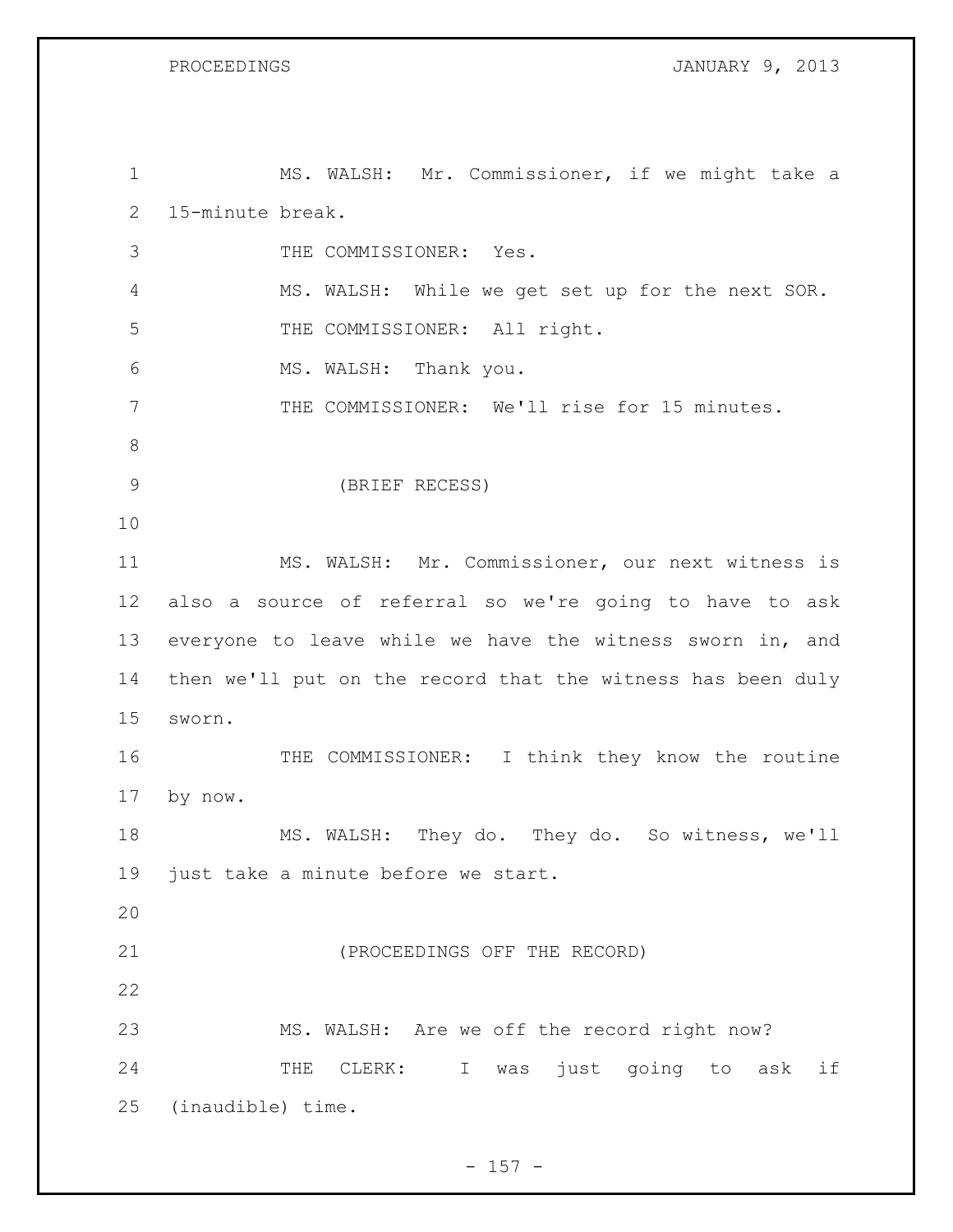PROCEEDINGS **DROCEEDINGS JANUARY 9, 2013** 

| $\mathbf 1$  | MS. WALSH: Yes. We're off the record? No.                  |
|--------------|------------------------------------------------------------|
| $\mathbf{2}$ |                                                            |
| 3            | (PROCEEDINGS OFF THE RECORD)                               |
| 4            |                                                            |
| 5            | THE COMMISSIONER: Will they stay a little later            |
| 6            | today, do you think? Will they stay a little later or      |
| 7            | MS. WALSH: Yes. I would appreciate if we could             |
| 8            | stay later and finish this witness.                        |
| $\mathsf 9$  | THE COMMISSIONER: At least your evidence.                  |
| 10           | MS. WALSH: Yes. At our end the lights have all             |
| 11           | gone out.                                                  |
| 12           | UNIDENTIFIED PERSON: The light's on.                       |
| 13           | MS. WALSH: They're back on.                                |
| 14           | THE COMMISSIONER: Partially.                               |
| 15           | MS. WALSH: Someone must have hit the switch.               |
| 16           | THE COMMISSIONER: All right, Ms. Walsh, I think            |
| 17           | you're on.                                                 |
| 18           | MS. WALSH: Thank you. So for the record, the               |
| 19           | witness has been duly affirmed and from now on the witness |
| 20           | will be known as SOR 6.                                    |
| 21           | Witness, you understand that that's how we know            |
| 22           | you?                                                       |
| 23           | THE WITNESS: Yes.                                          |
| 24           | MS. WALSH: And again, for the sake of the media            |
| 25           | the public, Mr. Commissioner, I confirm that the<br>and    |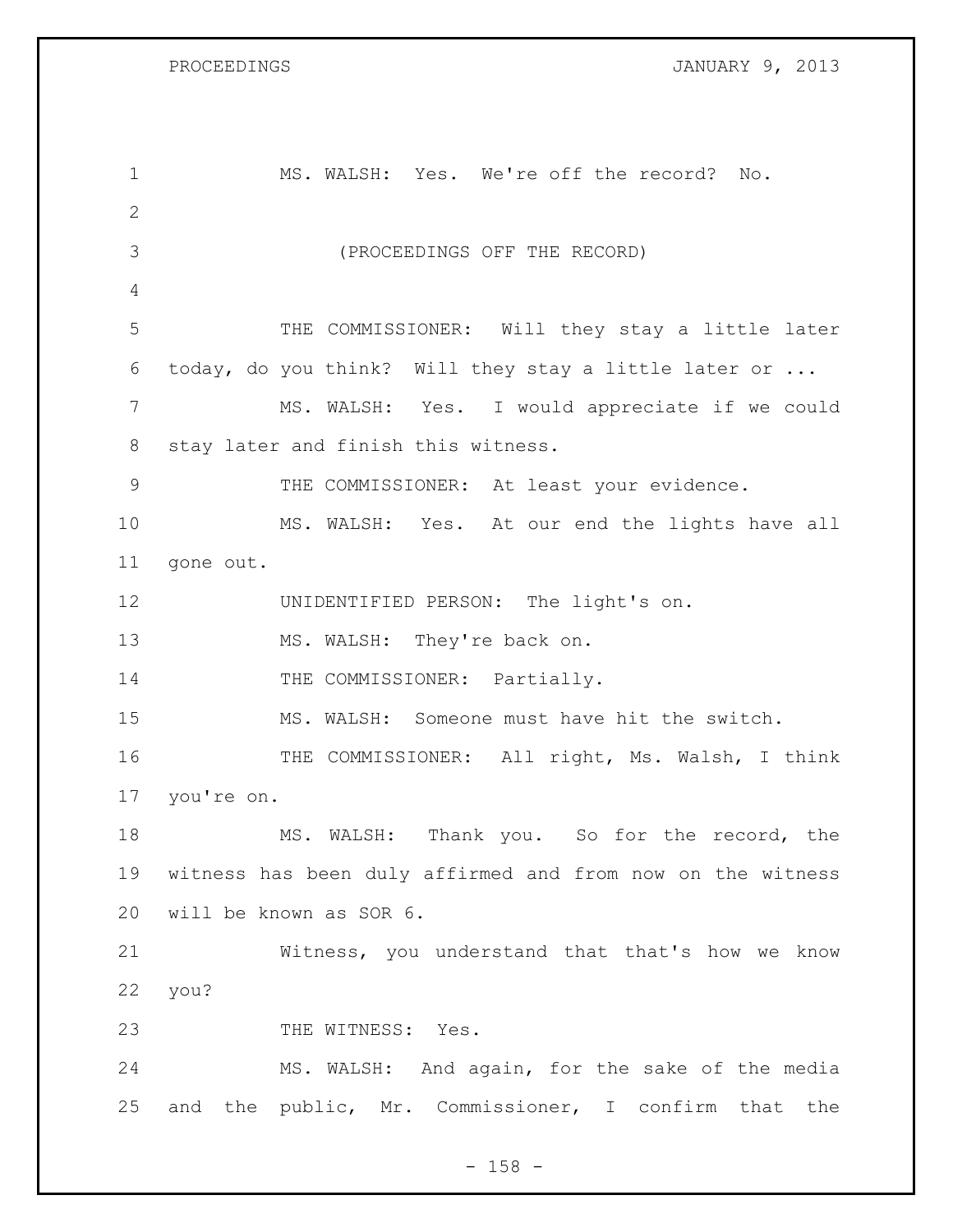Commission's SOR protocol applies to the evidence of this witness. THE COMMISSIONER: In other words, what is heard here can be reported but not who the speaker is. MS. WALSH: That's right. No reporting that would lead -- 7 THE COMMISSIONER: Identify. 8 MS. WALSH: -- to the identification of this witness or of any other witnesses who we know are SORs. 10 THE COMMISSIONER: Yes. UNIDENTIFIED PERSON: Right. 12 MS. WALSH: Thank you. **SOR #6**, affirmed off the record, testified as follows DIRECT EXAMINATION BY MS. WALSH: Q All right, let's start with something simple. How old are you? A Thirty-one. Q Where were you born? A Winnipeg. Q I understand your mother was a residential school survivor? A Yes.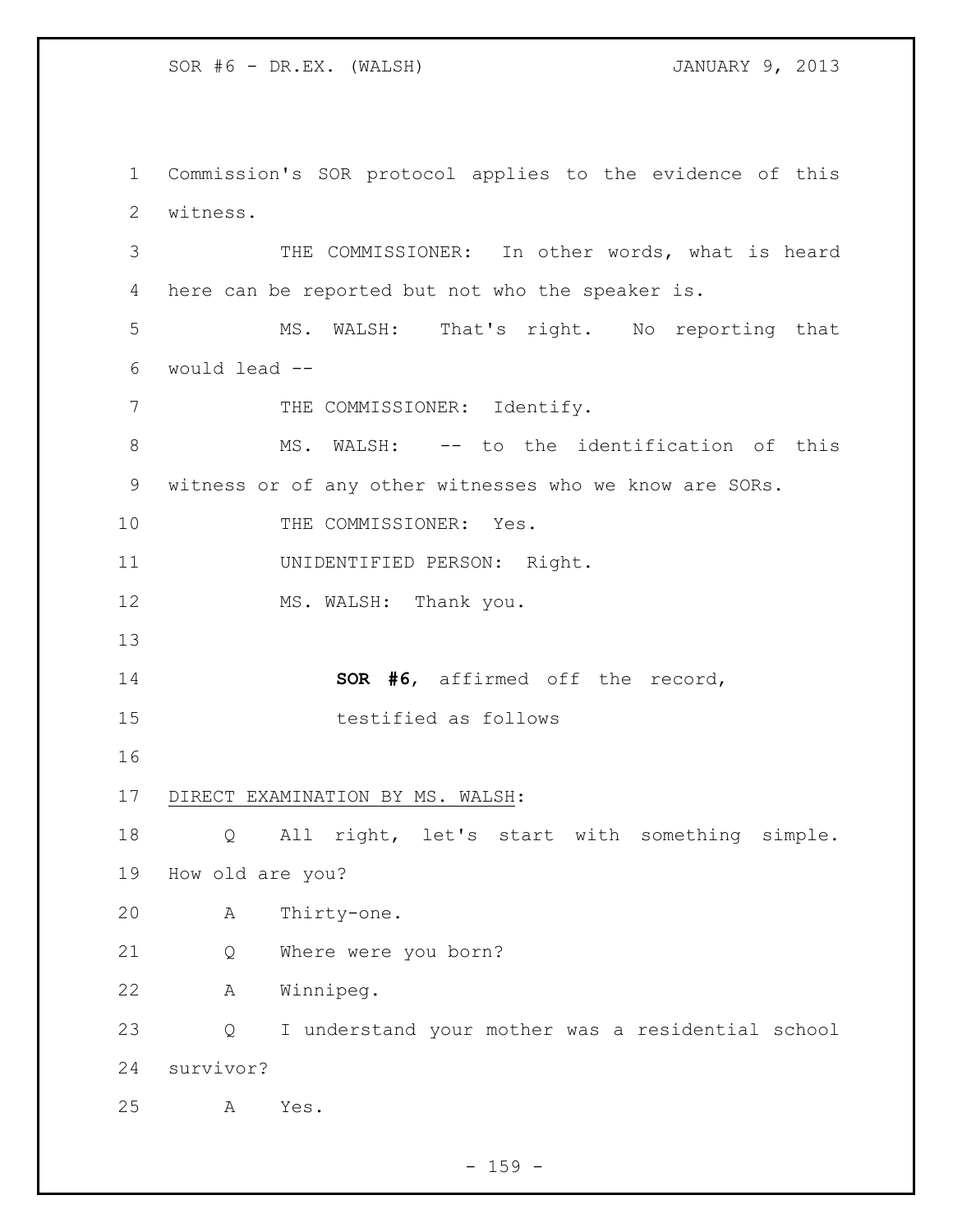Q And you are one of eight children? A Yes. Q Were you ever involved with Child and Family Services when you were a child? A I don't remember. Q Do you have a high school degree? 7 A A diploma, yes. Q Pardon me? 9 THE COMMISSIONER: Diploma. 10 THE WITNESS: (Inaudible). BY MS. WALSH: Q A diploma. So you finished grade 12? A Yes. Q Have you taken any other training since grade 12? A Some college. Q In what field? What subject? 18 A Health. Q And you're currently employed? A Yes. Q And you're married? A Yes. Q And you were a friend of Samantha Kematch's; is that right? A Yes.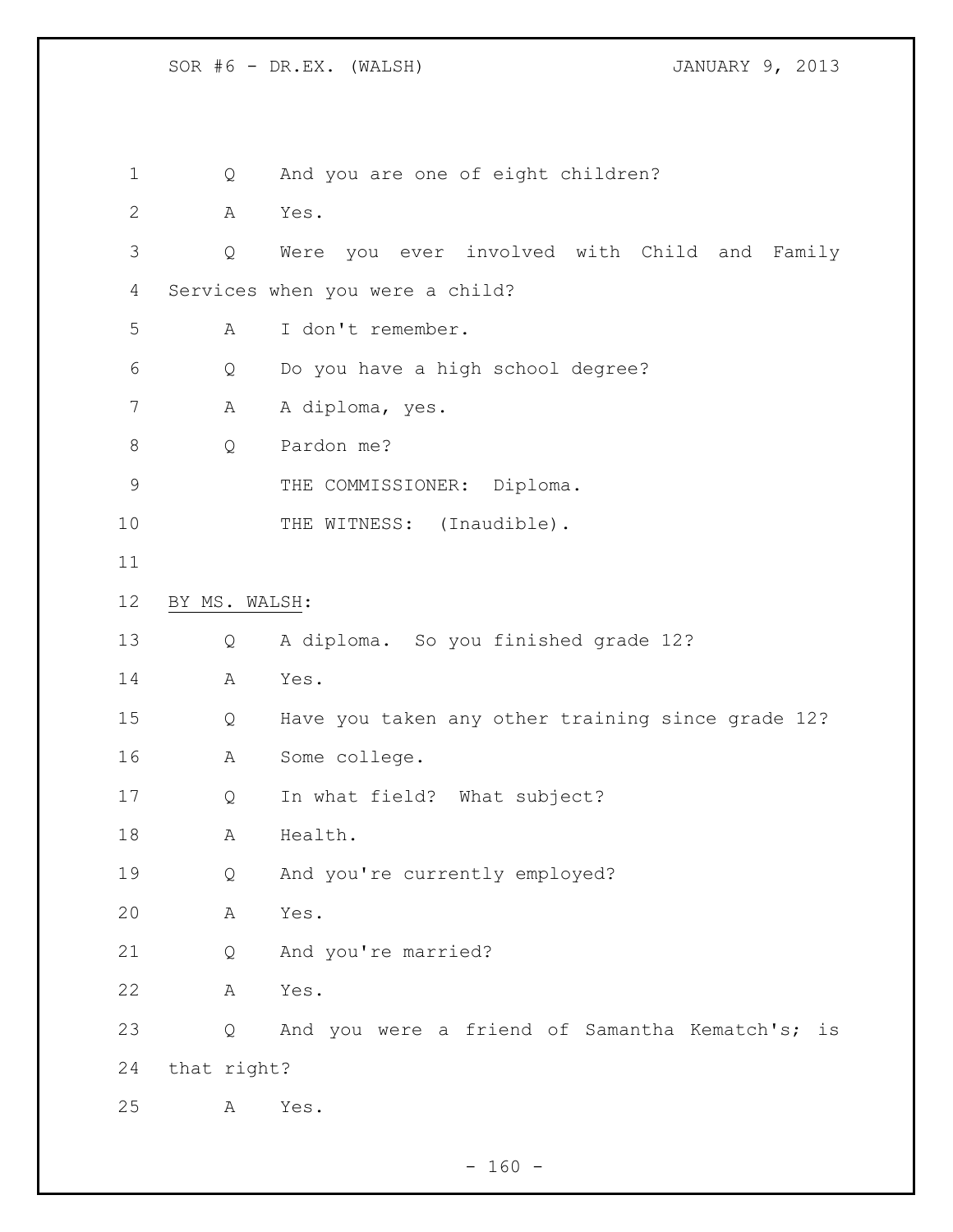1 Q Where did you meet Ms. Kematch? A I met her at, it was a girls home for parenting, for young mothers. Q When was that? A I believe it was in 1998. Q Is that home the Oshki-Ikwe home? A Yes. Q Why were you there? A I was there because I was an under-age mother. Q What was Oshki-Ikwe like? A It was, it was a good place to learn how to parent. Q How long did you stay there? 14 A A few months. Q And was Samantha Kematch there with a baby of her own? A Yes. Q You became friendly with her? A I did, yes. Q I understand that you also had, the two of you had another friend there in common? A Yes. Q And you understand that that person is known to the Commission as SOR 5? A Yes.

- 161 -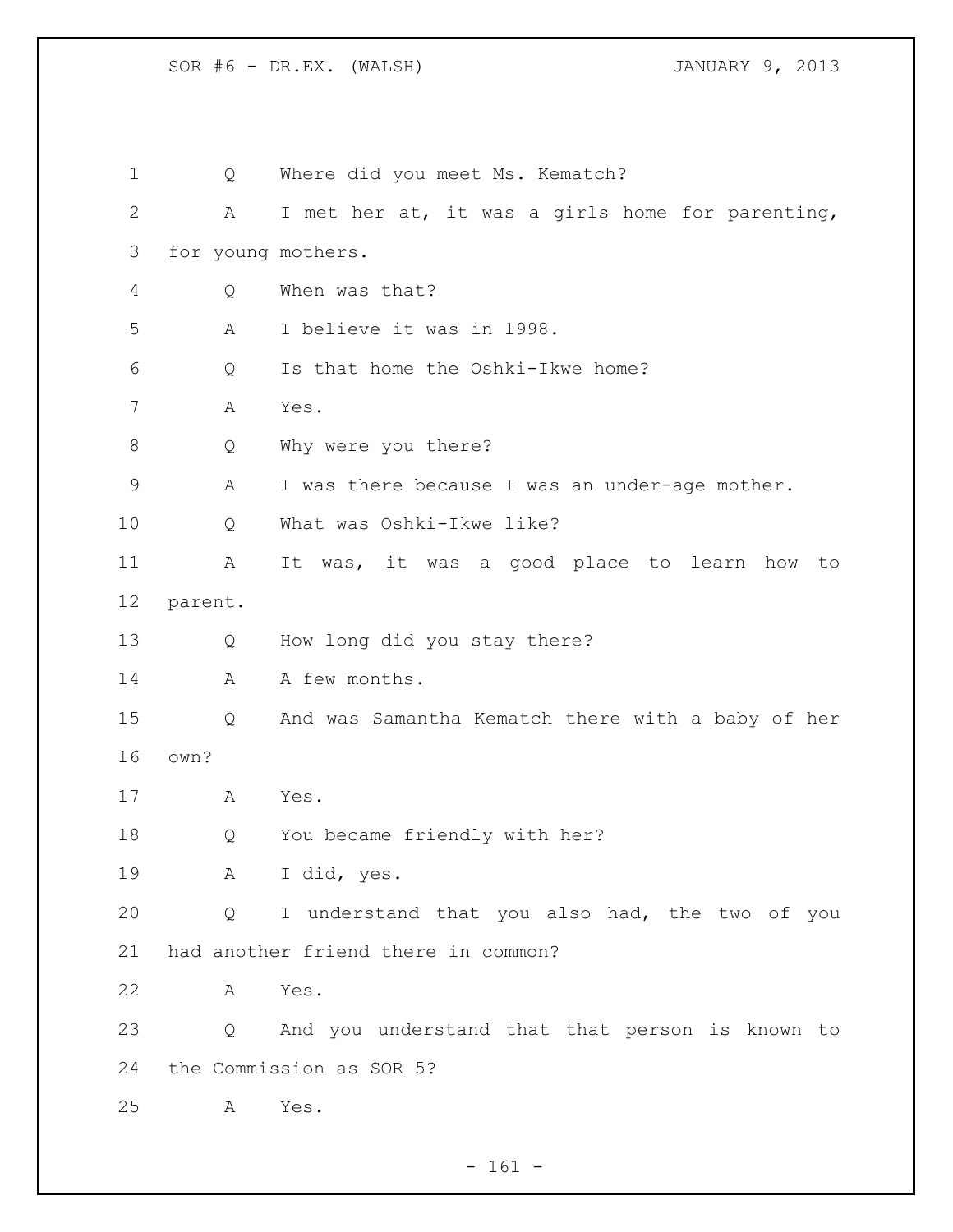Q After you left Oshki-Ikwe, where did you go? A They sent me back to Winnipeg. Q Back to Winnipeg? A Yes. Q With your baby? A Yes. Q Did you live with a foster mother? A I did, yes. Q And you understand that that foster mother is known to this Commission as SOR 7? A Yes. Q After you left Oshki-Ikwe and moved to Winnipeg, did you stay in touch with Samantha? A Yes. Q So that would have been in 1999? A Yes. Q Do you remember how often you saw her around that time? A I don't know how often I saw her but I did see her that year. Q Did you know Steve Sinclair? A Yes. Q Did you see Samantha and Steve together? A Yes. Q Where were they living?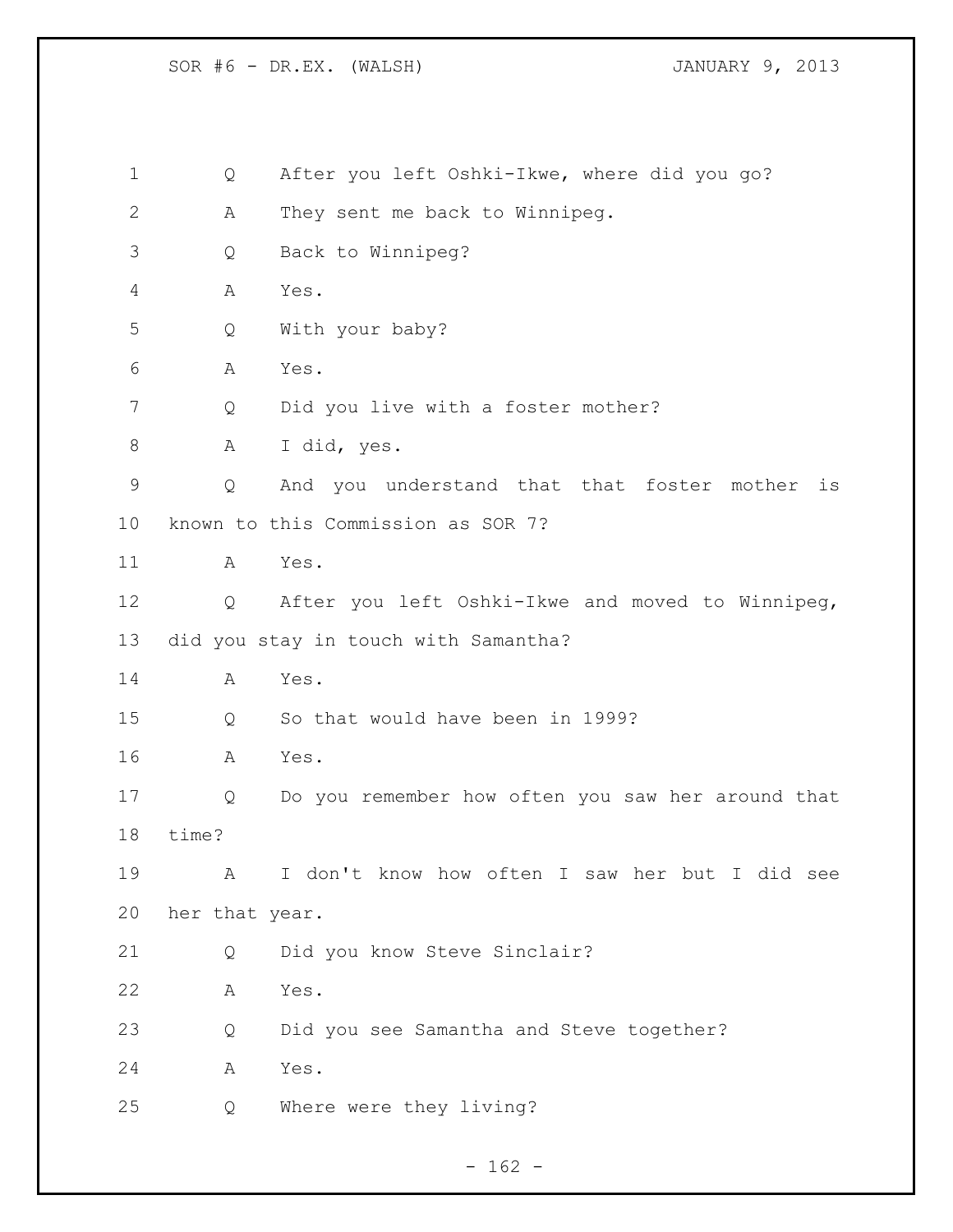A They were living on Magnus, I believe. Q And do you remember -- A It was a suite. Q Sorry. On Magnus? A Yes. Q And do you remember what Samantha was like at this time, 1999? A I just know that we had a few, I guess they had a few parties and drank a bit at that time I remember. Q You left Oshki-Ikwe with your baby, right? A Yes. Q Do you remember whether Ms. Kematch left with her baby? A She didn't, no. Q She did not? A No. Q So that was 1999. Did you stay in touch with her through 2000? A I, I seen her once, I believe, at -- 2000. I don't think I did, no. Q Did you know that she had a daughter named Phoenix in 2000? A Yes. Q When did you find out about Phoenix's birth? Do you remember approximately? Would it have been in 2000?

 $- 163 -$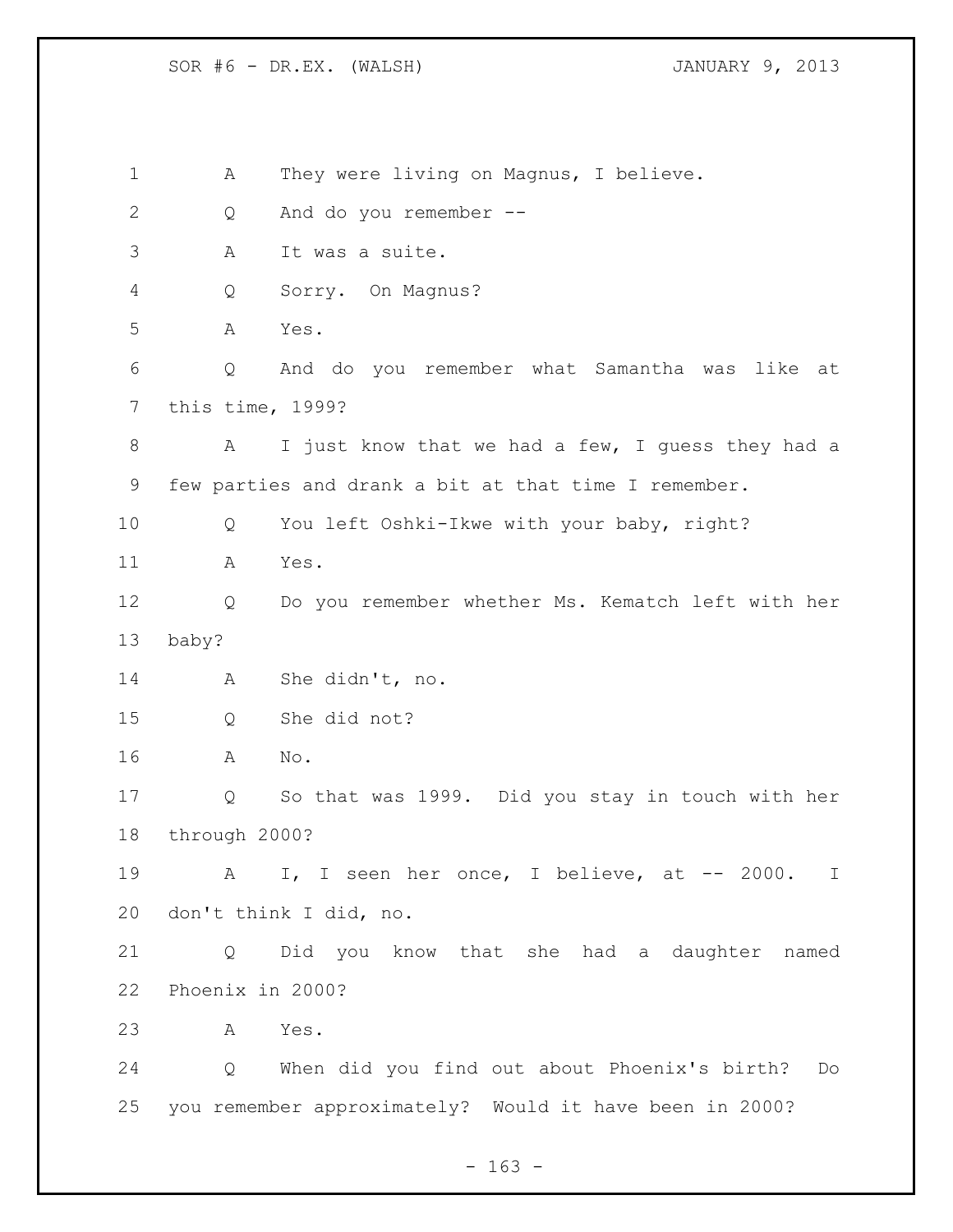A I'm not ... The last time -- I mean the time that I seen her was, there was one time at the Women's Hospital and I myself was pregnant at the time and she also looked like she was pregnant, too. Q Was that in 2000? A I don't know for sure. I just know it was winter out. Q Okay. You say you knew that she had a baby named Phoenix. Did you know that she had a second daughter in 2001? A Yes, but I didn't find out, I didn't, I didn't know when they were born because we lost contact for a few years. Q Okay. So 2000/2001 you didn't have much contact with Samantha? A No. No. Q What about 2002/2003? A Hard to -- it's hard to remember the exact years but shortly after she had her second, well I guess that would be her third child, I guess it would be after her third child died that she came looking for me and we got back into contact. Q Do you remember when you first met Phoenix, what year? A I think it was two thousand and, 2004.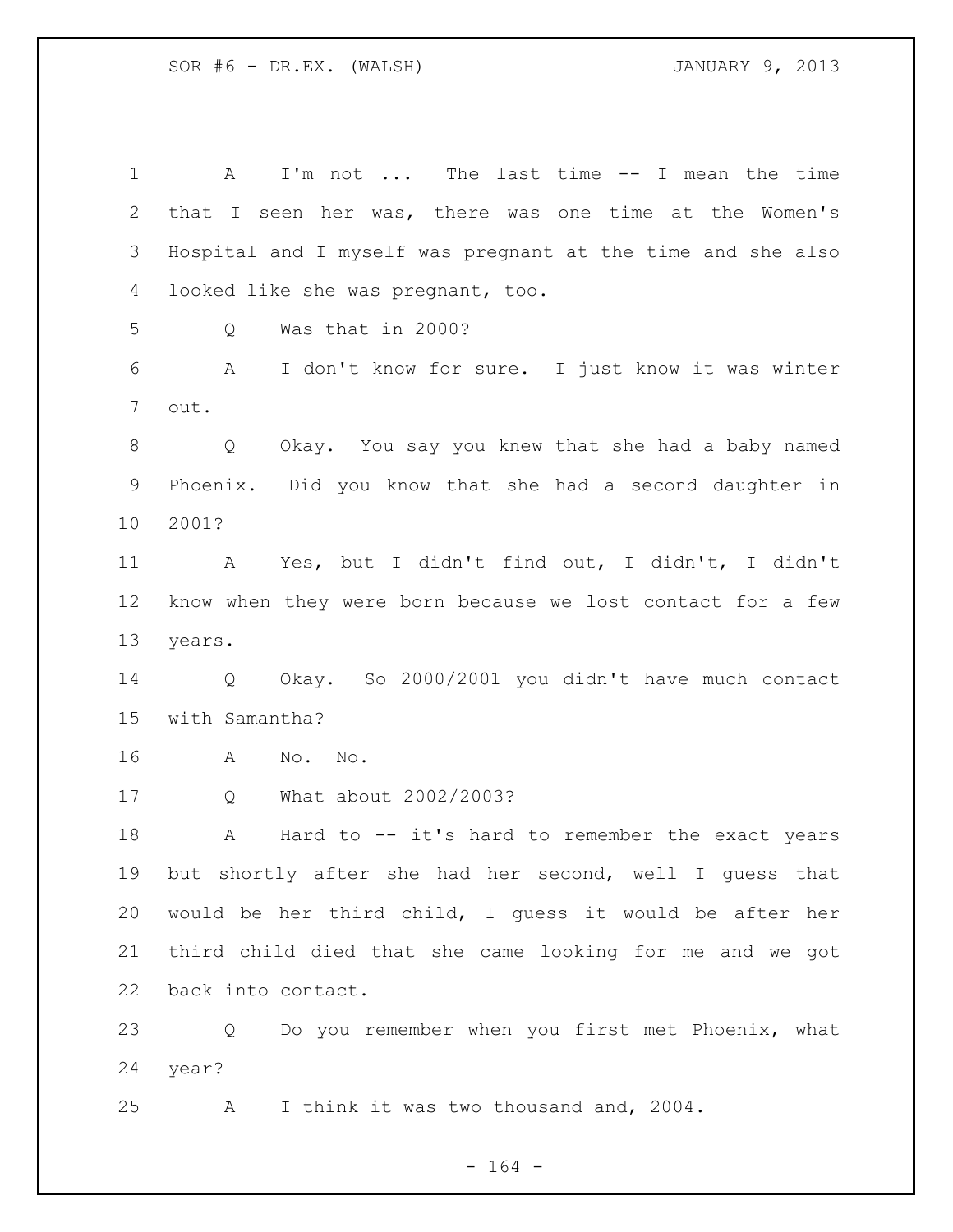| 1            | Q                 | Where did you meet her? What do you remember?               |
|--------------|-------------------|-------------------------------------------------------------|
| $\mathbf{2}$ | A                 | When I first met her $--$ well, the first time that         |
| 3            |                   | I actually remember her, I'd have to say, is when I went to |
| 4            |                   | give Sam cigarettes.                                        |
| 5            | Q                 | And what do you remember about that occasion?               |
| 6            | That was in 2004? |                                                             |
| 7            | A                 | Yes, I believe it was 2004.                                 |
| 8            | Q                 | Do you remember what time of year it was?                   |
| $\mathsf 9$  | A                 | It was, I think it might have been summer<br>or             |
| 10           |                   | fall. We were in tee shirts so it was nice weather.         |
| 11           |                   | Q And you said that you went to give Samantha               |
| 12           |                   | cigarettes. Why was that?                                   |
| 13           | A                 | She asked if she could get some cigarettes off              |
| 14           | me.               |                                                             |
| 15           | Q                 | So she just called you up?                                  |
| 16           | A                 | Yeah.                                                       |
| 17           | Q                 | And you took --                                             |
| 18           | А                 | (Inaudible).                                                |
| 19           | Q                 | -- and you took cigarettes to her?                          |
| 20           | А                 | I did, yes.                                                 |
| 21           | Q                 | Was anyone with you?                                        |
| 22           | Α                 | My son.                                                     |
| 23           | Q                 | And how old was he?                                         |
| 24           | Α                 | He must have been four.                                     |
| 25           | Q                 | And was Phoenix with Samantha on this occasion?             |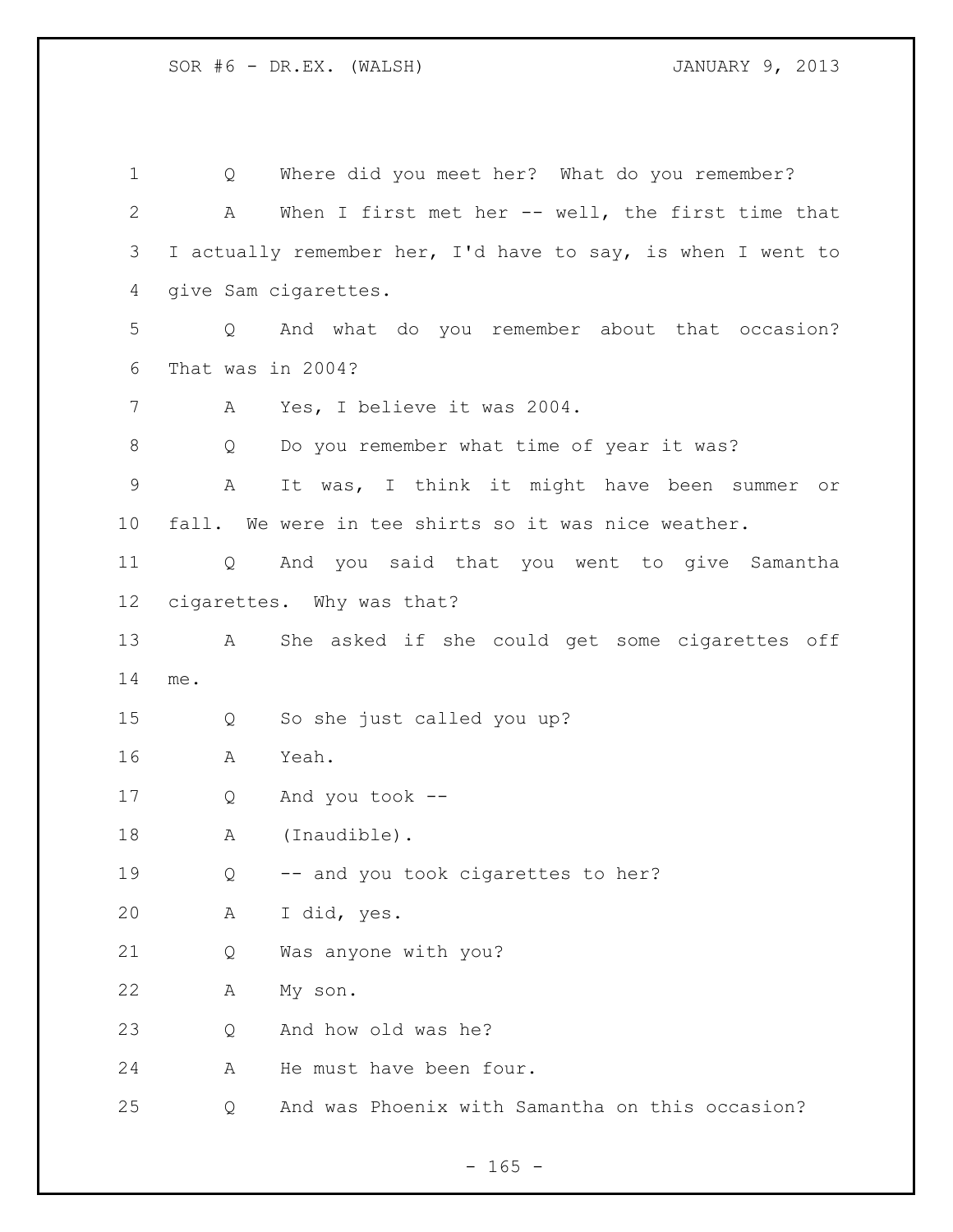A Yes.

| $\overline{2}$ | Q              | Do you remember what Phoenix was like?                     |
|----------------|----------------|------------------------------------------------------------|
| 3              | A              | On that occasion she, she seemed happy and she             |
| 4              |                | didn't seem worried or -- she seemed like a happy carefree |
| 5              |                | child, like she was running with my son and, and smiling   |
| 6              |                | and they played at the park together that same day.        |
| 7              | Q              | Did you know whether Samantha was dating or                |
| 8              |                | living with anyone at that point?                          |
| $\mathsf 9$    | A              | I heard that she had a boyfriend and I believe it          |
| 10             | was Wes McKay. |                                                            |
| 11             | Q              | Did you ever meet him?                                     |
| 12             | A              | No, I never met him.                                       |
| 13             | Q              | So did you stay in contact with Samantha through           |
| 14             | 2004 and 2005? |                                                            |
| 15             | A              | Yes, but it wasn't very frequent.                          |
| 16             | Q              | How often?                                                 |
| 17             | A              | Think I only seen her roughly three or four                |
| 18             | times.         |                                                            |
| 19             | Q              | Was Phoenix --                                             |
| 20             | Α              | Wait.                                                      |
| 21             | Q              | Sorry, go ahead.                                           |
| 22             | Α              | Mostly we would just talk on the phone.                    |
| 23             | Q              | How often would you talk on the phone with her?            |
| 24             | Α              | About -- it wasn't very frequent, but I mean I             |
| 25             |                | did talk to her a few times on the phone.                  |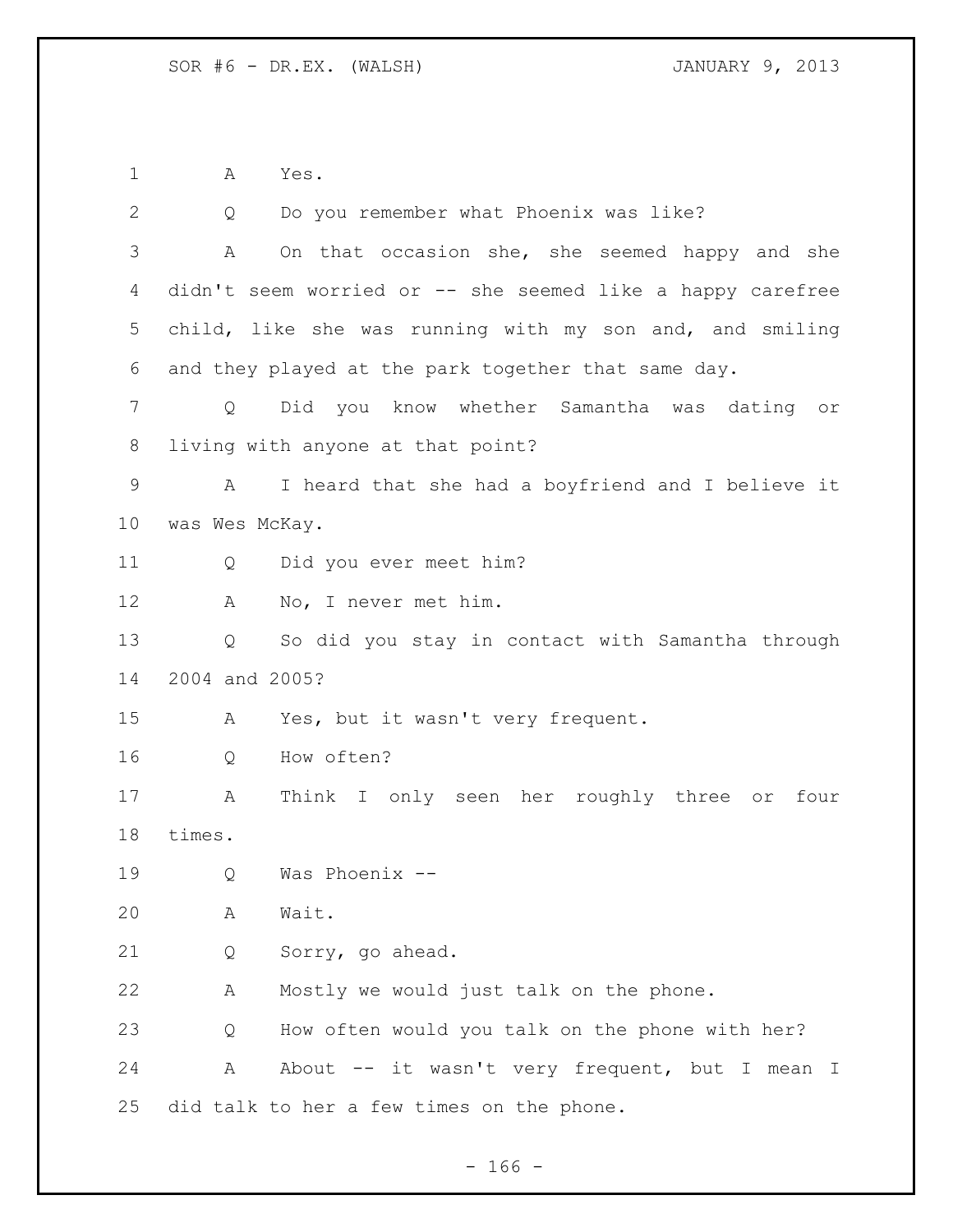Q Did you visit Samantha at her apartment in 2004 or 2005?

A Yes, I think in 2005.

Q Where, where was that apartment?

 A At the time all I knew, all I knew was it was behind the Maryland Hotel. But it, it was on McGee Street.

- Q On McGee?
- A Yes.

 Q You said that you first met Phoenix in 2004, the weather was nice. How many times did you see her after that, Phoenix?

12 A I only saw her one other time.

Q And we'll come to that eventually.

 Going back to occasions when you visited Samantha at her apartment, there are two particular visits with Samantha that I'd like to ask you about. Do you recall going to her apartment around December or January of 2005 with SOR 5?

A Yes.

Q What do you remember about that visit?

 A When we walked through the door, I remember seeing some blue, I think they were blue, looked like kid's boots, toddler boots. Kid's boots. They still had a tag on it and the string was attached to it to keep the boots together.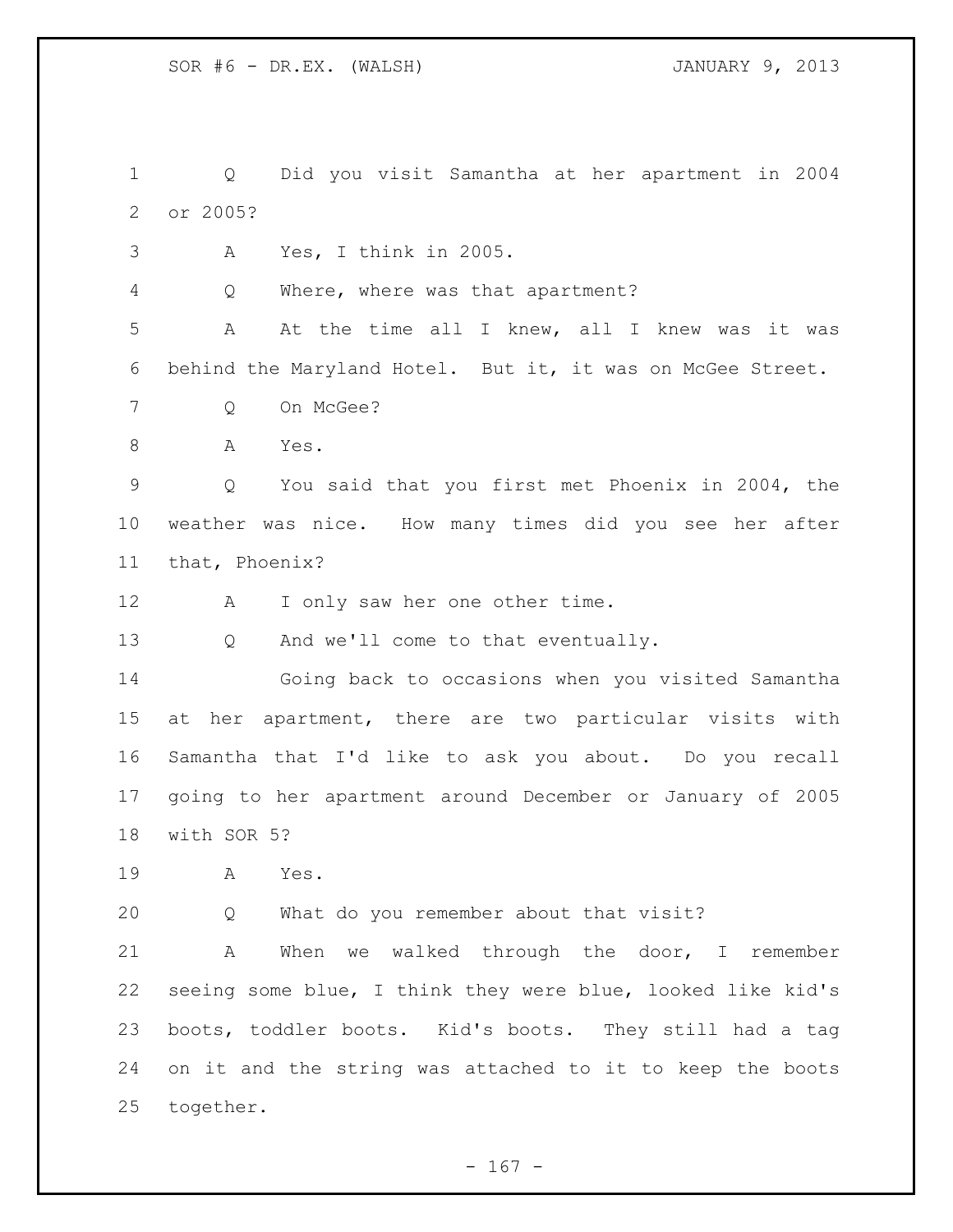Q So -- A How, how you purchase them in a store. Q They still had the string that attached the boots together? A Yes. Yes. Q So did the boots look like they had ever been worn? 8 A No. Q These were blue boots? A Yes. Q Toddler's boots? A Yeah, they were like for, it looked like they could be for a three or four-year-old. Q All right. What else do you remember about that visit? A Well, when we left to go downtown to hang out at Portage Place, just to walk around together, Samantha locked her bedroom door and then locked the front door. Q So Samantha locked the bedroom door before leaving the apartment; is that what you mean? A Yes. Q And then she locked the apartment door? A Yes. Q Do you remember what the lock, what kind of a lock was on the bedroom door?

- 168 -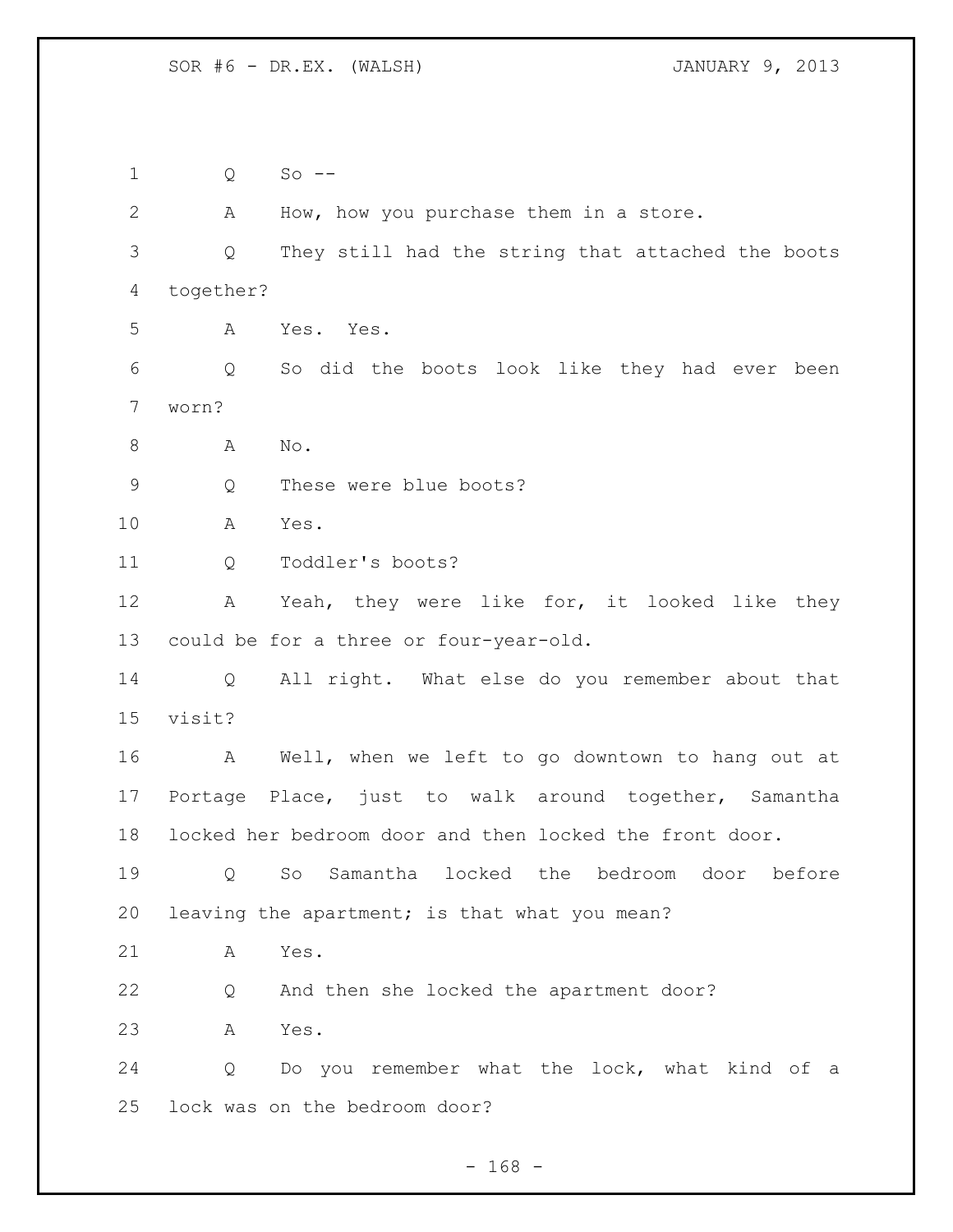1 A I don't remember, no. Q Do you remember whether it was separate from the handle? A I think it was separate from the handle. Q Did you see Phoenix that day? A No, I didn't. Q You said when we left. Who, who were you referring to? Who was the "we"? A Samantha and I think it was Sam's baby that she had in the stroller and, and SOR 5 and another, I think it was another person with us, I just, I can't remember. 12 Q You went to Portage Place? A Yes. Q What happens next? What else do you remember, anything? A No, I, I don't remember anything else. Q Do you remember how long you stayed at Portage Place? A Probably about an hour or two. Q And then do you remember what you did after Portage Place? A No, I don't. Q Do you recall being at Samantha's apartment on another occasion in 2005? A Yes.

 $- 169 -$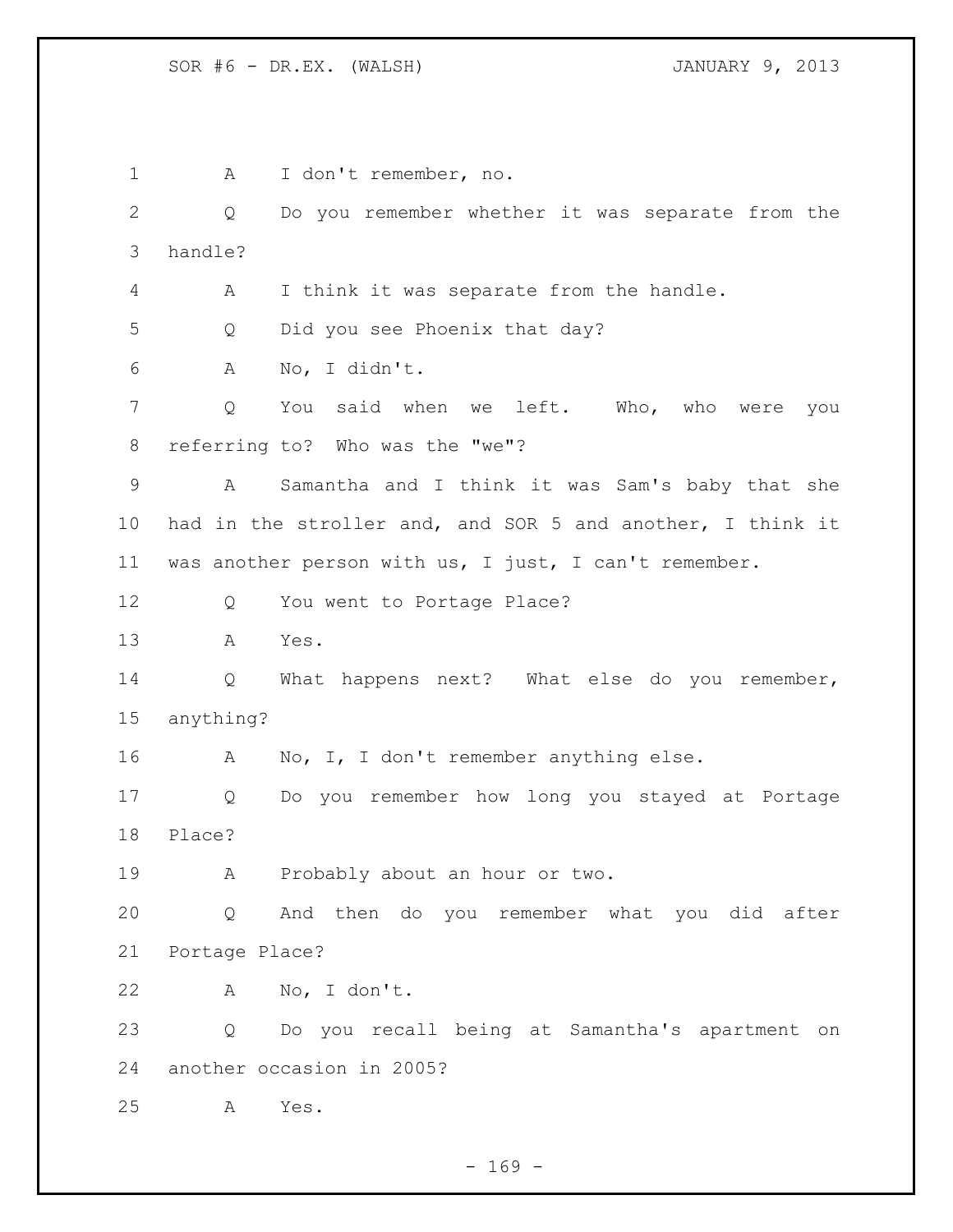Q What can you remember about that occasion? A Could you ... Q What happened, what happened on that day at her apartment? 5 A Are you meaning the store? Q Yes. A Oh. Well, I went to visit her on another occasion. I don't remember exact dates but it was in the winter of 2005. We went to the corner store and baby [redacted] was the, Sam's baby, was already born, she was already with Sam, and -- Q So Sam's baby was already born and she was with Sam, you said? A Yes. Q Okay. A And so she just bundled up, Sam bundled up her baby and we went for the walk to the corner store and just, 18 she just carried her baby. And, and we came back and I was waiting, I called the bus (inaudible) and I was waiting, and, well ... Q What happened while you were waiting for the bus? A I heard someone crying it sounded like, or like a sick child, like coming from the bedroom. And there was only one bedroom there. And, or like moaning or if, if I could describe it. Was, it was like a child who is sick,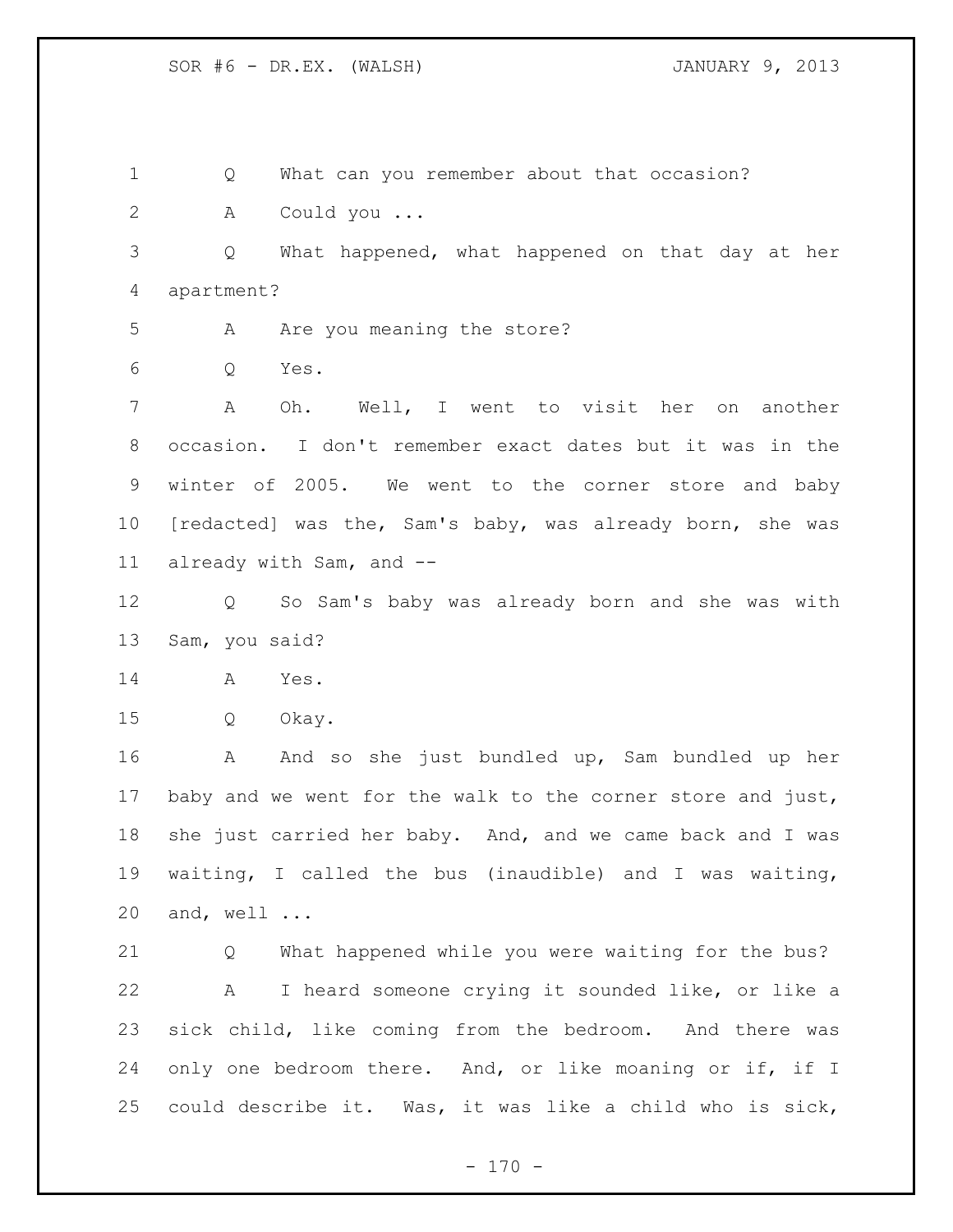like with the flu or ... maybe.

| $\mathbf{2}$ | Q                | Okay. And then what happened?                         |
|--------------|------------------|-------------------------------------------------------|
| 3            | Α                | I was, I was kind of surprised because she didn't     |
| 4            |                  | say that, that Phoenix was there.                     |
| 5            | Q                | Did you see Phoenix that day?                         |
| 6            | А                | No. no.                                               |
| 7            | Q                | So did Ms. Kematch do anything when you heard the     |
| 8            |                  | whimpering or the moaning, as you described it?       |
| $\mathsf 9$  | Α                | Well, she just looked at me and proceeded to the      |
| 10           | bedroom.         |                                                       |
| 11           | Q                | Sorry, she, she proceeded to the bedroom?             |
| 12           | A                | Yes. And then -- well, she went to the bedroom        |
| 13           |                  | and, and then she came out a few seconds later. And I |
| 14           |                  | didn't hear anymore moaning or anything.              |
| 15           | Q                | You said you didn't see Phoenix. Did you see          |
| 16           | Samantha's baby? |                                                       |
| 17           | A                | Yes.                                                  |
| 18           | Q                | So was the moaning coming from Samantha's baby?       |
| 19           | A                | No, because the baby was in the living room with      |
| 20           | us.              |                                                       |
| 21           | Q                | Did you notice whether the bedroom door was ever      |
| 22           | locked that day? |                                                       |
| 23           | A                | Yeah. When we went to the store.                      |
| 24           | Q                | When you went to the store? What did you see?         |
|              |                  |                                                       |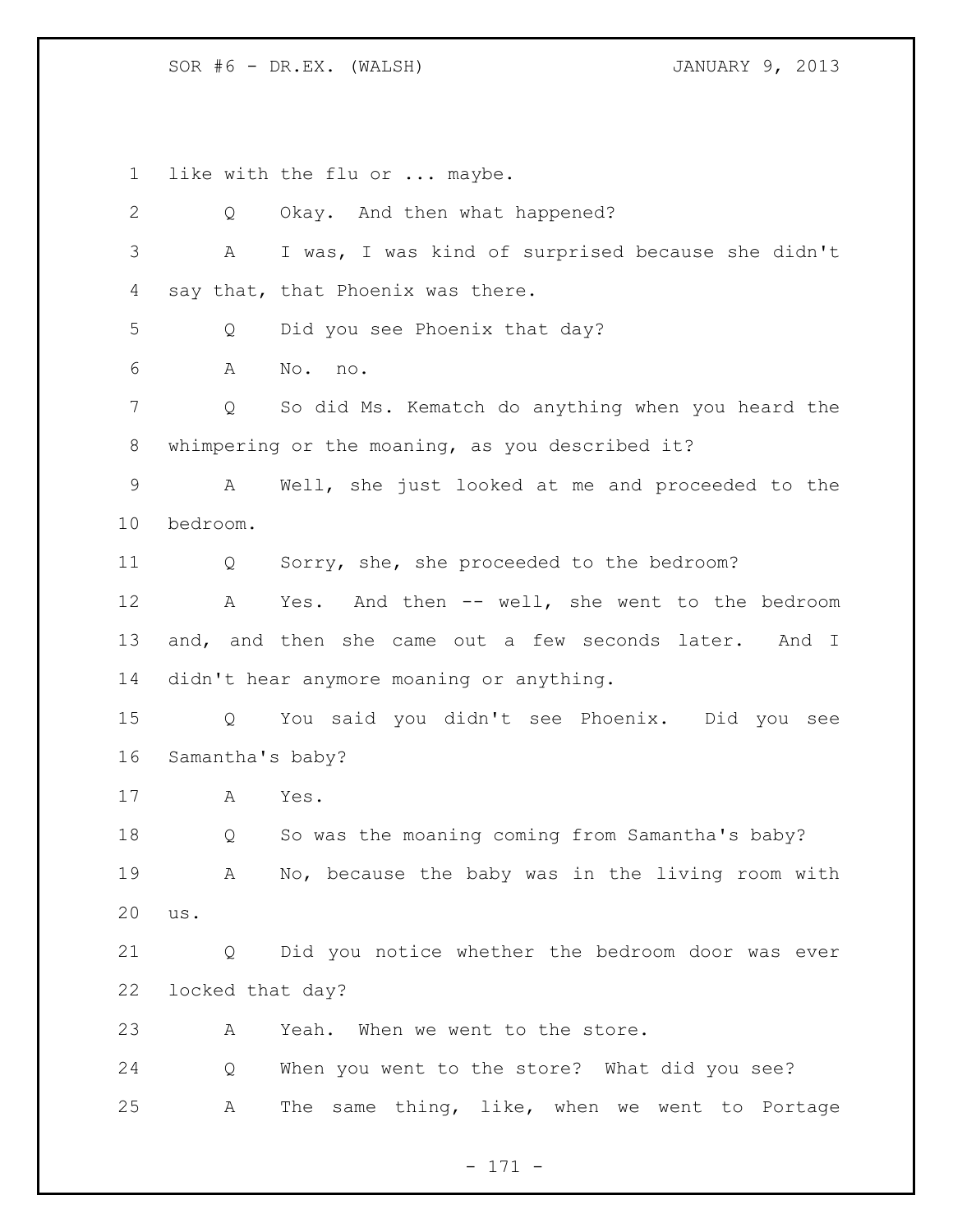Place, just her at the outside of the bedroom door -- 2 THE COMMISSIONER: The day --3 THE WITNESS: -- locking ... THE COMMISSIONER: Witness, the day you went to Portage Place, was there anybody left in the bedroom when, as far as you know, when she locked the door? 7 THE WITNESS: No, not that I knew of. BY MS. WALSH: Q But did you know whether anyone was in the bedroom? A No, I didn't. Q You didn't go into the bedroom on any occasion? On these two -- A No. 16 Q -- on these two occasions? A No. No. 18 THE COMMISSIONER: But only the second occasion you heard the moaning coming from the bedroom? 20 THE WITNESS: Yes. BY MS. WALSH: Q So I think you were saying that on the second occasion before you went to the store, you saw Samantha do something with the bedroom door?

- 172 -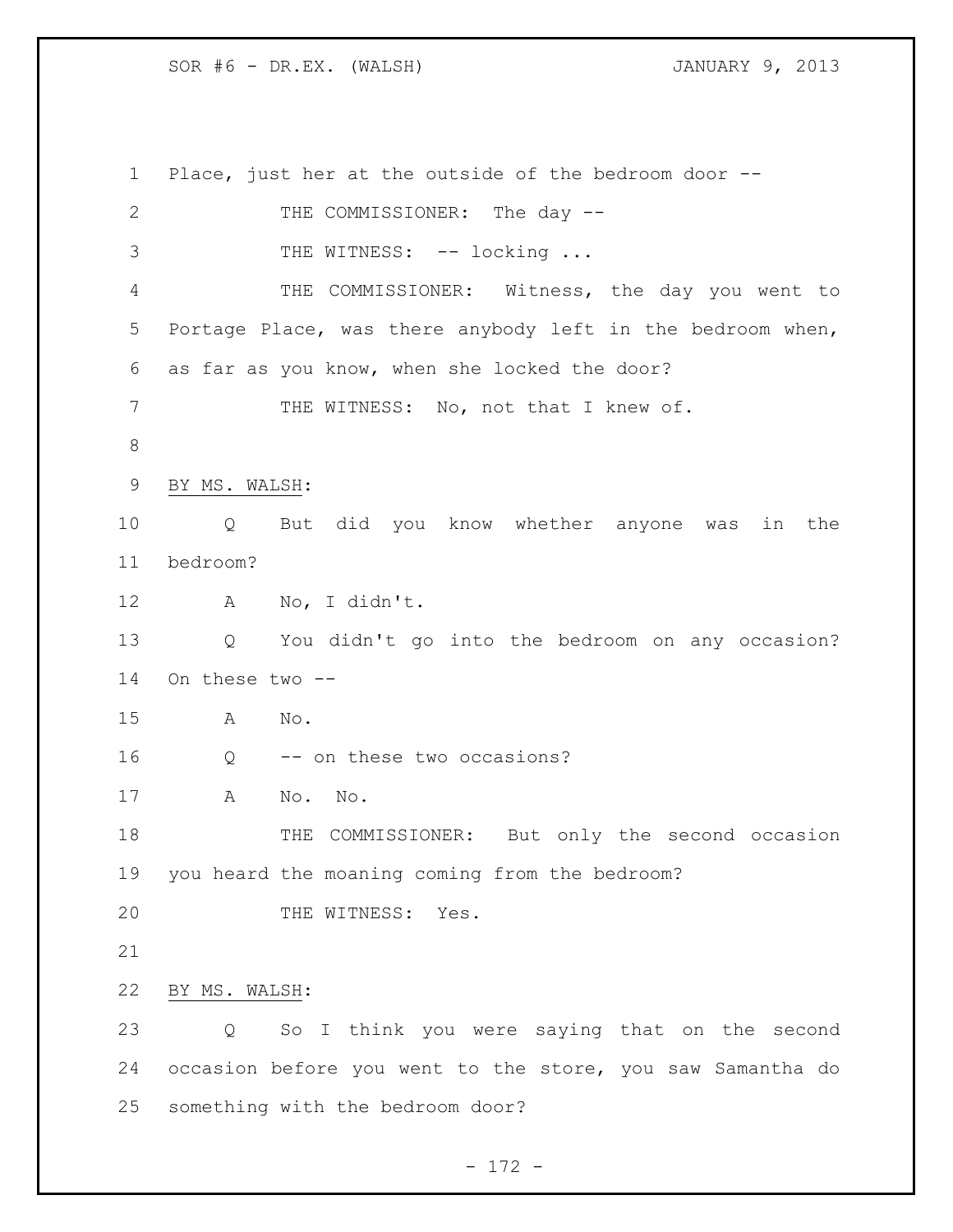A Yeah. I, I think she locked it and then locked the outside door. Q The same as she had done when you went to Portage Place? A Yeah. Q Did you ask Samantha about Phoenix that day, where she was? A I believe I, I believe I did. Every time I -- like when I did ask her, from what I remember is she would tell me that she was at Steve's sister's, I believe, or someone else was babysitting or watching her, but I, I remember Steve's sister is what she said. Q So you said you saw Phoenix twice, on two occasions? A So far, yes. Q Okay. We haven't talked about the second occasion yet. Did you ever see Samantha physically abuse Phoenix? A No. Q Did you ever see any bruises on Phoenix? A No. Q Did you ever see Samantha verbally abuse Phoenix? A I don't think so, no. Q Did you ever see Phoenix misbehave? A No.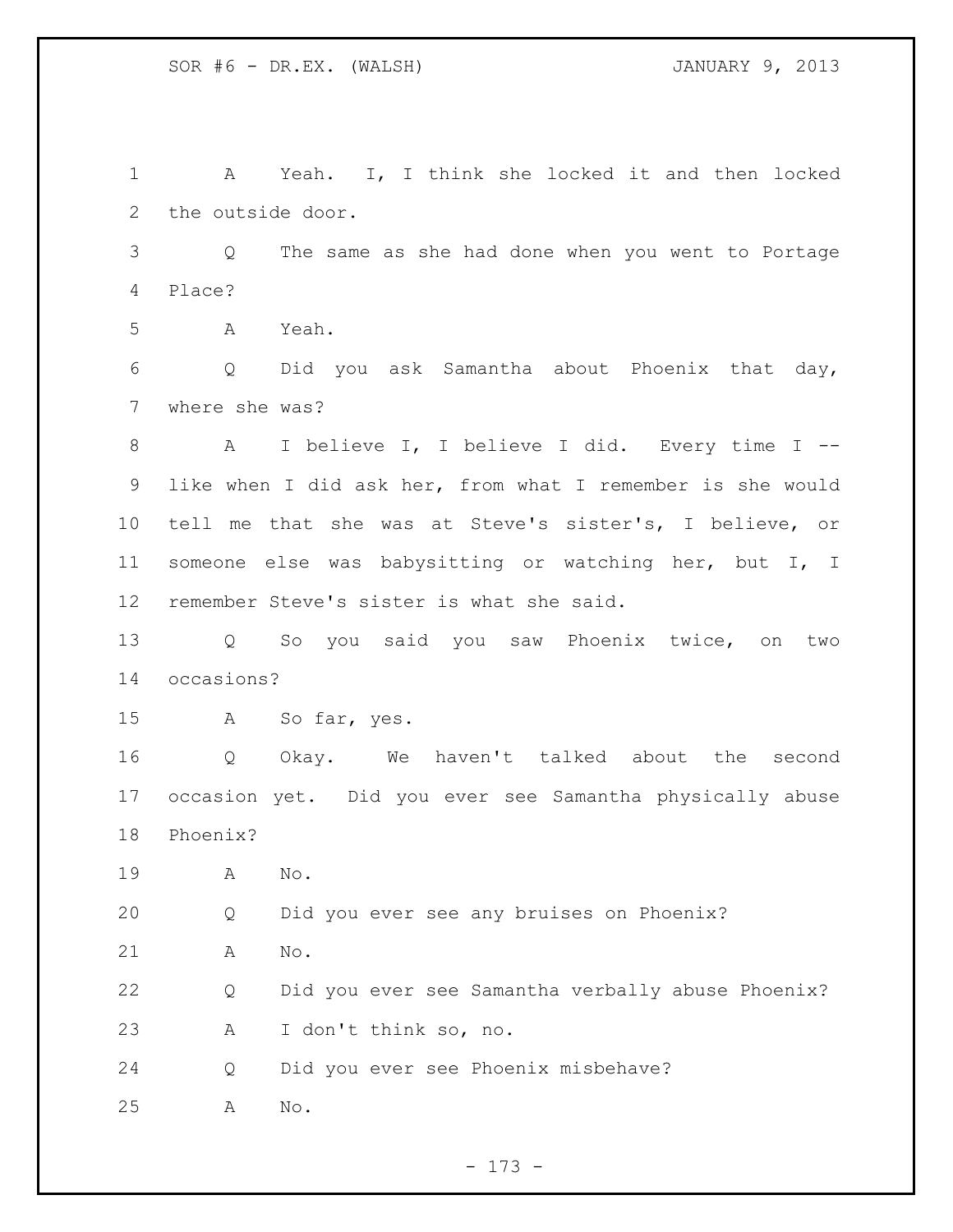Q Did you ever hear Samantha talk to Phoenix in a way that concerned you?

A Yes.

Q Can you tell us about that occasion?

 A I don't remember the exact dates. It was just a phone call, like when we were talking on the phone, and I 7 just heard her remark to, think say to Phoenix that -- she was giving her a bath, is what I heard on the phone. She's giving her a bath and, and she said something like degrading.

 Q What did -- Samantha said something degrading to Phoenix?

 A Yeah. Just, she said, if you wouldn't play with yourself you wouldn't stink so much.

 Q What did you think when you heard Samantha say that to Phoenix?

 A I just, I just couldn't believe it. Like I just couldn't believe that someone just, that she was saying that.

Q So that caused you concern for Phoenix?

A Yeah. Yeah, it did.

 Q Did anything else cause you concern for Phoenix around this time --

A Um-hum.

Q -- say winter of 2005?

- 174 -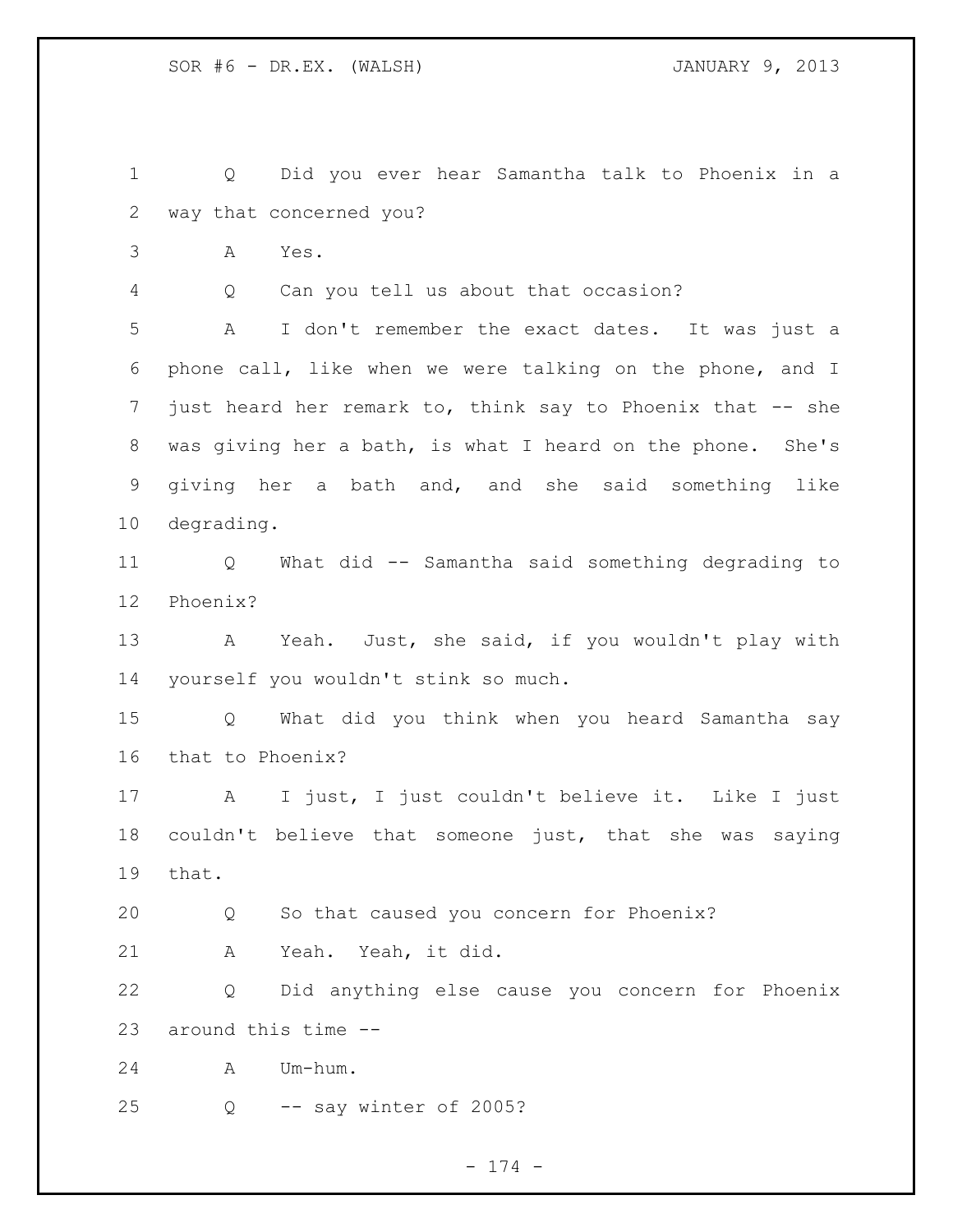A Well, well, just how she was, like how she would say Phoenix is at -- what I remember, I distinctly remember her saying, she's at Steve's sister's. I don't know when 4 she said that but ... And then, you know, the boots being in the closet and it's winter, I thought that was kind of odd. Q Why was that? A Because it's winter and I just was wondering, like how can she, how can she go out without winter boots. 10 0 Because the boots hadn't been worn? A Yes. 12 Q Now, did you talk with anyone about your concerns for Phoenix? 14 A Yeah. I, I talked to SOR 5 and SOR 7. Q Did you talk to them at the same time or did you talk to one before the other? 17 A I talked to one before the other. Q Who did you talk to first? A SOR 5. Q Did she tell you she also had concerns about Phoenix? A She did, yes. Q Do you recall what her concerns were? A I recall she told me that Sam was getting her to, believe it was swear words and she was borrowing, I think,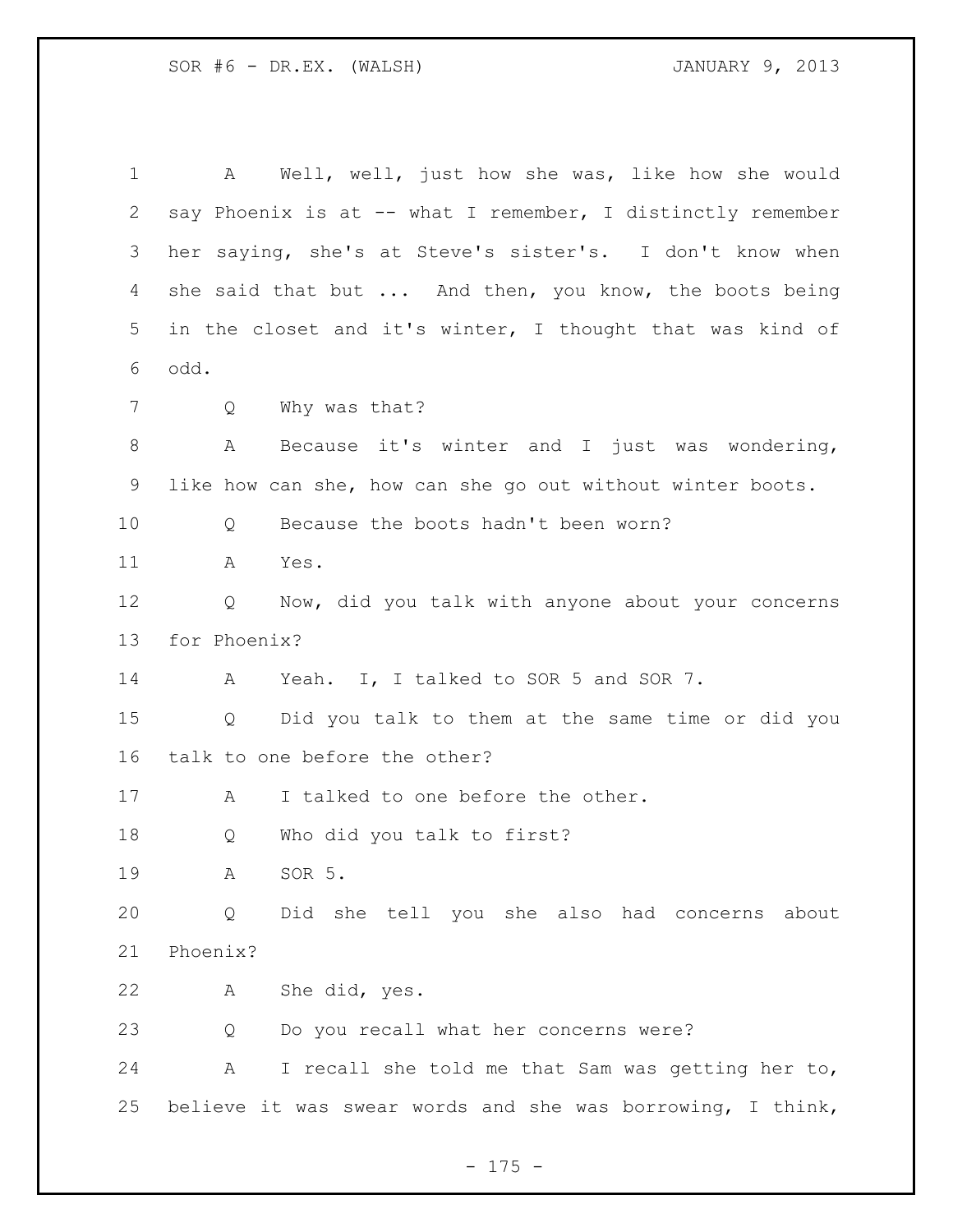food off of her and, and giving her Phoenix's Christmas presents. Q So did you and SOR 5 do anything about your concerns? A Yes. Q What did you do? A We tried to notify CFS. Q Do you remember when that was, what month? A I don't remember. Q Remember what time of year it was? 11 A It was winter. Q This is 2005? A I believe so, yes. Q You said you tried to notify CFS. How did you do that? A We used [redacted] cell phone, I mean SOR 5's cell phone. Q Where did you make the call from? A We made it from SOR 5's kitchen in her, her place. 21 Q Who made the call? A [Redacted} -- I mean -- Q It's okay. SOR 5? A SOR 5 did, yes. Q And were you with SOR 5 in the room when she made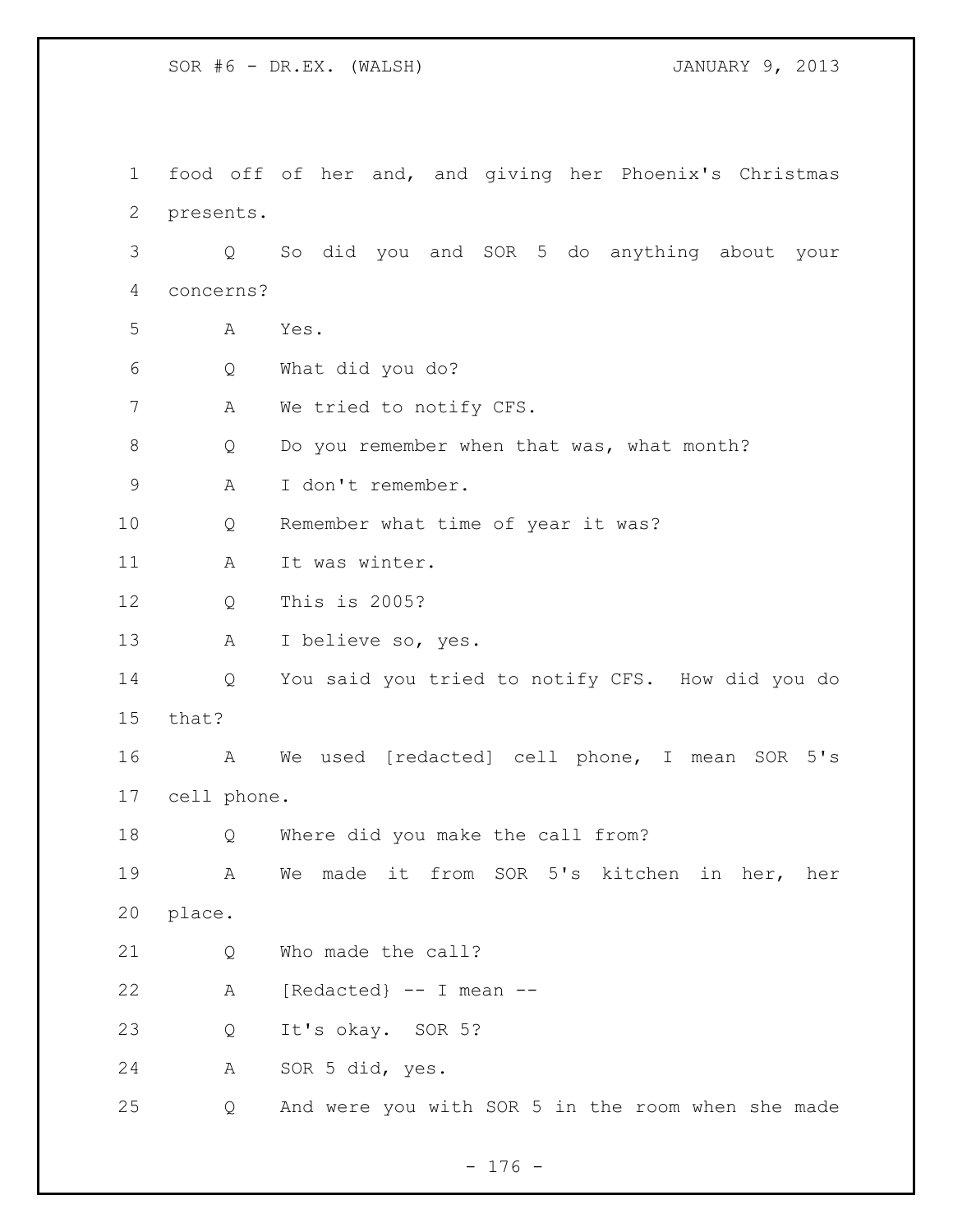the call?

A Yes.

 Q Could you hear what SOR 5 said to the person she was calling? Could you, could you hear SOR 5's end of the conversation?

 A I don't remember the whole extent of that conversation. I just know that they -- she said that they need our names.

Q Go on.

 A Or, and, and we didn't feel comfortable giving our names.

Q Why was that?

13 A Because Sam was a friend at the time and, I mean, we were just, think we were just concerned and we just wanted someone to, to, to check and see, because of our concerns.

Q About Phoenix?

A Yes.

Q Were you a little afraid of Samantha?

A Yes.

 Q Were you nervous about making this call with SOR 5?

A Yes.

Q But you did it anyway. Why is that?

A Because I was concerned. I mean, we were both

- 177 -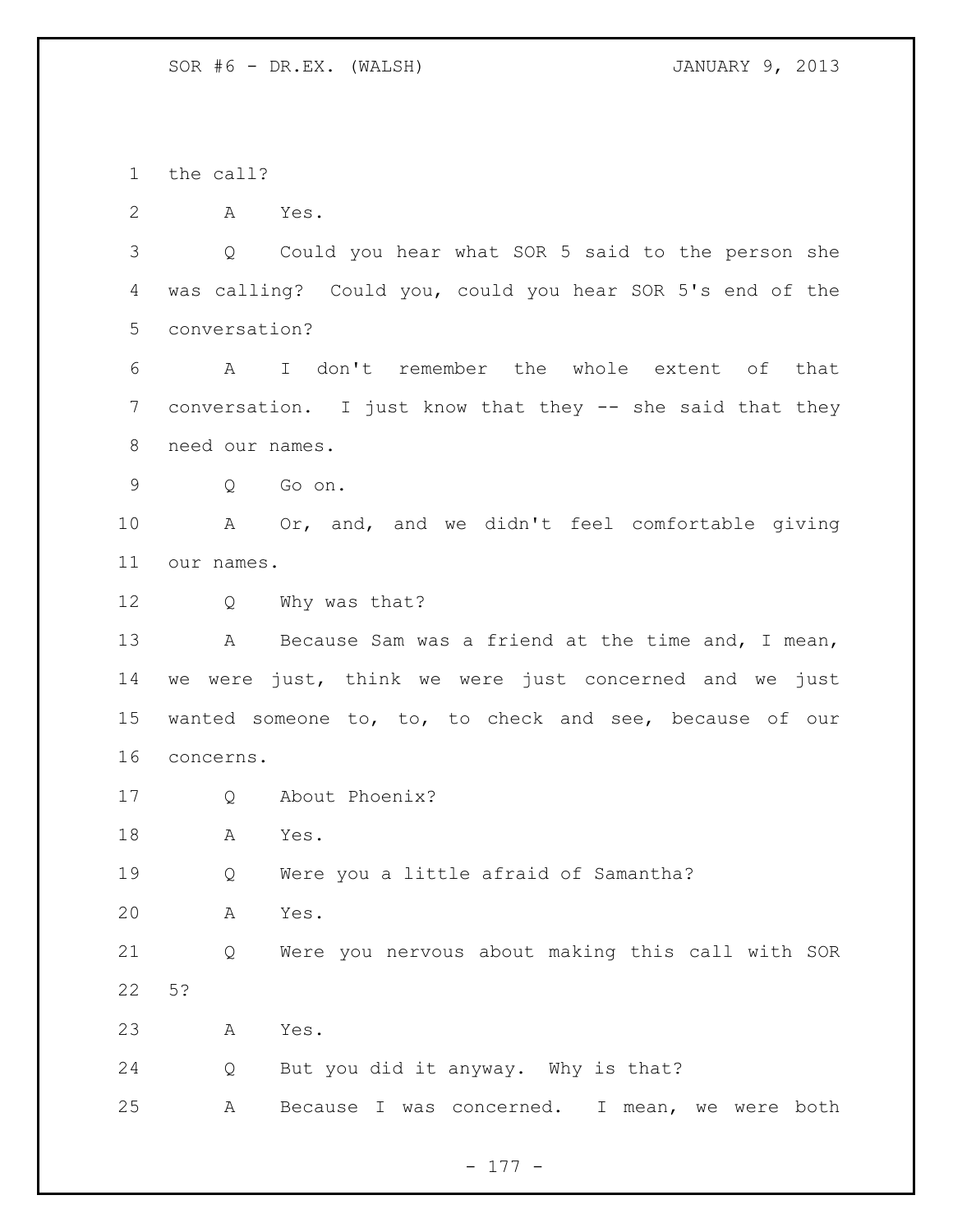SOR #6 - DR.EX. (WALSH) JANUARY 9, 2013

 concerned and we weren't sure but we, we were concerned and cared enough to try. Q Do you remember what time of day you made this call to CFS? A It was dark out. Q Okay. 7 A So I think it was the evening. Q Do you recall whether SOR 5 mentioned Phoenix's name to CFS? A I don't know. I don't recall. Q What about Samantha's name or Wes' name; do you remember whether she mentioned either of those names? 13 A I know she mentioned Sam's name. Q What about an address? Do you know whether she gave CFS an address where Samantha lived? A I'm sorry, I don't recall. I think she just -- I'm not sure. Q Okay. After the two of you made that call, did you think that CFS was going to do anything? A We weren't sure. I don't think -- we were, we weren't really thinking they would. Q You weren't thinking they would? A Yeah. I -- because we wouldn't give our names so we didn't think that they were going to do anything. Q Okay. So did you do anything else with your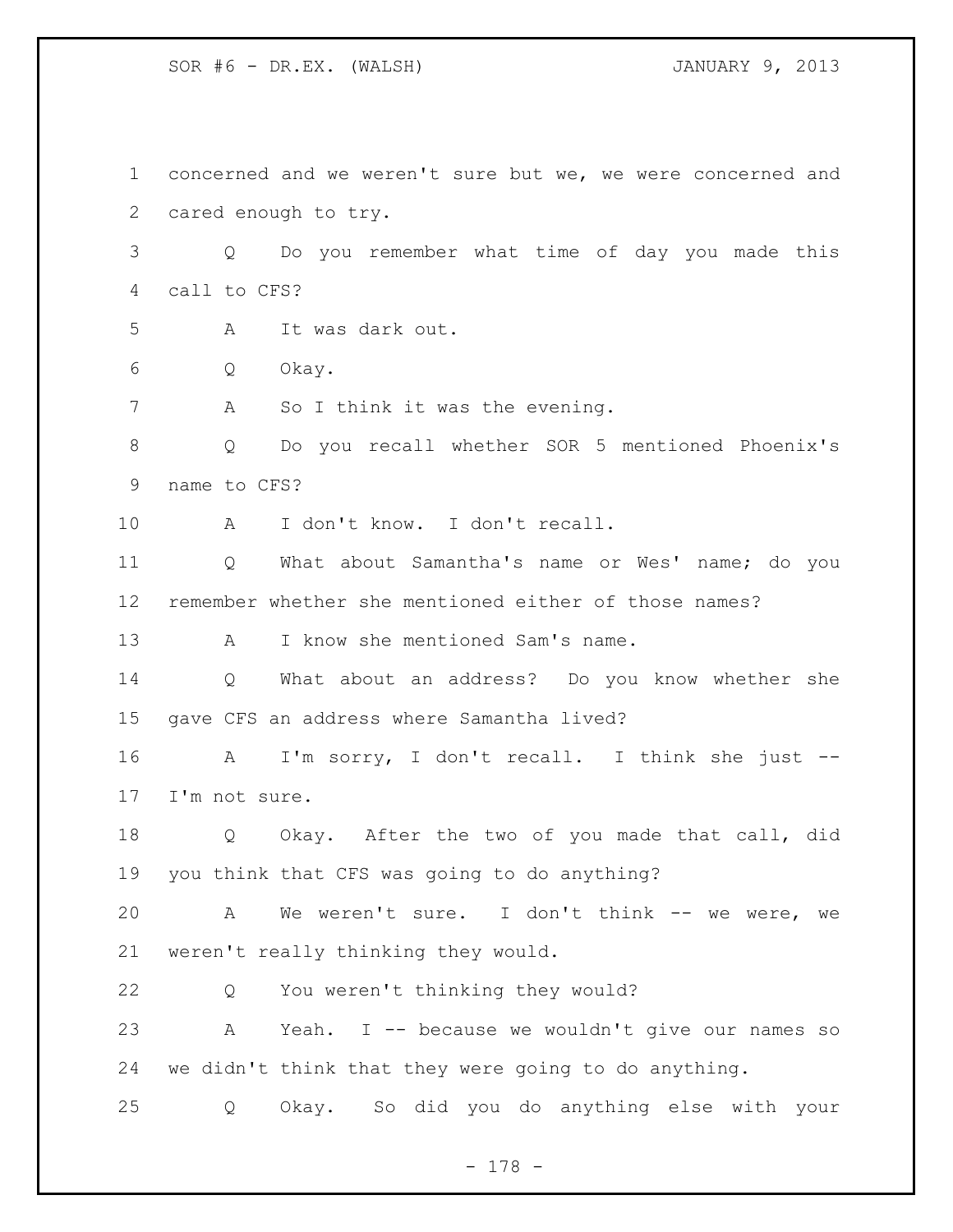concerns?

 A Yeah. I, I know I, I ended up calling SOR 7. Q Your foster mother?

A Yes.

Q And what --

A Because ...

Q -- did you say to her?

 A I just told her I had some concerns and that we, me and SOR 5, that, we didn't feel that they were going to -- that CFS wasn't going to do anything because we didn't want to give our names to them. And I just thought that -- I told SOR 7 that I thought she would be able to get through to them because she works with them and works for them.

 Q Do you remember if you were specific about what concerns you had when you talked to your foster mother?

17 A I, I honestly can't remember what I -- word for word. But I know I told her I was concerned, and I just wanted someone to check.

 Q Do you know if SOR 7 did make a call to CFS? A Yes.

Q How did you find that out?

 A Because one of, on one of the occasions when I spoke to Sam after that, after SOR 5 and SOR 7 phoned CFS, that I remember Sam phoned me and she was pretty upset and

- 179 -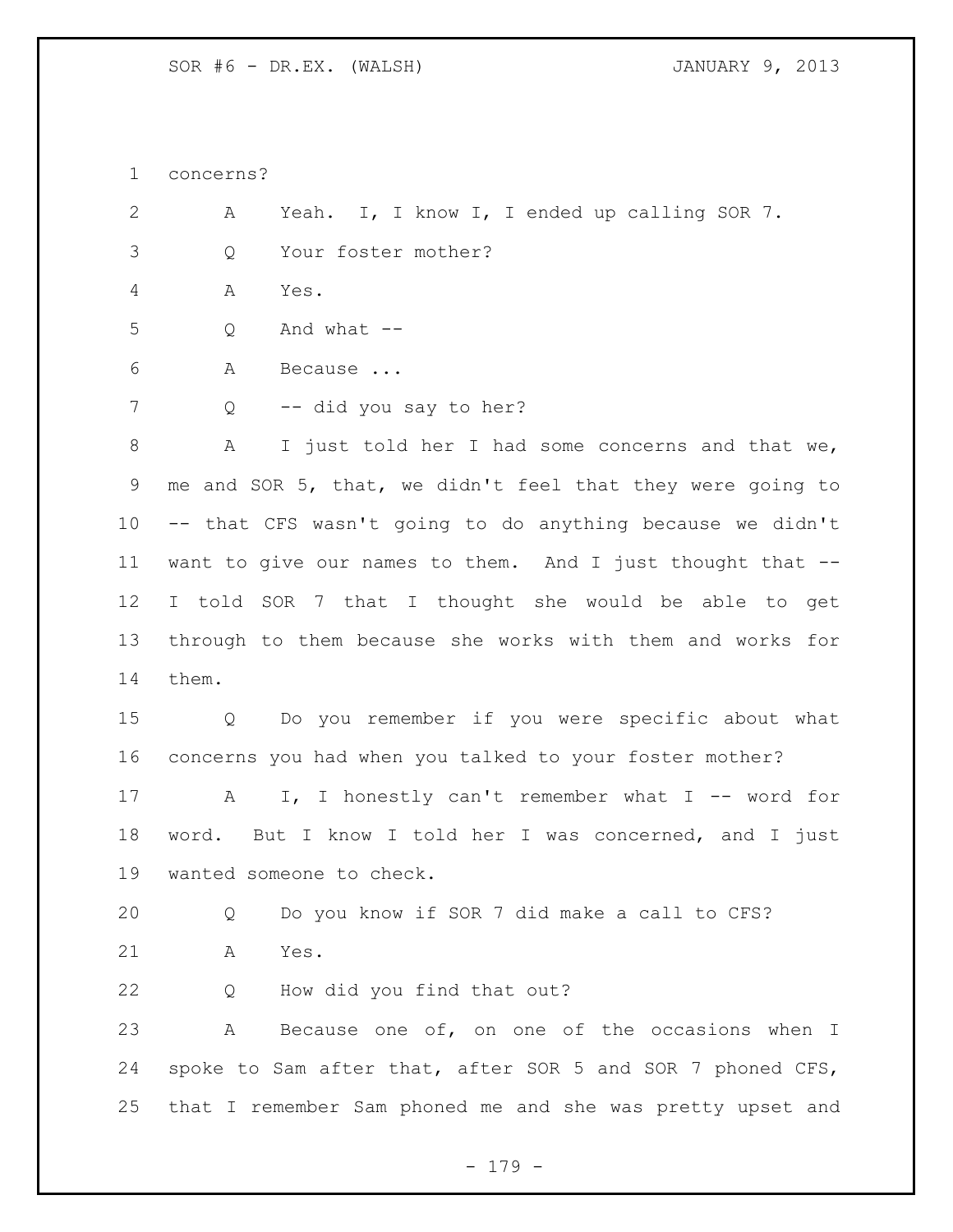SOR #6 - DR.EX. (WALSH) JANUARY 9, 2013

 angry, and she said that CFS came to her door twice. Q Twice? A And (inaudible) -- Q Did you say twice? Yeah? A Yes. Q Okay. A And she said she thought it was the lady down the hall in her apartment that they're living at. I don't -- Q She didn't, she didn't suspect it was because of anything you did? A No, I don't think she suspected it was anything that me or SOR 5 did. Q And how did -- A Or SOR 7. Q How did you feel knowing that CFS had made contact with Samantha? 17 A Sorry, could you repeat that question? Q When you found out that CFS had contacted Samantha, how did you feel about that? A I felt like, I felt kind of relieved that at least they were involved and, and if, if anything was going on that they'd find it out and do something. Q Now, you've been telling us that you saw Phoenix on two occasions. We talked about the first occasion. Let's talk about the second occasion. Okay?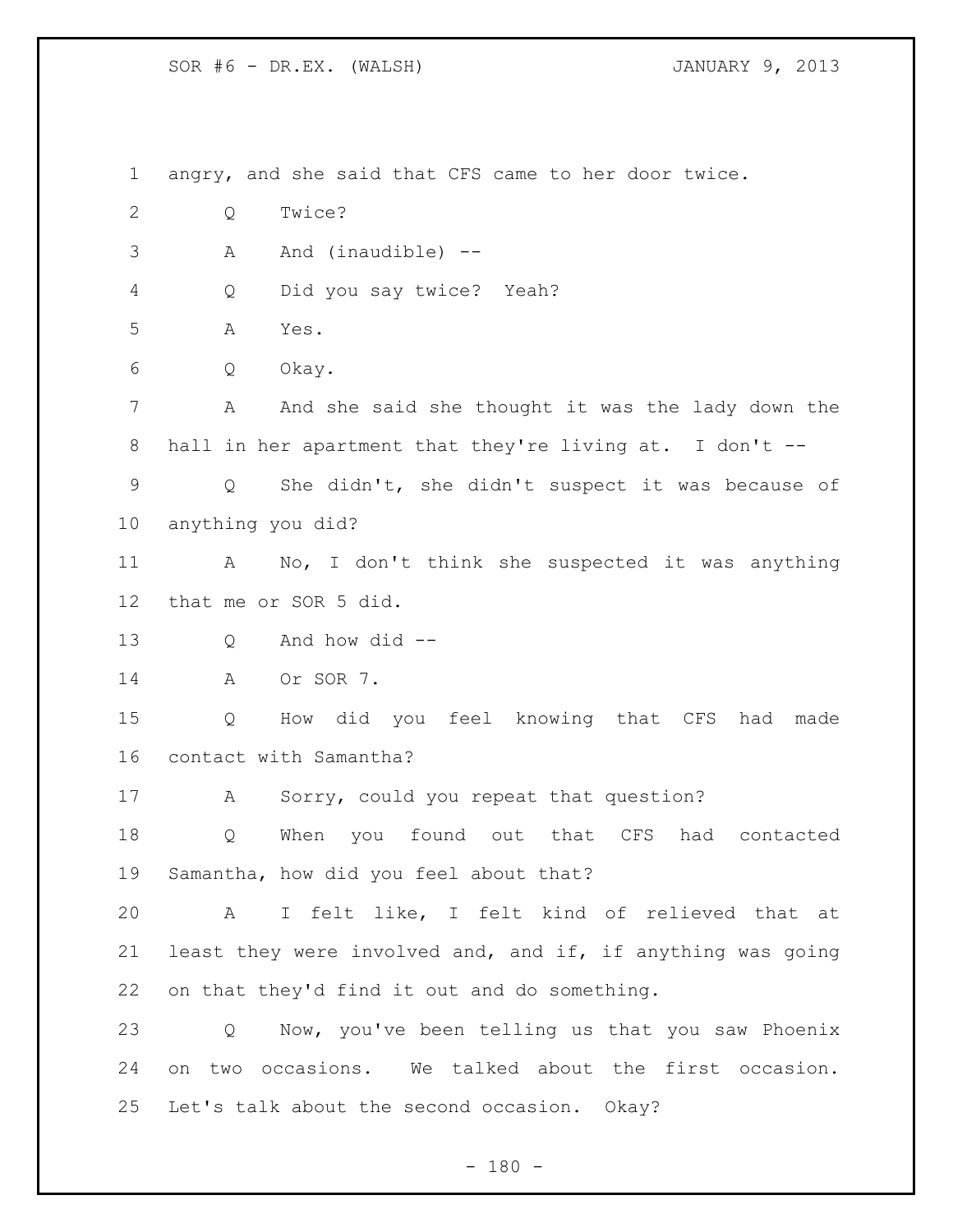1 THE COMMISSIONER: Now, Ms. Walsh --2 THE WITNESS: Okay. 3 THE COMMISSIONER: -- what about, are we going to continue? I'm quite content, but you've got your colleagues and the witness. What -- how long will you be? MS. WALSH: I'll be about another 15 minutes, but of course we're going to have to, I suspect that there will be some cross-examination so I'm happy to stop today. We're going to have to carry on tomorrow in any event. 10 THE COMMISSIONER: Well, I assume we will. UNIDENTIFIED PERSON: If you could finish your direct it might shorten cross. MS. WALSH: Okay. So there's some suggestion 14 that  $if --$  THE COMMISSIONER: I don't mind sitting till you're finished. But if -- 17 MS. WALSH: Okay. THE COMMISSIONER: I don't think we would get into cross today. MS. WALSH: That's right. 21 THE COMMISSIONER: So --22 MS. WALSH: Mr. Gange, you have any ... MR. GANGE: Well ... 24 THE COMMISSIONER: Yeah, what's your situation, Mr. Gange?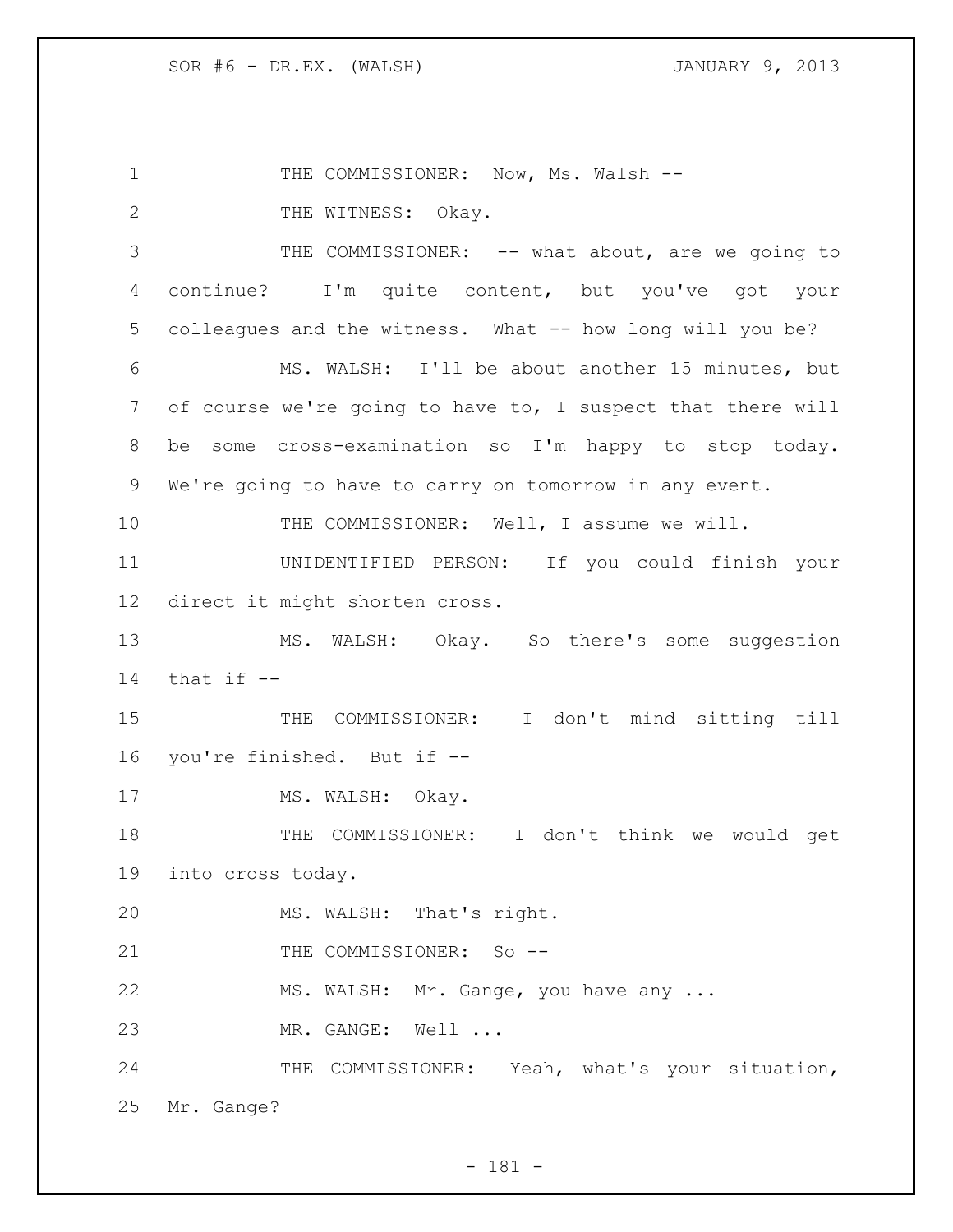MR. GANGE: Well, I'm scheduled to be here tomorrow, in any event.

3 THE COMMISSIONER: Oh, yes.

 MR. GANGE: However, I think that SOR 6 is missing a day of work today and, and I don't -- it would be nice if we could get it done today so that she doesn't have to miss another day of work.

8 THE COMMISSIONER: Well, I'd like to accommodate her if -- has anyone got a personal problem with -- is it impossible? Hearing none, I think we'll try to accommodate the witness if we can. If it becomes impossible or someone feels we've gone long enough, I'll, I'll hear them.

13 MS. WALSH: Witness, are you all right to carry on or do you need a break?

15 THE WITNESS: I, I can't. I have, I have to take my son to his program in the evening.

 MR. GANGE: I'm sorry, I wasn't aware of that, Mr. Commissioner. And if, if the --

19 MS. WALSH: Okay.

 MR. GANGE: -- if the witness needs to stop because of, because of family commitments, I apologize that I jumped in --

23 THE COMMISSIONER: Well, no --

24 MR. GANGE: -- the way that I did.

25 THE COMMISSIONER: -- no, you wouldn't know that.

- 182 -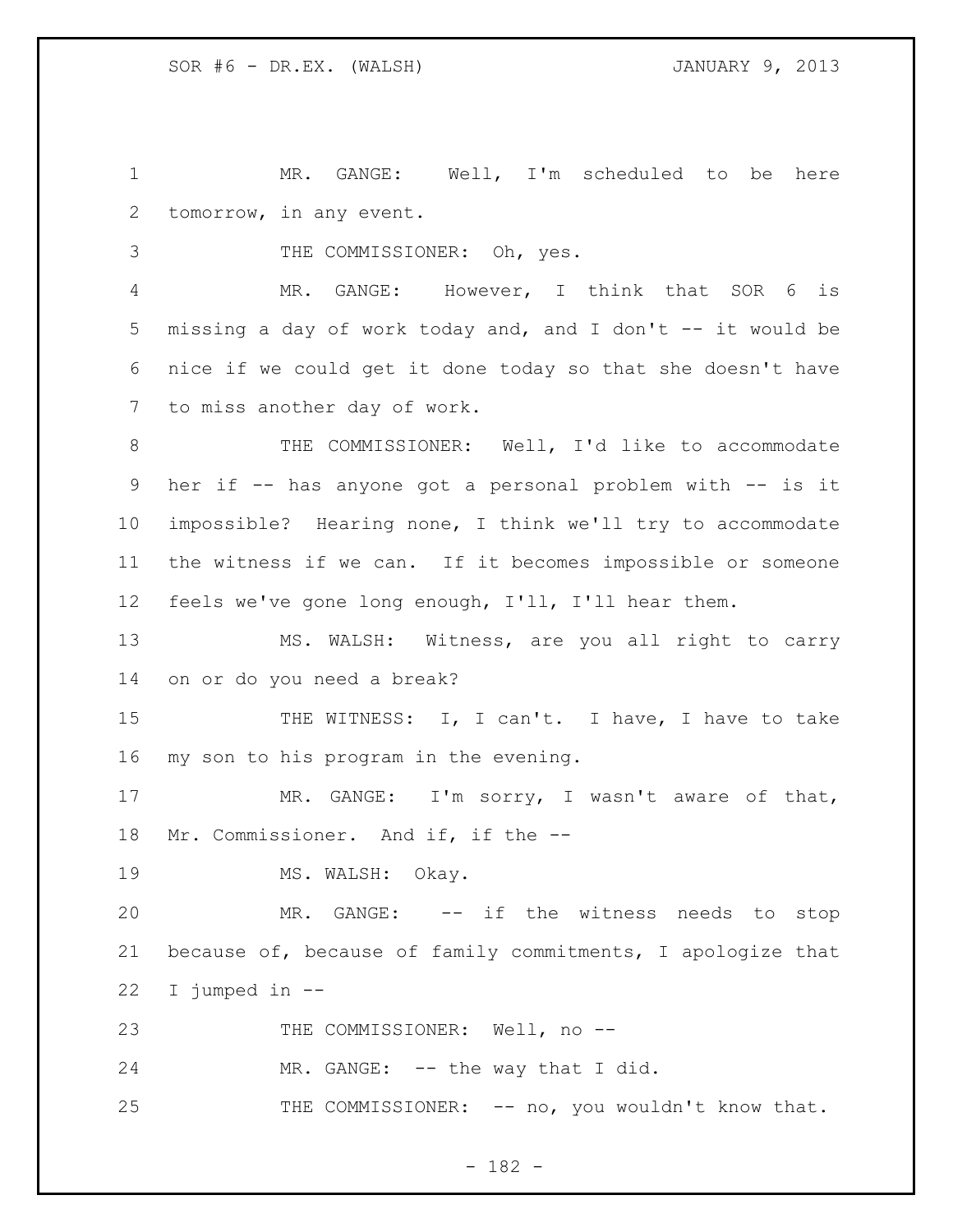1 But Witness, we'll certainly stop right now, but you'd have to come back tomorrow morning. Is that going to be possible? THE WITNESS: Yes. THE COMMISSIONER: All right. THE WITNESS: I can just notify work. THE COMMISSIONER: You'll notify your work. Well, you'll certainly be through before noon. 9 MS. WALSH: Oh, yes. 10 THE COMMISSIONER: You know, if you, if you can tell your employer you'll certainly be back to work by noon, I can assure you that. 13 THE WITNESS: Okay. THE COMMISSIONER: So I think if she's got a family commitment we should adjourn, so we'll do that till 9:30 tomorrow. 17 Mr. McKinnon? 18 MR. MCKINNON: I was just going to make a suggestion and I don't know what, what the timing of the family commitment is, but I found this morning, with SOR 5, having the break, the lunch break, having an hour to organize myself, the cross was much shorter than I planned, so I'm -- if the witness could stay till 5:00 and Ms. Walsh could finish her direct, it might shorten the cross. MS. WALSH: I don't think we should do that. I'm